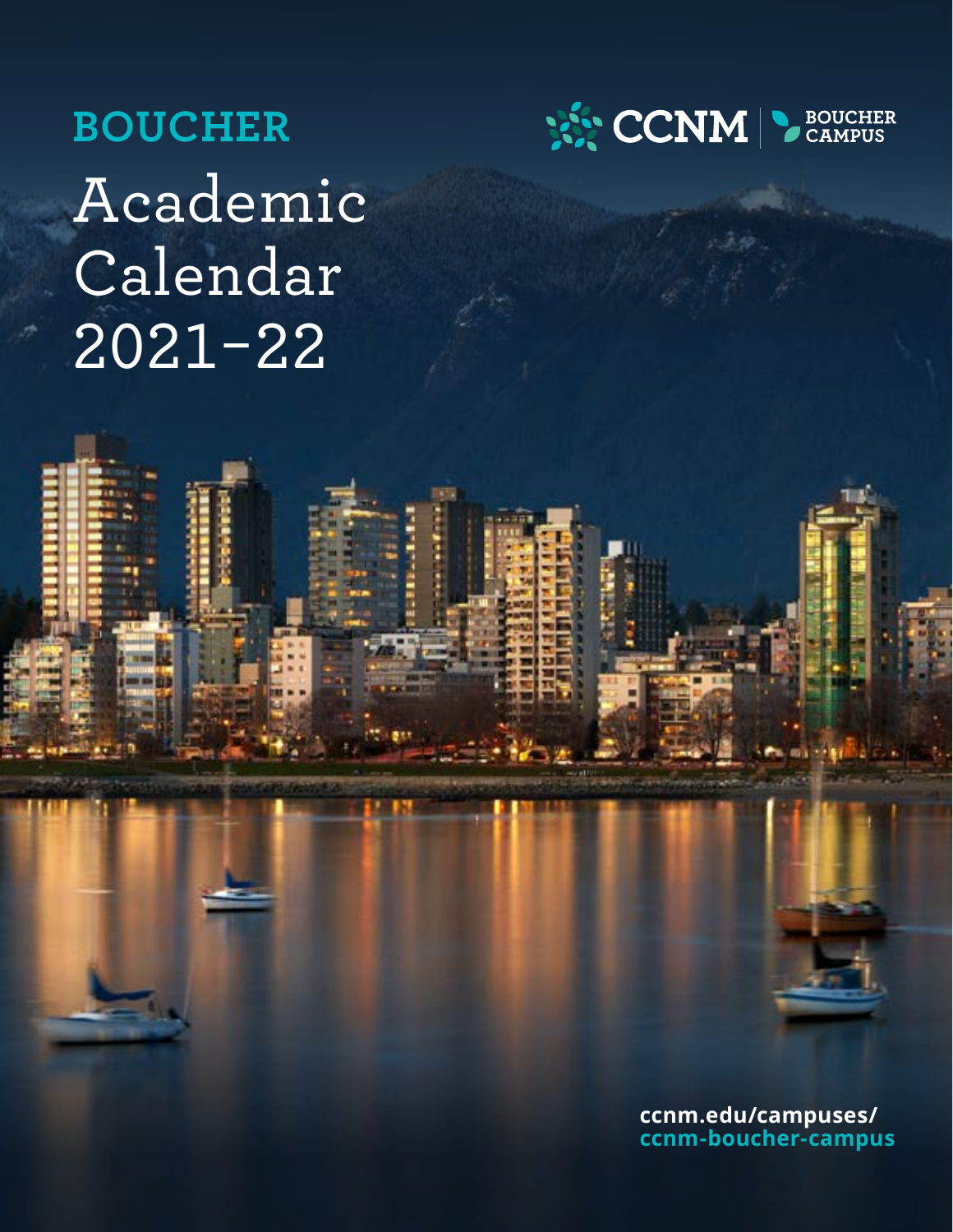# **President's Message for 2021-22**

Welcome to the Boucher Campus of the Canadian College of Naturopathic Medicine (CCNM).



If you are a new student, you are entering a community of individuals who view the healing of others as a calling. They do not simply want to enter a profession; they are answering a calling that will lead to greater fulfillment in life. If you are a returning student, I suspect you appreciate how special your fellow students are. We are proud to be a community that "cares and shares".

Studying at Boucher is not only about learning. It's also about enriching your life and preparing yourself to work in a most noble profession. It is about integrating your knowledge and talents, developing and learning to trust your intuition, and furthering your understanding and compassion for others. We are committed to you and thus continually strive to update and improve our program and the environment in which you are working.

We also believe that the world of medicine is evolving. Traditional models are in question and new ones are emerging. We think that naturopathic medicine stands at the cusp of a new era and we are committed to doing everything that we can to prepare you to thrive and prosper in your chosen profession.

Naturopathic medicine is founded on the principle of healing through the cooperative power of nature. Naturopathic doctors (NDs) focus on promoting health, not on alleviating symptoms. To address the fundamental causes of disease, to heal the whole person through individualized treatment, to teach the principles of healthy living and preventative medicine—these are among the principles that underpin the profession.

The Academic Calendar provides students with important information about the policies and procedures related to the Doctor of Naturopathic Medicine program, and your rights and responsibilities. Please take the time to familiarize yourself with the information contained herein.

Boucher Campus is a very special place. Our small student body and self-contained campus allows for an intensity of interaction that fosters life-long friendships. The faculty have impressive credentials and experience and are strongly committed to teaching others the path to promoting health. The staff is dedicated to ensuring that the educational environment is of high quality and the student experiences are positive. We all work together to ensure that CCNM – Boucher graduates individuals who are well prepared for their roles as naturopathic doctors.

By choosing to become a practicing ND, you are entering a rewarding profession that has a long tradition and is growing significantly. Are you being called? Do you have the drive and ability that will allow you to excel in an intensive program of study? If so, I think you will find your time at the CCNM – Boucher Campus to be incredibly fulfilling.

Sheinhawit

Bob Bernhardt, B.Sc., LLM, M.Ed., PhD President/CEO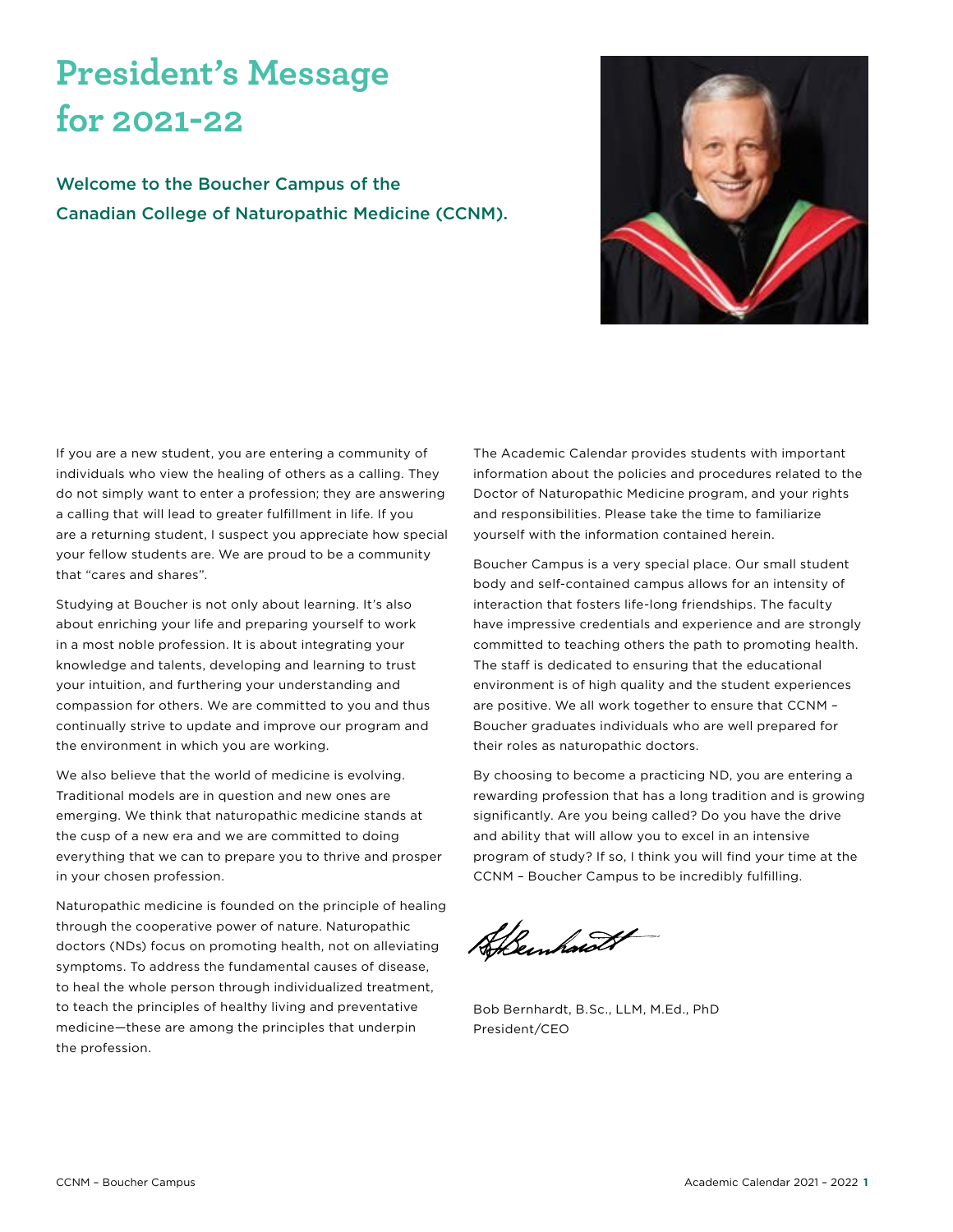# <span id="page-2-0"></span>**Table of Contents**

## **[About CCNM](#page-5-0)** . . **5**

## **[2021–2022 Boucher Campus](#page-7-0)  [Academic Dates](#page-7-0)** . **7**

### **[2021–2022 Boucher Campus](#page-8-0)  [Clinic Dates](#page-8-0)** . . **8**

|--|--|--|

## **[Admission Requirements](#page-10-0)** . . **10**

| Immunization and Communicable Disease Policy 12 |  |
|-------------------------------------------------|--|
|                                                 |  |
|                                                 |  |
| Technical Standards for Students in             |  |
| Intellectual, Conceptual, Integrative and       |  |
|                                                 |  |
|                                                 |  |

### **[Information for International Students](#page-15-0)** . **15**

### **[Office of the Registrar](#page-16-0)** . **16 [Financial Aid](#page-32-0)** . **32**

| Prior Learning Assessment &                      |  |
|--------------------------------------------------|--|
|                                                  |  |
| Withdrawal in Extenuating Circumstances (WDE) 18 |  |
|                                                  |  |
|                                                  |  |
| Tuition Fee Refund - Course Drop or              |  |
|                                                  |  |
|                                                  |  |
|                                                  |  |
|                                                  |  |
|                                                  |  |
|                                                  |  |
|                                                  |  |
| Deferral, Discontinuation or                     |  |
|                                                  |  |

## **[Student Support Services](#page-24-0)** . **24**

## **[Tuition Fees and Financial Information](#page-26-0)** . **26**

| Tuition Fee Refund - Course Drop or Course Withdrawal  31 |  |
|-----------------------------------------------------------|--|
|                                                           |  |

| Financial Assistance Offices |  |
|------------------------------|--|
|                              |  |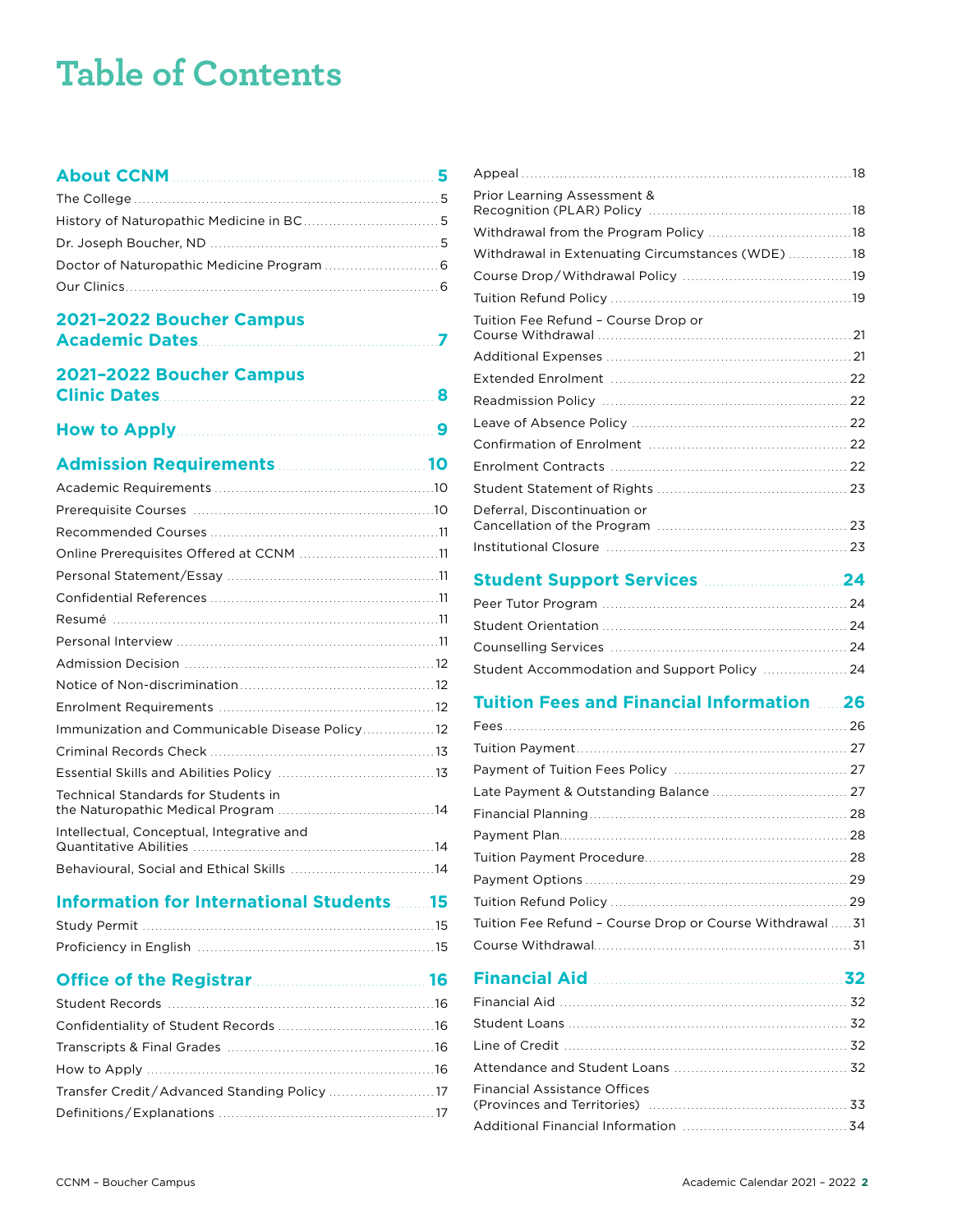# **Table of Contents** cont'd

| <b>Scholarships and Bursaries</b> Material 25 |  |
|-----------------------------------------------|--|
|                                               |  |
| Program Structure <b>Manual</b> 26            |  |
|                                               |  |

| Academic Policies Manuel Academic Policies (1997) |  |
|---------------------------------------------------|--|

#### **[Code of Conduct](#page-47-0)** . **47**

| Discrimination, Bullying and Harassment Policy  48    |  |
|-------------------------------------------------------|--|
| Discrimination, Bullying and                          |  |
| Discrimination, Bullying and Harassment Procedure  49 |  |
|                                                       |  |
|                                                       |  |

#### **[Appeals Committee](#page-50-0)** . **50**

| Procedure for Hearings of the Appeals Committee 50     |  |
|--------------------------------------------------------|--|
| Special Rules for Appeals of Milestone Examinations 50 |  |

#### **[Grievance and Dispute Resolution](#page-51-0)** . **51**

| Intellectual Property <b>Manual</b> 2014 153 |  |
|----------------------------------------------|--|
|                                              |  |
|                                              |  |
|                                              |  |
|                                              |  |
|                                              |  |
|                                              |  |
|                                              |  |

#### **[Doctor of Naturopathic Medicine](#page-55-0)  [Diploma Program](#page-55-0)** . **55**

| Doctor of Naturopathic Medicine Program Objectives  55 |  |
|--------------------------------------------------------|--|

#### **[Doctor of Naturopathic Medicine](#page-56-0)** . **56**

| Art and Practice of Naturopathic Medicine  56   |  |
|-------------------------------------------------|--|
| Naturopathic Therapeutics - an Overview  57     |  |
| Traditional Chinese Medicine/Acupuncture  57    |  |
|                                                 |  |
|                                                 |  |
|                                                 |  |
|                                                 |  |
| Health Psychology and Lifestyle Counselling  57 |  |

# **[Course Descriptions](#page-58-0)** . **58**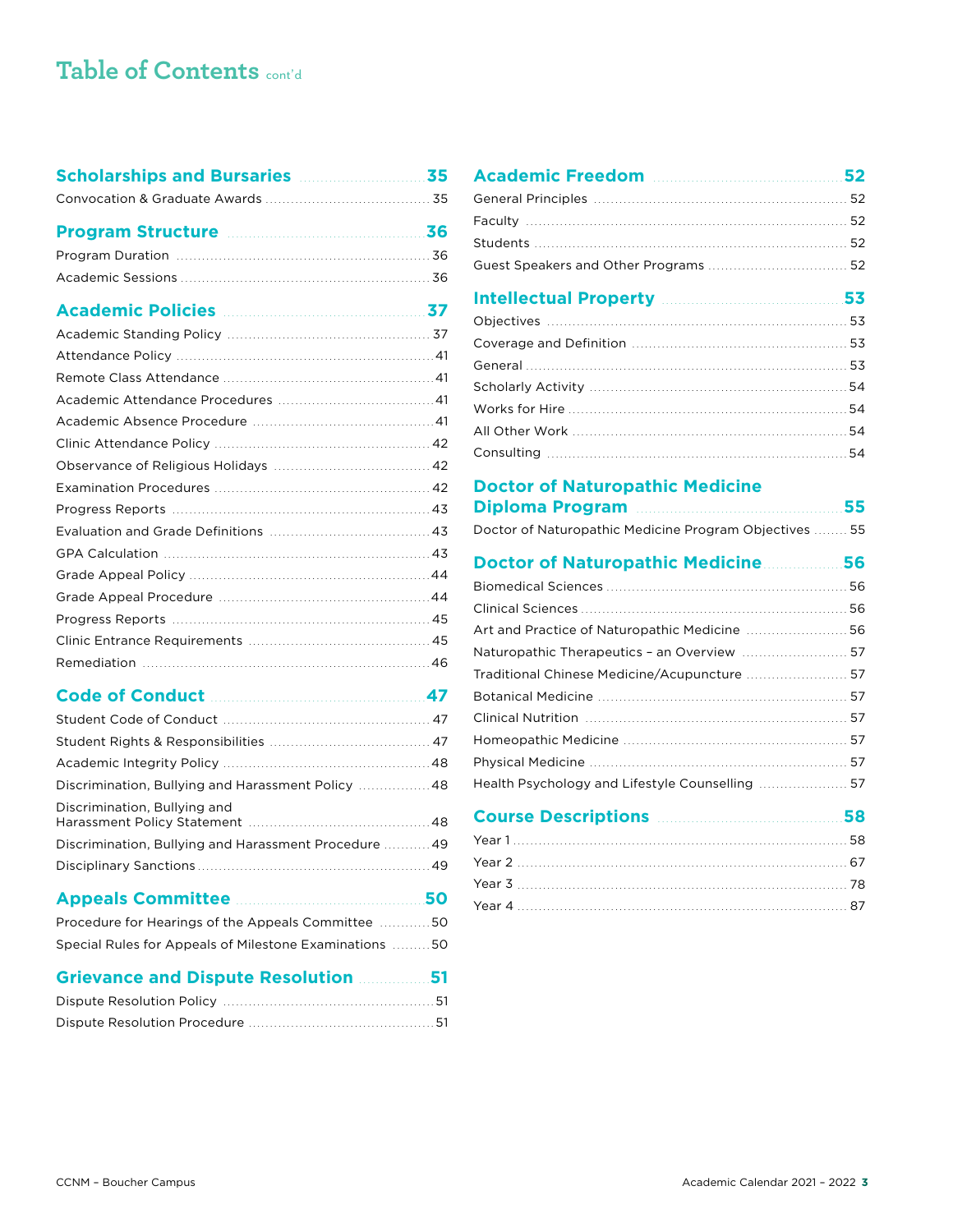# **Table of Contents** cont'd

### **[Clinical Requirements](#page-92-0)** . **92**

| Transition to Secondary Clinician Requirements 92 |  |
|---------------------------------------------------|--|
| Transition to Primary Clinician Requirements  92  |  |
|                                                   |  |
|                                                   |  |
|                                                   |  |
|                                                   |  |
|                                                   |  |

#### **[Campus Policies and Guidelines](#page-95-0)** . . . . . . . . . . . . . . . . . . . .**95**

### **[Regulation and Licensure](#page-97-0)** . **97**

| Newfoundland and Labrador - Unregulated 98     |    |
|------------------------------------------------|----|
|                                                |    |
|                                                |    |
|                                                |    |
|                                                |    |
|                                                |    |
|                                                |    |
|                                                |    |
| Naturopathic Physicians Licensing Examinations | 99 |
| North American Board of Naturopathic Examiners | 99 |

## **[CCNM Vision and Mission](#page-100-0)** . . **100** [Values . 100](#page-100-0) [Vision . 100](#page-100-0) [Mission . 100](#page-100-0)

### **[Governance and Academic Structure](#page-101-0)** . **101**

#### **[CCNM – Boucher Campus](#page-102-0)  [Administration](#page-102-0)** . **102**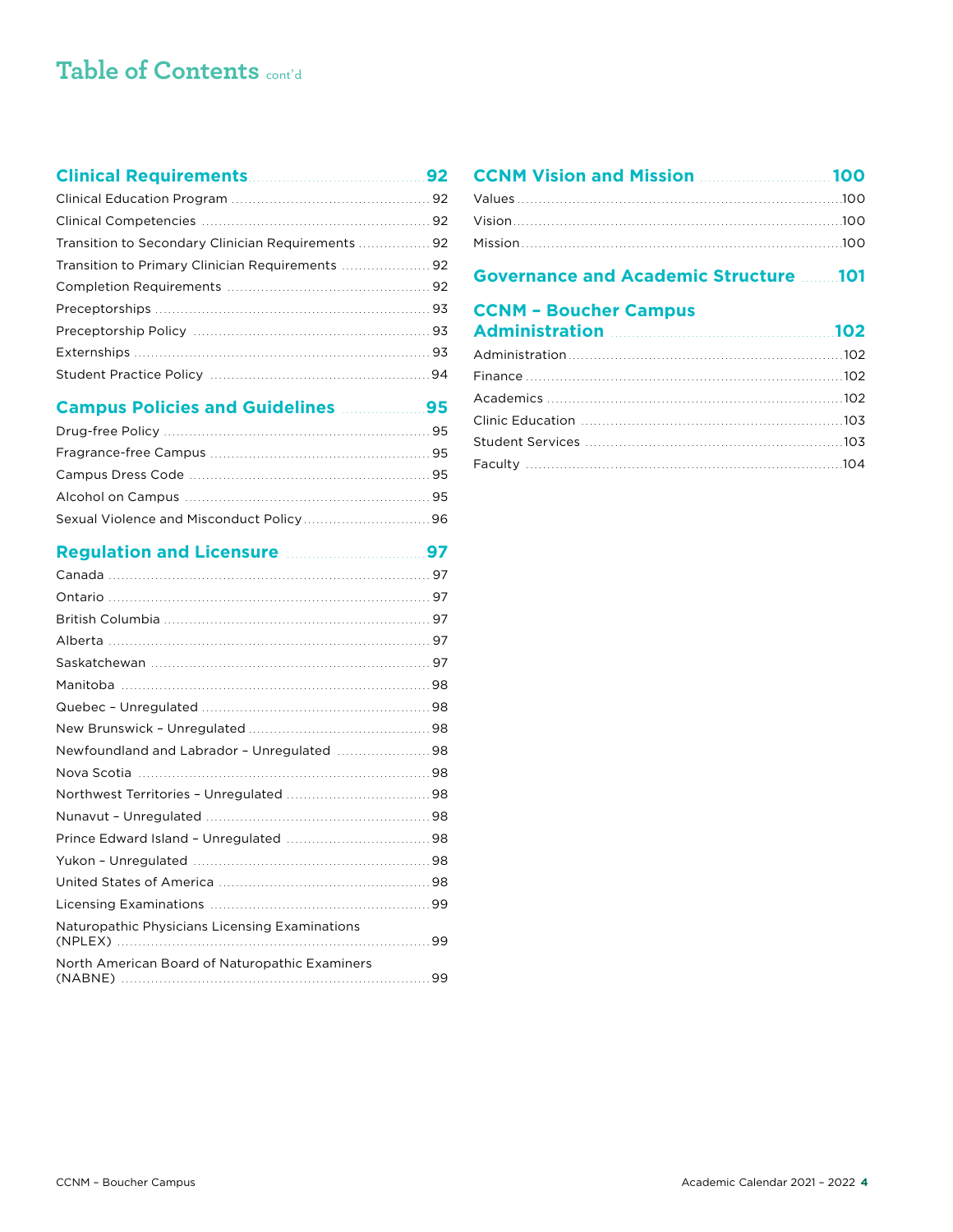# <span id="page-5-0"></span>**About the Canadian College of Naturopathic Medicine – Boucher Campus**

#### **THE COLLEGE**

The Canadian College of Naturopathic Medicine (CCNM), a private institution, operating since 1978, provides education and training for naturopathic doctors. CCNM is a not-for-profit federally registered charity with campuses in Toronto, Ontario and New Westminster, British Columbia.

On February 1, 2021, CCNM merged with the Boucher Institute of Naturopathic Medicine in British Columbia and is registered as the Canadian College of Naturopathic Medicine. Boucher had previously been registered (since 2000), with Industry Canada, as a federally incorporated (non-profit) society and with the Ministry of Finance of British Columbia under the BC Societies Act as a provincially incorporated society. The CCNM – Boucher Campus is currently certified by the Private Training Institutions Branch (PTIB) of British Columbia and is Education Quality Assurance (EQA) designated. Graduates are awarded a Doctor of Naturopathic Medicine diploma. In Ontario, the college is authorized to award a Doctor of Naturopathy degree.

Through excellence in health education, clinical services and research that integrate mind, body and spirit, the Canadian College of Naturopathic Medicine graduates primary care doctors accomplished in the art and practice of naturopathic medicine.

Both campuses of CCNM are accredited by the Council on Naturopathic Medical Education (CNME) [\(https://cnme.org/](https://cnme.org/)) which serves the public by accrediting doctoral programs in naturopathic medicine in the U.S. and Canada that meet or exceed their educational standards.

The CCNM Board of Governors is composed of sixteen Governors, representing both campuses. The College has ensured that its Board of Governors is populated with strong individuals representing a broad range of knowledge and skills. The Board's mandate is to govern with a strategic perspective through effective policy governance and assurance of executive performance that allows the Vision and Ends of the organization to be achieved with excellence.

#### **HISTORY OF NATUROPATHIC MEDICINE IN BC**

The Canadian College of Naturopathic Medicine – Boucher Campus is located in a province with a strong history of naturopathic medicine. Since 1936 naturopathic medicine has been a regulated profession in the province of British Columbia. Despite the long history of regulatory status, the profession in BC, as elsewhere, was very small in the late 1960s and 70s. Dr. Boucher, for whom the campus is named, was integral not only in keeping the profession alive during the years under threat of loss, but also in helping to lay the groundwork for the huge renaissance in naturopathic medicine we see today. British Columbia now has a strong, vibrant, naturopathic community of over 600 licensed naturopathic doctors (NDs), encompassing practitioners with a broad range of experience, uniqueness, and high levels of dedication to better the profession. In 2009, approval was granted by the BC Ministry of Health for revisions to the Health Professions Act, Naturopathic Physicians' Regulation (BC Reg. 449/99) and the Bylaws of the College of Naturopathic Physicians of British Columbia. These changes recognized naturopathic physicians as primary care providers and afforded them prescriptive authority and laboratory rights in BC.

#### **DR. JOSEPH BOUCHER, ND**

Dr. Joseph Boucher was a well-loved naturopathic physician who lived and practiced for many years in the Lower Mainland of British Columbia. His love of naturopathic medicine was evidenced by his untiring service to his patients and profession. Dr. Boucher was a founding member of the National University of Natural Medicine, where he served as president and secretary to the board of trustees and was a professor for many years.

Dr. Boucher served as president and secretary of the Association of Naturopathic Physicians of B.C. for many years and participated on every committee. He also served in these roles for the Canadian Naturopathic Association. Dr. Boucher formed a committee that organized the inaugural Northwest Naturopathic Physicians Conference (NWNPC) and continued to serve on the committee for more than 25 years.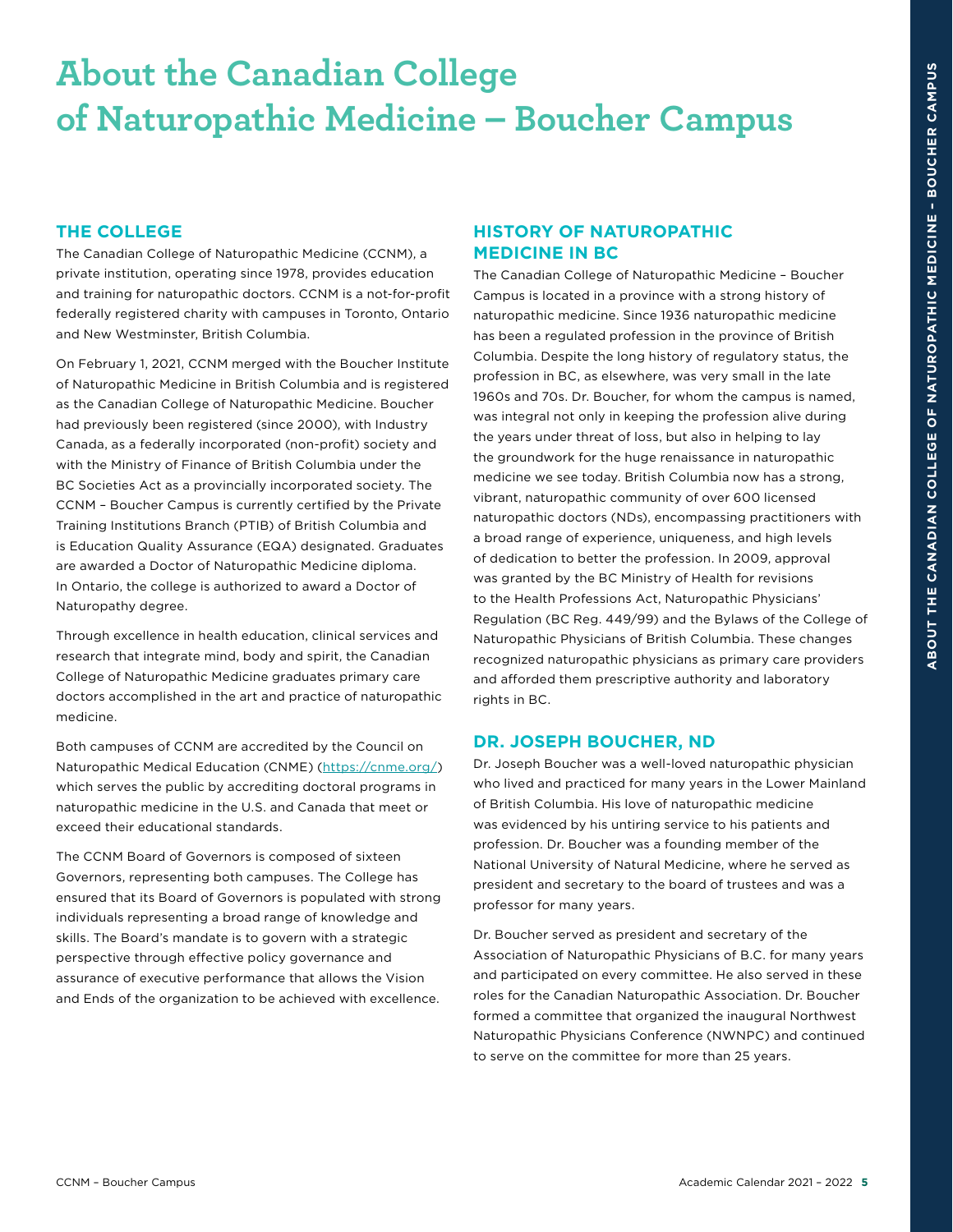# <span id="page-6-0"></span>**About The Canadian College of Naturopathic Medicine – Boucher Campus** cont'd

Dr. Boucher's practice was truly holistic, blending psychology with natural medicines and exercise. He was a true Hippocratic physician who taught correct living. While Dr. Boucher did not live to see this school's inception, he was a respected and inspiring advocate for naturopathic medicine and high standards of naturopathic medical education. It is said he was a key figure in keeping naturopathic medicine alive during challenging times. We honour Dr. Boucher and his contributions by taking his name for our campus and by preserving his example of the highest standards of excellence.

#### **DOCTOR OF NATUROPATHIC MEDICINE PROGRAM**

CCNM's – Boucher Campus is known for its rigorous, integrated, systems based, biomedical and clinical sciences program. The program provides for the development of critical inquiry and the application of evidence informed practice through case-based learning. Through a combination of didactic and practical learning experiences CCNM's – Boucher Campus provides students with a thorough exposure to increasingly complex theory in biomedical and clinical sciences as well as naturopathic modalities. There are small group, case-based learning activities throughout the program that facilitate critical inquiry and the application of learning. Cohorts are small with the average cohort being 25-30 students.

The first two years are focused on teaching the foundations of biomedical knowledge, the naturopathic modalities, naturopathic principles, and clinical diagnosis. In years three and four students apply their skills in a clinical setting under the supervision of a trained naturopathic doctor. During the clinical education portion of the program interns demonstrate competence in the provision of patient care under the guidance of professional clinical faculty at the CCNM – Boucher Campus teaching clinics.

#### **OUR CLINICS**

The Boucher Naturopathic Medical Clinic is a 4,500 square foot medical clinic whose registered Naturopathic Doctors provide full service naturopathic care to the public while overseeing students' clinical education.

CCNM – Boucher Campus faculty and students are also integrated into health-care delivery in five community health satellite clinics: Family Naturopathic Clinic, Katzie (First Nations Health Authority), Vancouver Women's Health Collective, Empower Health, and Vancouver Friends for Life Society.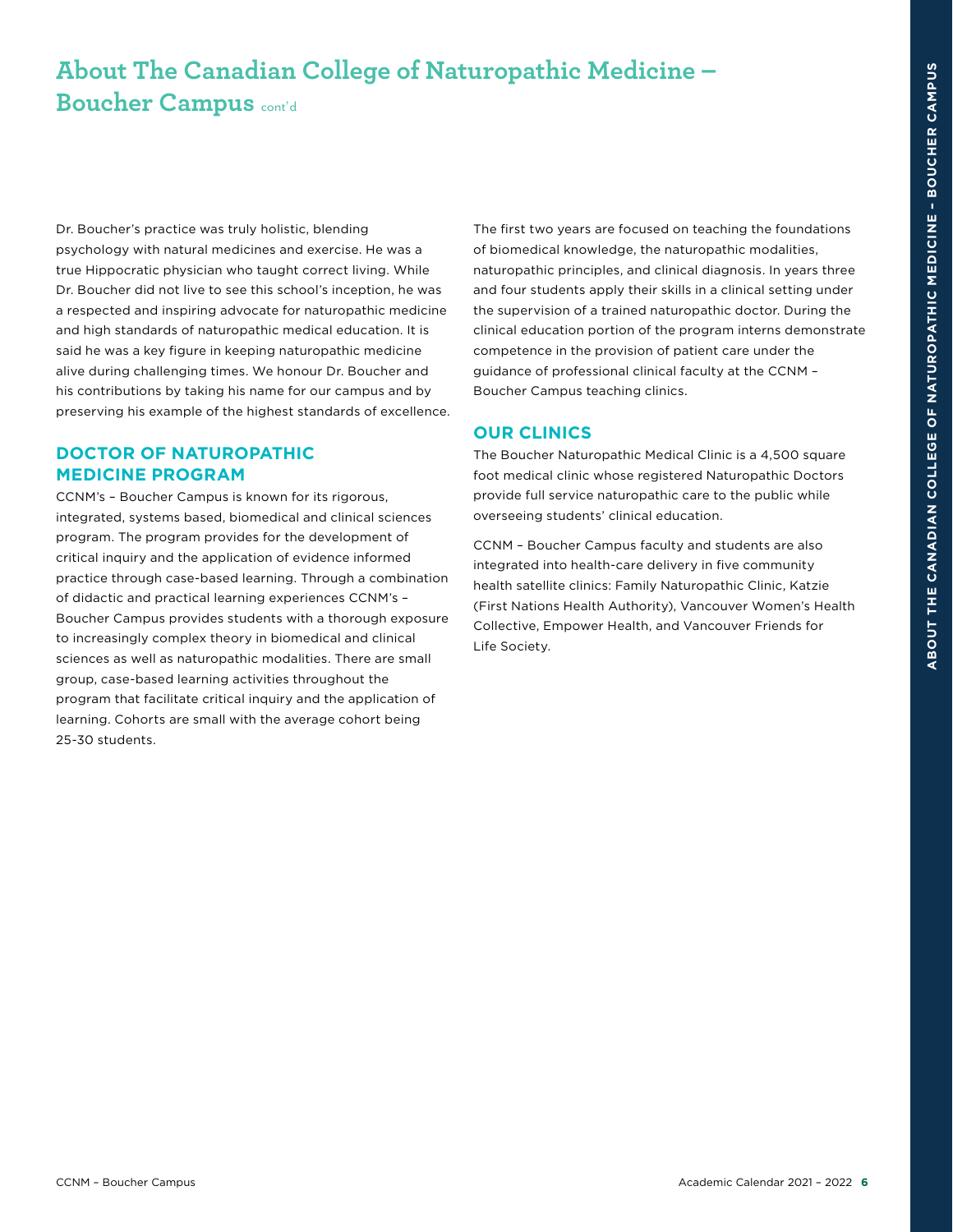# <span id="page-7-0"></span>**2021–2022 Boucher Campus Academic Dates**

For Year 1 (Sept. Intake), Year 2, Year 3 and Year 4

| <b>SUMMER 2021</b> |                         |
|--------------------|-------------------------|
| July 5 / Aug 27    | Summer Term Start / End |
| Aug 2              | <b>BC</b> Day           |
| Aug 29 - Sept 6    | <b>Term Break</b>       |

|                   | <b>FALL TERM 2021</b>                          |
|-------------------|------------------------------------------------|
| Sept 7-8          | September Intake New Student                   |
| Sept 13           | Fall Term Academic Courses Start               |
| Sept $24 / Oct 1$ | Last day to <b>drop/withdraw</b> 6-wk courses  |
| Oct 8 / Oct 22    | Last day to <b>drop/withdraw</b> 12-wk courses |
| Nov 5 / Nov 19    | Last day to <b>drop/withdraw</b> 6-wk courses  |
| Oct 11            | No Classes - Thanksgiving                      |
| Nov 11-17         | Term Break (Nov 11: Remembrance Day)           |
| Dec 10            | Fall Term Academic Courses End                 |
| Dec 12 - Jan 3    | <b>Holiday Break</b>                           |
| <b>TBD</b>        | Convocation (ND21B & ND22A)                    |
| TBD               | Dissection Lab (ND24A)                         |

|                 | <b>WINTER TERM 2022</b>                        |
|-----------------|------------------------------------------------|
| Jan 4 (Tue)     | Winter Term Academic Courses Start             |
| Jan 14 / Jan 21 | Last day to <b>drop/withdraw</b> 6-wk courses  |
| Jan 28 / Feb 11 | Last day to <b>drop/withdraw</b> 12-wk courses |
| Feb 25 / Mar 4  | Last day to <b>drop/withdraw</b> 6-wk courses  |
| Feb 21-22       | No Academic Classes: Family Day + 1 day        |
| <b>Mar 25</b>   | Winter Term Academic Courses End               |
| Mar 27 - Apr 2  | <b>Term Break</b>                              |

|                  | <b>SPRING TERM 2022</b>                        |
|------------------|------------------------------------------------|
| Apr 4            | Spring Term Academic Courses Start             |
| Apr 14 / Apr 22  | Last day to <b>drop/withdraw</b> 6-wk courses  |
| Apr 29 / May 13  | Last day to <b>drop/withdraw</b> 12-wk courses |
| May $27/$ June 3 | Last day to <b>drop/withdraw</b> 6-wk courses  |
| Apr 15-18        | No Classes: Good Friday + Easter Monday        |
| May 23-24        | No Academic Classes: Victoria Day + 1 day      |
| June 24          | Spring Term Academic Courses End               |
| June 26-Jul 2    | <b>Term Break</b>                              |

School Holidays

|               |    |    |                | <b>July 2021</b> |    |    |    |
|---------------|----|----|----------------|------------------|----|----|----|
| ΣŠ            | s  | м  | т              | w                |    | F  | s  |
|               |    |    |                |                  |    | 2  | ΙŻ |
|               | 4  | 5  | 6              |                  | 8  | 9  | 10 |
|               | 11 | 12 | 1 <sub>3</sub> | 14               | 15 | 16 | 17 |
| <b>SUMMIR</b> | 18 | 19 | 20             | 21               | 22 | 23 | 24 |
|               | 25 | 26 | 27             | 28               | 29 | 30 | 31 |
|               |    |    |                |                  |    |    |    |

|                    |    | <b>September 2021</b> |    |    |                      |    |    |  |  |
|--------------------|----|-----------------------|----|----|----------------------|----|----|--|--|
| $\frac{2}{\alpha}$ | s  | м                     |    | w  |                      | F  | s  |  |  |
|                    |    |                       |    |    | 2                    | k  |    |  |  |
|                    | 5  |                       |    | 8  | 9                    | 10 | 11 |  |  |
| ₹                  | 12 | 13                    | 14 | 15 | 16                   | 17 | 18 |  |  |
|                    | 19 | 20                    | 21 |    | $22 \mid 23 \mid 24$ |    | 25 |  |  |
|                    |    | $26 \mid 27$          | 28 | 29 |                      |    |    |  |  |

|                            |              |    |    |       | <b>August 2021</b> |                |    |
|----------------------------|--------------|----|----|-------|--------------------|----------------|----|
| $\mathbf{\Sigma}_{\alpha}$ | $\mathbf{s}$ | M  | т  | w     |                    | F              | s  |
| ▬                          |              | 2  | 3  | 4     | 5                  | 6              | 7  |
|                            | 8            | 9  | 10 | 11    | 12                 | 1 <sub>3</sub> | 14 |
|                            | 15           | 16 | 17 | 18    | 19                 | 20             | 21 |
| <b>SUMMER</b>              | 22           | 23 | 24 | 25 26 |                    | 27             | 28 |
|                            | 29           | 30 | 31 |       |                    |                |    |

|    |                         | <b>September 2021</b>        |                  |       |       |    |
|----|-------------------------|------------------------------|------------------|-------|-------|----|
| S  |                         |                              | w                |       | м     | S  |
|    | $\overline{\mathbf{z}}$ | 2                            |                  |       |       |    |
| 11 | 10                      | 9                            | 8                |       | Ġ.    | 5  |
| 18 | 17                      | 16 <sup>°</sup>              | 15 <sup>15</sup> | 14    | 13    | 12 |
| 25 |                         | $21 \mid 22 \mid 23 \mid 24$ |                  |       | 20    | 19 |
|    |                         | 30                           |                  | 28 29 | 26 27 |    |
|    |                         |                              |                  |       |       |    |

|              |              |                |    |                | October 2021 |    |                |
|--------------|--------------|----------------|----|----------------|--------------|----|----------------|
|              | $\mathbf{s}$ | M              | т  | W              | т            | F  | s              |
| $\mathbf{z}$ |              |                |    |                |              |    | $\overline{2}$ |
|              | 3            | $\overline{4}$ | 5  | 6              | 7            | 8  | 9              |
|              | 10           | 11             | 12 | 1 <sub>3</sub> | 14           | 15 | 16             |
| <b>HALL</b>  | 17           | 18             | 19 | 20             | 21           | 22 | 23             |
|              | 24           | 25             | 26 | 27             | 28           | 29 | 30             |
|              | 31           |                |    |                |              |    |                |

|            |    |    | <b>November 2021</b> |    |    |          |    |
|------------|----|----|----------------------|----|----|----------|----|
| <b>NIS</b> | S  | M  | т                    | W  |    | F        | S  |
|            |    |    | 2                    | 3  | 4  | 5        | 6  |
|            |    | 8  | 9                    | 10 |    | $12^{1}$ | 13 |
| ₹          | 14 | 15 | 16                   |    | 18 | 19       | 20 |
|            | 21 |    | $22$   23   24   25  |    |    | 26       | 27 |
|            | 28 | 29 | 30                   |    |    |          |    |

|      |    | <b>December 2021</b>  |    |    |    |    |    |
|------|----|-----------------------|----|----|----|----|----|
|      | S  | M                     | т  | w  |    | F  | S  |
| ERM  |    |                       |    |    | 2  | 3  |    |
|      | 5  | 6                     | 7  | 8  | 9  | 10 | 11 |
| EALI | 12 | 13                    | 14 | 15 | 16 | 17 | 18 |
|      | 19 | 20                    | 21 | 22 | 23 | 24 | 25 |
|      | 26 | 27                    | 28 | 29 | 30 | 31 |    |
|      |    | *Exam Dec 6-10 (1 wk) |    |    |    |    |    |

**February 2022 S M T W T F S**  $1 | 2 | 3 | 4 | 5$  $6$  7 8 9 10 11 12 13 14 15 16 17 18 19 20 21 22 23 24 25 26

|                         | January 2022   |    |                |          |    |    |    |
|-------------------------|----------------|----|----------------|----------|----|----|----|
| $\frac{\Sigma}{\alpha}$ | $\mathbf{s}$   | M  | т              | W        |    | F  | S  |
|                         |                |    |                |          |    |    |    |
|                         | $\overline{2}$ | Ī  | $\overline{4}$ | 5        | 6  |    | 8  |
|                         | 9              | 10 | 11             | 12       | 13 | 14 | 15 |
| <b>NINTE</b>            | 16             | 17 | 18             | 19       | 20 | 21 | 22 |
|                         | 23             | 24 |                | 25 26 27 |    | 28 | 29 |
|                         | 30             | 31 |                |          |    |    |    |

| 30 | 31 |                   |    |    |                                      |    |
|----|----|-------------------|----|----|--------------------------------------|----|
|    |    |                   |    |    |                                      |    |
|    |    | <b>March 2022</b> |    |    |                                      |    |
| S  | М  |                   | w  |    | F                                    | S  |
|    |    |                   | 2  | 3  | 4                                    | 5  |
| 6  |    | 8                 | 9  | 10 | 11                                   | 12 |
| 13 | 14 | 15                | 16 | 17 | 18                                   | 19 |
| 20 | 21 |                   |    |    | $22 \mid 23 \mid 24 \mid 25 \mid 26$ |    |
|    |    |                   |    |    |                                      |    |

#### 27 28 29 30 31 \*Exam Mar 21-25 (1 wk)

**WINTER TERM**

**WINTER TERM** 

|              |                         | <b>April 2022</b> |       |                |    |    |              |  |  |
|--------------|-------------------------|-------------------|-------|----------------|----|----|--------------|--|--|
|              | S                       | M                 |       | w              |    | F  | s            |  |  |
|              |                         |                   |       |                |    |    | 2            |  |  |
|              | $\overline{\mathbf{z}}$ |                   | 5     | 6              |    | 8  | $\mathsf{Q}$ |  |  |
| <b>ZPRIN</b> | 10                      | 11                | 12    | 1 <sub>3</sub> | 14 | 15 | 16           |  |  |
|              |                         | 18                | 19    | 20             | 21 | 22 | 23           |  |  |
|              | 24                      | 25                | 26 27 |                | 28 | 29 | 30           |  |  |

|                                |    | <b>May 2022</b> |    |    |          |    |    |  |  |  |
|--------------------------------|----|-----------------|----|----|----------|----|----|--|--|--|
|                                |    | м               |    |    |          |    |    |  |  |  |
|                                |    | 2               | 3  | 4  | 5        | 6  |    |  |  |  |
|                                | 8  | 9               | 10 | 11 | 12       | 13 | 14 |  |  |  |
| $\overline{\overline{\alpha}}$ | 15 | 16              | 17 | 18 | 19       | 20 | 21 |  |  |  |
| င္တ                            | 22 | 23              | 24 |    | 25 26 27 |    | 28 |  |  |  |
|                                |    | 30              | 31 |    |          |    |    |  |  |  |

|                |    | <b>June 2022</b> |    |    |    |    |    |  |  |  |
|----------------|----|------------------|----|----|----|----|----|--|--|--|
| $\frac{8}{10}$ | S  | M                |    | w  |    | F  | S  |  |  |  |
|                |    |                  |    |    | 2  | 3  | 4  |  |  |  |
|                | 5  | 6                |    | 8  | 9  | 10 | 11 |  |  |  |
| <b>SPRING</b>  | 12 | 1 <sub>3</sub>   | 14 | 15 | 16 | 17 | 18 |  |  |  |
|                | 19 | 20               | 21 | 22 | 23 | 24 | 25 |  |  |  |
|                | 26 | 27               | 28 | 29 | 30 |    |    |  |  |  |

\*Exam June 20-24 (1 wk)

**WINTER TERM**

**WINTER** 

**TERM** 

 $27$  28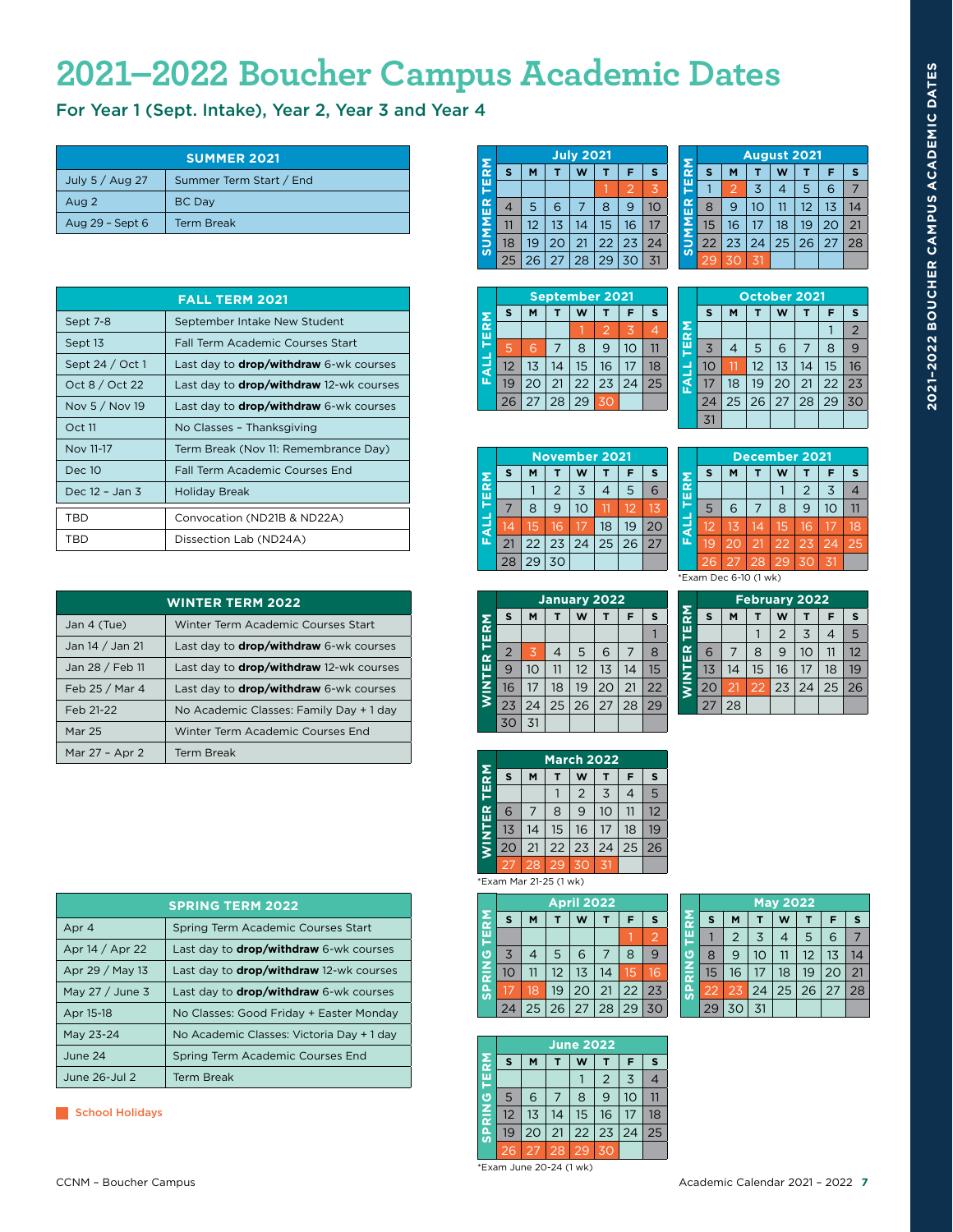# <span id="page-8-0"></span>**2021–2022 Boucher Campus Clinic Dates**

# For Secondary and Primary Clinicians

|                 | <b>SUMMER 2021</b>                               |  |  |  |  |  |  |
|-----------------|--------------------------------------------------|--|--|--|--|--|--|
| July 5          | Clinic Kick Off and<br><b>Term Start Primary</b> |  |  |  |  |  |  |
| Aug 20 / Sept   | Last day to drop/withdraw Primary                |  |  |  |  |  |  |
| 24              | <b>Summer-Fall Rotations</b>                     |  |  |  |  |  |  |
| Aug 2           | BC day                                           |  |  |  |  |  |  |
| Aug 29 - Sept 6 | <b>Term Break</b>                                |  |  |  |  |  |  |

|                | <b>FALL TERM 2021</b>                                        |  |  |  |  |  |  |
|----------------|--------------------------------------------------------------|--|--|--|--|--|--|
| Sept 7         | <b>Term Start Secondary</b>                                  |  |  |  |  |  |  |
| <b>Nov 21</b>  | <b>Clinic Exit Exam</b>                                      |  |  |  |  |  |  |
| Dec 1          | Exit Exam Retake                                             |  |  |  |  |  |  |
| Dec 4          | <b>Term End Secondary</b>                                    |  |  |  |  |  |  |
| Dec 18         | <b>Term End Primary</b>                                      |  |  |  |  |  |  |
| Oct 1 / Oct 15 | Last day to drop/withdraw<br><b>Secondary Fall Rotations</b> |  |  |  |  |  |  |
| Oct 11         | No Classes - Thanksgiving                                    |  |  |  |  |  |  |
| Nov 11-17      | Term Break (Nov 11: Remembrance Day)                         |  |  |  |  |  |  |
| Dec 19 - Jan 3 | Holiday Break                                                |  |  |  |  |  |  |

| <b>WINTER TERM 2022</b> |                                                                     |  |  |  |  |
|-------------------------|---------------------------------------------------------------------|--|--|--|--|
| Jan 4 (Tue)             | Term Start Primary (kick off) and<br>Secondary                      |  |  |  |  |
| <b>Mar 26</b>           | <b>Term End Secondary</b>                                           |  |  |  |  |
| Jan 28 / Feb 11         | Last day to <b>drop/withdraw</b><br>Secondary Winter rotations      |  |  |  |  |
| Feb 25 / Mar 25         | Last day to <b>drop/withdraw</b><br>Primary Winter-Spring rotations |  |  |  |  |
| Feb 21                  | Family Day                                                          |  |  |  |  |
| Mar 27 - Apr 2          | <b>Term Break</b>                                                   |  |  |  |  |

|                 | <b>SPRING TERM 2022</b>                                        |  |  |  |  |  |  |
|-----------------|----------------------------------------------------------------|--|--|--|--|--|--|
| Apr 4           | Term start Secondary                                           |  |  |  |  |  |  |
| <b>May 29</b>   | <b>Clinic Exit Exam</b>                                        |  |  |  |  |  |  |
| June 8          | Exit Exam Retake                                               |  |  |  |  |  |  |
| June 25         | <b>Term End Primary and Secondary</b>                          |  |  |  |  |  |  |
| Apr 29 / May 13 | Last day to <b>drop/withdraw</b><br>Secondary Spring rotations |  |  |  |  |  |  |
| Apr 15 & 18     | Good Friday & Easter Monday                                    |  |  |  |  |  |  |
| May 23          | Victoria Day                                                   |  |  |  |  |  |  |
| June 26 - Jul 2 | Term Break                                                     |  |  |  |  |  |  |

School Holidays

| <b>July 2021</b> |    |    |    |    |                |    |  |  |  |
|------------------|----|----|----|----|----------------|----|--|--|--|
| s                | м  |    | w  |    | F              | s  |  |  |  |
|                  |    |    |    |    | $\overline{2}$ | 3  |  |  |  |
| 4                | 5  | 6  |    | 8  | 9              | 10 |  |  |  |
| 11               | 12 | 13 | 14 | 15 | 16             | 17 |  |  |  |
| 18               | 19 | 20 | 21 | 22 | 23             | 24 |  |  |  |
| 25               | 26 | 27 | 28 | 29 | 30             | 31 |  |  |  |
|                  |    |    |    |    |                |    |  |  |  |

|             |    | <b>September 2021</b> |    |    |    |    |    |  |  |  |
|-------------|----|-----------------------|----|----|----|----|----|--|--|--|
|             | S  | M                     |    | w  |    |    | s  |  |  |  |
| TERM        |    |                       |    |    | 2  | z  |    |  |  |  |
|             | 6  | 6                     |    | 8  | 9  | 10 |    |  |  |  |
| <b>FALL</b> | 12 | 1 <sub>3</sub>        | 14 | 15 | 16 | 17 | 18 |  |  |  |
|             | 19 | 20                    | 21 | 22 | 23 | 24 | 25 |  |  |  |
|             | 26 | 27                    | 28 | 29 |    |    |    |  |  |  |

|             |    | August 2021 |    |    |    |                |    |  |  |  |  |
|-------------|----|-------------|----|----|----|----------------|----|--|--|--|--|
| <b>TERM</b> | s  | м           |    | w  | т  | F              | s  |  |  |  |  |
|             |    | 2           | 3  | 4  | 5  | 6              | 7  |  |  |  |  |
|             | 8  | 9           | 10 | 11 | 12 | 1 <sub>3</sub> | 14 |  |  |  |  |
| SUMMER      | 15 | 16          | 17 | 18 | 19 | 20             | 21 |  |  |  |  |
|             | 22 | 23          | 24 | 25 | 26 | 27             | 28 |  |  |  |  |
|             |    |             | 31 |    |    |                |    |  |  |  |  |

|             |                | <b>October 2021</b> |    |    |    |    |                |  |  |  |  |  |
|-------------|----------------|---------------------|----|----|----|----|----------------|--|--|--|--|--|
|             | S              | M                   | т  | w  | т  | F  | s              |  |  |  |  |  |
|             |                |                     |    |    |    |    | $\overline{2}$ |  |  |  |  |  |
| <b>TERM</b> | $\overline{3}$ | 4                   | 5  | 6  | 7  | 8  | 9              |  |  |  |  |  |
|             | 10             | 11                  | 12 | 13 | 14 | 15 | 16             |  |  |  |  |  |
| <b>FALL</b> | 17             | 18                  | 19 | 20 | 21 | 22 | 23             |  |  |  |  |  |
|             | 24             | 25                  | 26 | 27 | 28 | 29 | 30             |  |  |  |  |  |
|             | 31             |                     |    |    |    |    |                |  |  |  |  |  |

|             |    | <b>November 2021</b> |                |    |    |    |    |  |  |
|-------------|----|----------------------|----------------|----|----|----|----|--|--|
|             | S  | M                    |                | w  |    | F  | S  |  |  |
| TERM        |    |                      | $\overline{2}$ | 3  | 4  | 5  | 6  |  |  |
|             |    | 8                    | 9              | 10 |    | 12 | 13 |  |  |
| <b>FALL</b> | 14 | 15                   | 16             | 17 | 18 | 19 | 20 |  |  |
|             | 21 | 22                   | 23             | 24 | 25 | 26 | 27 |  |  |
|             | 28 | 29                   | 30             |    |    |    |    |  |  |

|             |                       | <b>December 2021</b> |    |                 |    |    |    |  |  |
|-------------|-----------------------|----------------------|----|-----------------|----|----|----|--|--|
|             | s                     | M                    | т  | w               | т  | F  | s  |  |  |
| <b>TERM</b> |                       |                      |    |                 | 2  | 3  | 4  |  |  |
|             | 5                     | 6                    | 7  | 8               | 9  | 10 | 11 |  |  |
| <b>FALL</b> | 12                    | 13                   | 14 | 15              | 16 | 17 | 18 |  |  |
|             | 19                    | 20                   | 21 | $2\overline{2}$ | 23 | 24 | 25 |  |  |
|             | 26                    | 27                   | 28 | 29              | 30 | 31 |    |  |  |
|             | *Exam Dec 6-10 (1 wk) |                      |    |                 |    |    |    |  |  |

**February 2022 S M T W T F S**  $1 2 3 4 5$  $6$  7 8 9 10 11 12 13 14 15 16 17 18 19 20 21 22 23 24 25 26

**WINTER TERM**

WINTER<sup>-</sup>

**TERM** 

27 28

|        |                | January 2022            |                |    |                |    |    |  |  |
|--------|----------------|-------------------------|----------------|----|----------------|----|----|--|--|
|        | S              | M                       | т              | W  | т              | F  | S  |  |  |
| TERM   |                |                         |                |    |                |    |    |  |  |
|        | $\overline{2}$ | $\overline{\mathbf{z}}$ | $\overline{4}$ | 5  | 6              | 7  | 8  |  |  |
|        | 9              | 10                      | 11             | 12 | 1 <sub>3</sub> | 14 | 15 |  |  |
| WINTER | 16             | 17                      | 18             | 19 | 20             | 21 | 22 |  |  |
|        | 23             | 24                      | 25             | 26 | 27             | 28 | 29 |  |  |
|        | 30             | 31                      |                |    |                |    |    |  |  |

|             |    | <b>March 2022</b> |    |                |    |    |    |  |
|-------------|----|-------------------|----|----------------|----|----|----|--|
|             | S  | M                 |    | w              | т  | F  | S  |  |
| <b>TERM</b> |    |                   |    | $\overline{2}$ | 3  | 4  | 5  |  |
|             | 6  | 7                 | 8  | 9              | 10 | 11 | 12 |  |
|             | 13 | 14                | 15 | 16             | 17 | 18 | 19 |  |
| WINTER      | 20 | 21                | 22 | 23             | 24 | 25 | 26 |  |
|             | 27 | 28                | 29 | 30             | 31 |    |    |  |

| *Exam Mar 21-25 (1 wk) |  |  |  |
|------------------------|--|--|--|

|               |    | <b>April 2022</b> |    |    |    |    |                |  |
|---------------|----|-------------------|----|----|----|----|----------------|--|
|               | s  | м                 | т  | w  |    | F  | s              |  |
| <b>TERM</b>   |    |                   |    |    |    |    | $\overline{2}$ |  |
|               | 3  |                   | 5  | 6  |    | 8  | 9              |  |
| <b>SPRING</b> | 10 | 11                | 12 | 13 | 14 | 15 | 16             |  |
|               |    | 18                | 19 | 20 | 21 | 22 | 23             |  |
|               | 24 | 25                | 26 | 27 | 28 | 29 | 30             |  |

**June 2022 S M T W T F S**

|        |    | <b>May 2022</b> |    |    |    |                |    |  |
|--------|----|-----------------|----|----|----|----------------|----|--|
|        | s  | м               |    | w  |    | F              | s  |  |
| TERM   |    | $\overline{2}$  | 3  |    | 5  | 6              |    |  |
|        | 8  | 9               | 10 | 11 | 12 | 1 <sub>3</sub> | 14 |  |
| SPRING | 15 | 16              | 17 | 18 | 19 | 20             | 21 |  |
|        | 22 | $2\overline{3}$ | 24 | 25 | 26 | 27             | 28 |  |
|        |    | 30 <sub>o</sub> | 31 |    |    |                |    |  |

|        | s                       | M              |    | w  |    | F  |    |  |  |
|--------|-------------------------|----------------|----|----|----|----|----|--|--|
| TERM   |                         |                |    |    | 2  | 3  |    |  |  |
|        | 5                       | 6              |    | 8  | 9  | 10 | 11 |  |  |
| SPRING | 12                      | 1 <sub>3</sub> | 14 | 15 | 16 | 17 | 18 |  |  |
|        | 19                      | 20             | 21 | 22 | 23 | 24 | 25 |  |  |
|        | 26                      | 27             | 28 | 29 | 30 |    |    |  |  |
|        | *Exam June 20-24 (1 wk) |                |    |    |    |    |    |  |  |

**TERM** 

|               |    |    |    | <b>May 2022</b> |    |    |    |
|---------------|----|----|----|-----------------|----|----|----|
|               | s  | M  |    | w               |    | F  | s  |
| <b>TERM</b>   |    | 2  | 3  |                 | 5  | 6  |    |
|               | 8  | 9  | 10 | 11              | 12 | 13 | 14 |
| <b>SPRING</b> | 15 | 16 | 17 | 18              | 19 | 20 | 21 |
|               | 22 | 23 | 24 | 25              | 26 | 27 | 28 |
|               |    | 70 |    |                 |    |    |    |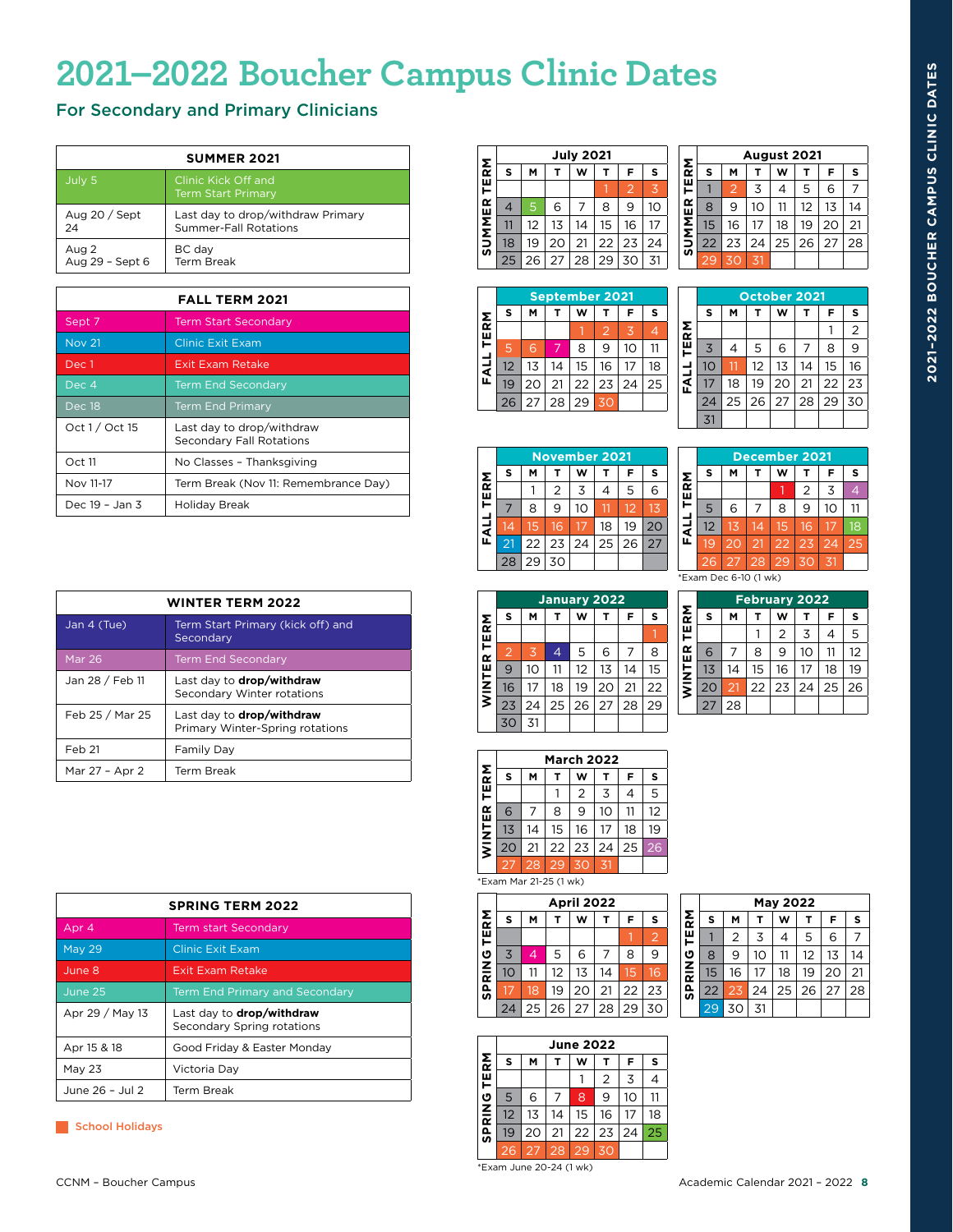# <span id="page-9-0"></span>**How to Apply**

CCNM accepts applications for admission for the four-year program through the Naturopathic Doctor Centralized Application Service (NDCAS): [ndcas.liaisoncas.com.](https://ndcas.liaisoncas.com/) Complete instructions regarding the completion of the online admissions application are available at [help.liaisonedu.com/](https://help.liaisonedu.com/NDCAS_Applicant_Help_Center) [NDCAS\\_Applicant\\_Help\\_Center.](https://help.liaisonedu.com/NDCAS_Applicant_Help_Center)

The online application for the two-year bridge delivery for international medical graduates is available on the [CCNM website.](https://www.ccnm.edu/future-students/international-medical-graduates)

Please direct all inquiries to:

Student Services E-mail: [info@ccnm.edu](mailto:info%40ccnm.edu?subject=) Tel: (604) 777-9981

#### **About NDCAS**

- 1. Be sure to read CCNM's academic requirements prior to starting your online admissions application.
- 2. The NDCAS application may be completed all at once or over multiple sittings.
- 3. The application fee is payable online and is \$115 for the first school or program designation and \$40 for each additional school or program designation.
- 4. Once the admissions application has been received and verified by NDCAS, it will be forwarded to CCNM for further review and response.

| <b>Session Start</b>                                    | <b>Priority Application Date</b> | <b>Final Application Deadline (for late)</b><br>applications and if space permits) |
|---------------------------------------------------------|----------------------------------|------------------------------------------------------------------------------------|
| January 2022                                            | August 13, 2021                  | November 19, 2021                                                                  |
| May 2022 - IMG Bridge Delivery<br>(Toronto Campus only) | January 7, 2022                  | April 1, 2022                                                                      |
| September 2022                                          | January 7, 2022                  | July 15, 2022                                                                      |
| January 2023                                            | August 1, 2022                   | November 11, 2022                                                                  |

Possessing the minimum admission requirements published herein does not guarantee an offer of admission. In addition to these requirements, the College will admit only those candidates who, in the judgment of the College, are of good character, are capable of completing the Doctor of Naturopathic Medicine diploma program in its entirety, and show promise of becoming worthy members of the naturopathic profession.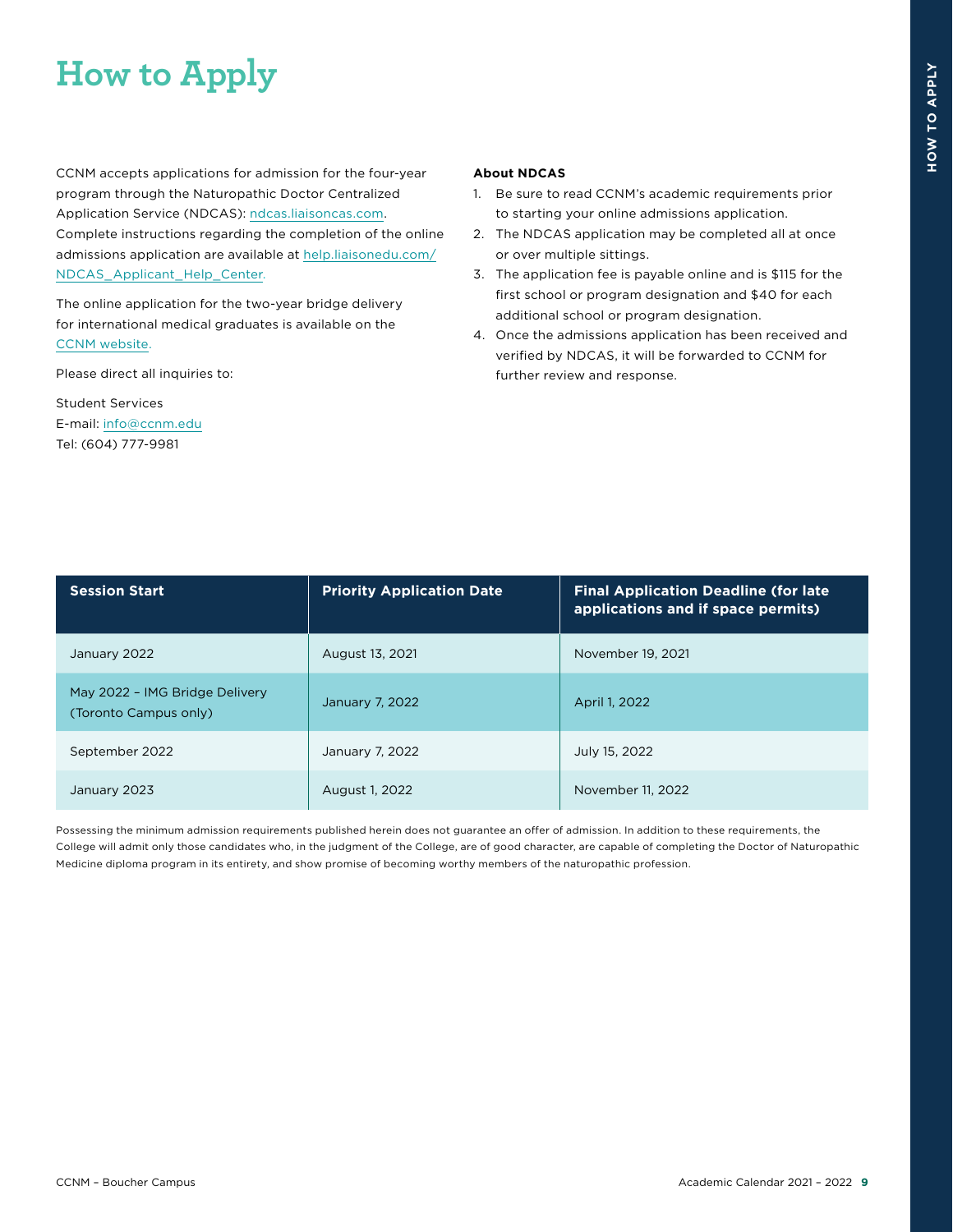# <span id="page-10-0"></span>**Admission Requirements**

The Canadian College of Naturopathic Medicine – Boucher Campus is committed to excellence in naturopathic education and to the success of our graduates. All candidates for admission are evaluated based on their academic history and personal interview, as well as their motivation for becoming a naturopathic doctor, leadership skills, problem solving and critical-thinking skills, and specific personal qualities and characteristics.

### **ACADEMIC REQUIREMENTS**

CCNM's - Boucher Campus accepts applicants from all duly licensed or accredited post-secondary institutions in Canada or abroad. Admissions requirements can be found on the website at [https://www.ccnm.edu/future-students/](https://www.ccnm.edu/future-students/admissions) [admissions](https://www.ccnm.edu/future-students/admissions). Admission to the naturopathic program requires an undergraduate degree of no less than 90 credits with an expected minimum GPA of 2.7.

#### **PREREQUISITE COURSES**

In addition to the degree requirement applicants must successfully complete the following prerequisites:

| <b>Required</b><br><b>Courses</b> | <b>Credit</b><br><b>Hours</b> | <b>Requirements</b>                                                                                                                                                                                                                                                                                                                                                                                                                                                                                                                                                                                                                                     |
|-----------------------------------|-------------------------------|---------------------------------------------------------------------------------------------------------------------------------------------------------------------------------------------------------------------------------------------------------------------------------------------------------------------------------------------------------------------------------------------------------------------------------------------------------------------------------------------------------------------------------------------------------------------------------------------------------------------------------------------------------|
| General<br>Biology                | 6                             | It is strongly recommended that the requirement be fulfilled by 6.0 credit hours of introductory<br>or general biology, commonly titled 'Biology I', 'Biology II', 'Principles of Biology', 'General<br>Biology' or 'Introduction to Biology'.<br>This requirement may also be satisfied by 3.0 credits hours of general/introductory biology,<br>which can include ecology, evolution, or microbiology courses, plus 3.0 credit hours of another<br>appropriate biology, such as botany, cell biology, genetics, zoology, physiology, cellular, or<br>molecular biology.<br>Please note: anatomy courses cannot satisfy the biology requirement.       |
|                                   |                               |                                                                                                                                                                                                                                                                                                                                                                                                                                                                                                                                                                                                                                                         |
| General<br>Chemistry              | $\overline{3}$                | While 3 credits is the requirement, it is strongly recommended to complete 6.0 credit hours of<br>general chemistry to prepare for the rigours of the program.                                                                                                                                                                                                                                                                                                                                                                                                                                                                                          |
| Biochemistry                      | $\overline{3}$                | Acceptable courses must have at least 3.0 credits hours of general chemistry as a prerequisite.<br>It is strongly recommended that acceptable courses also have at least 3.0 credit hours of organic<br>chemistry as a prerequisite. Acceptable courses are 200- or 300- level and are typically titled<br>'Introduction to Biochemistry' or 'Biochemistry'.<br>A course that satisfies the biochemistry prerequisite includes the structure, function and<br>metabolism of the four major bio molecules (carbohydrates, nucleic acids, lipids, proteins), as<br>well as provide an overview of basic cellular biology and processes essential to life. |
| Organic<br>Chemistry              | $\overline{3}$                | Acceptable courses must have at least 3.0 credits hours of general chemistry as a prerequisite.                                                                                                                                                                                                                                                                                                                                                                                                                                                                                                                                                         |
| Psychology*                       | 6                             | This requirement must be fulfilled by introductory, general or developmental psychology.<br>It is strongly recommended that applicants complete additional psychology or counseling<br>credits to prepare for the rigours of the program.                                                                                                                                                                                                                                                                                                                                                                                                               |
| English/<br><b>Humanities</b>     | 6                             | This requirement may be fulfilled by courses such as academic writing, anthropology, English,<br>history, literature, philosophy, sociology, women's studies, etc. Coursework must include written<br>components that add up to at least 40 per cent of the total coursework. Applicants may be<br>required to write a short essay at the time of the interview to demonstrate academic writing ability.<br>Please note: second language courses (Spanish, French, etc.) and courses taught in a language<br>other than English may not be used to satisfy this requirement.                                                                            |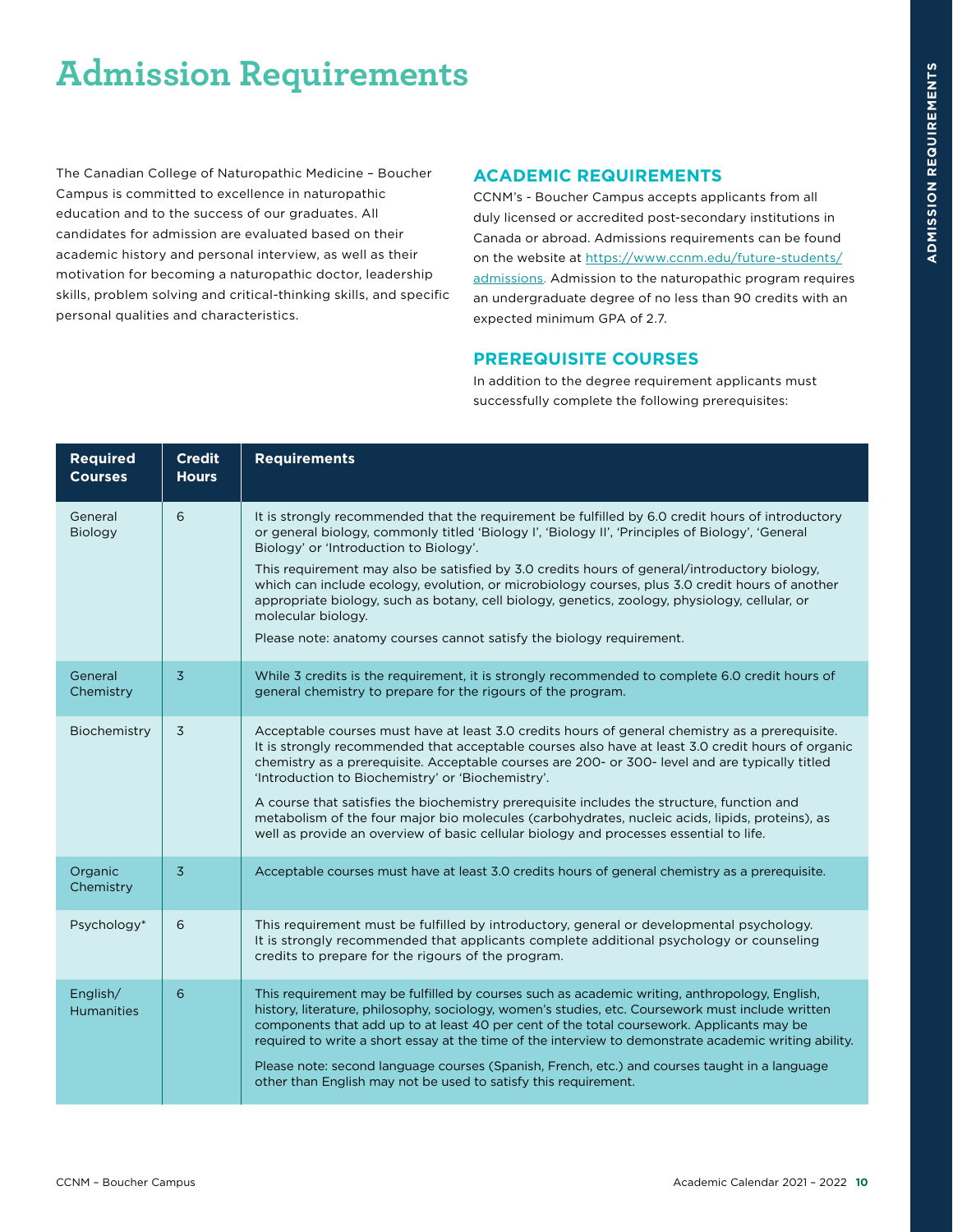# <span id="page-11-0"></span>**Admission Requirements cont'd**

Applicants must show a minimum final grade of 60% or 'C' in each required prerequisite course. A "C" grade includes C minus, C and C+, with a C minus at most Canadian universities being 60-62.

#### **RECOMMENDED COURSES**

In addition to the required courses outlined above, we recommend that applicants complete courses in some or all of the following areas to prepare for the ND program curriculum:

• anatomy

- microbiology • physics
- biochemistry • organic chemistry
- sociology
- environmental science • statistics
- genetics
- English composition

## **ONLINE PREREQUISITES OFFERED AT CCNM**

CCNM offers online chemistry, biology, physiology, and psychology courses throughout the year. Each course is delivered in a format which combines online self-study modules with weekly interactive online tutorial sessions. Find out more on CCNM's website, [www.ccnm.edu/future-students/](https://www.ccnm.edu/future-students/prerequisite-science-courses) [prerequisite-science-courses.](https://www.ccnm.edu/future-students/prerequisite-science-courses)

\* According to both [PTIB bylaws](http://www.privatetraininginstitutions.gov.bc.ca/) and CCNM – Boucher Campus policy, minimum program admission requirements may not be waived.\*

# **PERSONAL STATEMENT/ESSAY**

Applicants are required to complete a personal statement/ essay. Essay questions are included in the application. Please follow the specific instructions provided when answering the essay questions. The essay should be no longer than 500 words.

## **CONFIDENTIAL REFERENCES**

Three letters of reference must be submitted online through NDCAS. The following references are required:

- One academic reference
- One reference from a regulated health-care professional
- One additional reference from either of the above categories or a past employer/volunteer
- Referees must have known you for a minimum of one year, although it is strongly recommended that you choose someone who has known you for two years or more

When selecting your referee, you should choose someone who can comment on your capacity in the following areas:

- Ability to handle stressful situations
- Business management skills
- Commitment to upholding high ethical standards
- Demonstration of tolerance, compassion and empathy
- **Initiative**
- **Maturity**
- Problem solving skills
- Self-discipline

## **RESUMÉ**

Applicants must submit a current curriculum vitae/resumé including the following information:

- Education
- Work experience
- Volunteer experience
- Awards
- Skills and abilities

### **PERSONAL INTERVIEW**

This is an essential part of the admissions process. The purpose of this interview is to assess an applicant's ability to successfully complete the program and become an effective naturopathic doctor. Applicants will be chosen for interviews based on their academic performance.

Interviews are conducted at CCNM – Boucher or via Zoom for applicants unable to travel to the campus.

The personal interview lasts approximately 45 minutes. The interview team consists of one faculty member and one fourth-year student intern. There are three components to the interview:

- Several vignettes/scenarios with applicable questions (for which no prior medical knowledge is required)
- Additional questions related to motivation and familiarity with naturopathic medicine
- An opportunity for open dialogue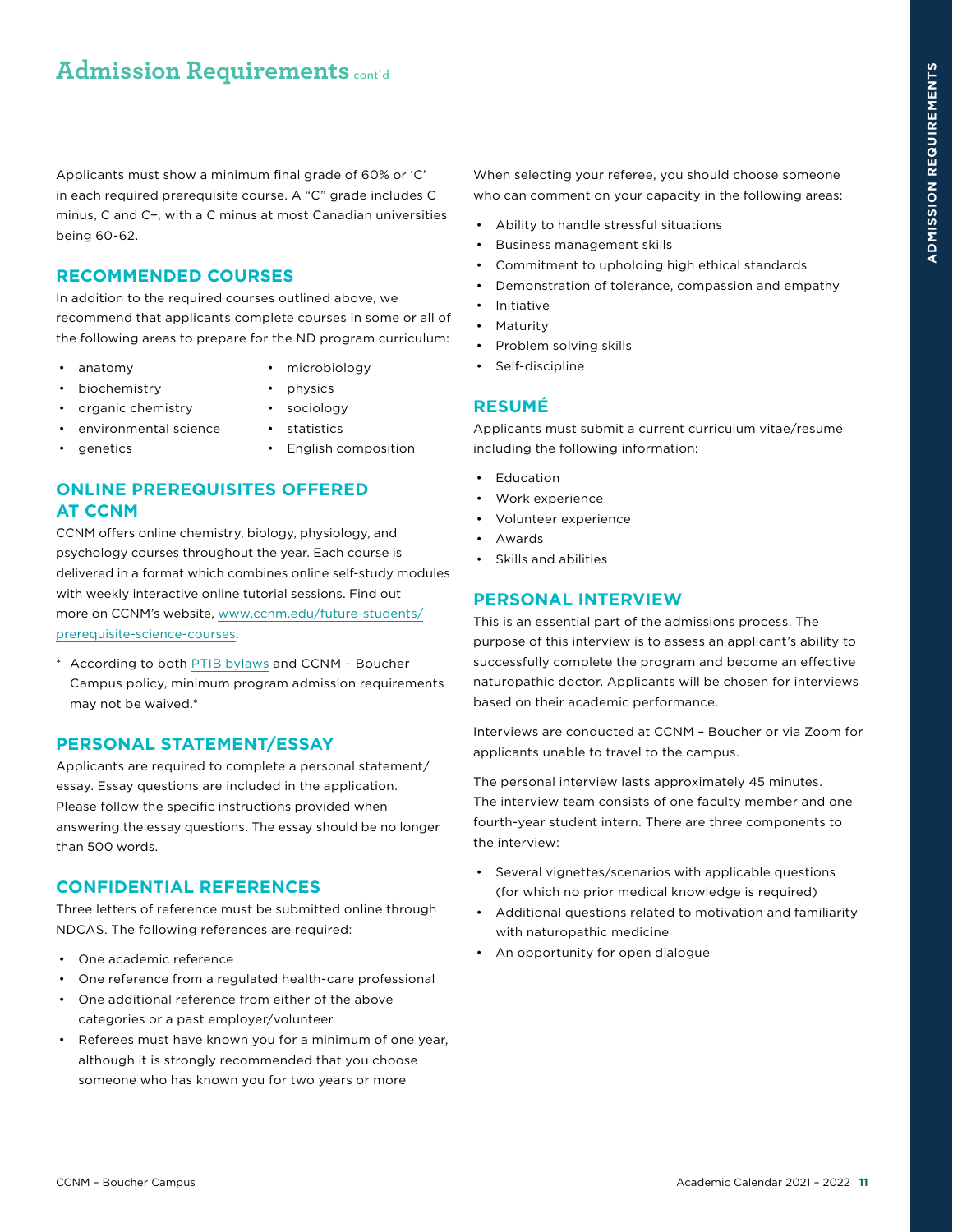#### <span id="page-12-0"></span>**ADMISSION DECISION**

The decision to admit an applicant is based primarily on the applicant's undergraduate grade point average and admissions interview. Additional criteria will include:

- applicant's academic history
- essay
- **references**
- resumé

All interviewed candidates will be informed of the decision by phone and/or email, typically within two weeks of the interview.

#### **NOTICE OF NON-DISCRIMINATION**

The CCNM – Boucher Campus is dedicated to maintaining a safe, diverse community in an environment which respects and appreciates differences.

CCNM – Boucher Campus does not discriminate in its selection of new students on the bases of race, color, creed, religion, national/ethnic origin, gender, sexual orientation, gender identity and expression, genetic information, age, marital or parental status, disability, or service in the military or other uniformed services.

#### **ENROLMENT REQUIREMENTS**

All applicants who have been offered a seat must adhere to the following:

#### **IMMUNIZATION AND COMMUNICABLE DISEASE POLICY**

#### **Policy Statement:**

- 1. Upon acceptance into the Naturopathic medical program at CCNM – Boucher Campus, each applicant must submit a completed Communicable Diseases Screening Form.
- 2. These documents will be reviewed in a confidential manner by the Chief Medical Officer (CMO) on entry to the Canadian College of Naturopathic Medicine - Boucher Campus and kept current while in attendance at CCNM – Boucher Campus in alignment with the expected due dates.
- 3. Failure to comply with the Communicable Disease Policy will limit participation in practical and clinical aspects of the ND program and delay clinic entry.
- 4. **Hepatitis B** documentation must provide evidence that immunization has occurred in the past ten years, or that a natural immunity has been confirmed. A student may choose to sign an informed consent waiver declining the immunizations which includes providing yearly documentation of Hepatitis B surface antigen (HBsAG) testing. Students who believe they are immune must provide current documentation (seroconversion) from a qualified healthcare practitioner.
- 5. **Tuberculosis (TB)** documentation must provide evidence that a 2 step TST was performed for initial screening. Student interns are also required to provide evidence of a negative tuberculosis (TB) skin test once every 12 months while in the ND program. If the skin test is positive, a chest x-ray is required, and may delay the student's progress through the program.
- 6. **COVID 19:** CCNM is in the process of determining the requirements for COVID-19 vaccination and this information will be provided as it is finalized and implemented. At this time vaccination is not required but is strongly recommended. PPE may be required to be worn by those who are not vaccinated.
- 7. In order to decrease the possible transmission of communicable diseases, CCNM – Boucher Campus students will be trained in routine practices/standard precautions.
- 8. Any student who has or develops a communicable infection is required to inform the Chief Medical Officer immediately in order to discuss whether this condition could impact his or her ability to participate fully in the program. Students are expected to comply with the school's infection control guidelines in order to reduce the spread of infectious illness.
- 9. Students who have acute or chronic medical conditions that render them susceptible to infection should discuss with their personal physicians whether the condition might affect their ability to safely perform their duties and submit the physician's recommendation to the Chief Medical Officer promptly.
- 10. All current students and potential applicants to our school will be made aware of policy through publication on our website, calendar, and application literature.

*Due date: Students are required to submit their forms by the following deadlines or they will be delayed in progress through the program:*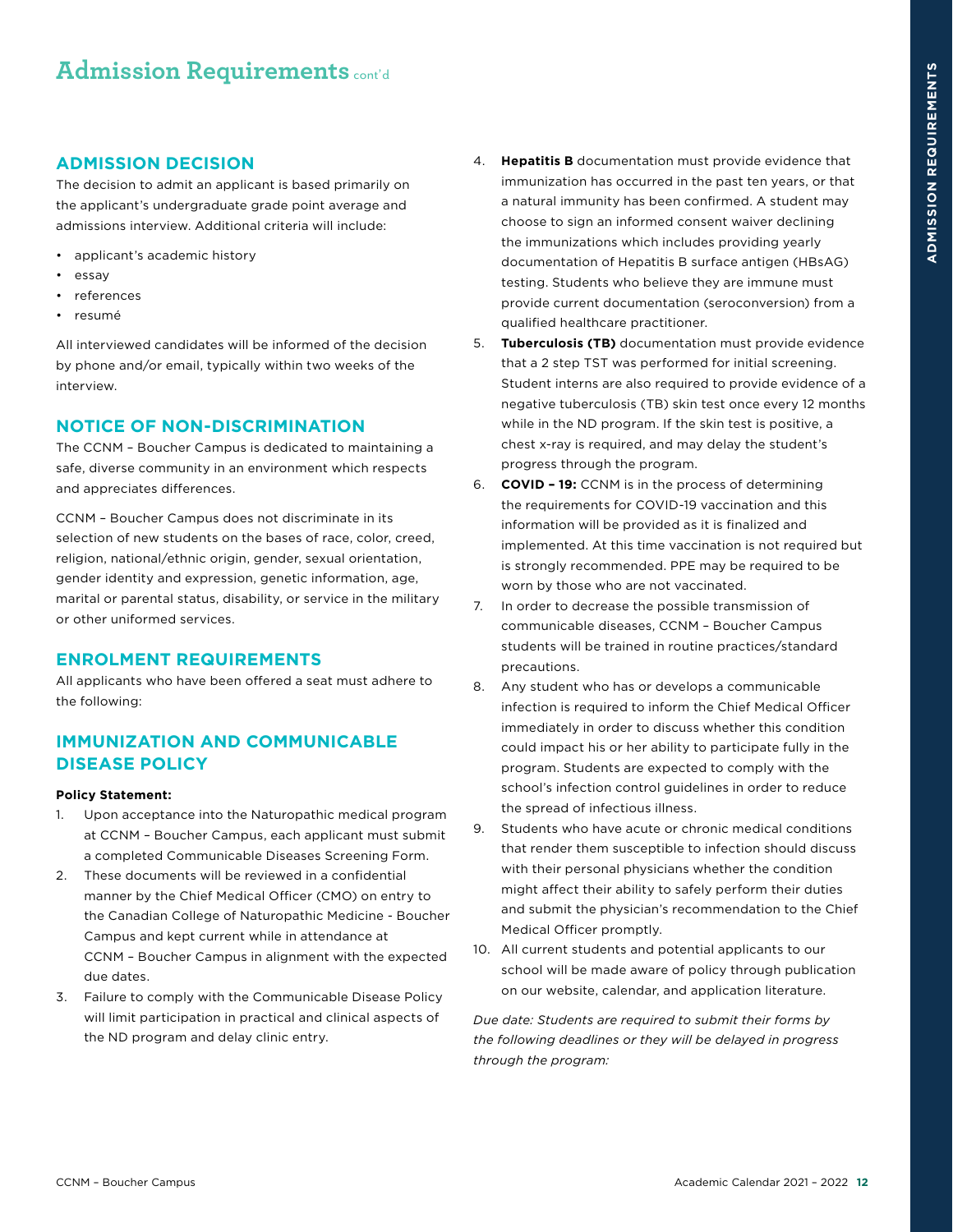# <span id="page-13-0"></span>**Admission Requirements cont'd**

| <b>Forms</b>                                                                                                                      | <b>Due Date</b>                                                                                            |
|-----------------------------------------------------------------------------------------------------------------------------------|------------------------------------------------------------------------------------------------------------|
| Completed* CCNM - Bouch-<br>er Campus Communicable<br>Diseases Screening form<br>*includes Hep B and 2 step<br>TST documentation. | The first day of Term 3 of<br>year 1 of the program.                                                       |
| One step TST(TB) yearly<br>follow up                                                                                              | Annually, within 1 year of<br>previous testing results<br>for each year at CCNM -<br><b>Boucher Campus</b> |
| HBsAG for non responders<br>and/or students with Hep B<br>waivers                                                                 | Annually, within 1 year<br>of previous testing results<br>for each year at<br><b>CCNM - Boucher Campus</b> |

#### **CRIMINAL RECORDS CHECK**

According to the British Columbia Ministry of Public Safety and Solicitor General: "Registered students in a university or college with a practicum component involving work with children and the successful completion of which is a requirement for registration as a member of a governing body must provide a criminal record check authorization to the Criminal Records Review program. This authorization is done (preferably) at the time the student registers with the program."

Effective January 1, 2012, this requirement was expanded to include students registered in any certificate, diploma, or degree program that has a practicum involving working with children or vulnerable adults and would not be limited to those leading to membership in a governing body.

The CCNM – Boucher Campus is committed to ensuring the safety of patients and volunteers who agree to participate in the education of our students and to maintaining the standards and requirements as stipulated by the Ministry of Public Safety and Solicitor General.

Each applicant to CCNM – Boucher Campus will be required to undergo a Vulnerable Sector Criminal Records Check (working with children and vulnerable adults) from their local jurisdiction. Local jurisdiction refers to the permanent address that was indicated on their application to the program. For any report that is not in English the College must receive a notarized translation along with the report.

Please note, a **valid** Vulnerable Sector Criminal Records Check will also be required for registration with the College of Naturopathic Physicians of British Columbia (CNPBC), and this registration is required prior to any interaction you may have with patients in our clinics.

You must advise Student Services at [info@ccnm.edu](mailto:info%40ccnm.edu?subject=) if while a student you are charged or convicted of criminal offence.

#### **ESSENTIAL SKILLS AND ABILITIES POLICY**

The CCNM – Boucher Campus is responsible for providing a program of study that graduates naturopathic physicians with the knowledge, skills, professional behaviours, and attitudes necessary for independent practice. For this reason, students in the naturopathic medical program must possess the cognitive, communication, sensory, motor, and social skills necessary to interview, examine and counsel patients, and competently complete certain technical procedures in a reasonable time while ensuring patient safety.

In addition to obtaining a naturopathic diploma/degree an individual must pass the licensure examinations of the North American Board of Naturopathic Examiners (NABNE) in order to practice in most regulated North American jurisdictions, including British Columbia. Therefore, naturopathic programs have embedded expectations of competencies both knowledge- and skills-based. Prospective candidates should be aware that cognitive abilities, physical examination proficiencies, management skills, communication ability and professional behaviours are all evaluated in timed simulations of patient encounters.

All students must therefore have the required skills and abilities described in the following section on Technical Standards. These technical standards will be used by the Admissions Committee and/or Deans Council as appropriate criteria for admission to CCNM – Boucher Campus's naturopathic medicine program, for advancement through the program, and as requirements for recommendation for graduation from the naturopathic medical program.

The naturopathic medical curriculum is cumulative and integrative in nature, and each year has different requirements. In general, students are expected to complete the program within four years with a maximum of seven years for completion. Students with a disability may be granted additional time, with disability accommodation being considered on a case-by-case and year-by-year basis.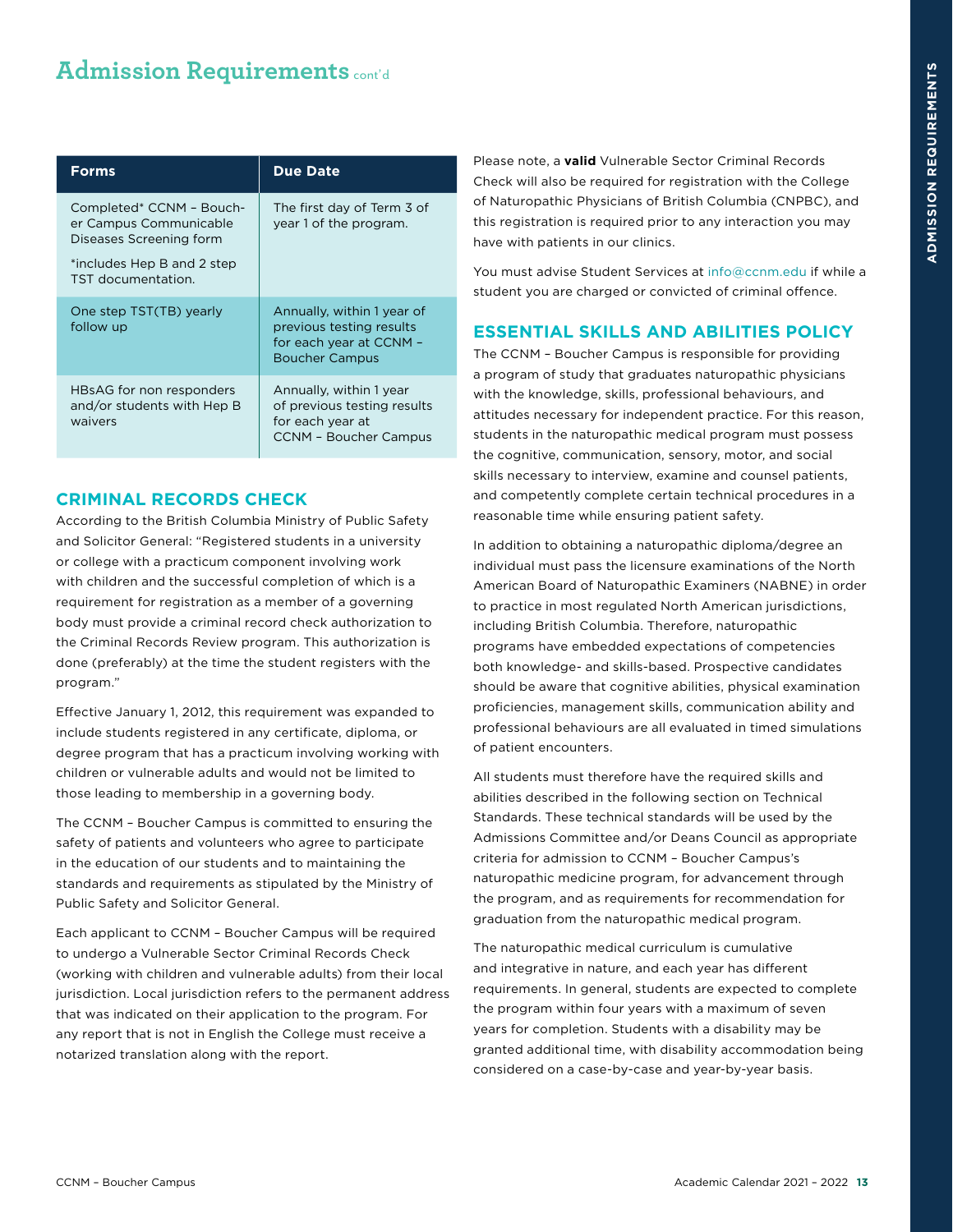### <span id="page-14-0"></span>**TECHNICAL STANDARDS FOR STUDENTS IN THE NATUROPATHIC MEDICAL PROGRAM**

**Observation:** A student must be able to participate in learning situations that require skills of observation. In particular, a student must be able to accurately observe a patient and acquire all relevant sensory information, including the capacity to combine visual, auditory and tactile information, enhanced by olfactory and taste sensations, to accurately observe patients both at a distance and close at hand, and to participate fully in the educational process.

**Communication:** Students must be able to communicate with patients in order to elicit verbal and non-verbal information pertinent effectively and efficiently to the patient's medical history and physical examination. Students must communicate effectively, sensitively and efficiently in oral and written form with patients, family members and all members of the health care team. A student must be able to describe a patient's illness, complaint or condition.

**Motor skills:** A student must have sufficient motor function to safely perform common medical procedures. In addition, a student must be willing and able to provide general and emergency medical care to patients, including the performance of relevant procedures at any time, day or night. Students must have the ability to safely perform a comprehensive physical examination and specific diagnostic tests and procedures to gain information. Students must be able to perform a physical examination on a patient, including palpation, auscultation, and percussion, independently and in a timely fashion. Students must be able to use common diagnostic aids or instruments, either directly or in an adaptive form (eg. ophthalmoscope, otoscope, sphygmomanometer, and stethoscope).

A student must be able to safely perform:

- 1. general naturopathic care, such as manipulation, acupuncture and intravenous treatments;
- 2. emergency treatment to patients, including CPR, administration of IV medication, application of pressure to stop bleeding and opening of obstructed airways.

### **INTELLECTUAL, CONCEPTUAL, INTEGRATIVE AND QUANTITATIVE ABILITIES**

A student must demonstrate the cognitive skills and memory necessary to measure, calculate, and reason in order to analyze, integrate, and synthesize information in order that competence may be achieved in key areas in diagnosis and management of patients. In addition, a student must be able to comprehend dimensional and spatial relationships. All of these problem-solving activities must be completed in a timely fashion.

## **BEHAVIOURAL, SOCIAL AND ETHICAL SKILLS**

A student must consistently demonstrate the emotional health required for full utilization of their intellectual abilities. The application of good judgment and the prompt completion of all responsibility's attendant to the diagnosis and care of patients are necessary.

A student must be able to tolerate the physical, emotional and mental demands of the program and function effectively under stress. The conditions that may arise in the course of the program include, but are not limited to, prolonged hours of work, unpredictable hours and demands, and distractions from people and the environment. Adaptability to changing environments and the ability to function in the face of uncertainties that are inherent in the care of patients are necessary traits of a student.

A student must consistently display integrity, honesty, empathy, compassion, fairness, respect for others and dedication.

As well, the naturopathic medical student must demonstrate the capacity to develop a mature, sensitive approach to working with patients, families and colleagues regardless of a patient's age, gender, or race. In addition, as a representative of the naturopathic profession, a candidate must demonstrate professional demeanour and behaviour, and must perform in an ethical manner in all dealings with peers, faculty, staff, patients, and society at large.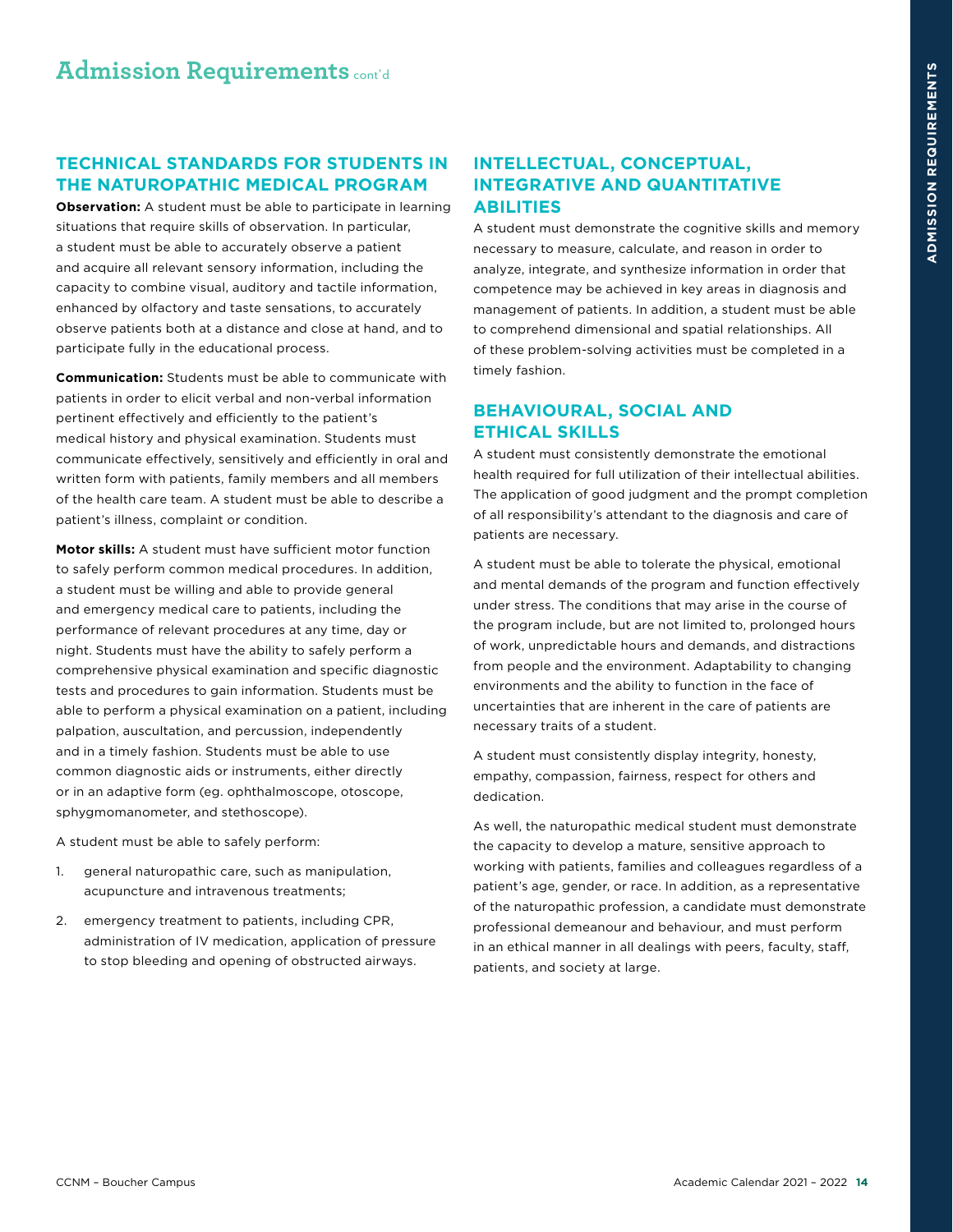# <span id="page-15-0"></span>**Information for International Students**

## **STUDY PERMIT**

CCNM – Boucher Campus is recognized by the Government of Canada as a [designated learning institution \(DLI\)](http://www.cic.gc.ca/english/study/study-institutions-list.asp) for study permit purposes. Our DLI number is O19219916952. All international students (including US citizens) attending the Doctor of Naturopathic Medicine program at the CCNM – Boucher Campus must obtain a study permit before travel to Canada. International students must have a valid Study Permit and submit a copy of the permit to the CCNM – Boucher Campus Admissions Department by the start date stipulated in their Letter of Acceptance. Please refer to the Immigration, Refugees and Citizenship Canada's website for the most upto-date information such as documents required to obtain a study permit. If necessary, the CCNM – Boucher Campus may issue a second Letter of Acceptance for a later start date. In such cases, CCNM – Boucher Campus may charge an additional \$200 administrative fee and retain the balance of the prepaid tuition fees pending the outcome of the study permit application.

CCNM – Boucher Campus is required to report to Immigration, Refugees and Citizenship Canada (IRCC) Citizenship and Immigration Canada ([https://www.canada.ca/en/](https://www.canada.ca/en/immigration-refugees-citizenship.html) [immigration-refugees-citizenship.html,](https://www.canada.ca/en/immigration-refugees-citizenship.html) [www.cic.gc.ca\)](https://www.cic.gc.ca/) any international student (a valid and current student study permit is required to study at the post-secondary level in Canada) who fails to adhere to the Attendance Policy. Additionally, should an international student, requiring a valid study permit transfer to another institution, voluntarily withdraw, or be dismissed, the college will notify IRCC that the student is no longer studying at CCNM – Boucher Campus.

# **PROFICIENCY IN ENGLISH**

Candidates who have completed a degree (all degree credits) at an institution where the official language of instruction is English AND completed high school from grades 10-12 and received a high school diploma at a school where the official language of instruction is English will meet the minimum language requirement, provided there are no concerns regarding language ability during the admissions interview.

Candidates wishing to meet the English language requirement as outlined above must submit an official transcript from all applicable institutions. For programs completed outside of Canada or the United States an official transcript from the issuing institution must be received in addition to a "comprehensive evaluation" of that transcript from either ICES or WES prior to the first day of the program.

If a candidate does not meet the aforementioned requirements, they will be required to satisfy the program's English language requirement by one of the following:

#### **Test of English as a Foreign Language (TOEFL)**

CCNM – Boucher campus only accepts the Internet-Based Test (IBT):

Internet Based Test (IBT): minimum score of 95 overall with a minimum of 23 in each testing section.

TOEFL scores over three years old at the time of application will not be accepted.

#### **International English Language Testing System (IELTS)**

• Minimum score of 7.0 overall with a minimum of 6.5 in each testing section.

IELTS scores over three years old at the time of application will not be accepted.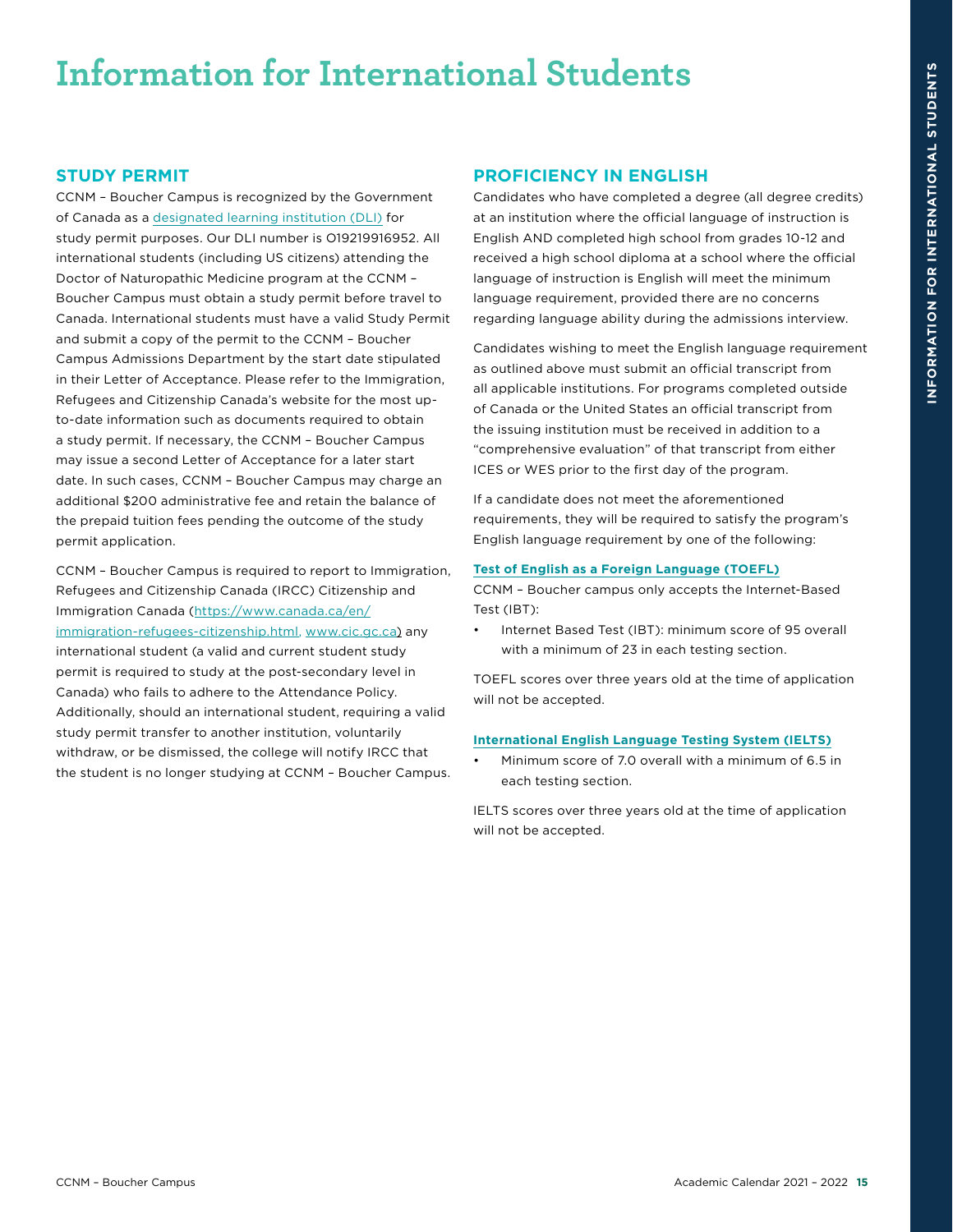# <span id="page-16-0"></span>**Office of the Registrar**

#### **STUDENT RECORDS**

The Office of the Registrar handles the creation of contracts, tuition, schedules (with Academics and Clinic departments), confirmations of enrolment, course registration, regulatory information on program hours, weeks of study, loan eligibility, transcripts, grades, diplomas, and academic standing letters.

ll material is confidential and stored as per the regulations of regulatory bodies and the Ministry of Advanced Education. The Registrar's office will not release any information to outside parties (bank, family, or other institutions) without written permission from the student.

#### **CONFIDENTIALITY OF STUDENT RECORDS**

- 1. Student's academic record is defined as the information concerning the student, held by the Registrar at CCNM.
- 2. Academic records are the property of CCNM.
- 3. Except as may be required by law, a student's academic record will not be released to any third party without the written authorization of the student.
- 4. Students may request that an official copy of their transcript be issued to a third party by completing the transcript request form.
- 5. Students may obtain an unofficial copy of their transcript by completing the transcript request form.
- 6. Student academic records may be released to authorized CCNM staff or faculty for the execution of job responsibilities as approved by the Registrar or designate.
- 7. Any authorized review of a student's file must be supervised by the Registrar or designate.

CCNM – Boucher Campus adheres to the BC Personal Information Protection Act (PIPA). The Registrar oversees the privacy, protection, and confidentiality of student information.

#### **TRANSCRIPTS & FINAL GRADES**

CCNM – Boucher Campus transcripts are the official record of a student's completion of course and program requirements. Within 15 business days of the end of term, the Registrar publishes final grades for all students on Orbund. Late grades will be updated on Orbund as soon as they are submitted. If grades are missing from the report card after 15 business days following the end of term, a student may contact the Director of Academic Affairs. Students can access their unofficial transcript from their Orbund account. Scanned copies of graduate transcripts are stored in a secure offsite archiving

facility as per requirements of PTIB. Official transcripts are printed on secure encrypted paper that bears the school seal, the Registrar's signature, date of issue, student's name, and student's ID number.

The student's legal name under which they registered at CCNM – Boucher Campus will appear on the official transcript. Should a student require a different name than what was registered, proof of legal name change, or a marriage certificate will need to be provided.

Official transcripts must be requested from the Registrar in person or in writing by email. A student may contact the Registrar's Office directly at [registrar@ccnm.edu](mailto:registrar%40ccnm.edu?subject=) or visit during office hours at Student Services. A charge of \$25.00 per transcript applies to all official transcript requests. For financial funding application purposes (scholarships, bursaries, etc.), transcripts will be provided with no charge as long as the requests are within reason (up to 5). Unofficial transcripts can be sent from the Registrar's Office with no cost but do not bear the Registrar's signature or transcript legend.

#### **HOW TO APPLY**

CCNM accepts applications for admission for the four-year program through the Naturopathic Doctor Centralized Application Service (NDCAS): [ndcas.liaisoncas.com.](https://ndcas.liaisoncas.com/) Complete instructions regarding the completion of the online admissions application are available at [help.liaisonedu.com/](https://help.liaisonedu.com/NDCAS_Applicant_Help_Center) [NDCAS\\_Applicant\\_Help\\_Center](https://help.liaisonedu.com/NDCAS_Applicant_Help_Center).

The online application for the two-year bridge delivery for international medical graduates is available on the [CCNM website.](https://www.ccnm.edu/future-students/international-medical-graduates)

Please direct all inquiries to:

Student Services E-mail: [info@ccnm.edu](mailto:info%40ccnm.edu?subject=) Tel: (604) 777-9981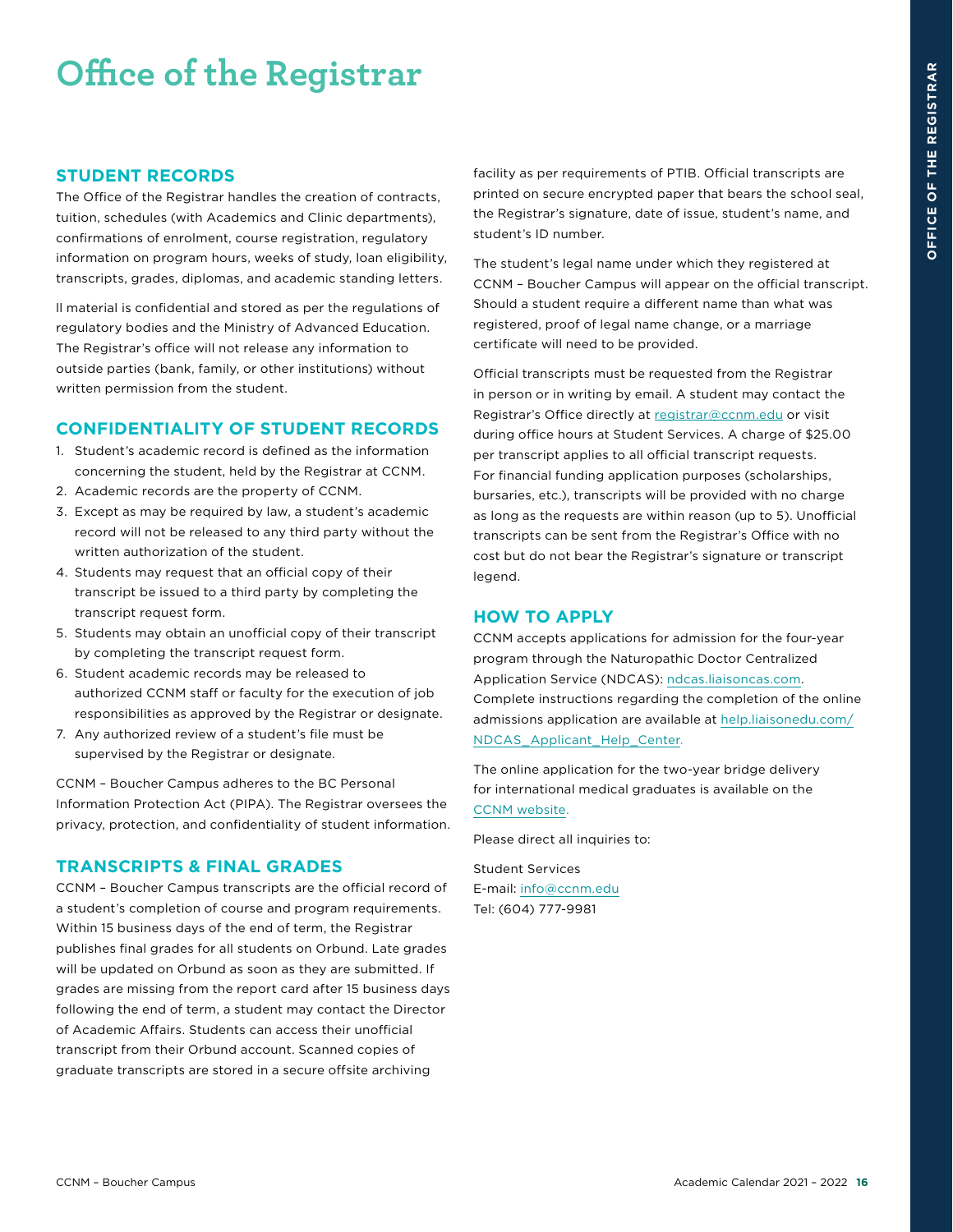## <span id="page-17-0"></span>**TRANSFER CREDIT / ADVANCED STANDING POLICY**

**Purpose:** The purpose of this policy is to establish criteria for recognizing academic credit earned at another institution as satisfying and maintaining the integrity and rigour of course requirements for the CCNM's – Boucher Campus Doctor of Naturopathic Medicine program.

**Scope:** This policy applies to applicants to and students of the Doctor of Naturopathic Medicine program.

#### **Policy Statement:**

- 1. The primary purpose of transfer is to increase student accessibility to postsecondary education by facilitating mobility between CCNM – Boucher Campus and other postsecondary institutions.
- 2. Transfer credit will only be granted for coursework completed at recognized post-secondary institutions: those that have provincial/state authority to grant degrees, diplomas and other credentials by a government or accrediting agency.
- 3. Courses must be equivalent or better in the number of credit hours to the CCNM – Boucher Campus course.
- 4. A passing grade of 70 per cent must have been achieved in each course.
- 5. Each course must be substantively equivalent (minimum 70 per cent) in content/learning outcomes to the CCNM – Boucher Campus course.
- 6. Students who have completed courses / programs from other recognized institutions that have been assessed in accordance with the Transfer Credit Procedure and considered to be equivalent to CCNM – Boucher Campus courses will be granted transfer credit.
- 7. Whenever possible, direct (assigned) credit will be granted for specific courses or disciplines rather than unassigned credit in an unspecified area, to maximize a student's ability to satisfy program requirements and/or course prerequisites.
- 8. Block transfer (advanced standing) may be awarded for completed programs from recognized CNME accredited institutions, or relevant medical board exams.
- 9. Transfer credit is recorded on the transcript as "P", pass.
- 10.Transfer credit decisions remain active for a maximum of ten years for post-secondary credit courses from BC public institutions and other CNME accredited naturopathic programs, or a maximum of five years for any other transfer decisions.
- 11. Requests for credit for learning achieved through life and work experience will be considered for recognition through Prior Learning Assessment and Recognition (PLAR).
- 12. No more than 50 per cent of the naturopathic program may be completed via transfer credits, including, any that provide a student with advanced standing.
- 13. Transfer credit will not be unreasonably denied. When course information is reviewed and transfer credit is denied, appropriate reasons shall be stated.
- 14. Preceptorship and professional development hours will be given transfer credit on an hour for hour basis as assessed by the Clinical Studies department.

#### **DEFINITIONS/EXPLANATIONS**

**Block Transfer** status may be granted to Medical Doctors, Doctors of Chiropractic, and transfer students from a CNME-accredited institution who have written NPLEX I; these applicants must have met the criteria as outlined later in this procedure. These applicants will know at the time of acceptance what automatic block transfer credit they will receive. These applicants are also welcome to apply to Academics for additional transfer credits on a course-bycourse basis after their enrolment into the program.

Applicants accepted into the CCNM – Boucher Campus program, who meet the block transfer requirement, are provided a block of automatic transfer credits if they meet certain requirements. This block of credits is based upon CCNM – Boucher Campus's assessment of the common set of knowledge and skills they would have acquired as a result of their previous education. To be eligible for admission, all advanced standing applicants must satisfy the degree and minimum credit requirements, all prerequisite requirements, and all additional criteria for admission, with some specific exceptions mentioned below.

**Institutional Articulation Agreement Recognition** transfer credit is available for applicants who have attended an institution that has an articulation agreement with CCNM – Boucher Campus. These applicants will know at the time of acceptance what transfer credit they will receive for courses they have taken at the institution(s) that has an articulation agreement with CCNM – Boucher Campus.

**Course-by-Course** transfer credit may be applied for by enrolled students. These applicants will not know what transfer credits they will receive until they apply to Academics for transfer credit on a course-by-course basis after their enrolment into the program.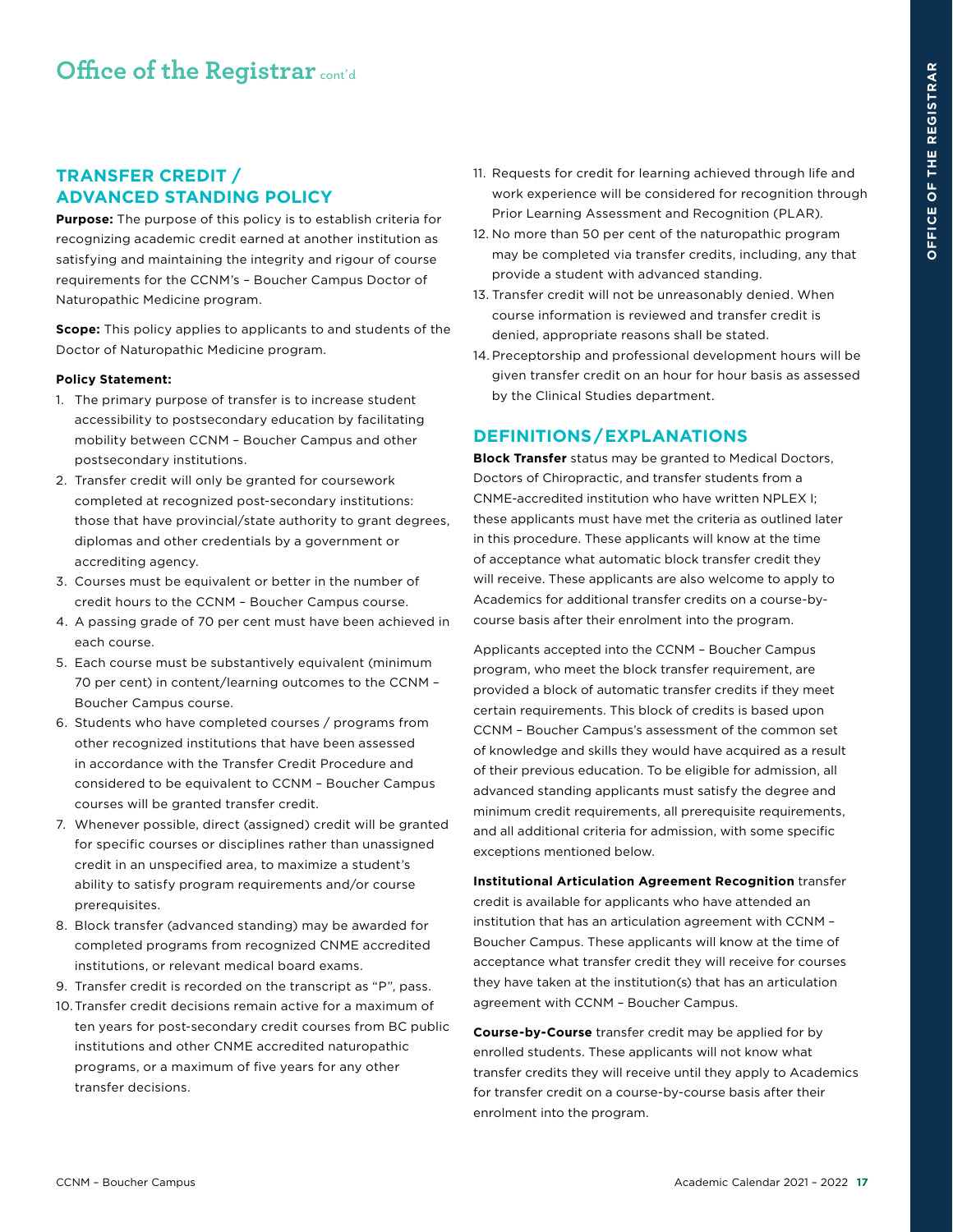#### <span id="page-18-0"></span>**APPEAL**

If a request for transfer credit is denied, the requestor will be notified of the basis for the denial in writing. Any applicant/ student who is denied requested transfer credit does have the ability to appeal to the Registrar. Should the decision be made to exercise the right to appeal, the applicant must provide a written request for review with a rationale for the request, along with any relevant documentation, within five business days of the notice of denial being issued. The Director of Academic Affairs (for Academics) or a clinic representative (for Clinic) will review the written materials and make an independent determination. The Admissions Committee will conduct a final review and the Registrar will advise the applicant of their final decision in writing within 10 business days of receiving the appeal.

*Note: View the full policy and procedures on page 149 of the Student Handbook.*

#### **PRIOR LEARNING ASSESSMENT & RECOGNITION (PLAR) POLICY**

CCNM – Boucher Campus recognizes that students may have attained significant learning at a post-secondary level from work, training, and other experiences outside the formal post-secondary education system. CCNM – Boucher Campus seeks to provide recognition of previous traditional and nontraditional learning. When such learning is not recognized by formal transfer agreements, it may be recognized through Prior Learning Assessment and Recognition (PLAR). Credits granted for prior learning may be used to satisfy admission requirements to a program or the requirements for graduation.

**Purpose**: The purpose of this policy is to ensure a systematic and consistent process for recognizing a person's knowledge, skills, and abilities for academic credit. This policy also outlines assessment methods and recognition of credits available through PLAR at CCNM – Boucher Campus.

**Scope:** CCNM – Boucher Campus will, when requested by a student and in accordance with established articulation agreements or appropriate evaluation procedures, assess learning that the student has gained through prior coursework and/or life and work experiences. Where that learning can be equated to the learning outcomes or objectives of a course at CCNM – Boucher Campus, credit will be granted.

#### **Policy Statement:**

- 1. The departments will determine which courses are eligible for PLAR.
- 2. The assessment and evaluation of prior learning, and the determination of competency and credit awarded, will be done only by faculty who have the appropriate subject matter expertise.
- 3. Only students who are admitted into CCNM Boucher Campus may request formal recognition for prior learning.
- 4. CCNM Boucher Campus will be guided by the Guidelines for Prior Learning Assessment developed by the Provincial PLAR Steering Committee and endorsed by the British Columbia Council on Admissions & Transfer.

*Note: View the full policy and procedures on page 59 of the Student Handbook.* 

## **WITHDRAWAL FROM THE PROGRAM POLICY**

- 1. Students who intend to withdraw from CCNM Boucher Campus for any reason must request a withdrawal form from Student Services, then complete and submit the form as their written notice to the Office of the Registrar.
- 2. The form must be dated and signed by the student.
- 3. It is important to note that the date of form submission will be used as the withdrawal date from the program and will be reported for any loan purposes.
- 4. If no form is received, the last date of attendance will be the effective date of withdrawal and will be the date used to close out the student's account.
- 5. Any tuition refunds or remaining financial obligations to the College will be assessed based on the last date of attendance.
- 6. Failure to attend for 10 consecutive scheduled class days without notice will be deemed to constitute a withdrawal from the College.

## **WITHDRAWAL IN EXTENUATING CIRCUMSTANCES (WDE)**

1. Students who miss the withdrawal deadline may be eligible for a withdrawal with extenuating circumstances if they can satisfy the Registrar that they have suffered illness or other extenuating circumstances beyond their control that occurred after the withdrawal deadline or prevented them from meeting the withdrawal deadline. The withdrawal request must be accompanied by appropriate documentation, as determined by the Registrar's Office. The Registrar may consult with the Dean's Council before making a final determination on a WDE request.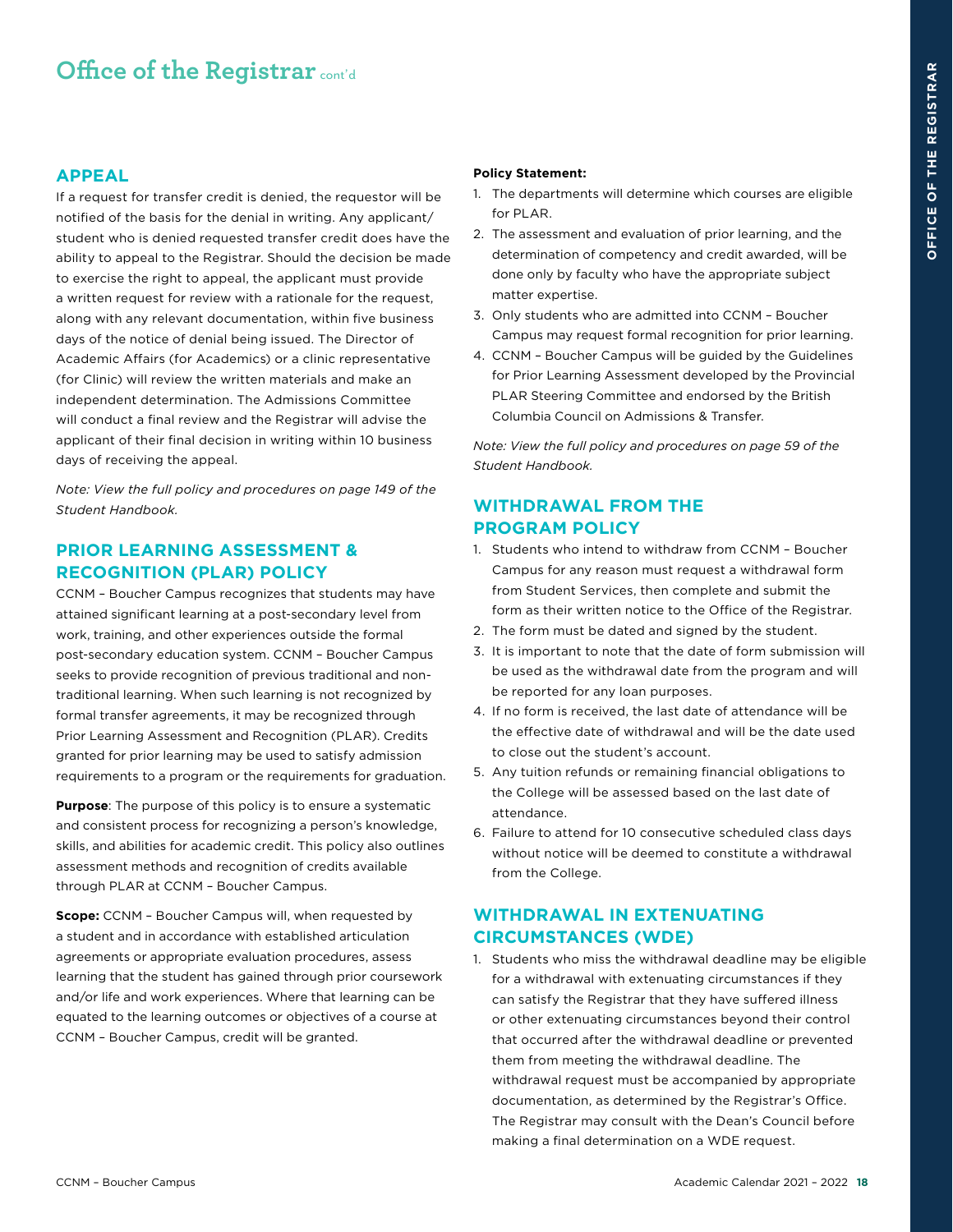- <span id="page-19-0"></span>2. Generally, a withdrawal due to extenuating circumstances will affect all courses in which the student is enrolled. For this reason, most requests are for a complete withdrawal from all courses. Generally, requests for withdrawal in extenuating circumstances must be received before the last class prior to the final exam for the request to be considered. Illnesses or extenuating circumstances that occur in the week before this last class typically allow for exam deferral with approved documentation rather than a WDE. However, if the documented circumstances demonstrate that a timely request was not possible and support the need for a WDE over an exam deferral, a retroactive withdrawal may be considered.
- 3. Students who complete all course requirements, and assessments, including writing the final examination, are not eligible for a withdrawal in extenuating circumstances.
- 4. The Tuition Refund Policy will apply to a WDE (withdrawal due to extenuating circumstances). The Registrar's Office will inform the applicant and the Finance Department of any refund, credit, or payment due. The Finance Department will assess the student's account and process any refunds or credits.

*Note: a student who withdraws with extenuating circumstances from a clinic rotation will not be credited with any of the completed hours, assessments, patient contacts or competencies. They may, however, apply to the Dean's Council for banked hours credit.*

#### **COURSE DROP/WITHDRAWAL POLICY**

- 1. A student may apply to drop a course/rotation up to or before 30% has been completed (add/drop deadline). A student may also be required to drop a course/rotation in the case of needing to retake a course or clinic rotation that conflicts or is a pre-requisite for the enrolled course, or upon recommendation by the Deans Council to lessen the overall course load to assist with academic/clinic success.
- 2. A course/rotation drop will not appear on a transcript and the course fee will be refunded. The Registrar's Office will inform the applicant and the Finance Department of any refund or credit, and the Finance Department will refund or credit the student's account.
- 3. Students wanting to discontinue taking a course after the course drop/refund period and prior to completion of 50% of the course must officially withdraw from the course. A student who withdraws from a course or a clinic rotation will not be credited with any of the completed hours, assessments, patient contacts or competencies.

If a student does not attend a course/rotation for which they are enrolled, and which goes past the 50% withdrawal date, that student will receive a Fail. Every effort must be made to withdraw in a timely manner. Please note that courses withdrawn from after the drop deadlines are not eligible for a refund.

- 4. A course withdrawal will appear on report cards and transcripts as WD but will not affect the student's Grade Point Average (GPA). A WD cannot be reversed or appealed unless there is an extenuating circumstance and approved documentation.
- 5. Any course drop/withdrawal request requires consultation with the Associate Deans and must be submitted in writing through the Registrar. Note that all courses are mandatory, and registration is dependent on space. Subsequently, dropping or withdrawing from a course will likely lead to a longer timeframe for completion of all program requirements and delay graduation.

*Note: View the full policy and procedures on page 63 of the Student Handbook.* 

#### **TUITION REFUND POLICY**

CCNM – Boucher Campus has adopted the PTIB refund policy to ensure adherence to industry standards in terms of both fairness to students and fiscal responsibility to the Institute.

In all cases, where the institute has received a student loan disbursement for the most recent contract, any refunds will first be sent to National Student Loans toward the student's debt.

**Tuition and Fee Refunds – Program Withdrawal or Dismissal:**  No refund is provided once 30% or more of the program hours have been completed.

CCNM – Boucher Campus will refund the tuition for the Doctor of Naturopathic Medicine Program and all related fees paid by the student or a person on behalf of the student enrolled in the program if the student is enrolled in the program without having met the admission requirements and did not misrepresent his or her knowledge or skills when applying for admission; in the event that the College uncovers a material misrepresentation of admission requirements, the College will process a refund based upon the rules outlined, with the date of uncovering the misrepresentation used as the date of withdrawal for refund calculations.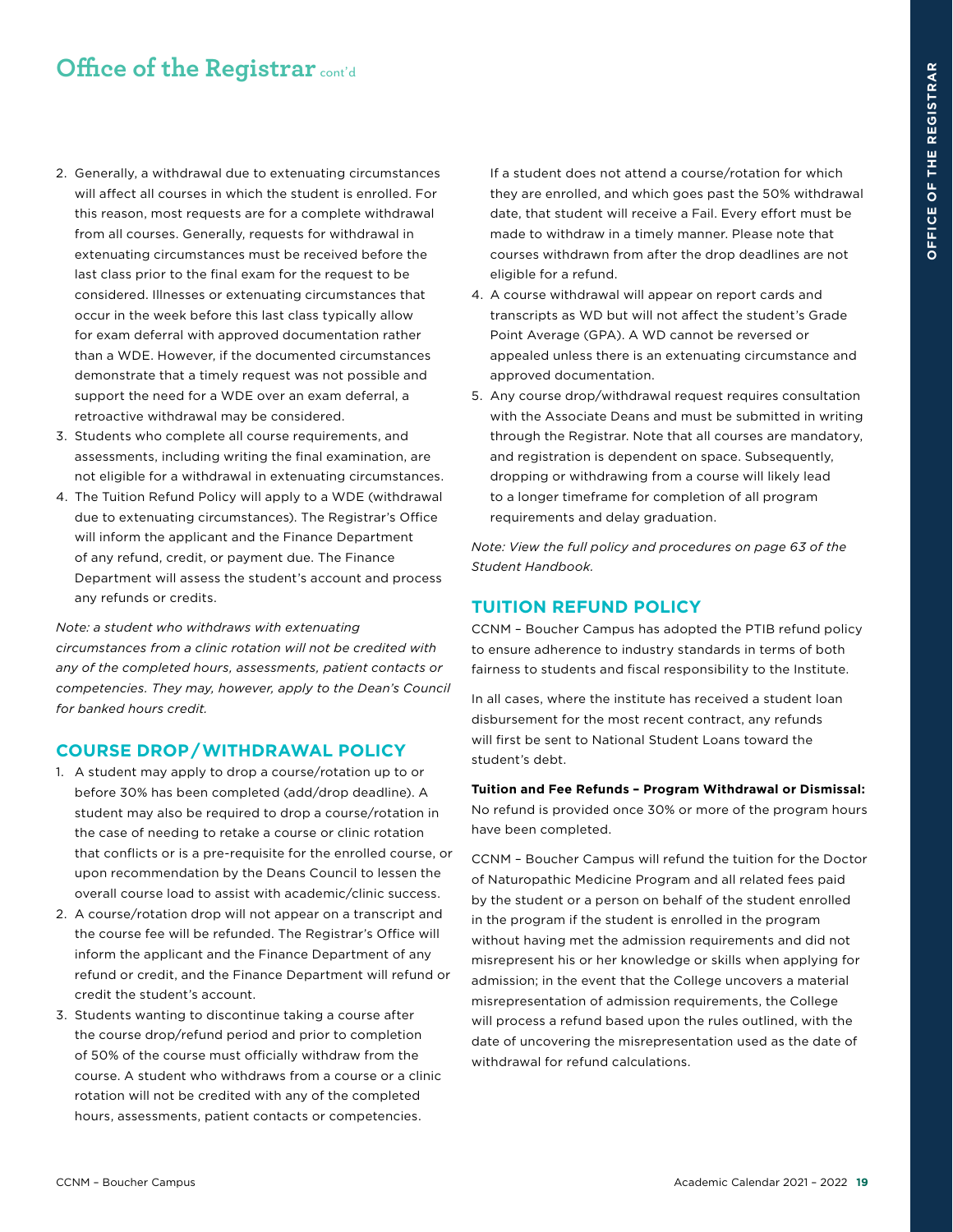| <b>Circumstances when Refund Payable</b>                                                                                                                                                                                                                                                                       | <b>Amount of Refund</b>                                                                                                                                                                                         |
|----------------------------------------------------------------------------------------------------------------------------------------------------------------------------------------------------------------------------------------------------------------------------------------------------------------|-----------------------------------------------------------------------------------------------------------------------------------------------------------------------------------------------------------------|
| <b>1. Before program start date, CCNM - Boucher Campus receives a notice of withdrawal:</b>                                                                                                                                                                                                                    |                                                                                                                                                                                                                 |
| No later than seven days after the student signed the<br>i.<br>enrolment contract, and before the program start date.                                                                                                                                                                                          | 100% tuition and all related fees, other than application fee.<br>Related fees include: administrative fees, application fees,<br>assessment fees, and fees charged for textbooks or other<br>course materials. |
| ii. At least 30 days before the later of:<br>a) The program start date in the most recent Letter of<br>Acceptance (international students)<br>b) The program start date in the enrolment contract.                                                                                                             | CCNM - Boucher Campus may retain up to 10% of tuition,<br>to a maximum of \$1,000.<br>CCNM - Boucher Campus will refund fees paid for course<br>materials if not provided to the student.                       |
| iii. More than seven days after the student and CCNM -<br>Boucher Campus signed the enrolment contract, and<br>less than 30 days before the later of:<br>a) The program start date in the most recent<br>Letter of Acceptance (international students)<br>b) The program start date in the enrolment contract. | CCNM - Boucher Campus may retain up to 20% of tuition,<br>to a maximum of \$1,300.<br>CCNM - Boucher Campus will refund fees paid for course<br>materials if not provided to the student.                       |
| 2. After program start date, CCNM - Boucher Campus provides a notice of dismissal or receives a notice of withdrawal:                                                                                                                                                                                          |                                                                                                                                                                                                                 |
| i. After the program start date, and up to and including<br>10% of instruction hours have been provided during the<br>contract term.                                                                                                                                                                           | CCNM - Boucher Campus may retain up to 30% of tuition.<br>CCNM - Boucher Campus will refund fees paid for course<br>materials if not provided to the student.                                                   |
| ii. After the program start date, and after more than 10%,<br>but before 30% of instruction hours, have been provided<br>during the contract term.                                                                                                                                                             | CCNM - Boucher Campus may retain up to 50% of tuition.<br>CCNM - Boucher Campus will refund fees paid for course<br>materials if not provided to the student.                                                   |
| 3. Student does not attend program - "no-show":                                                                                                                                                                                                                                                                |                                                                                                                                                                                                                 |
| i. Student does not attend the first 30% of the hours of<br>instruction to be provided during the contract term.                                                                                                                                                                                               | CCNM - Boucher Campus may retain up to 50% of the tuition.<br>CCNM - Boucher Campus will refund fees paid for course<br>materials if not provided to the student.                                               |
| 4. CCNM - Boucher Campus receives a refusal of study permit (applies to international students requiring a study permit):                                                                                                                                                                                      |                                                                                                                                                                                                                 |
| i. Before 30% of instruction hours would have been<br>provided, had the student started the program on the<br>later of the following:<br>a) The program start date in the most recent Letter of<br>Acceptance                                                                                                  | 100% tuition and all related fees, other than application fee.                                                                                                                                                  |
| b) The program start date in the enrolment contract<br>ii. Student has not requested additional Letter(s)<br>of Acceptance.                                                                                                                                                                                    |                                                                                                                                                                                                                 |
|                                                                                                                                                                                                                                                                                                                |                                                                                                                                                                                                                 |

CCNM – Boucher Campus will pay the tuition or fee refund **within 30 days** after receiving notice of withdrawal or refusal of study permit, providing a notice of dismissal, or the date on which the first 30% of the hours of instruction are provided (no-show).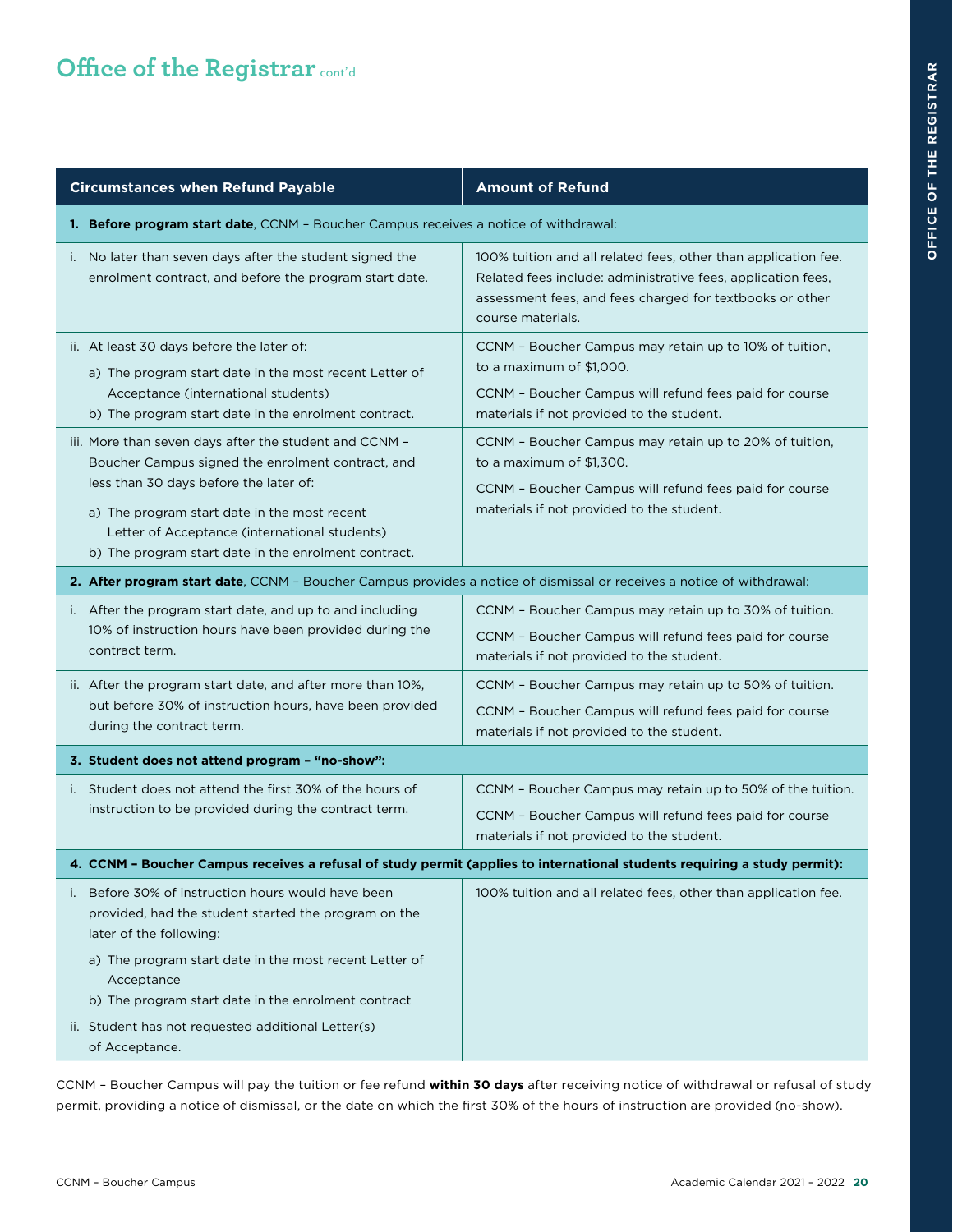### <span id="page-21-0"></span>**TUITION FEE REFUND – COURSE DROP OR COURSE WITHDRAWAL**

#### **Course Drop**

- 1) A student who drops a course as per the course drop procedure may:
	- a. Apply this credit to the current or next tuition payment, where tuition is outstanding
	- b. Be refunded tuition only
		- i. when a drop occurs in the last term of a contract, or ii. if the student's account is at a 0 balance
	- c. Request to have the credit applied to their future tuition payment due on the next contract so long as the student meets b(i) and b(ii).

#### **Course Withdrawal**

A student who withdraws from a course beyond 30% will not receive a tuition refund.

#### **ADDITIONAL EXPENSES**

Tuition fees include delivery of all classroom and clinic curricula and include library and other resources. Textbooks, school supplies, lab coats, personal medical equipment, etc. are the responsibility of the individual student.

Second year students who are participating in the dissection lab, are responsible for their own transportation and accommodation costs for the duration of the lab.

In the clinical program, student interns may be required to travel to external clinics, including the Family Naturopathic Clinic (FNC) in Victoria twice a month for a six-month period of time. Travel expenses and accommodations related to this are the student's responsibility; however, there will be a stipend of \$40.00 for secondary clinicians and \$60.00 for primary clinicians for each round-trip ferry expense to Victoria. Receipts must be submitted to the Clinical Studies Coordinator for reimbursement.

*Note: that because personal laptops/computers are required for studies at CCNM – Boucher Campus, this expense may be eligible as a tax deduction. Please consult your tax professional.* 

| <b>Fees and Fines</b>                             |                              |
|---------------------------------------------------|------------------------------|
| <b>Transfer Credit</b><br><b>Assessment Fee</b>   | \$100/course                 |
| <b>Convocation Fee</b>                            | \$100                        |
| <b>Course/Rotation Retakes</b>                    | Regular tuition rates apply  |
| Duplicate T2202A Form                             | \$25                         |
| <b>Late Enrolment Fee</b><br>(monthly)            | \$100                        |
| Late Tuition Payment Fee                          | \$100                        |
| Late/Early/Re-Write<br>Exam Fee                   | \$80                         |
| Supplemental Exam Fee                             | \$80                         |
| Remediation Fee*                                  | \$40-\$80*                   |
| CTA (male) exam fee                               | \$80                         |
| CTA (female) exam fee                             | \$125                        |
| <b>Lost Library Book</b>                          | <b>Full Replacement Cost</b> |
| NSF Cheque Charge                                 | \$50                         |
| <b>Replacement Security</b><br><b>Access Card</b> | \$15                         |
| Replacement ID or<br>Name Badge                   | \$10                         |
| Replacement Diploma                               | \$50                         |
| Official Transcript**                             | \$25/each                    |

*\* Remediation that requires the creation of separate assessment tools is \$80. Other forms of remediation are \$40.* 

*\*\* Please note that all fees, fines, and tuition must be paid in full prior to graduation and release of final transcripts and diploma.*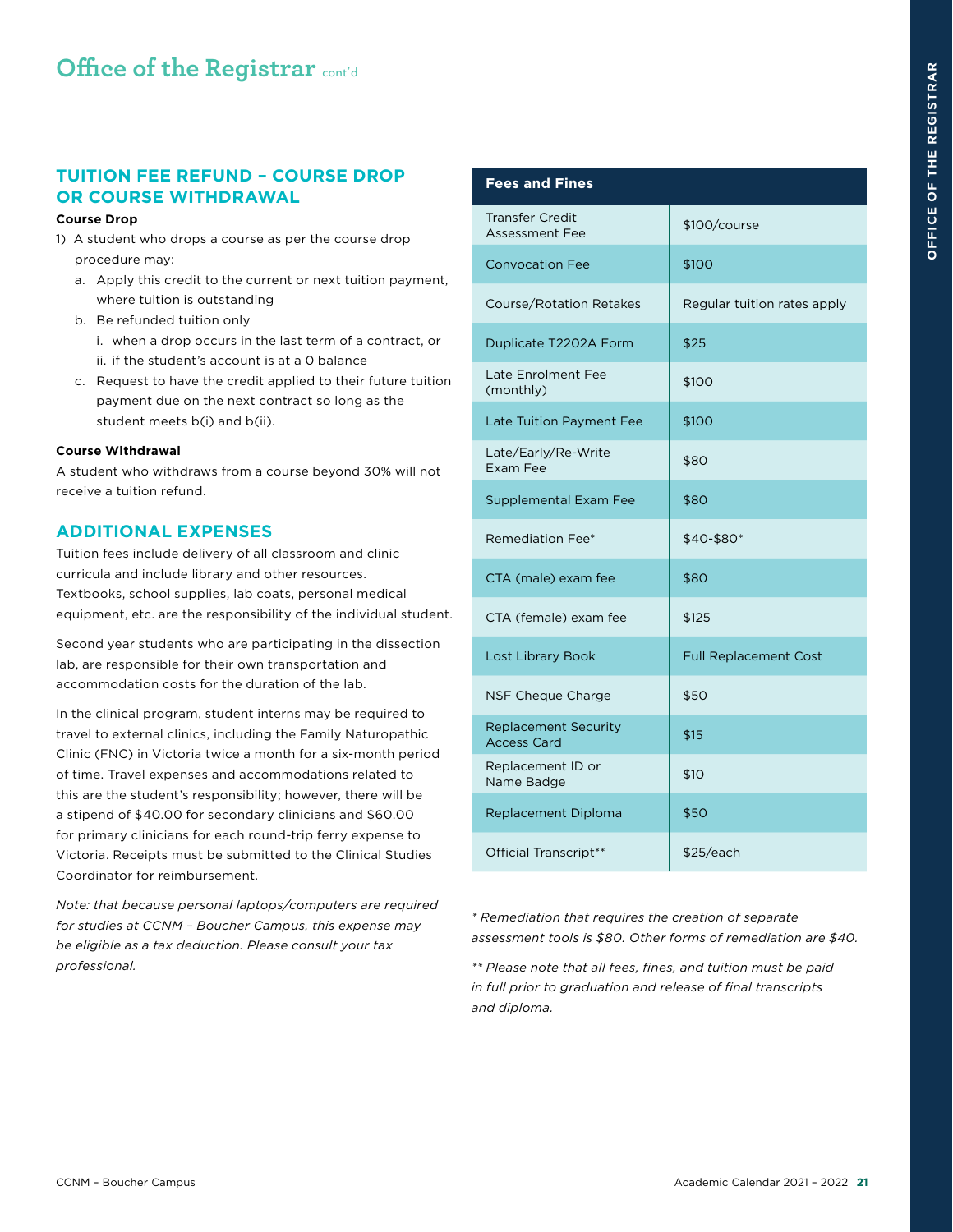#### <span id="page-22-0"></span>**EXTENDED ENROLMENT**

If, after completing four years of study with CCNM – Boucher Campus, the student still has remaining courses and/or clinic rotations/hours left to complete before graduation, the student will be required to sign an extended enrolment contract. Tuition and administrative fees are applied as required to ensure completion of the program. Even in cases where no additional fees are required, contracts must be completed and signed.

#### **READMISSION POLICY**

- 1. Students who voluntarily withdraw from the program in good standing may reapply for admission.
- 2. Readmission in every case of voluntary withdrawal is at the discretion of the Admissions Committee, and students who have withdrawn from the program must compete for available space on an equal basis with all other applicants for admission or readmission.
- 3. Students should submit all required re-admission documentation and fees at least three months before the date they wish to return.
- 4. All withdrawn students must re-apply and/or be readmitted within three years of withdrawal in order to receive previously attained credits.
- 5. After three years, students readmitted to the program may, at the discretion of the Admissions Committee, be required to show competence, which may require certain courses to be repeated at the current cost.
- 6. Students who withdraw prior to successfully completing the last term for which they were registered and who are accepted for readmission must repeat that term in its entirety. Program changes at any time may require that additional prerequisites be met prior to enrolment.
- 7. The full amount of the current tuition for the term of readmission will apply.
- 8. A student who withdrew for health reasons may be required to submit a letter from a qualified healthcare professional prior to readmission stating that there are no health reasons

## **LEAVE OF ABSENCE POLICY**

- 1. Students may have circumstances that require them to interrupt their enrollment and take a Leave of Absence (LOA) of up to one academic year.
- 2. In order to qualify for a LOA a student:
	- Must not have an academic standing of suspension
	- Must have satisfied all financial obligations to CCNM – Boucher Campus
	- Must be up to date with all coursework and remediation
- 3. An approved LOA entitles the student to re-enrol in the program during a predetermined term the following academic year. This does not guarantee re-enrolment in the exact courses taken at the time of the LOA.

#### **CONFIRMATION OF ENROLMENT**

Students may request a confirmation of enrolment letter from the Registrar's office. This can be done in person or in writing via email. Please allow for a three-day processing period.

#### **ENROLMENT CONTRACTS**

All students must sign a student enrollment contract for each academic year. Student contracts outline tuition, program hours, course materials and equipment, program costs, program fees, and additional information related to their studies at CCNM – Boucher Campus. New contracts are issued on an annual basis by the Registrar's office. These must be signed and returned to the Registrar's office prior to the contract deadline each year. Contracts not returned by the deadline may be subject to late registration fees.

Students should review the following policies prior to signing the contract:

- Academic Standing Policy
- Admission Policy
- Attendance Policy
- Completion Requirements Policy
- Criminal Records Check
- Discrimination, Bullying, and Harassment Policy
- Dispute Resolution Policy
- Essential Skills and Abilities Policy
- Grade Appeal Policy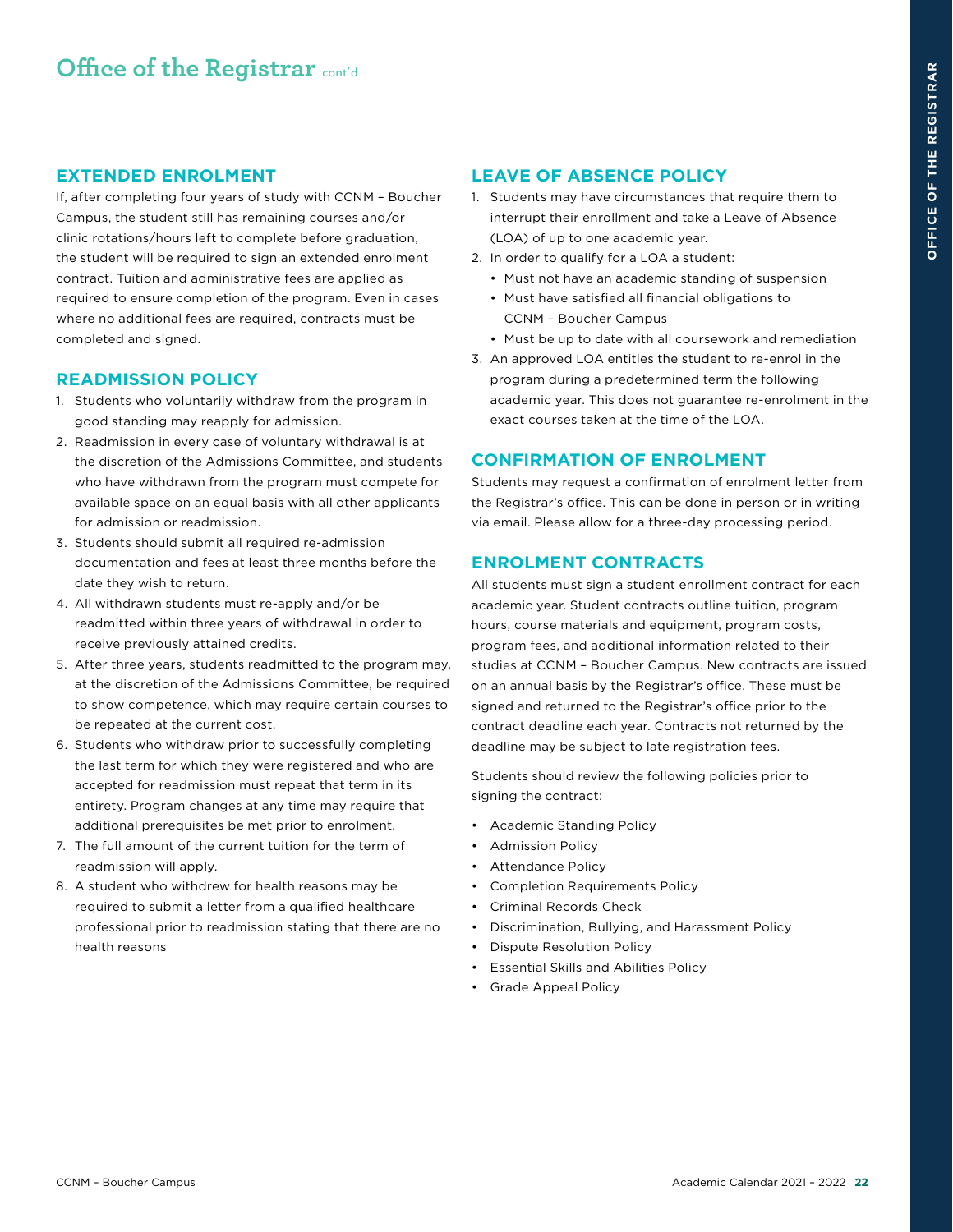- <span id="page-23-0"></span>• Immunization and Communicable Diseases Policy
- Payment of Tuition Fees Policy
- Preceptor Policy
- Prior Learning Assessment and Recognition Policy
- Sexual Violence and Misconduct Policy
- Student Accommodation and Support Policy
- Student Code of Conduct
- Student Practice Policy
- Transfer Credit & Advanced Standing Policy
- Tuition Refund Policy
- Withdrawal Dismissal and Readmission Policy

By signing the enrolment contract, the student declares that they have read and agree to abide by the policies and procedures set out by CCNM – Boucher Campus.

#### **STUDENT STATEMENT OF RIGHTS**

Canadian College of Naturopathic Medicine - Boucher Campus is certified with the [Private Training Institutions Branch](https://www.privatetraininginstitutions.gov.bc.ca/) (PTIB) of the British Columbia Ministry of Advanced Education and Skills Training.

Before you enrol at a certified private training institution, you should be aware of your rights and responsibilities.

You have the right to be treated **fairly** and **respectfully** by CCNM - Boucher Campus.

You have the right to a **student enrolment contract** that includes the following information:

- amount of tuition and any additional fee for your program
- refund policy
- if your program includes a work experience, the requirements to participate in the work experience and the geographic area where it will be provided
- whether the program was approved by PTIB or does not require approval

Make sure you read the contract before signing. The CCNM - Boucher Campus must provide you with a signed copy.

You have the right to access the institution's **dispute resolution process** and to be **protected against retaliation** for making a complaint.

You have the right to make a **claim** to PTIB for a **tuition refund** if:

- CCNM Boucher Campus ceased to hold a certificate before you completed an approved program
- you were misled about a significant aspect of your approved program

You must file the claim one within **one year** of completing, being dismissed or withdrawing from your program.

For more information about PTIB and how to be an informed students, go to: [http://www.privatetraininginstitutions.gov.](http://www.privatetraininginstitutions.gov.bc.ca/students/be-an-informed-student) [bc.ca/students/be-an-informed-student.](http://www.privatetraininginstitutions.gov.bc.ca/students/be-an-informed-student)

## **DEFERRAL, DISCONTINUATION OR CANCELLATION OF THE PROGRAM**

Consistent with the requirements of our regulators, we inform applicants that in the event of deferral, cancellation or discontinuation of the program, the College will refund to the applicants unearned tuition. At their option, an applicant may choose to defer their application to the subsequent intake in which case the funds will be credited towards that intake start.

#### **INSTITUTIONAL CLOSURE**

To meet the standards required of our regulators, CCNM has created a policy on Institutional Closure. In the unlikely event that CCNM is required to close, to ensure that the needs of students and graduates are met, CCNM would: 1. Provide a "teach out" for existing cohorts; 2. Arrange with sister institutions across North America for the transfer of students who for personal reasons did not feel they could complete the program in the schedule associated with the "teach out"; and 3. Contract with a third party so that academic records would be maintained, and could be accessed by graduates, for a period of not less than 75 years.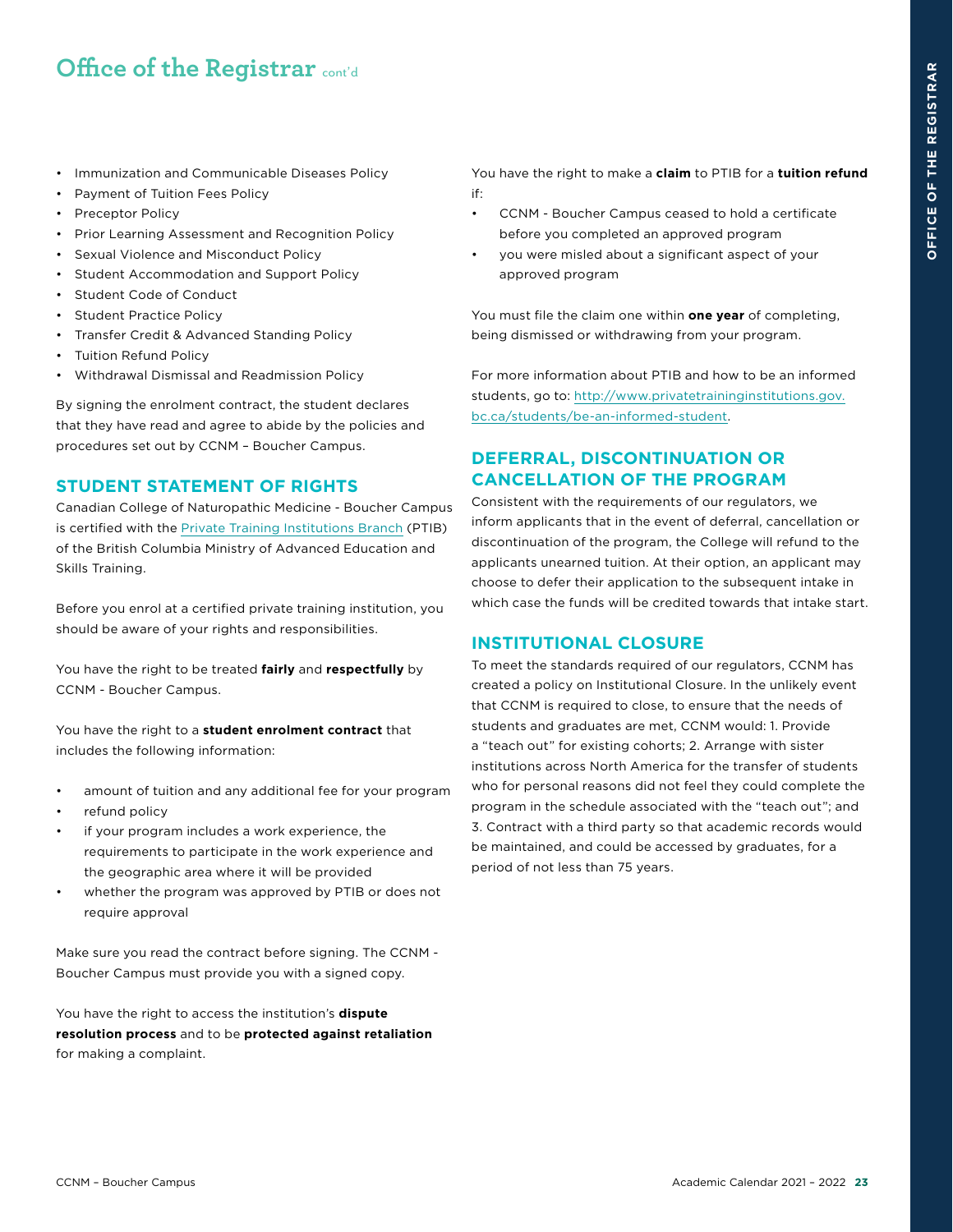# <span id="page-24-0"></span>**Student Support Services**

#### **PEER TUTOR PROGRAM**

For those students in need of additional academic support, CCNM – Boucher Campus helps to match high-achieving upper-year students with students experiencing academic difficulty for individual tutoring in a specific subject area. To become a peer tutor, receive tutoring assistance or for more information about this program, contact the Accessibility Advisor.

#### **STUDENT ORIENTATION**

New Student Orientation is a mandatory event that provides students with the opportunity to become oriented and familiar with the campus and their peers; meet with essential faculty, staff, and administrators; and learn the rights, responsibilities, and expectations of being a student at the CCNM – Boucher Campus. Students will have the opportunity to get to know the campus resources and it is CCNM's – Boucher Campus official welcome to the community

#### **COUNSELLING SERVICES**

The naturopathic program is rigorous and challenging. Students in our program may experience stress, personal transformation, or potentially other crises while studying to become a doctor. CCNM – Boucher Campus counsellors are available on-site to support students as they manage any personal challenges. Our Registered Clinical Counsellors provide counselling, psychotherapy, crisis intervention, coaching, debriefing, and kind and compassionate support to help relieve stress.

Personal counselling and consultation are available to students throughout the duration of the program. Within appropriate professional guidelines, all counselling and psychotherapy is confidential, and no information is shared with other CCNM – Boucher Campus departments, faculty, managers, or administrators.

Counselling appointments may be booked with any of the department counsellors through the online booking tool: [www.wellnessbinm.org](https://www.wellnessbinm.org/)

Counselling services are located in Suite 125, one floor below the main concourse.

#### **STUDENT ACCOMMODATION AND SUPPORT POLICY**

The Canadian College of Naturopathic Medicine - Boucher Campus values diversity and inclusion and is committed to offering equal opportunities for educational participation and success to all qualified students. CCNM – Boucher Campus has a responsibility to society to graduate naturopathic physicians who have the knowledge, skills, and attitudes to practice safe and effective medicine. As such, all students are expected to meet the core competencies of the program and possess the cognitive, communication, sensory, motor, and social skills necessary to succeed as described in the *Essential Abilities and Skills of Naturopathic Medical Students and Physicians Policy.*

Accommodations are meant to facilitate an otherwise qualified medical student diagnosed with a documented disability or ongoing medical condition, to achieve his/her successful completion of the program. Accommodations are defined as modifications, adjustments or services offered to provide eligible students with equal opportunity for success, while ensuring that all academic, clinical and professionalism requirements are met. Reasonable accommodations do not exempt any student from meeting specified program requirements including, but not limited to, requirements pertaining to promotion, progression, or graduation.

For students with documented medical conditions, learning issues or physical disabilities, reasonable accommodations as defined below are available by request. An accommodation must be "reasonable" in that any modification, adjustment or service requested does not cause the College any "undue hardship" and does not, in any way, compromise the *Essential Abilities and Skills of Naturopathic Medical Students and Physicians Policy*. A reasonable accommodation does not exempt the student from the requirement to meet the programmatic or clinical competencies of the program nor change requirements for progression or graduation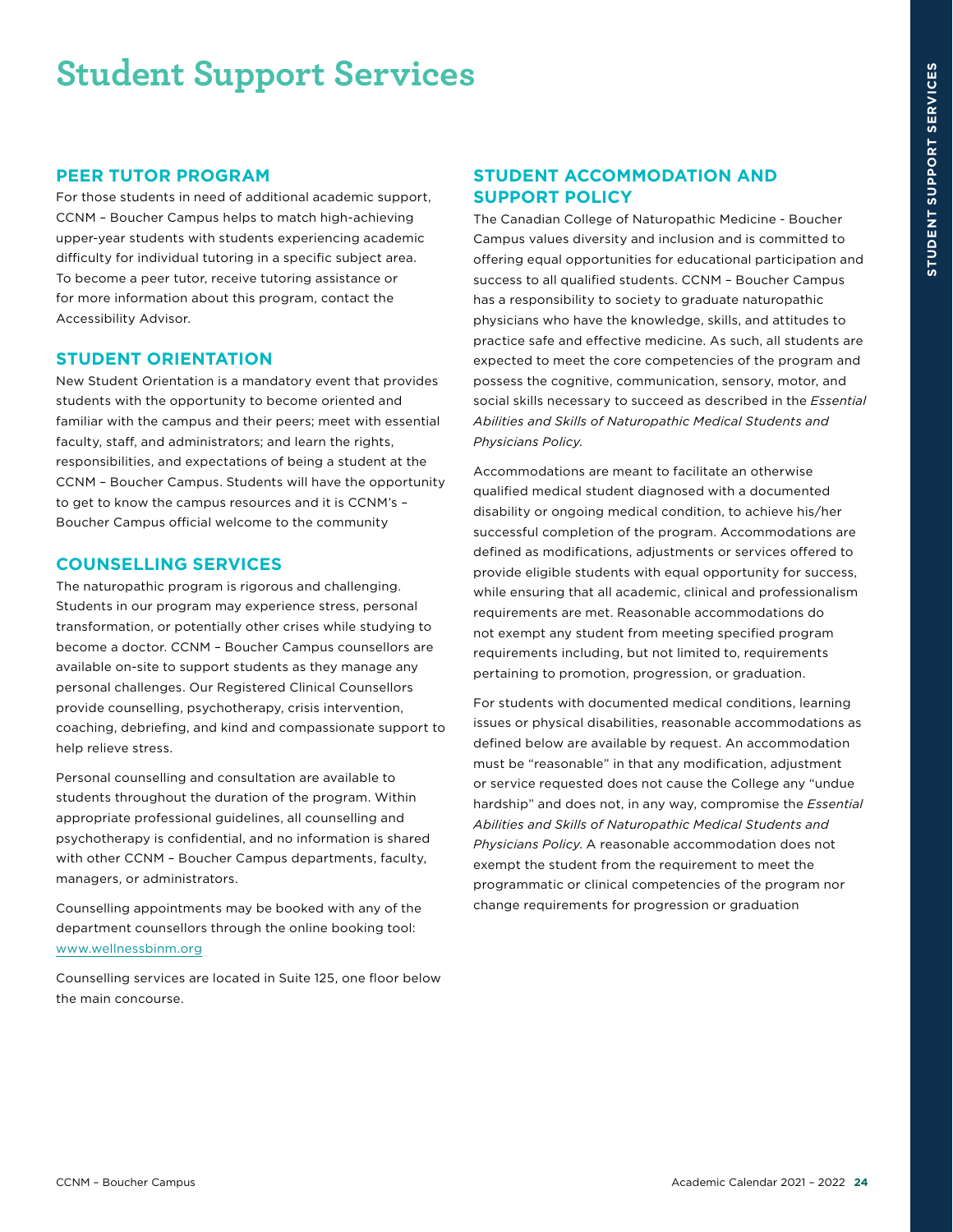# **Student Support Services cont'd**

In accordance with the spirit and principles of the BC Human Rights Codes and the Canadian Charter of Rights and Freedoms, CCNM – Boucher Campus will use all reasonable efforts to accommodate students with disabilities in a manner designed to provide them with education equity in order to meet the standards of the program.

CCNM – Boucher Campus believes in equal opportunity and is committed to providing a barrier-free environment that allows all people to maintain their independence and dignity. As an organization, CCNM – Boucher Campus respects and upholds the requirements set forth under the BC Human Rights Code and its associated regulations and strives to meet the needs of individuals with disabilities in a timely and effective manner.

CCNM – Boucher Campus will use all reasonable efforts to accommodate students with disabilities in a manner designed to provide them with education equity in order to meet the standards of the program. At the request of a student, reasonable accommodations will be provided with respect to the documented disability, permanent or temporary, that affects the student's ability to function in an academic setting. Accommodations provided by CCNM – Boucher Campus may or may not be acceptable to a given licensing board or examining body independent of the College. Students with disabilities are strongly advised to consult the naturopathic licensing board in the province or state in which they intend to be licensed.

A student with a disability must self-identify and provide appropriate documentation from a specialist in the area of the existing disability. Documentation of a disability consists of an evaluation by a professional with specific training, expertise, and experience in the area of the disability, nature, and extent of disability.

The forms and procedure for applying for accommodations can be found on eCampus under "Administrative Services".

*Note: First-year students should request an accommodation as soon as they are accepted to the College; do not wait until September. The provision of accommodations begins after the accommodation request has been fully processed.*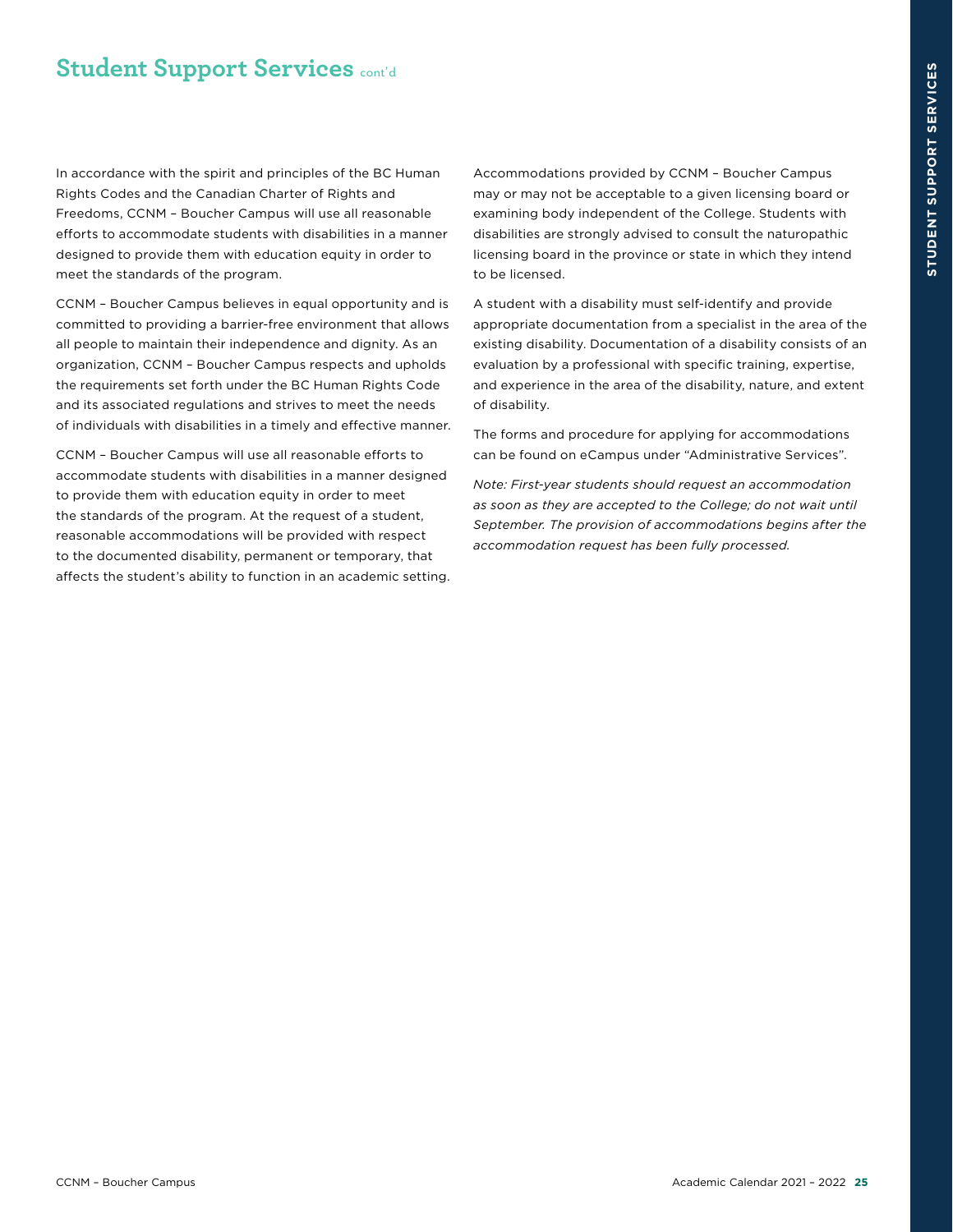<span id="page-26-0"></span>

| TUITION AND REQUIRED SCHOOL FEES - Doctor of Naturopathic Medicine Program |  |
|----------------------------------------------------------------------------|--|
|                                                                            |  |

| <b>Annual Tuition</b>                                                                          | \$25,144                              |
|------------------------------------------------------------------------------------------------|---------------------------------------|
| Boucher Naturopathic Student Association (BNSA) Annual Membership Fee                          | \$100                                 |
| Naturopathic Medical Student Association (NMSA) Membership Fee                                 | \$60                                  |
| <b>Student Records Archiving Fee</b>                                                           | \$5                                   |
| <b>ADDITIONAL FEES (payable to a third party)</b>                                              |                                       |
| Required Textbooks Fee (payable through BNSA Bookstore or<br>through a third party) - estimate | \$2,150                               |
| Vaccination Fees (see Communicable Disease policy) - estimate                                  | \$300                                 |
| Personal Medical Equipment (estimated amount - to be paid to a third party)                    | \$1,500                               |
| <b>ADDITIONAL ADMISSIONS FEES (when applicable)</b>                                            |                                       |
| Course-by-course transfer credit fees due after offer of acceptance                            | \$100/course                          |
| Foreign transcript evaluation (through accepted services such as WES)                          | Varies by services                    |
| <b>Student Study Permit</b>                                                                    | See: Citizenship & Immigration Canada |
| MISCELLANEOUS ADMINISTRATIVE FEES (when applicable)                                            |                                       |
|                                                                                                |                                       |
| Re-write, deferred, supplemental or late examination fee                                       | \$80/course                           |
| Course re-take fee                                                                             | Regular tuition rates apply           |
| Remediation fee                                                                                | \$80/course                           |
| Late payment of tuition interest charges                                                       | \$100 plus \$50 per month             |
| Convocation fee                                                                                | \$100                                 |
| Late enrollment fee                                                                            | \$100                                 |
| Late registration fee                                                                          | \$100                                 |
| Duplicate T2202A form                                                                          | \$25/each                             |
| <b>Official Transcript</b>                                                                     | \$25/each                             |
| Replacement diploma                                                                            | \$50/each                             |
| Replacement ID card or name badge                                                              | \$10                                  |
| Replacement security access card                                                               | \$15                                  |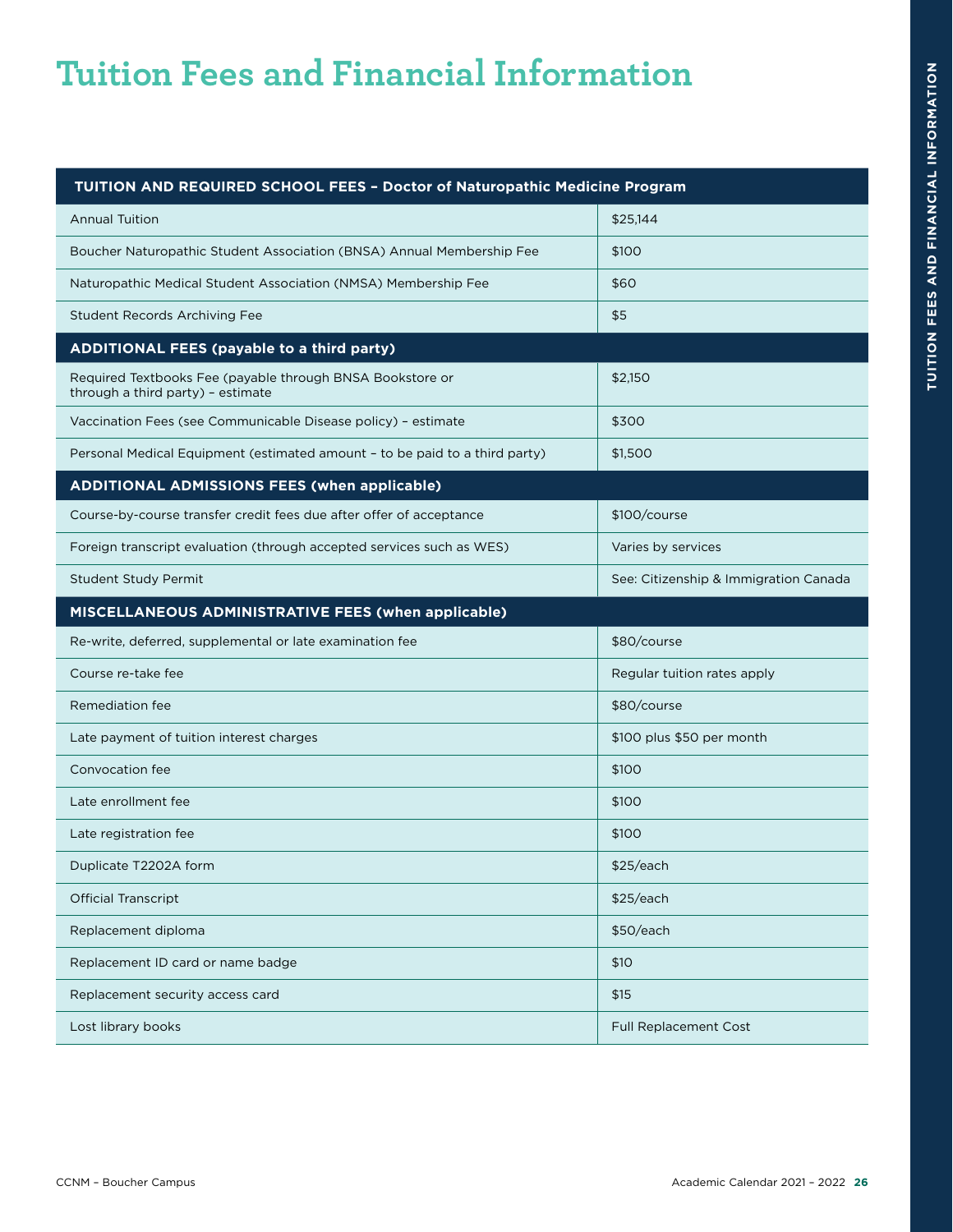<span id="page-27-0"></span>CCNM's financial policies are based on an understanding and acceptance of the responsibilities of the student and the College. It is important to have a clear understanding of the following relationships:

- 1. CCNM has no direct relationship with government agencies such as the National Student Loan Service Centre in matters of finance. Students are responsible for all financing arrangements, including government student loans. The relationship is between the government, the bank, and the student, and does not involve CCNM.
- 2. Tuition fees and any enrolment matters are strictly between the student and CCNM. Students are solely responsible for the total amount of tuition and other costs of education.
- 3. The tuition fee is reviewed each year and increased as required to adjust for program growth and inflation.

#### **TUITION PAYMENT**

As a private professional career training institution, CCNM – Boucher Campus does not receive government funding or subsidies and relies on tuition and donations to fund the operation of the school. Tuition fees are established annually by the Board of Governors for the coming academic year and communicated to students in a timely manner. Tuition is due annually for each of the four years of the program and is payable in two instalments. Details of the amounts and due dates are specified in the Student Enrolment Contracts. Timely submission of tuition by students is critical to implementing the CCNM operational budget and delivering the academic and clinical programs in an efficient manner.

In order to complete their registration, students must have paid all required fees within a week of the first day of scheduled classes. Students seeking alternative payment arrangements must meet with the finance office before tuition is due to avoid late payment fees.

Students may request that funds be directly disbursed to CCNM – Boucher Campus from their government student loans program and other similar sources. In such cases, students will be allowed a grace period from interest charges, until funds are transferred from government loans. Students must provide details to the Finance Office by the due date specified on their Student Enrolment Contract.

For students who will be graduating, all outstanding fees must be paid on or before May 15 of the graduating year. Outstanding fees after the due date will result in a transcript hold.

The tuition fee is reviewed each year and increased as required to adjust for program growth and inflation.

#### **PAYMENT OF TUITION FEES POLICY**

CCNM – Boucher Campus is designated by the Private Training Institutions Branch (PTIB), thereby making our students eligible to apply for financial assistance through Student Aid BC. PTIB has strict guidelines pertaining to student enrolment contracts and consumer protection.

Fees include any amounts assessed to a student by CCNM – Boucher Campus, or other student societies and organizations. Fees include, but are not limited to, tuition fees, student service fees, student association fees, exam fees, fines, and student record archive fees.

CCNM – Boucher Campus reserves the right at any time to change fees. Students who have not completed their course requirements when a change in fees is made may be required to pay the new fees.

Fees listed are in Canadian dollars, unless otherwise indicated.

*Note: All tuition must be paid and cashable on time as per the schedule outlined in the Student Enrolment Contract.* 

#### **LATE PAYMENT & OUTSTANDING BALANCE**

A student may be placed on financial hold as a result of late payments or outstanding fees, including tuition and student fees, and library fines. The financial hold will be removed when the outstanding balance, including penalties, is paid in full.

If a student is placed on financial hold the following may occur:

- 1. a late payment fee of \$100 is applied to their account
- 2. a late fee of \$50 per month is charged on all outstanding balances until the account is cleared
- 3. access to eCampus is removed
- 4. withdrawal of library borrowing privileges and access to electronic resources
- 5. withdrawal of course registration privileges
- 6. removal of class or clinic shift attendance
- 7. transcripts and/or diplomas are not issued
- 8. eligibility letters will not be issued for NPLEX exams
- 9. eligibility for graduation will be assessed
- 10. accounts severely past due will be sent to a collection agency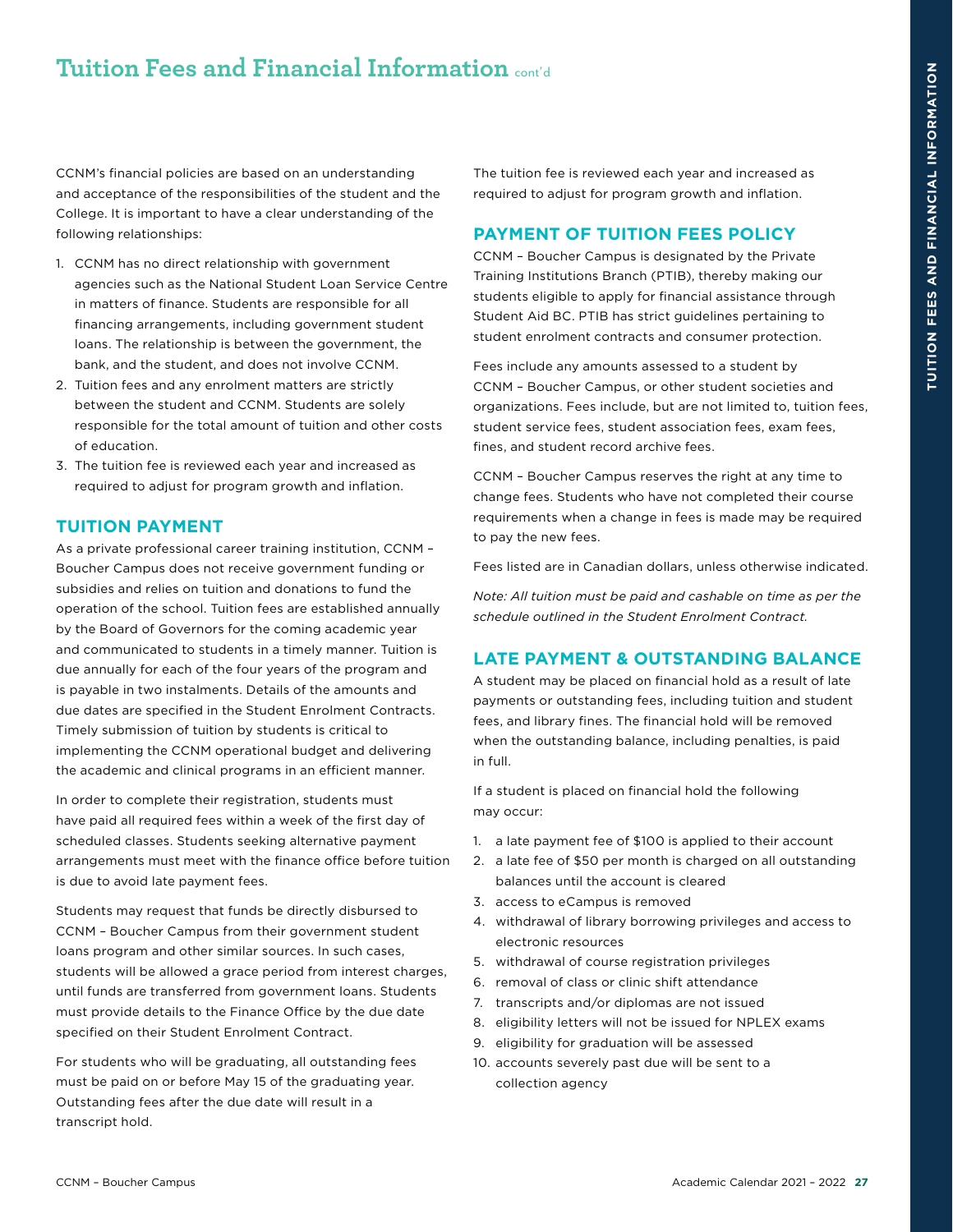<span id="page-28-0"></span>Upon receiving notice from the Finance department of late payment of fees, the Registrar will notify the student of these sanctions. The financial hold will be removed when the outstanding balance, including all penalties, is paid in full.

Students whose accounts are in arrears will not be permitted to enrol in the following term until a satisfactory solution is reached with the finance department. Students who fail to communicate a plan to address their outstanding balance may be subject to non-academic sanctions.

Students who complete their academic studies with an account in arrears will not be issued a transcript for any purpose, including CONO exams and will also not have clearance to write the NPLEX exams.

Any student having more than one NSF cheque returned in an academic year will be required to submit all remaining payments for the year in the form of a money order or bank draft.

CCNM – Boucher Campus reserves the right to submit outstanding student accounts to collections. All tuition and outstanding fees or fines must be paid in full prior to graduation and release of final transcripts.

If a student is having financial difficulty and is not able to fulfill the terms of the contract, s/he should make an appointment with the Controller discuss the situation and consider options. The student is strongly encouraged to arrange to meet before actual default occurs.

## **FINANCIAL PLANNING**

Students are encouraged to plan to manage the financial commitments of the program. The following points are important to remember:

- 1. Recognize and quantify the total expenses related to the program as well as your personal expenses during this period of time.
- 2. Consider all avenues of financing, including personal and family resources, loans, and bursaries.
- 3. Be aware of the limitations and uncertainties of provincial and federal loans and bursaries. These loans and bursaries cover only a portion of your tuition. A sound financial plan should include a contingency plan in case the expected loans and bursaries are not received in time or are not for the anticipated amount.
- 4. Be diligent and prompt in following up on all matters related to your finances, such as submitting loan documents and communicating with the Student Services and/or Finance departments.

## **PAYMENT PLAN**

The purpose of the payment plan program is to assist students who have encountered difficulties paying monies owed by a specified due date. Students are required to apply each term for special dispensation.

To be eligible for a payment plan, students must:

- 1. Be enrolled in an academic program;
- 2. Have completed the school's requisite Payment Plan application form and received approval from the Controller.

To request a payment plan, the student must supply a formal written request, detailing:

- name and ID number;
- date and contract information:
- needs statement complete with supporting documentation;
- strategies and action being taken to cover debt load.

The Controller will decide on the approval of a payment plan, based on, but not limited to:

- Student loan funding
- Available credit lines
- Ability to work
- Academic standing
- Budget plan (requested at time of request-receipts may be required)
- Ability to pay and manage debt load

*Note: Interest may be charged on payment plans. Students who are late with payments while on a payment plan may be refused extensions or new payment plans.* 

#### **TUITION PAYMENT PROCEDURE**

All students must agree to and sign a Student Enrolment Contract for each academic year (exceptions are for students on a modified track who may sign one-term contracts). Tuition fees are set for one academic year, and students must pay BNSA, NMSA, and student record archiving fees each year.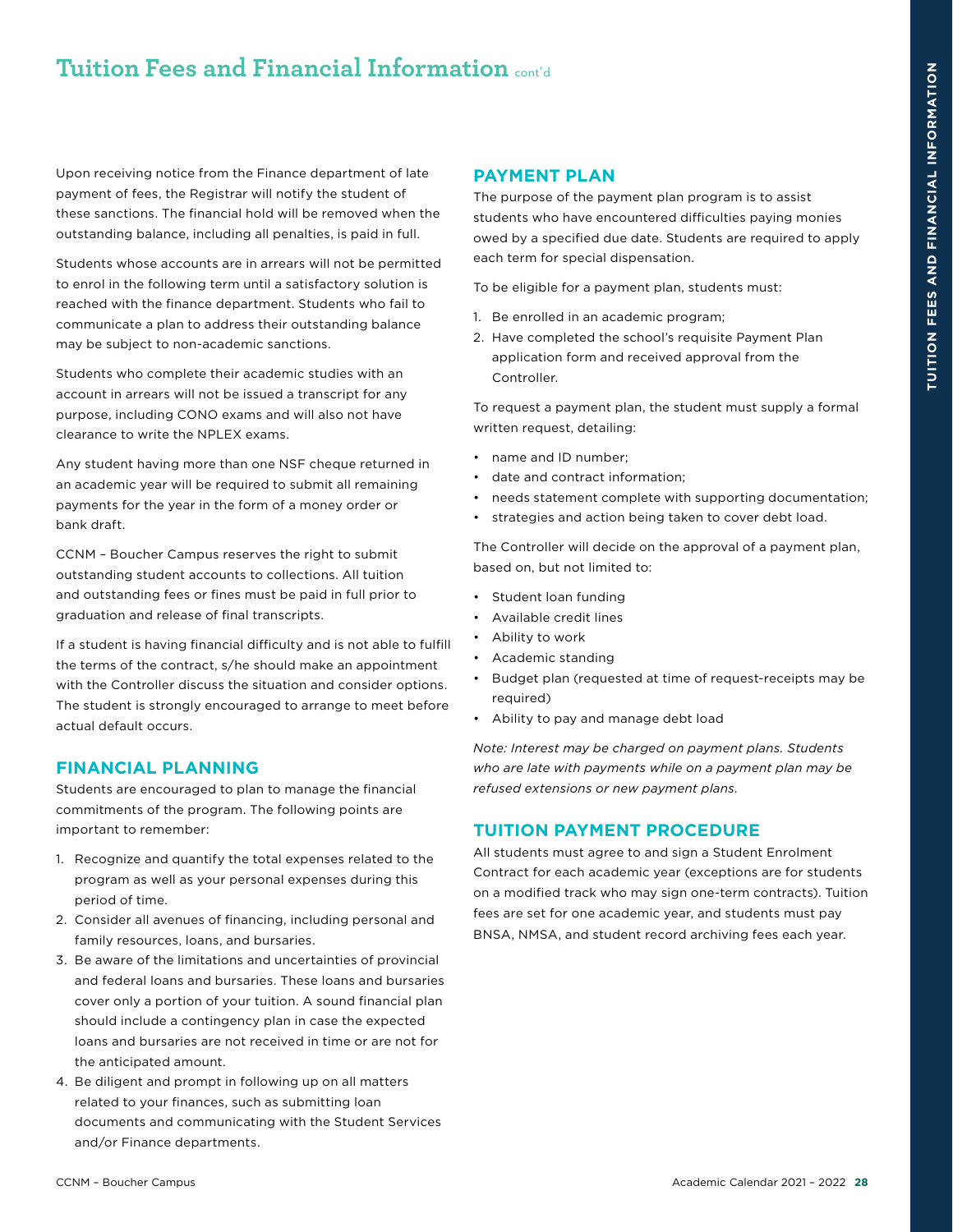## **PAYMENT OPTIONS**

1. **NEW** Make an online bill payment to CCNM – Boucher Campus from any major CAD bank

Log into your bank account

Search for keyword "naturopathic" to find **"CDN College of Naturopathic Medicine"** as the Payee.

Enter your student ID (8 digits) + 0 as the account number (total of 9 digits)

Process payment

2. **Mail your cheque** to CCNM Toronto Campus (Notify [finance@ccnm.edu](mailto:finance%40ccnm.edu?subject=) once it's sent by mail). Make cheque payable to "The Canadian College of Naturopathic Medicine" and please include your student number as the reference.

Mail to: CCNM 1255 Sheppard Ave East Toronto, Ontario M2K 1E2 Attn: Finance

Include in the envelope your name and student ID number in a separate note.

#### 3. Pay by **credit card or debit card (Visa/Master debit only)**.

If you choose this option, please email Finance to send you a "Payment Request." Please note as of Sept 2021 there will be a 2% convenience fee charged on all payments made by credit card.

Students are responsible for all financial obligations stipulated in their contract.

If you have any questions pertinent to how to make a payment or outstanding balance on your account, please reach out to the Finance Department at [finance@ccnm.edu.](mailto:finance%40ccnm.edu?subject=)

## **TUITION REFUND POLICY**

**Tuition and Fee Refunds – Program Withdrawal or Dismissal:**  CCNM – Boucher Campus has adopted the PTIB refund policy to ensure adherence to industry standards in terms of both fairness to students and fiscal responsibility to the Institute.

In all cases, where the institute has received a student loan disbursement for the most recent contract, any refunds will first be sent to National Student Loans toward the student's debt.

No refund is provided once 30% or more of the program hours have been completed.

CCNM – Boucher Campus will refund the tuition for the Doctor of Naturopathic Medicine Program and all related fees paid by the student or a person on behalf of the student enrolled in the program if the student is enrolled in the program without having met the admission requirements and did not misrepresent his or her knowledge or skills when applying for admission; in the event that the College uncovers a material misrepresentation of admission requirements, the College will process a refund based upon the rules outlined, with the date of uncovering the misrepresentation used as the date of withdrawal for refund calculations.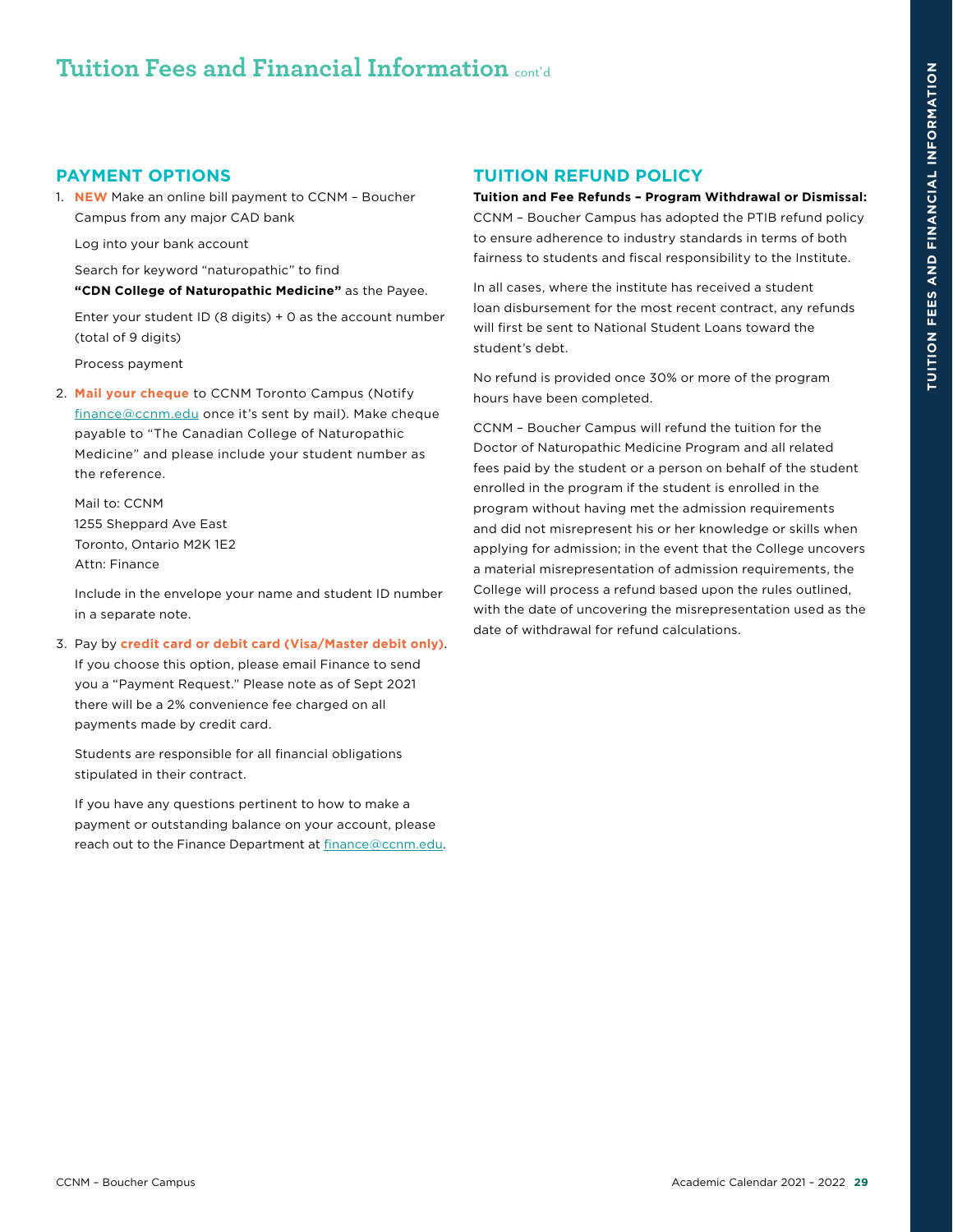| <b>Circumstances when Refund Payable</b>                                                                                                                                                                                                                                                                       | <b>Amount of Refund</b>                                                                                                                                                                                         |  |
|----------------------------------------------------------------------------------------------------------------------------------------------------------------------------------------------------------------------------------------------------------------------------------------------------------------|-----------------------------------------------------------------------------------------------------------------------------------------------------------------------------------------------------------------|--|
| 1. Before program start date, CCNM - Boucher Campus receives a notice of withdrawal                                                                                                                                                                                                                            |                                                                                                                                                                                                                 |  |
| i. No later than seven days after the student signed the<br>enrolment contract, and before the program start date.                                                                                                                                                                                             | 100% tuition and all related fees, other than application fee.<br>Related fees include: administrative fees, application fees,<br>assessment fees, and fees charged for textbooks or other<br>course materials. |  |
| ii. At least 30 days before the later of:<br>a) The program start date in the most recent Letter of<br>Acceptance (international students)<br>b) The program start date in the enrolment contract.                                                                                                             | CCNM - Boucher Campus may retain up to 10% of tuition,<br>to a maximum of \$1,000.<br>CCNM - Boucher Campus will refund fees paid for course<br>materials if not provided to the student.                       |  |
| iii. More than seven days after the student and CCNM -<br>Boucher Campus signed the enrolment contract, and less<br>than 30 days before the later of:<br>a) The program start date in the most recent Letter of<br>Acceptance (international students)<br>b) The program start date in the enrolment contract. | CCNM - Boucher Campus may retain up to 20% of tuition,<br>to a maximum of \$1,300.<br>CCNM - Boucher Campus will refund fees paid for course<br>materials if not provided to the student.                       |  |
| 2. After program start date, CCNM - Boucher Campus provides a notice of dismissal or<br>receives a notice of withdrawal                                                                                                                                                                                        |                                                                                                                                                                                                                 |  |
| i. After the program start date, and up to and including<br>10% of instruction hours have been provided during the<br>contract term.                                                                                                                                                                           | CCNM - Boucher Campus may retain up to 30% of tuition.<br>CCNM - Boucher Campus will refund fees paid for course<br>materials if not provided to the student.                                                   |  |
| ii. After the program start date, and after more than 10%,<br>but before 30% of instruction hours, have been during the<br>contract term.                                                                                                                                                                      | CCNM - Boucher Campus may retain up to 50% of tuition.<br>CCNM - Boucher Campus will refund fees paid for course<br>materials if not provided to the student.                                                   |  |
| 3. Student does not attend program - "no-show":                                                                                                                                                                                                                                                                |                                                                                                                                                                                                                 |  |
| i. Student does not attend the first 30% of the hours of<br>instruction to be provided during the contract term.                                                                                                                                                                                               | CCNM - Boucher Campus may retain up to 50% of the tuition.<br>CCNM - Boucher Campus will refund fees paid for course<br>materials if not provided to the student.                                               |  |
| 4. CCNM - Boucher Campus receives a refusal of study permit (applies to international students<br>requiring a study permit):                                                                                                                                                                                   |                                                                                                                                                                                                                 |  |
| i. Before 30% of instruction hours would have been<br>provided, had the student started the program on<br>the later of the following:                                                                                                                                                                          | 100% tuition and all related fees, other than application fee.                                                                                                                                                  |  |
| a) The program start date in the most recent<br>Letter of Acceptance                                                                                                                                                                                                                                           |                                                                                                                                                                                                                 |  |
| b) The program start date in the enrolment contract                                                                                                                                                                                                                                                            |                                                                                                                                                                                                                 |  |
| ii. Student has not requested additional<br>Letter(s) of Acceptance.                                                                                                                                                                                                                                           |                                                                                                                                                                                                                 |  |

CCNM – Boucher Campus will pay the tuition or fee refund **within 30 days** after receiving notice of withdrawal or refusal of study permit, providing a notice of dismissal, or the date on which the first 30% of the hours of instruction are provided (no-show).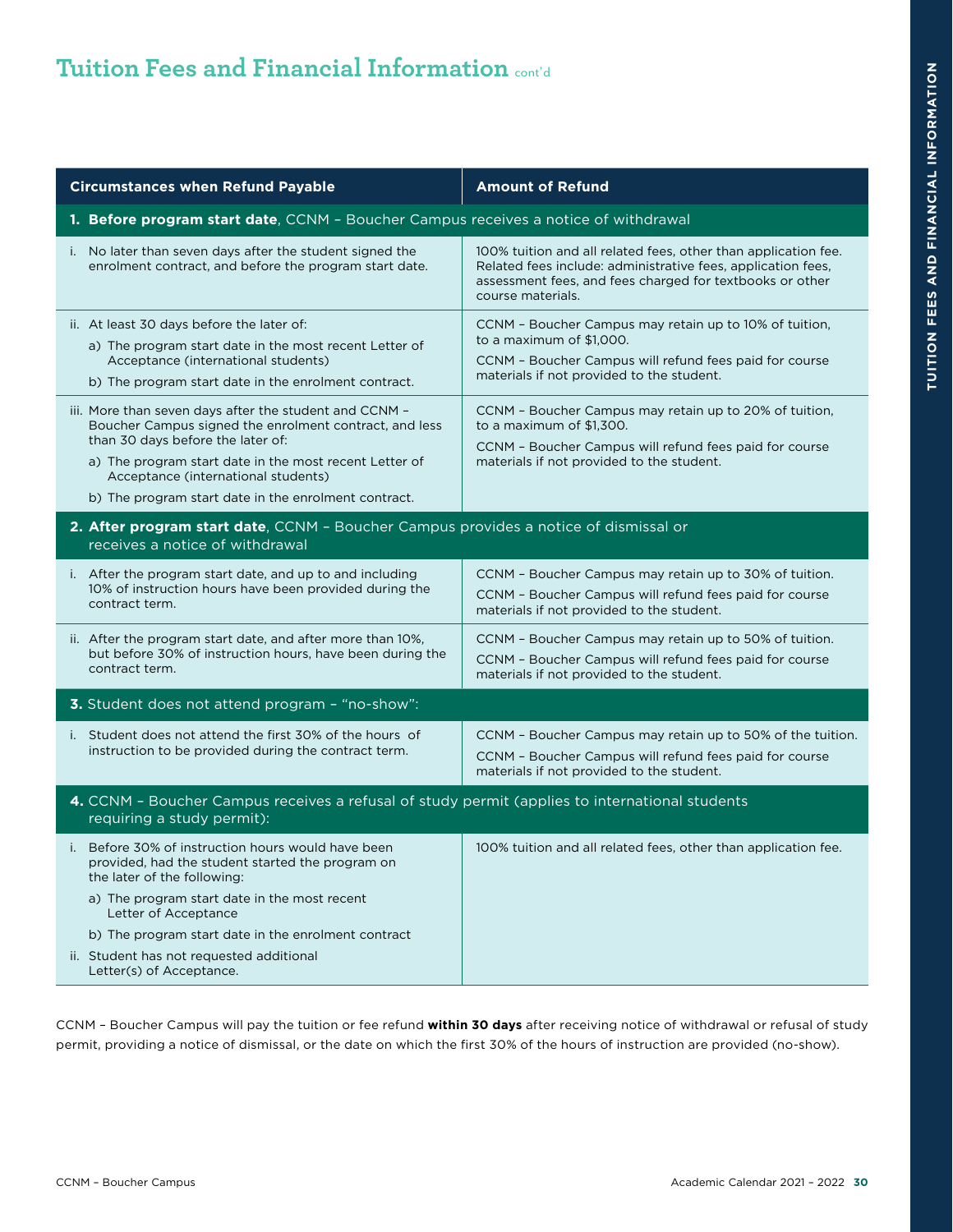# <span id="page-31-0"></span>**TUITION FEE REFUND – COURSE DROP OR COURSE WITHDRAWAL**

#### **Course Drop**

- 1) A student who drops a course as per the course drop procedure may:
	- a. Apply this credit to the current or next tuition payment, where tuition is outstanding
	- b. Be refunded tuition only
		- i. when a drop occurs in the last term of a contract, or ii. if the student's account is at a 0 balance
	- c. Request to have the credit applied to their future tuition payment due on the next contract so long as the student meets b(i) and b(ii).

# **COURSE WITHDRAWAL**

A student who withdraws from a course beyond 30% will not receive a tuition refund.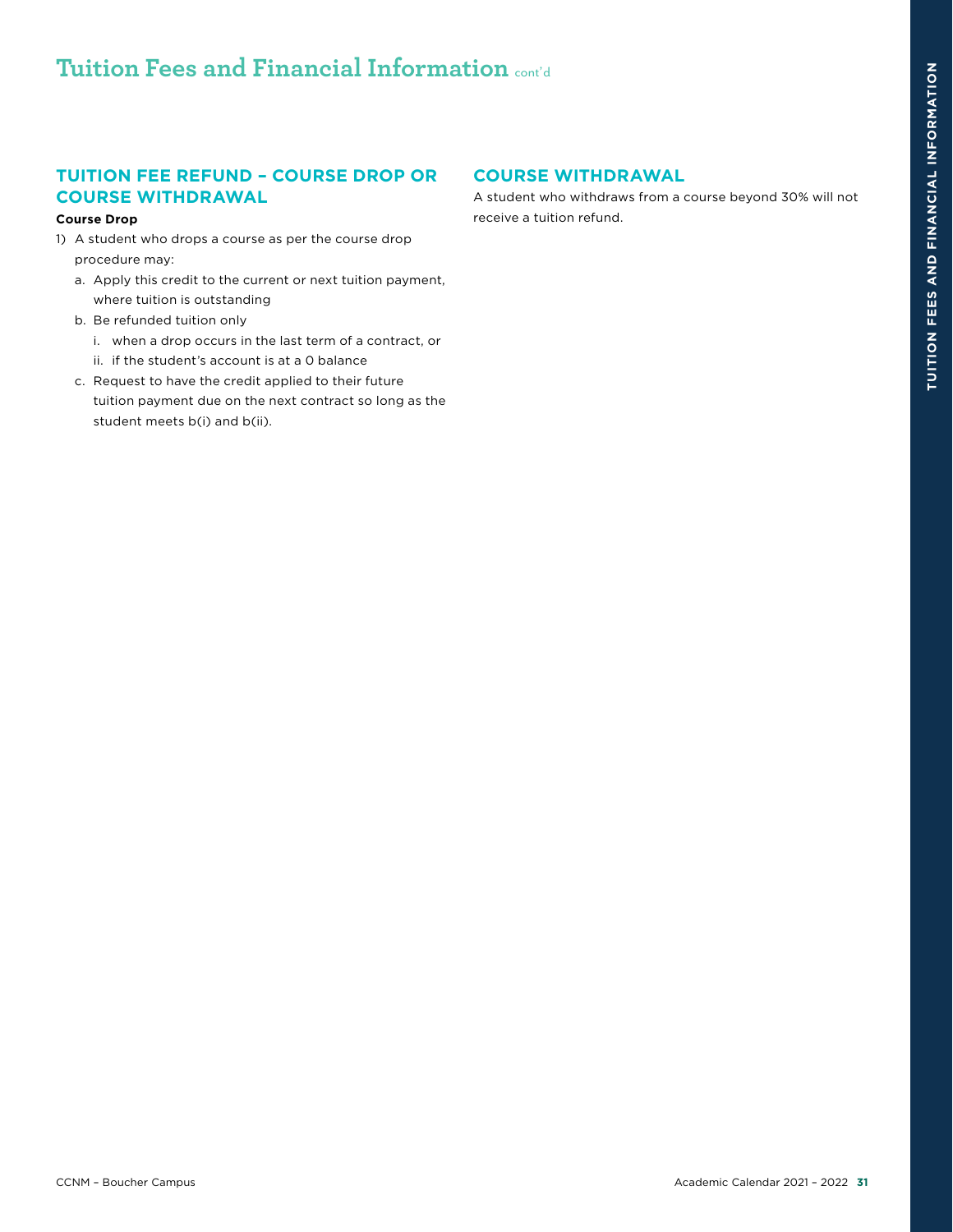# <span id="page-32-0"></span>**Financial Aid**

#### **FINANCIAL AID**

Students are responsible for providing their own funding for their education. Financial Aid may be available to students through, but not limited to, government student loans, internal/external scholarships and bursaries and external loans (i.e. line of credit/bank loan).

#### **STUDENT LOANS**

CCNM – Boucher Campus is a designated institution of Canada Student Loans as well as provincial and territorial student loan programs. Student loan eligibility is determined by the student loan agency upon confirmation of enrolment by CCNM – Boucher Campus.

CCNM – Boucher Campus is not yet a designated institution for U.S. student loan programs. Individuals who find themselves on a work or study permit are not eligible for Canadian Student Loans at this time however the application is in progress. Canadian Permanent Residents/Citizens are eligible for student loans. We encourage all prospective students to ensure their eligibility on a timely basis.

To apply for a government-funded student loan, students may complete an application online through the student loan portals. Students are to apply in their home province or territory - the last place they lived for at least a 12-month period, worked, and were not enrolled in postsecondary education.

#### **LINE OF CREDIT**

Canadian Permanent Residents/Citizens are eligible to apply for lines of credit. Students may require a co-borrower and should be enrolled in full-time studies. Detailed eligibility may vary between institutions. Should a line of credit application require confirmation of enrollment, you may request a letter from the office of the Registrar. For more details, please contact the Student Services Officer and/or Registrar/ Director Financial Aid.

#### **ATTENDANCE AND STUDENT LOANS**

Students who are currently receiving, or who have had a student loan in the past status, must make themselves familiar with their obligation to maintain full attendance and proper scholastic standing. The Registrar is required to report any student who does not comply with the stated attendance requirements regardless of situation. There is no exception for emergencies or health issues, as set out by the Ministry of Advanced Education [\(https://studentaidbc.ca/maintain/](https://studentaidbc.ca/maintain/responsibilities) [responsibilities](https://studentaidbc.ca/maintain/responsibilities)). A student may be withdrawn from student loan funding but still be enrolled in the naturopathic medicine program. Withdrawal from student loans will happen if a student:

- misses two consecutive calendar weeks of study;
- drops below 60% (40% for students with a properly identified and documented permanent disability—by Student Aid) attendance for three consecutive calendar weeks of study;
- has missed sufficient days/hours that they can no longer successfully complete the program.

Students should ensure they are aware of the requirements for maintaining their eligibility to receive student loans. Otherwise, this could have negative consequences on the ability to receive funding (contact Student Services or visit your province or territory's loan website for details and assistance).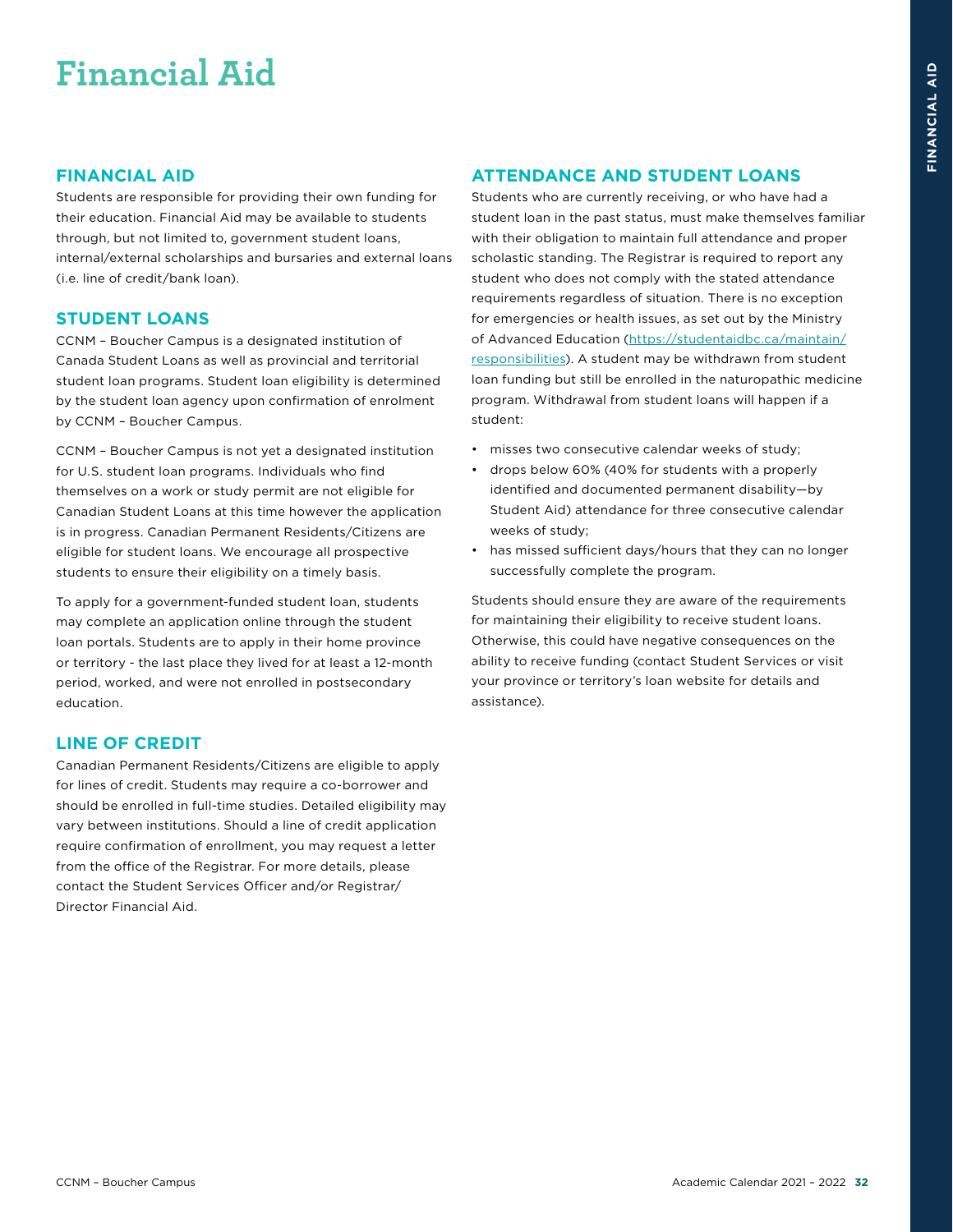### <span id="page-33-0"></span>**FINANCIAL ASSISTANCE OFFICES (PROVINCES AND TERRITORIES)**

#### **Alberta**

*Student Aid Alberta*  P.O. Box 28000, Station Main Edmonton, AB T5J 4R4 [www.studentaid.alberta.ca](https://studentaid.alberta.ca/) 1-855-606-2096 Fax: 780-422-4516

#### **British Columbia**

*Student Aid BC, Ministry of Advanced Education*  P.O. Box 9173, Stn Prov. Govt. Victoria, BC V8W 9H7 [www.studentaidbc.ca](https://studentaidbc.ca/) 250-387-6100 or 1-800-561-1818 Fax: 1-888-262-2112

#### **Manitoba**

*Manitoba Student Aid, Advanced Education and Literacy* 401–1181 Portage Ave. Winnipeg, MB R3G 0T3 204-945-3744 or 1-866-626-4862 TTY: 204-945-4796 Fax: 204-948-3421 [www.manitobastudentaid.ca](https://www.edu.gov.mb.ca/msa/)

#### **Newfoundland**

*Student Financial Services Division Department of Education*  P.O. Box 8700 St. John's, NF A1B 4J6 709-729-5849 or 1-888-657-0800 Fax: 709-729-2298 [www.gov.nl.ca/education/studentaid](https://www.gov.nl.ca/education/studentaid/)

#### **Northwest Territories**

*Government of NWT, Department of Education, Culture and Employment, Student Financial Assistance*  P.O. Box 1320 Yellowknife, NT X1A 2L9 [www.ece.gov.nt.ca/en/services/](https://www.ece.gov.nt.ca/en/services/student-financial-assistance) [student-financial-assistance](https://www.ece.gov.nt.ca/en/services/student-financial-assistance) 1-867-873-7190 or 1-800-661-0793 Fax: 867-873-0336 or 1-800-661-0893

#### **New Brunswick**

*Student Financial Services, Dept. of Post-secondary Education, Training and Labour*  P.O. Box 6000, 77 Westmoreland Street Fredericton, NB E3B 6Z3 [www.studentaid.gnb.ca](https://www2.gnb.ca/content/gnb/en/departments/post-secondary_education_training_and_labour/Skills/content/FinancialSupport/StudentFinancialServices.html)  506-453-2577 or 1-800-667-5626 Fax: 506-444-4333

#### **Nova Scotia**

*Student Assistance Office Department of Education*  2021 Brunswick Street, P.O. Box 2290, Halifax Central Halifax, NS B3J 3C8 [http://studentloans.ednet.ns.ca](https://novascotia.ca/studentassistance/)  902-424-8420 or 1-800-565-8420 (within NS)

Fax: 902-424-2058

#### **Nunavut**

*Financial Assistance for Nunavut Students Department of Education* P.O. Box 390, Arviat, NU X0C 0E0 1-877-860-0680 Fax: 1-877-860-0167 [www.gov.nu.ca/education/](https://www.gov.nu.ca/education/programs-services/financial-assistance-nunavut-students-fans) [programs-services/financial-assistance](https://www.gov.nu.ca/education/programs-services/financial-assistance-nunavut-students-fans)[nunavut-students-fans](https://www.gov.nu.ca/education/programs-services/financial-assistance-nunavut-students-fans)

#### **Ontario**

*Ontario Student Assistance Program, Student Support Branch, Ministry of Colleges and Universities* P.O. Box 4500 Thunder Bay, ON P7B 6G9 [http://osap.gov.on.ca](https://www.ontario.ca/page/osap-ontario-student-assistance-program) 

1-877-672-7411 1-800-465-3958 (TDD/TTY) Fax: 807-343-7278

#### **Prince Edward Island**

*Student Financial Services, Dept. of Innovation and Advanced Learning*  P.O. Box 2000 90 University Avenue, Suite 212 Charlottetown, PE C1A 7N8 902-368-4640 Fax: 902-368-6144 [www.studentloan.pe.ca](https://www.princeedwardisland.ca/en/topic/student-loans-bursaries-grants-and-awards?utm_source=redirect&utm_medium=url&utm_campaign=studentloans)

#### **Saskatchewan**

*Student Financial Assistance Branch Saskatchewan Education, Employment and Immigration* 200–3303 Hillsdale Street Regina, SK S4S 6P4 [www.saskatchewan.ca/residents/](www.saskatchewan.ca/residents/education-and-learning/student-loans) [education-and-learning/student-loans](www.saskatchewan.ca/residents/education-and-learning/student-loans) 306-787-5620 or 1-800-597-8278 Fax: 306-787-1608

#### **Yukon Territory**

*Students Financial Assistance Advanced Education Branch Department of Education, Government of Yukon* P.O. Box 2703 Whitehorse, YT Y1A 2C6 [www.education.gov.yk.ca](https://yukon.ca/en/education-and-schools)  867-667-5131 1-800-661-0408 ext. 5131 Fax: 867-667-8555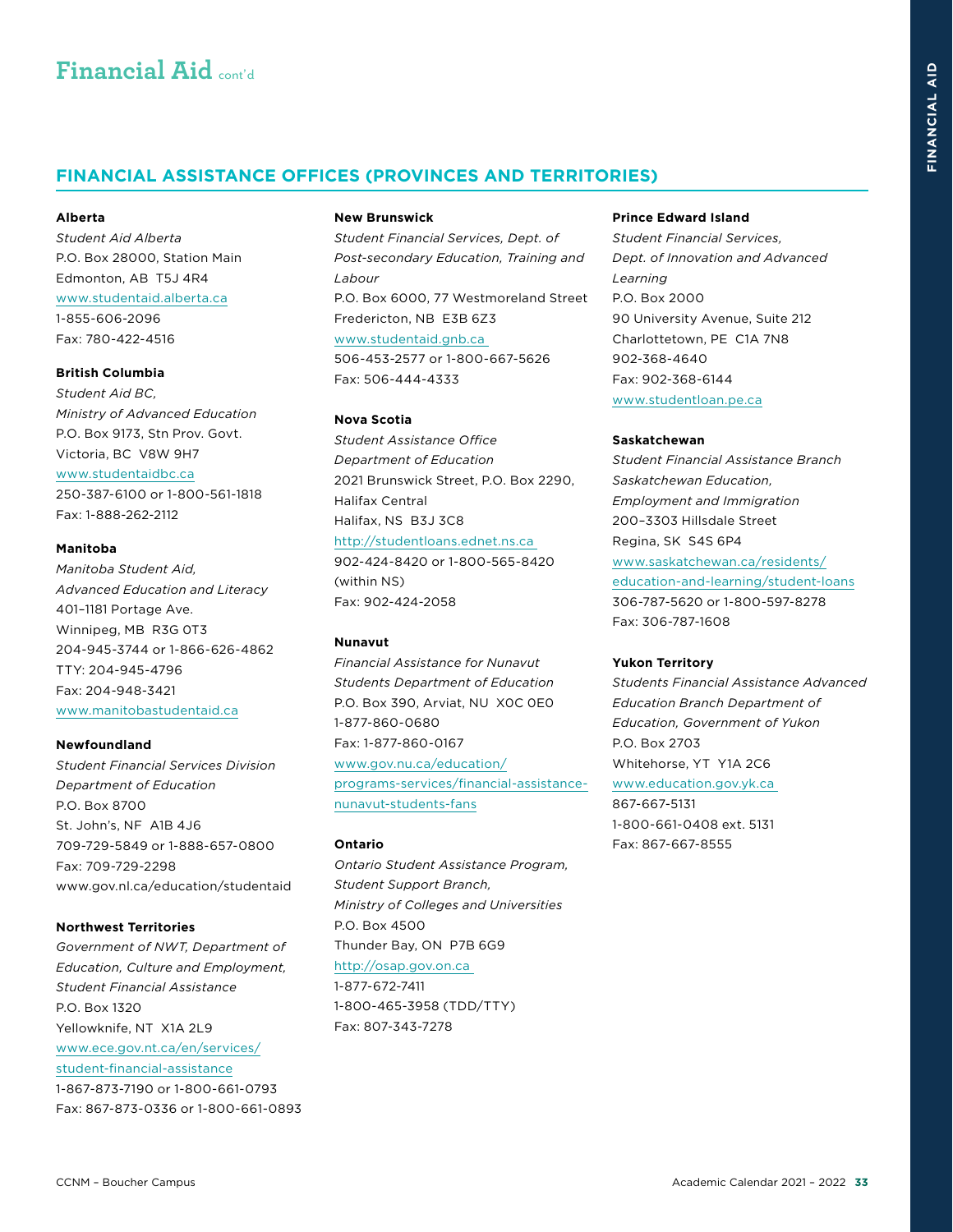#### <span id="page-34-0"></span>**The National Student Loan Service Centre**

1-888-815-4514 TTY: 1-888-815-4556 Fax: 1-888-815-4657

#### **Bank Loans**

Loans and professional/student lines of credit are available to CCNM students at a number of financial institutions. Please contact your bank for more information. If the bank requires a proof of acceptance and/or enrolment, please contact Student Services.

#### **Royal Bank of Canada (RBC)**

RBC offers the "[Special Program – Naturopathic Program"](http://www.rbcroyalbank.com/services/student/health-sciences-credit.html) which can provide up to \$90,000 for a student line of credit to CCNM students who qualify. Qualification, as with all loans, will be contingent on your own personal financial situation, including a good credit rating. For more information email [info@ccnm.edu.](mailto:info%40ccnm.edu?subject=)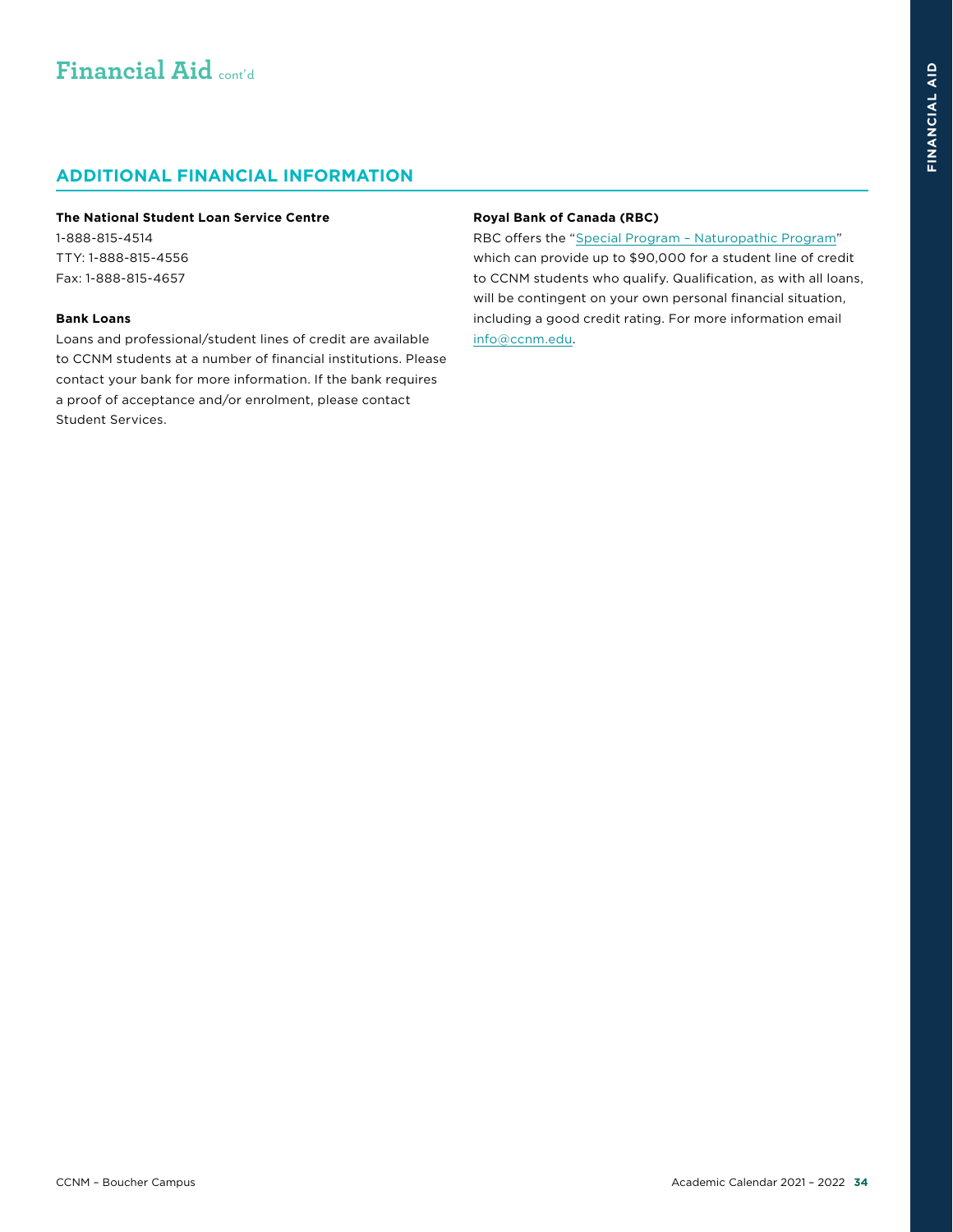# <span id="page-35-0"></span>**Scholarships and Bursaries**

The CCNM – Boucher Campus scholarships and bursaries competition runs annually. Our internal awards vary in criteria – some awards require the demonstration of financial need, while others recognize academic achievement, community involvement and other accomplishments. A complete list of scholarships and bursaries including details of how to apply (eligibility, criteria, application forms, etc.) can be found on eCampus.

An award applicant's academic standing throughout the program to date will be considered. Generally, a student must be in good standing at the time of application. Students on Academic Notice are also eligible. However, students on Academic Notice due to violation of the Student Code of Conduct may be considered, but should meet with the Assistant Registrar (TBD) before applying. Students currently on Academic Probation, Final Academic Probation, or on a Leave of Absence/Medical Leave of Absence are not eligible to apply.

Applicants must be:

- up to date with tuition payments,
- enrolled as full-time students (60% course load or greater for the entire academic year). Challenge, audit, prior credit recognition and credit-free courses will not be counted towards the 60% course load.

There are a variety of external scholarship opportunities available. Should an external scholarship application require confirmation of enrollment, students may request a letter from the office of the Registrar.

#### **CONVOCATION & GRADUATE AWARDS**

At convocation the Awards Committee will grant the following awards to members of the graduating class:

- Academic Excellence
- Clinical Excellence
- Spirit of Boucher

Additional recognition awards may also be presented.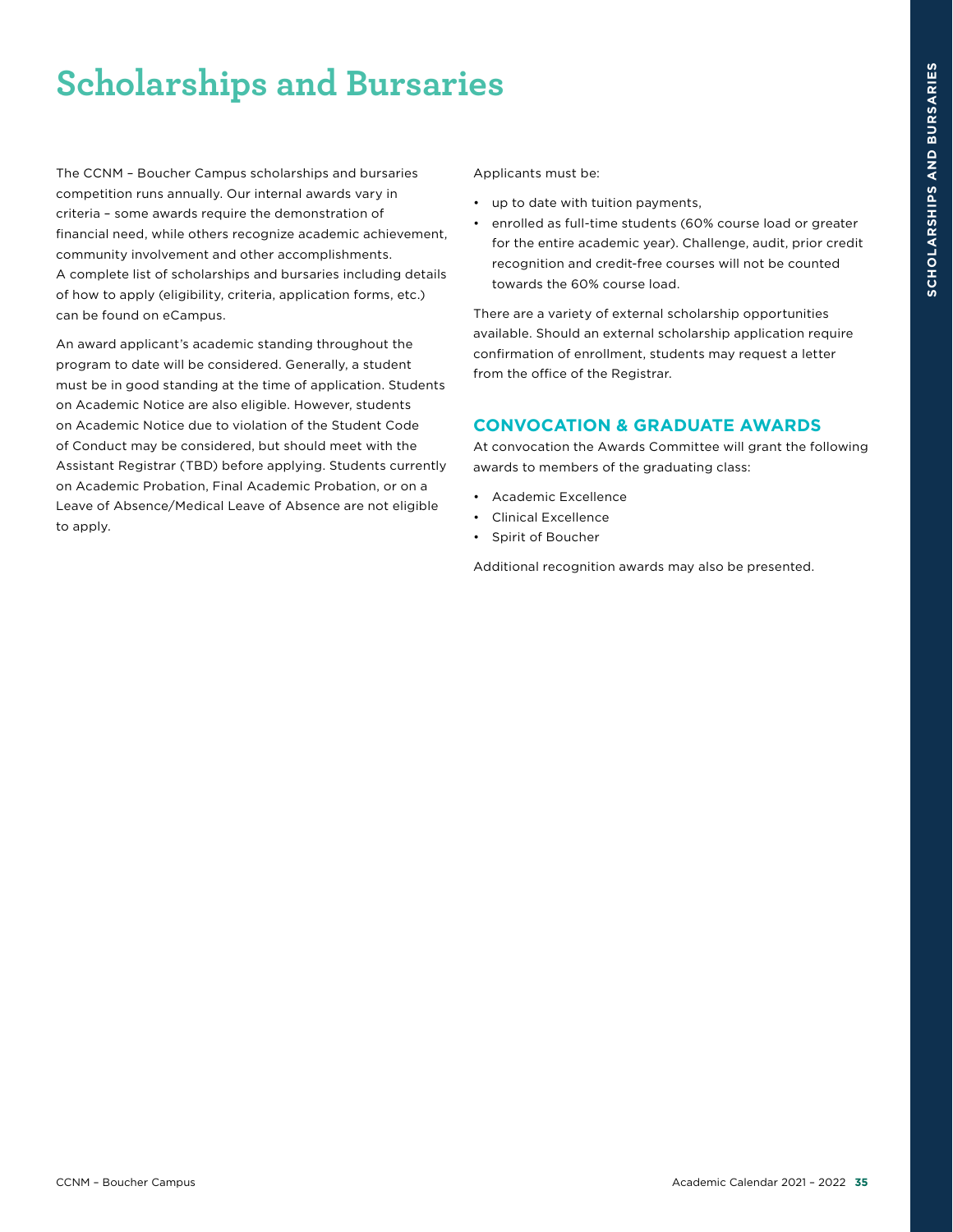# **Program Structure**

#### **PROGRAM DURATION**

The CCNM – Boucher Campus provides a residential, competency based naturopathic medical program with academic and clinical components coordinated and delivered over 4-years (12 quarters). The naturopathic program is without electives and students must complete all courses and clinical requirements within seven years in order to graduate. Of the total hours, 3270 hours are in the academic curriculum and lab time. There are 1200 hours dedicated to clinical education, which includes observation, practice of skills in a clinic setting and provision of care to patients. Experiential learning through professional development activities (100 hours) and preceptorships (100 hours) completes the program requirements.

#### **ACADEMIC SESSIONS**

There are three 12-week academic terms each year, which run September to December, January to March, and April to June. In addition, there is a mandatory six-day intensive human anatomy Dissection Lab offered after the Spring Term of second year.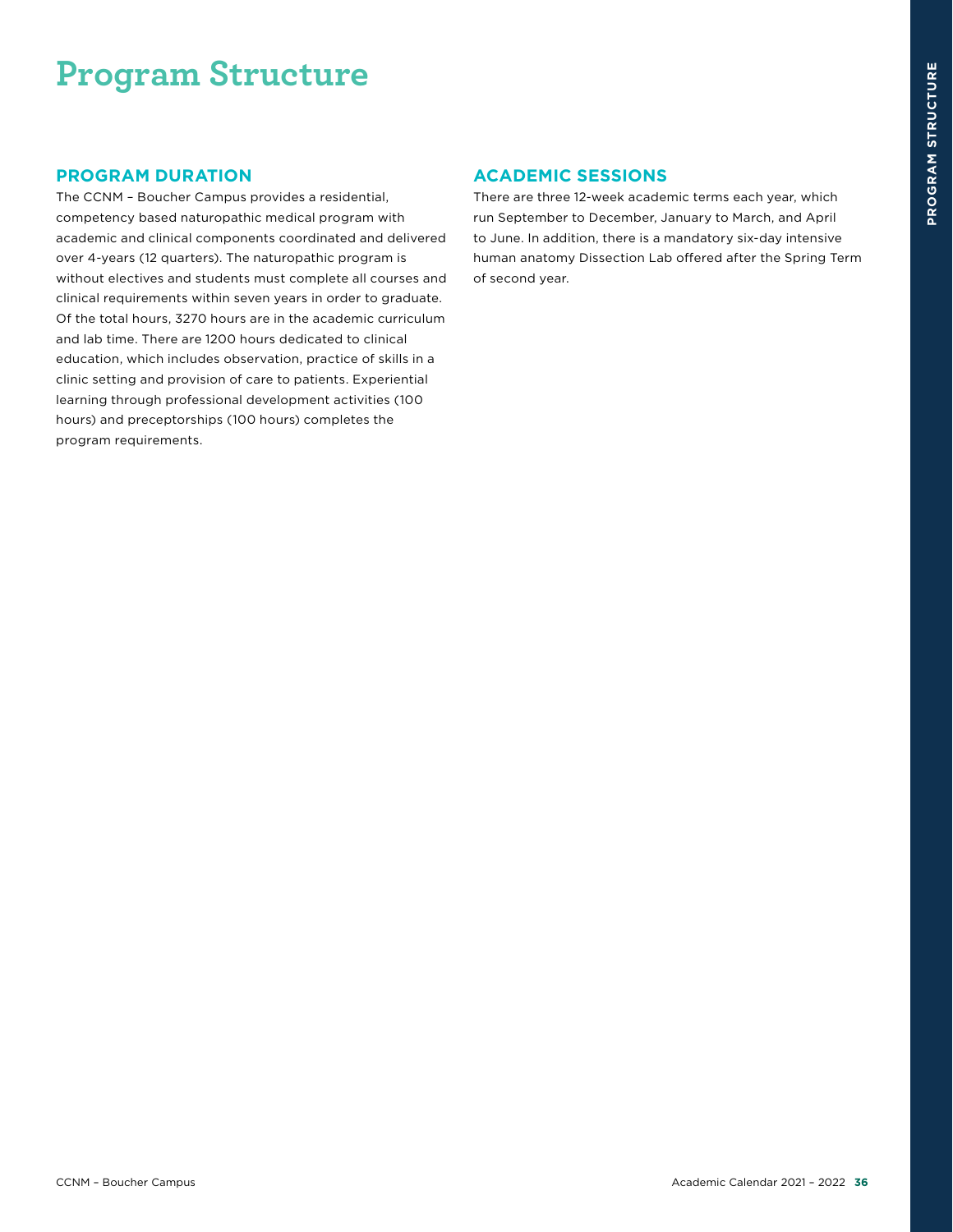# **Academic Policies**

#### **ACADEMIC STANDING POLICY**

Students are responsible for recognizing when they are experiencing educational difficulties and initiating requests for assistance from faculty well before their educational standing is impacted. Formal educational standing is monitored and ascertained at the end of each term.

Any standing other than good standing indicates that the student's overall performance will be under continued review by the Deans Council until good standing is restored. Once identified as being at academic risk, the student will be given a letter outlining actions required to return to good standing. A student will not be returned to good standing until fulfilling all remediation requirements and conditions set out in the Academic Standing letter.

Educational standing will be reviewed by the Dean's Advisory Council and determined by the Deans Council according to criteria delineated in the Academic Standing Procedure. Performance indicators include but are not limited to:

- unsatisfactory educational performance;
- breach of the Attendance Policy;
- failure to meet the Essential Abilities and Skills of Naturopathic Medical Students and Physicians Policy.

A student may only appeal to the Deans Council in the case of any factual errors or serious mitigating circumstances. A record of educational standing will be kept in the student files for seven years and will be shown on the student transcripts.

#### **Grade Definitions**

70%-100% = Achieved Competency in a course

**D =** a temporary grade typically given for an overall course mark between 60-69%\*. A "D" will revert to a percentage grade if remediation is successfully completed, and will revert to a grade of "F\*" if remediation is not successfully completed by the contracted deadline. A grade of D is not allowed on a graduating transcript.

\* Note that while a "D" is typically given for a grade between 60-69%, the course syllabus is the contract for the course and may set out additional expectations. Therefore an automatic course Fail is possible for a grade between 60-69 if additionally one or more components of the course are not fulfilled as outlined in the course syllabus (see F\* below).

**INC =** Incomplete is a temporary grade given when a student has achieved 70% or better in a course but has not successfully completed all required components of the course as outlined in the course syllabus. An "INC" will revert to a

percentage grade if remediation is successfully completed, and will revert to a grade of "F\*" if the remediation is not successfully completed by the contracted deadline. A grade of INC is not allowed on a graduating transcript.

**IP =** In Progress is a temporary grade given to a student who has been granted an approved extension to complete the course requirements due to extenuating circumstances. (i.e., documented family emergency, illness, Special Accommodations, etc.). A grade of IP is not allowed on a graduating transcript.

**F =** Fail signifies that the student achieved below 60% as an overall course grade. The course must be repeated and paid at \$100 per credit retaken.

**F\* =** Fail above 59%. The course must be repeated and paid at \$100 per credit retaken.

Reasons for receiving an F\* can include, but are not limited to, the following:

- Student is not eligible for remediation based on conditions set out in the course syllabus
- Student does not successfully complete remediation by the contracted date
- cheating and/or plagiarism

**P =** Pass. Achieved Competency in a course where the mark is a pass or prior credit was awarded. Clinical rotations receive a P when they receive a grade of 70% or more and successfully complete the requisite hours for that rotation and have not exceeded the allowable absences for the rotation (90% attendance required)

**WD =** Withdrawn. Requires approval from the Registrar's Office and the respective Associate Dean. Withdrawal must occur after 30% and by 50% of the start of a term unless otherwise approved by the appropriate Dean. Please refer to the Withdrawal Policy. (Section 6.9 WD procedure)

**WDE =** Withdraw with Extenuating Circumstances

#### **Determination of Academic Standing**

#### **I. Good Standing**

A student who is achieving the minimum academic standard and is not on Academic Notice, Probation, Suspension or Required to Withdraw is considered in Good Standing. Specifically, the student:

• Is on target to complete the program within the timeframe allotted according to the BINM Completion Requirement Policy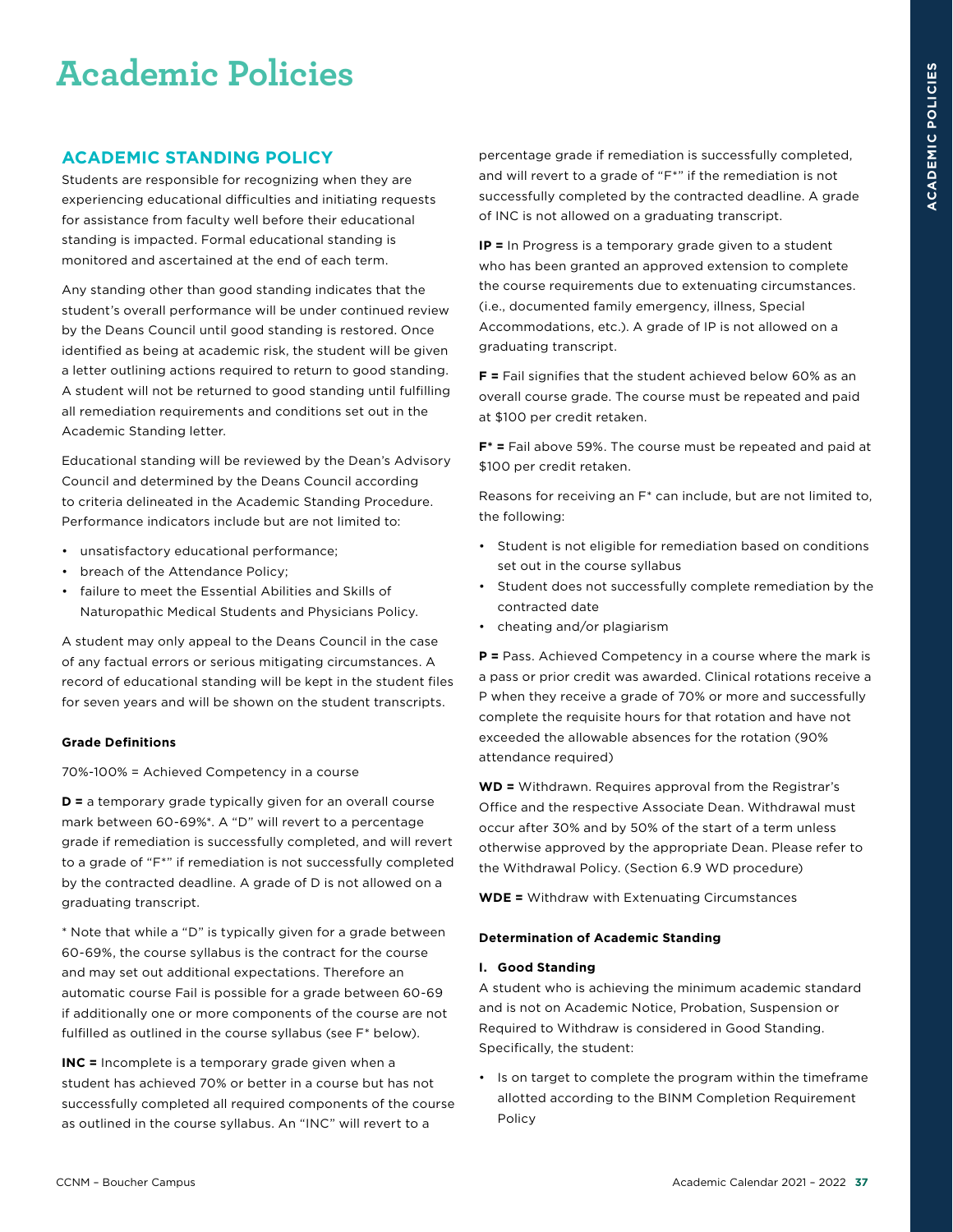- Is maintaining a cumulative GPA of 2.0 (70%) or higher
- Has no grade of D, INC or F in the most recent term
- Is maintaining at least 90% overall attendance in accordance with the BINM Attendance Policy
- Is in compliance with the Standards of Student Conduct Policy
- Is meeting the criteria of the Essential Abilities and Skills of Naturopathic Medical Students and Physicians Policy

#### **II. Undetermined (UN)**

A student's academic standing will be temporarily Undetermined if the student has any IP courses. A standing of UN will remain until such time as the student has completed all IP courses in the term for which Academic Standing is being assessed as well as all prior terms.

Once the above condition is met, the student's Academic Standing for the term will be determined. Any sanctions associated with this Academic Standing will apply at this point. Therefore a student may have consequences, including but not limited to Suspension, that result from performance in a term other than the most recent term.

As a standing of Undetermined is temporary, it will not show on student transcripts.

#### **III. Academic Notice (AN)**

- 1. A student previously in Good Standing will be placed on Academic Notice for one or more of the following:
	- i. The student's total number of non-passing grades for the most recent term is one of the following:
		- A grade of D in one courses/clinic rotation, alone or in combination with:
		- A grade of INC in up to two courses/clinic rotations
		- A grade of D in two courses/clinic rotations, alone or in combination with:
		- A grade of INC in one course/clinic rotation
		- A grade of INC in three courses/clinic rotations
	- ii. Attendance below 80%
- 2. A standing of AN will continue until the student either:
	- completes one full term meeting the minimum standard for academic performance and successfully completes all remedial work, in which case they are returned to Good Standing, OR • meets the criteria for AP, FAP, Suspension,
- 3. The standing of Academic Notice will not appear on student transcripts.

#### **IV.Academic Probation (AP)**

- 1. A student will be placed on Academic Probation for one or more of the following:
	- i. The student's total number of non-passing grades for the most recent term is one of the following:
		- A grade of D in more than two but less than five courses/clinic rotations
		- A grade of INC in more than three but less than six courses and/or clinic rotations
		- Any grade combination of D's and INC's totalling four
		- A grade of F in one course or clinic rotation, alone or in addition to one of the following:
			- A grade of D in up to two courses/clinic rotations
		- A grade of INC in up to three courses/clinic rotations
		- A grade of D in one course/clinic rotation plus a grade of INC in one clinic rotation
		- Any grade combination of D's and INC's totalling three
	- ii. While on AN for three or more consecutive terms, the student meets the criteria for AN in the most recent term
	- iii. Cumulative GPA below 2.0 or 70%
- 2. A letter of AP will outline any requirements that the DC determines are necessary to support the academic success of the student. These may include, but are not limited to completion of remedial work, tutoring, mentoring, and academic advising.
- 3. A standing of AP will continue until the student either:
	- completes one full term meeting the minimum standard for academic performance and successfully completes all remedial work, in which case they are returned to Good Standing, OR
		- meets the criteria for FAP, Suspension, Required to Withdraw or Dismissal, in which case they are moved to the appropriate standing
- 4. The standing of Academic Probation will be reflected on the student's transcript and will be listed for each term in which a student remains on AP.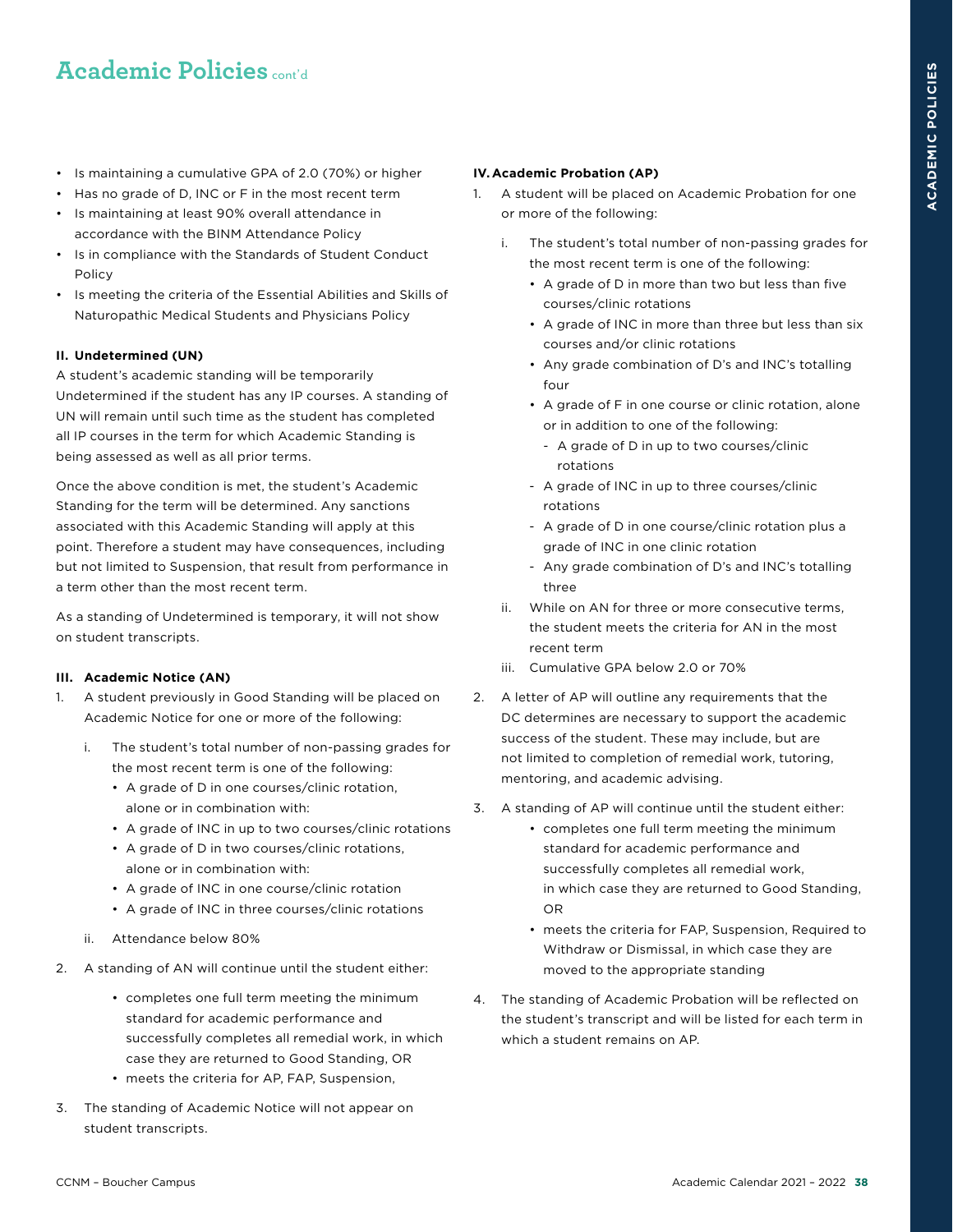#### **V. Final Academic Probation (FAP)**

Final Academic Probation is generally the last opportunity for a student to meet the minimum academic standard prior to Academic Suspension, Required to Withdraw, or Dismissal.

- 1. A student will be placed on Final Academic Probation for one or more of the following:
	- i. The student's total number of non-passing grades for the most recent term is one of the following:
		- A grade of D in five courses/clinic rotations
		- A grade of INC in six courses and/or clinic rotations
		- Any grade combination of D's and INC's totalling five
		- A grade of F in addition to one of the following:
			- A grade of D in more than two but less than five courses/clinic rotations
			- A grade of INC in more than three but less than six courses and/or clinic rotations
			- Any grade combination of D's and INC's totalling four
		- A grade of F in two courses/clinic rotations alone or in addition to one of the following:
			- A grade of D in up to two courses/ clinic rotations
			- A grade of INC in up to three courses/ clinic rotations
			- A grade of D in one course/clinic rotation plus a grade of INC in one course/clinic rotation
			- Any grade combination of D's and INC's totalling three
		- A grade of F in addition to an F in each of the previous 2 consecutive terms in a course/ clinic rotation
	- ii. While on AP for three or more consecutive terms, meets the criteria for AP in the most recent term.
	- iii. Failure to adhere to the terms or conditions of an Academic Probation.
- 2. A letter of FAP will outline any requirements that the DC determines are necessary to support the academic success of the student. These may include, but are not limited to, completion of remedial work, tutoring, mentoring, and prohibiting the student from participating in BNSA positions and other Boucher-related noncurricular initiatives/activities.
- 3. A standing of FAP will continue until the student either:
	- completes two consecutive full terms meeting the minimum standard for academic performance and successfully completes all remedial work, in which case they are returned to Good Standing, OR
	- meets the criteria for Suspension, Required to Withdraw or Dismissal, in which case they are moved to the appropriate standing
- 4. The standing of Final Academic Probation will remain on the student's transcript and will be listed for each term in which a student remains on FAP.

#### **VI. Academic Suspension (AS)**

- A student will be placed on Academic Suspension from the program for one or more of the following:
	- i. The student's total number of non-passing grades for the most recent term is one of the following:
		- A grade of D in six courses/clinic rotations
		- A grade of INC in seven courses/clinic rotations
		- Any combination of D's and INC's totalling six
		- A grade of F in one courses/clinic rotation in addition to one of the following:
			- A grade of D in five courses/clinic rotations
			- A grade of INC in six courses and/or clinic rotations
			- Any grade combination of D's and INC's totalling five
			- A grade of F in two courses/clinic rotation in addition to one of the following:
			- A grade of D in three courses/clinic rotations
			- A grade of INC in four courses and/or clinic rotations
			- Any grade combination of D's and INC's totalling four
		- A grade of F in three courses/courses rotations, alone or in addition to one of the following:
			- A grade of D in up to two courses/clinic rotations
			- A grade of INC in up to three courses/clinic rotations
			- A grade of D in one course/clinic rotation plus a grade of INC in one clinic rotation
			- Any grade combination of D's and INC's totalling three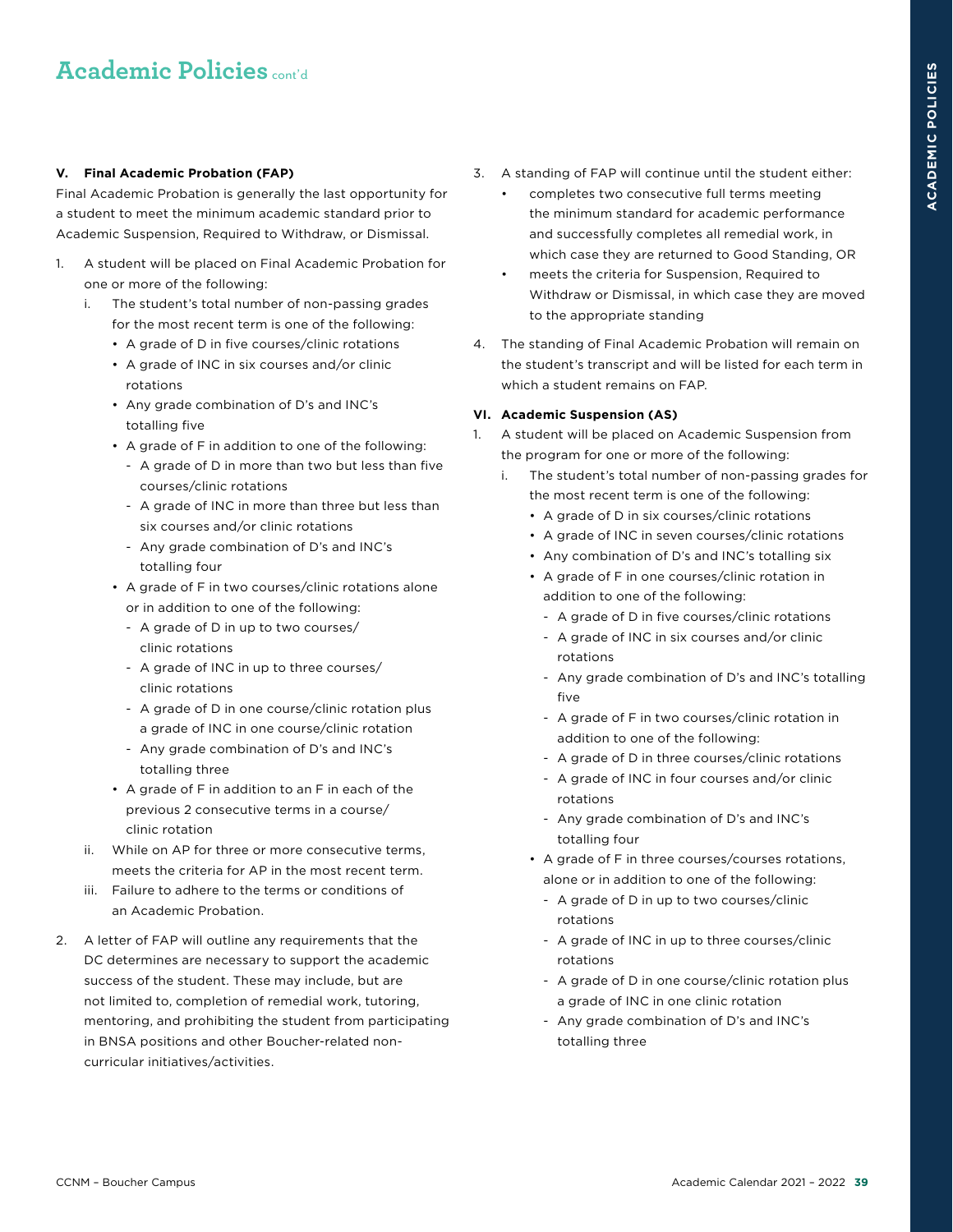- ii. While on AP for three or more consecutive terms, meets the criteria for FAP in the most recent term.
- iii. While on FAP, the student's total number of non-passing grades for the most recent term is one of the following:
	- A grade of D in two courses/clinic rotations
	- A grade of INC in three courses/ clinic rotations
	- Any grade combination of D's and INC's totalling three
	- A grade of F in one course/clinic rotation, alone or in addition to one of the following:
		- A grade of D in one courses/clinic rotation, alone or in combination with:
	- A grade of INC in up to two courses/clinic rotations
		- A grade of D in two courses/clinic rotations, alone or in combination with:
	- A grade of INC in one course/clinic rotation
		- A grade of INC in up to three courses/ clinic rotations
- 2. Academic standing of Suspension will remain on the student's transcript and will be listed for each term in which a student remains on SP.
- 3. Access to student counselling, library resources, class/ clinic audits, student events, etc. will be determined on a case-by-case basis.
- 4. The student will return from Suspension with a standing of Final Academic Probation once all the conditions set by the Deans Council have been met.

Note: Suspension is not a mandatory stage prior to being Required to Withdraw (see below).

#### **VII. Required to Withdraw (RTW)**

- 1. A student will be Required to Withdraw from the program for one or more of the following:
	- i. A grade of F in five or more courses/clinic shifts overall in the program
	- ii. Failure of the same course/clinic rotation twice
	- iii. The student's total number of non-passing grades for the most recent term is anything greater than what is listed under the Academic Suspension criteria.
	- iv. After returning from an AS for the second time, meeting the criteria of AS
	- v. Failure to adhere to the terms or conditions of a Suspension
- vi. Failure to meet the criteria of the Essential Abilities and Skills of Naturopathic Medical Students and Physicians Policy
- 2. An Academic Standing of Required to Withdraw will be listed on the final transcript.
- 3. Students who are Required to Withdraw may apply for readmission
- 4. Registration will be cancelled for students on RTW and they will not have access to any school resources. All fees must be paid and materials returned at time of withdrawal to be considered for reinstatement.

#### **VIII.Dismissal (DS)**

- 1. Students will be dismissed from the program for the following, including but not limited to:
	- Confirmed to be cheating on tests, assignments or examinations
	- Misrepresentation to school authorities for the purpose of gaining admission to the school or during the course of the program in order to obtain unearned scholastic credit
	- Repeated violation of institute rules or policies or other serious offences as determined by the Deans Council
	- Academic performance that would result in RTW for a second time
	- Failure of the same course for a third time
	- Failure to meet the terms of a probationary contract following RTW
	- Any criteria listed in the Student Withdraw Policy
- 2. Students who are dismissed will not be permitted to return reapply for return to the program.
- 3. Academic standing of Dismissed will be listed on the final transcript.

#### **Appeals**

Refer to the section on Grade Appeals for any appeal of academic standing.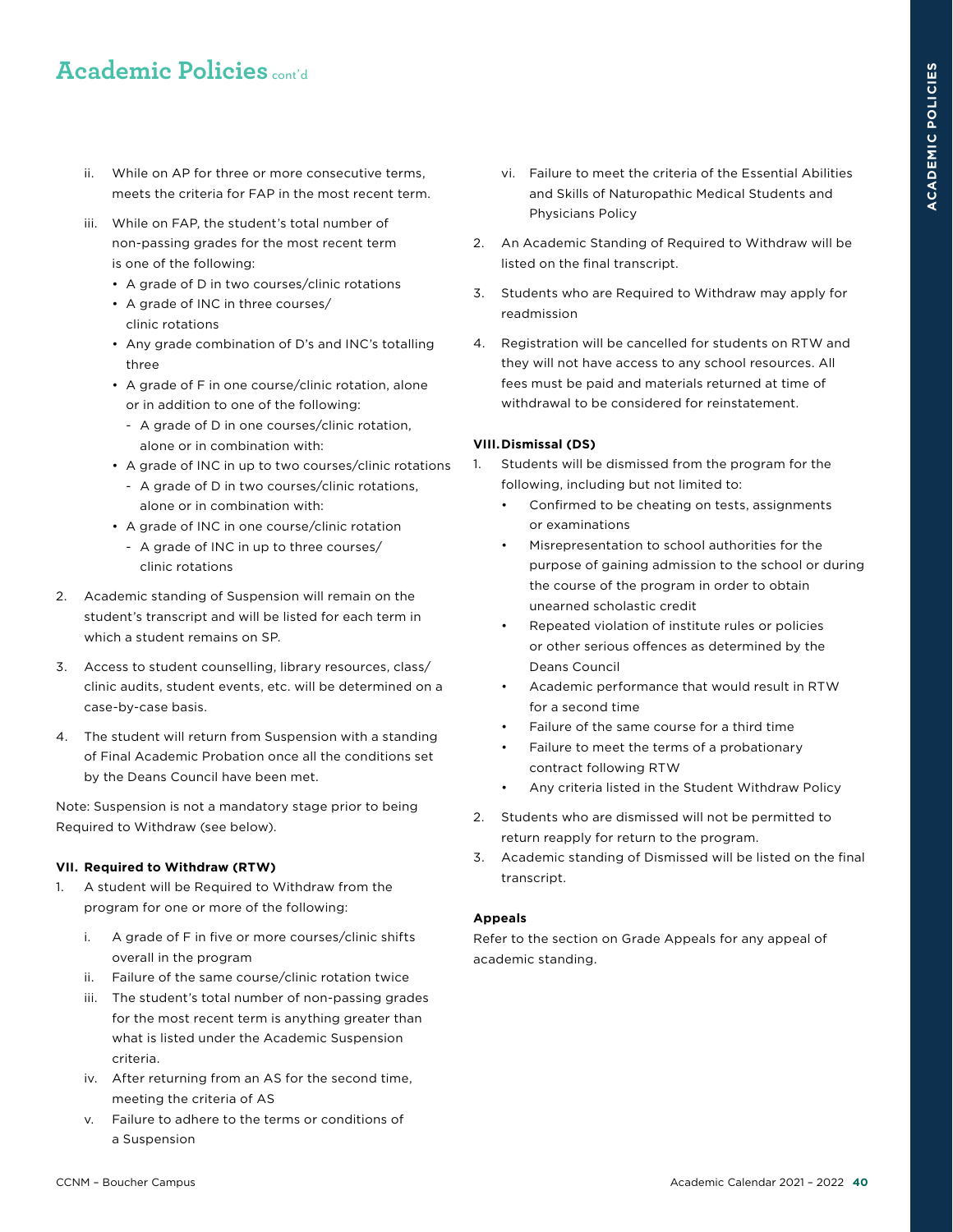#### **ATTENDANCE POLICY**

**Purpose:** The naturopathic program is rigorous and is a residential program. Attendance supports student learning through instruction, mentorship, and hands-on work. To this end, CCNM – Boucher Campus has developed the following policy.

#### **Policy Statement**

- 1. It is mandatory for students to attend classes and clinic rotations in order to confidently maintain educational standards.
- 2. The faculty member records attendance in the student information system at the start of each class or clinic rotation.
- 3. Students are required to take their attendance seriously and to make every reasonable and conscientious effort to be present for classes in each and every course, as well as for all scheduled clinic rotations.
- 4. While 100% attendance is expected, up to 10% absence from the program as a whole may be allowed for reasons of health and in emergency situations (documentation may be required). Students are responsible for any work missed.
- 5. Attendance numbers are reviewed each term in order to ensure a student is meeting the requirements of the Attendance Policy. Students who fall below 80% attendance will not be in good standing and will receive a letter from the Deans Council that places them on the appropriate academic standing according to the Academic Standing Procedure. In addition, a student who misses more than 10% of a course/rotation may be penalized in grading per the syllabus for the course. Individual courses may also have other course-specific attendance requirements outlined in the course syllabus, such as mandatory practical classes.
- 6. Students missing for a period of ten consecutive days from the program may be withdrawn unless prior written approval is obtained from the Deans Council.
- 7. The Registrar is required to report extended absences as defined by Student Aid BC. These may result in negative consequences for student loan recipients.

#### **REMOTE CLASS ATTENDANCE**

Remote attendance to classes will be coordinated by the academic department and communicated prior to the start of each term. Students must ensure their laptop/device supports remote attendance platforms. In the event that a class is not delivered remotely, students should request permission to attend remotely from the instructor prior to the start of class so that the IT can be set up.

#### **ACADEMIC ATTENDANCE PROCEDURES**

- 1. Attendance is taken by faculty once during each class or field trip at any time. Attendance cannot be delegated to a student.
- 2. A student may be marked as "partially attended" if the student arrives late or leaves early. In the case of late arrival, it is the student's responsibility to inform the instructor of their presence. In the event that a student steps out at the point during which attendance is taken, it is the student's responsibility to inform the instructor that s/he is present. In any of these cases, it is at the discretion of the instructor to determine whether the student receives partial, full or no attendance credit, depending upon the length of time the student was absent.
- 3. A student who is not registered for a class will not receive credit or be permitted to attend. Students who are not on the class attendance list should see the Registrar immediately to confirm that they are registered in the course, and to be added to the attendance list.

#### **ACADEMIC ABSENCE PROCEDURE**

- 1. A student will not be penalized in their course grade should they have an excused absence.
- 2. Grading penalties for a non-excused absence can include, but are not limited to, forfeiting the participation mark for the class, receiving a zero for any assessments given during the missed class, and failing the course for a missed mandatory class. Any such penalties will be outlined in the course syllabus.
- 3. To avoid a grading penalty when absent from a class that involves a midterm or final exam, the student must request permission in writing, and receive approval from the Associate Dean of Academics. Supporting documentation describing the extenuating circumstances must be provided.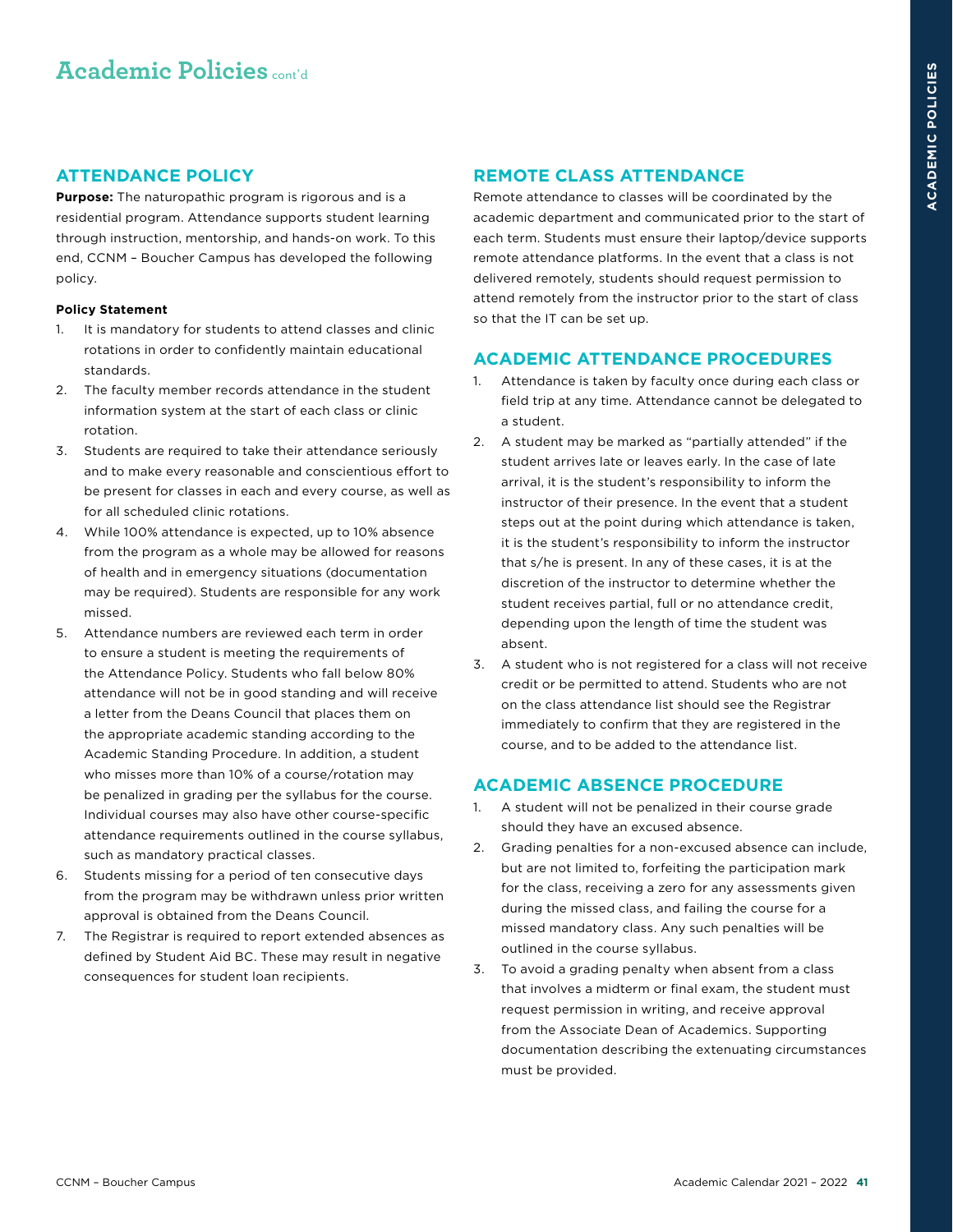4. To avoid a grading penalty when absent from a class that does not involve a midterm or final exam, the student: must provide the instructor with a valid reason for having missed the class; is responsible for the material covered in class; and must complete any alternate assessments, assignments, or other work assigned by the instructor in order to demonstrate competency in the class material. The instructor may require appropriate documentation in order to assess the validity of an absence, as outlined in their course syllabus.

#### **CLINIC ATTENDANCE POLICY**

In keeping with CCNM – Boucher Campus's attendance policy, all student clinicians will be required to attend at least 90% of each clinic rotation, including the assistant rotation, in order to receive a passing grade for the rotation. Supervising clinical faculty will record attendance including lateness or approved early departures daily, and time will be deducted based on the actual time missed. In order to receive full credit for a shift, the full shift including preview and review must be attended. Telehealth (virtual) rotations may be necessary if Public Health orders dictate and attendance will be accepted for clinical rotations attended in this manner, as long as CNME approves of this alternative form of delivery of medicine. Students must ensure that their laptop/device supports access to the EMR and other delivery platforms.

*Note: View the full Clinic Attendance Rules on page 90 of the Student Handbook and in the Clinic Handbook'* 

#### **OBSERVANCE OF RELIGIOUS HOLIDAYS**

The CCNM – Boucher Campus community is enriched by individuals of many faiths who have various religious observances, practices, and beliefs. The institute recognizes that, on some occasions, classes, exams, clinic shifts, or other required academic activities may conflict with a student's religious holiday observance. CCNM – Boucher Campus will reasonably accommodate a student's religious holiday observance unless the accommodation would cause an undue hardship.

The following guidelines apply to all students who wish to miss or be excused from a clinical or academic requirement for a religious observance or restriction:

- 1. Students requesting time off from classes and/or clinic rotations to observe a religious holiday should refer to the corresponding student support section.
- 2. Please see section above for requirements regarding an excused absence.
- 3. An excused absence does not negate the student's responsibility for material or assignments due during the period of absence.

#### **EXAMINATION PROCEDURES**

#### **Exam Administration**

Students are expected to abide by examination procedures; failure to do so is considered a breach of student conduct. Faculty members are expected to uphold the following procedures and report any breaches in a timely fashion.

- 1. Examination rooms are to remain closed during the examination.
- 2. A student who arrives late to an examination but within 20 minutes of the scheduled start time will be given the examination and permitted to complete as much work as possible during the remaining time.
- 3. A student who arrives more than 20 minutes late for an examination will not be permitted to take the exam.
- 4. Under no circumstances will entry into the exam room be allowed after the first student has completed the examination and departed the room.
- 5. No exit from the examination room is permitted earlier than 20 minutes after the exam has begun, and any temporary exit from the room during an examination (ie. for the purpose of using the washroom) must be approved by the proctor, with only one student being permitted to leave the room at any given time.
- 6. Students must place books, notebooks, bags, jackets, and personal belongings so as not to allow for easy access.
- 7. Laptops, mobile devices (including cell phones), smart watches are not permitted in the exam room. Students are not permitted to access any such items during the course of an examination.
- 8. Students are not permitted to wear headgear (such as baseball caps) that obstructs the proctors' view of their eyes, with the exception of any articles worn for medical or religious reasons.
- 9. Headphones or earbuds are not permitted; ear plugs are permitted.
- 10. Talking or other communication between students is not allowed during the exam.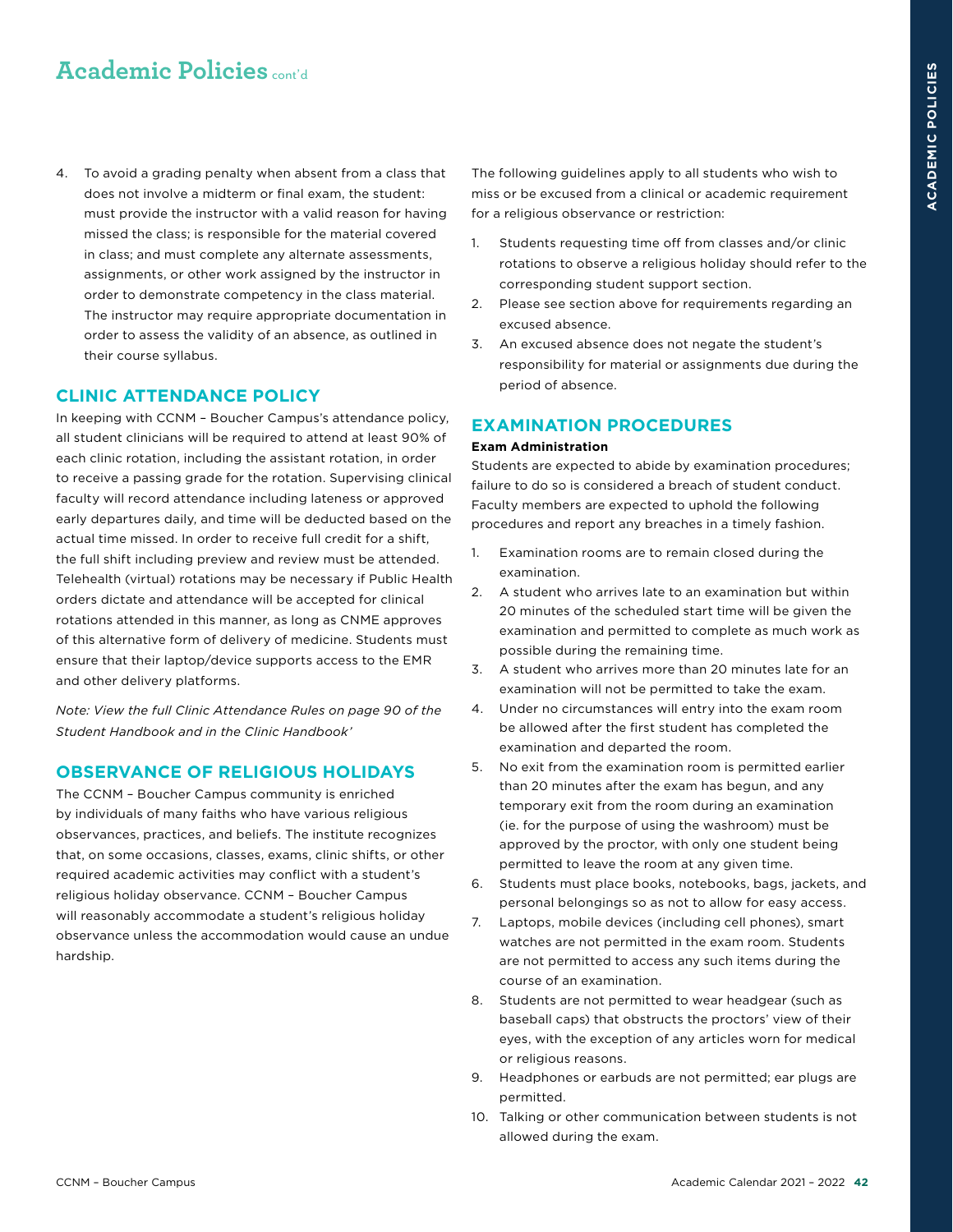#### **Online Final Exam Procedure**

In the context of the extraordinary measures taken in response to the novel COVID-19 virus CCNM – Boucher Campus has taken measures to ensure that remote exam delivery and proctoring is in place. Online, closed-book final examinations will be electronically proctored by ExamSoft to protect exam integrity. Other types of assessments may be delivered using eCampus software.

Students are expected to abide by the Exam Procedure as outlined in the Student Handbook in addition to these Online Exam Procedure guidelines. A student who fails to follow these guidelines may be considered in breach of student conduct.

*Note: View the full examination procedures on page 151 of the Student Handbook.* 

#### **PROGRESS REPORTS**

It is the policy of the CCNM – Boucher Campus to provide students with regular feedback as to their academic and clinical progress during their course of study so that they may address any concerns or difficulties in a timely and productive manner.

Feedback may include; informal instructor feedback during class or clinic rotations, results on interim tests, quizzes and projects, general comments on progress to date. Feedback may involve a meeting with the instructor to address any concerns.

#### **EVALUATION AND GRADE DEFINITIONS**

Course marks are determined through a series of ongoing evaluations. Evaluation may consist of written and/or practical examinations, attendance, and participation, as well as assignments designed to assess specific learning outcomes.

An overall pass mark of at least 70% is necessary to fulfill course requirements, in addition to a passing grade in any individual course components as outlined in the course syllabus. Remediation is typically offered to a student with a grade between 60-69% overall in the course, or with a grade of 70% or over who has not met competency in one or more course components. A failure after any remediation (if available) will necessitate the student retaking the course at a reduced tuition fee (See the CCNM – Boucher Campus Institute Clinic Intern Handbook for more details on clinical evaluation).

#### **GPA CALCULATION**

Grade points are calculated by multiplying the number of credits assigned to a course by the grade point value of the grade assigned to the course. Term GPA is calculated by dividing the total number of grade points earned in a term by the total number of credits for the courses registered in the term.

Cumulative GPA is calculated by dividing the total number of grade points earned in all terms by the total number of credits for the courses registered.

When a course is repeated, both the original grade and the grade assigned for the repeated course will appear on the student transcript. The grade will be included in the calculation of GPA and academic standing.

#### The Grading Scale Effective July 2019

| <b>Letter</b><br><b>Grade</b> | <b>Numerical</b><br><b>Grade</b> | <b>Grade</b><br><b>Points</b> |
|-------------------------------|----------------------------------|-------------------------------|
| A                             | 91-100%                          | $\overline{4}$                |
| $A -$                         | 86-90%                           | 3.67                          |
| $B+$                          | 82-85%                           | 3.33                          |
| B                             | 79-81%                           | $\overline{3}$                |
| $B -$                         | 76-78%                           | 2.67                          |
| $C+$                          | 73-75%                           | 2.33                          |
| $\overline{C}$                | 70-72%                           | $\mathcal{P}$                 |
| $F^*$                         | $0 - 59%$                        | $\Omega$                      |
| $F***$                        | >59 %                            | O                             |

#### 70%-100% = Achieved Competency in a course

**D =** a temporary grade given for an overall course mark between 60-69%\*. A "D" will revert to a percentage grade if remediation is successfully completed and will revert to a grade of "F\*" if remediation is not successfully completed by the contracted deadline. A grade of D is not allowed on a graduating transcript.

\*Note: Any exceptions will be clearly outlined in the course syllabus. This means an automatic course Fail is possible for a grade between 60-69 if additionally, one or more components of the course are not fulfilled as outlined in the course syllabus (see F\* below).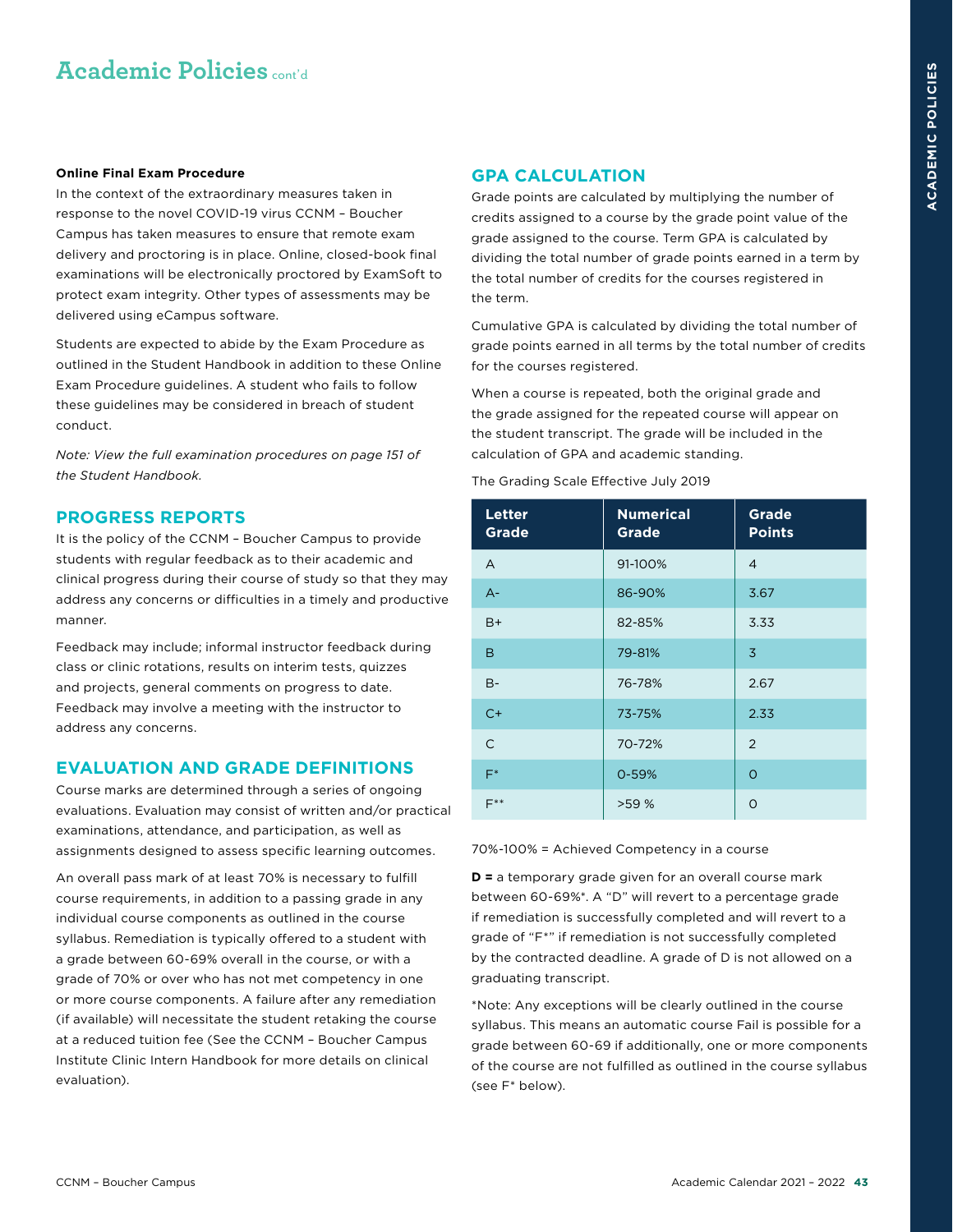**INC =** Incomplete is a temporary grade given when a student has achieved 70% or better in a course but has not successfully completed all required components of the course as outlined in the course syllabus. An "INC" will revert to a percentage grade if remediation is successfully completed and will revert to a grade of "F\*" if the remediation is not successfully completed by the contracted deadline. A grade of INC is not allowed on a graduating transcript.

**IP =** In Progress is a temporary grade given to a student who has been granted an approved extension to complete the course requirements due to extenuating circumstances. (i.e., documented family emergency, illness, Special Accommodations, etc.). A grade of IP is not allowed on a graduating transcript.

**F =** Fail signifies that the student achieved below 60% as an overall course grade. The course must be repeated and paid at \$100 per credit taken.

**F =** Fail above 59%. The course must be repeated and paid at \$100 per credit taken.

Reasons for receiving an F\* can include but are not limited to, the following:

- Student is not eligible for remediation based on conditions set out in the course syllabus
- Student does not successfully complete remediation by the contracted date
- Cheating or plagiarism

**NC =** No Credit. Given for a course that is in progression over more than one term.

**P =** Pass. Achieved Competency in a course where the mark is a pass or prior credit was awarded. Clinical rotations receive a P when they receive a grade of 70% or more for that rotation and have not exceeded the allowable absences for the rotation (90% attendance required).

**WD =** Withdrawn. Requires approval from the Registrar's Office and the respective Associate Dean. Withdrawal must occur after 30% and by 50% of the start of a term unless otherwise approved by the appropriate Dean. Please refer to the Withdrawal Policy.

**WDE =** Withdrawal with Extenuating Circumstances.

#### **GRADE APPEAL POLICY**

- Students may appeal course marks or final grades if they believe the grade for one or more individual assessments has been improperly determined; the stated evaluation criteria for the course have been improperly applied; the evaluation criteria were not specified; penalties were applied that were not outlined in the syllabus; or the grade was miscalculated.
- 2. The grade may be raised, lowered, or remain the same as a result of an appeal.
- 3. Students retain the right to continue with subsequent classes while the appeal is in process, however students will be required to drop or withdraw from any course where the course under appeal is a prerequisite, and the appeal is unsuccessful.
- 4. All information disclosed during a final grade appeal is confidential and all parties to an appeal must respect this confidentiality.
- 5. Set timelines may be extended if agreed upon by all parties, but all efforts to complete an appeal within those timelines should be respected.
- 6. A grade appeal must follow the Grade Appeals Procedure below. The student may consult with the Registrar should they require clarity on the Policy or Procedure.

#### **GRADE APPEAL PROCEDURE**

- 1. A student wanting to appeal a grade must submit a written appeal to the course instructor within **five business days** of receiving a grade for an assignment, exam, or course/rotation.
- 2. The student appeal will include:
	- a. student name,
	- b. the course/rotation and term it was offered,
	- c. provide an appropriate rationale for the appeal (eg. incorrect grading, incorrect addition, inappropriate application of evaluation Policies/ procedures).
- 3. The instructor will acknowledge receipt of the grade appeal within 3 business days. They will review and/or remark the exam within 5 business days of acknowledged receipt.
- 4. Any student who is unable to contact the course/rotation instructor, receives no formal reply from the course/ rotation instructor after a period of 3 business days, or receives no appeal determination after a period of 7 business days from submission of the appeal should notify the Associate Dean of Academics (Dr. Rochelle Heisel, PhD, [rheisel@ccnm.edu\)](mailto:rheisel%40ccnm.edu?subject=) or Clinical Studies (Dr. Karrin Fairman-Young, ND, [kfairman@ccnm.edu\)](mailto:kfairman%40ccnm.edu?subject=).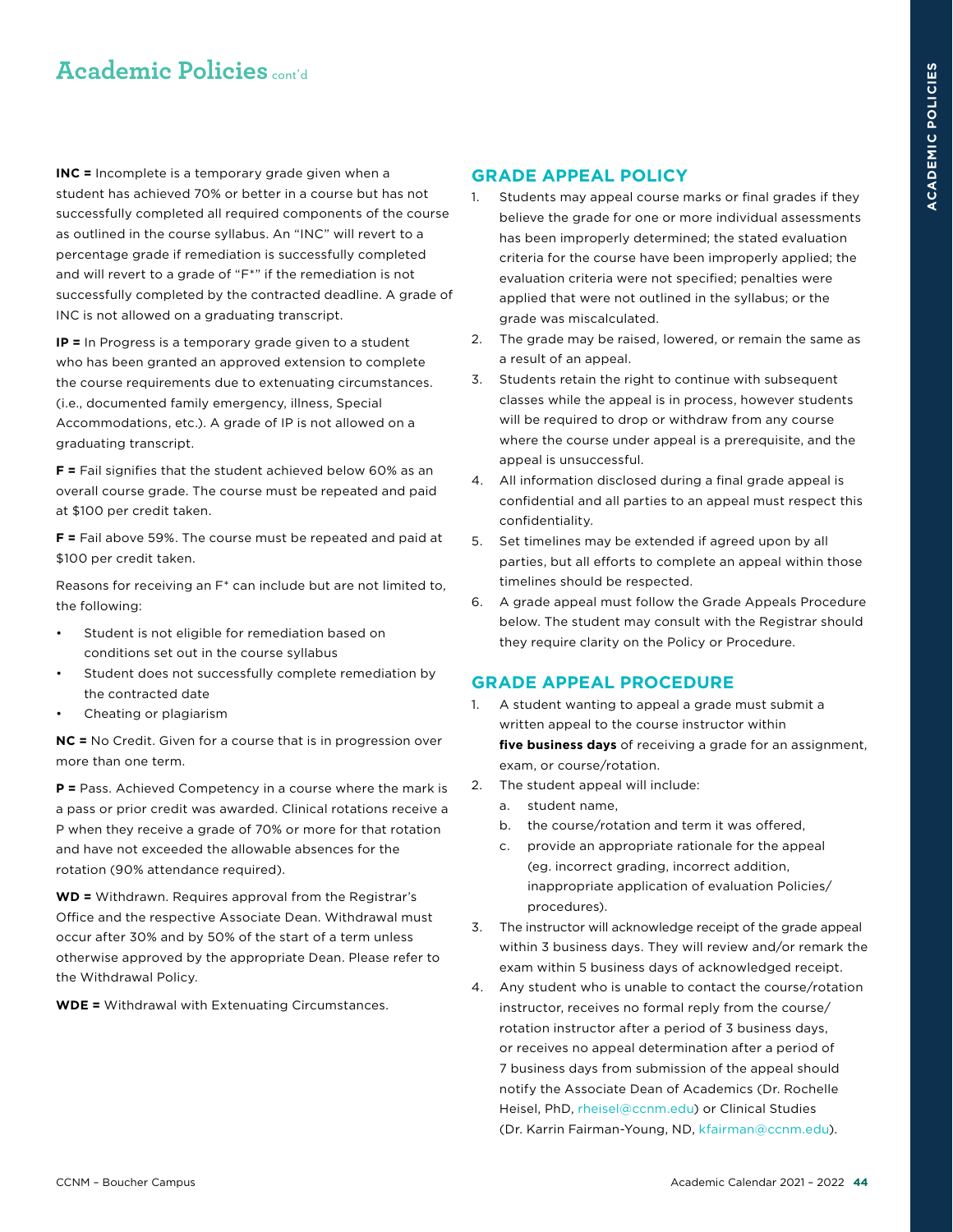- 5. Any student who wishes to further appeal an academic issue (e.g. they believe a final course grade has been arrived at incorrectly) must first consult with the Associate Dean, Academic
- 6. In the event that the matter is not resolved to the student's satisfaction, the student may pursue a formal appeal as per the Appeals Policy.

A student who wishes to appeal a grade after receiving a response from the instructor, may submit an appeal in writing to the Associate Dean of Academics or Clinical Studies within 15 business days of the release of the grade. The appeal should:

- list the course/rotation and term it was offered;
- summarize the events resulting in the appeal to the Associate Dean, including:
	- a. relevant timelines;
	- b. the rationale for the appeal as originally submitted to the instructor a rationale for why the instructor's decision should be overturned;
- signed and dated by the student.

Within **ten business days** of receiving the appeal letter the appropriate Associate Dean will review and complete the appeal. The Associate Dean may draw on the expertise of a suitably trained consultant, such as the department chair, to re-evaluate the work in question or may take other action as deemed appropriate.

It is the student's responsibility to provide all the relevant work that has been returned and it is the instructor's responsibility to provide all relevant work, which has been retained. The Associate Dean will convey the results of the review in writing to the student, the instructor and the Registrar in a dated letter.

In the event that the student is not satisfied with the result from the Associate Dean, the student may submit a final appeal to the Registrar (Meghan Henesey, [mhenesey@](mailto:mhenesey%40ccnm.edu?subject=) [ccnm.edu](mailto:mhenesey%40ccnm.edu?subject=)) within **five business days** of the previous decision. Students are expected to present written documentation surrounding the circumstances of the appeal. The appeal documentation should be signed and dated by the student and will set forth:

- the course/rotation and term it was offered;
- summary of the events resulting in the appeal to the Registrar, including
- relevant timelines;
- a rationale for the appeal as originally submitted to the instructor (e.g. incorrect grading, incorrect addition, inappropriate application of evaluation policies/ procedures);
- a rationale for why the instructor's and Associate Dean's decisions should be overturned.

Refer to the **APPEALS** section for the Procedure for hearings on appeals.

Should a student be appealing a grade that has placed them on Suspension, Required to Withdraw, or Dismissal as per the Academic Standing Procedure, they will be permitted to continue taking classes until the appeal is heard and their Standing will be on hold. Should the appeal be unsuccessful, the relevant Academic Standing will be applied immediately.

#### **PROGRESS REPORTS**

It is the policy of the CCNM – Boucher Campus to provide students with regular feedback as to their academic and clinical progress during their course of study so that they may address any concerns or difficulties in a timely and productive manner.

Feedback may include; informal instructor feedback during class or clinic rotations, results on interim tests, quizzes and projects, general comments on progress to date. Feedback may involve a meeting with the instructor to address any concerns.

#### **CLINIC ENTRANCE REQUIREMENTS**

In order to ensure readiness to enter and progress through the clinical program, students must have achieved the requirements outlined for each transition to a new clinical role (ie. Secondary to Primary intern). Students must have all applicable documents submitted and prerequisites completed prior to entry to clinic, for transition to primary intern role and to be recommended for graduation. The Clinical studies coordinator confirms the completed prerequisites in Orbund and submits a list of students not meeting requirements to the Associate Dean of Clinical studies. The Associate Dean of Clinical studies will alert the student they have not met the requirements.

The approved students list will be provided to the Clinical Studies Coordinator and the Registrar for enrolment into clinic courses and to qualify for graduation.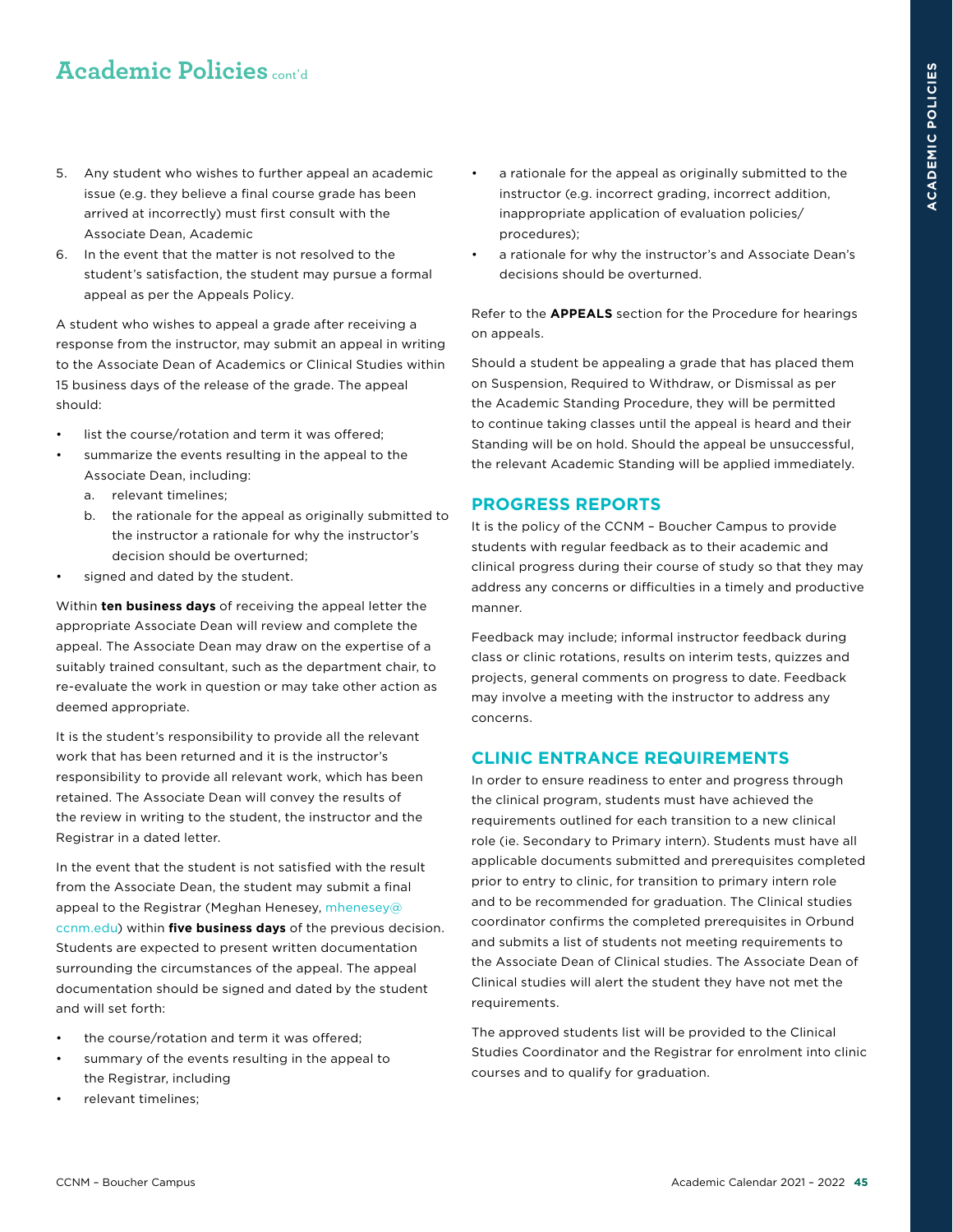#### **REMEDIATION**

The purpose of remediation is to permit a student who fails selected academic courses to avoid program delay. Remediation is a personalized program of intensive study and focused review of the course material, accompanied by appraisal, in order to raise a student's comprehension of the subject to an acceptable standard.

**Remediation is a privilege, not a right**. Remedial education is designed to provide the student the opportunities needed to build their knowledge or skills to a level of competency. Course remediation is a chance for the student to demonstrate course competency when competency is not achieved on the first attempt.

Eligibility for Remediation:

- 1. The student has received a grade between 60-69% in the course and has met all requirements for remediation eligibility set out in the course syllabus.
- 2. The student has received a grade of at least 70% in the course but has not met all required course competencies as outlined in the syllabus.

The passing mark required on a remedial exam will be outlined on the Remediation Contract. In general, if a student passes a course but does not pass the final exam, a minimum grade of 70% is required on the remedial final. However, if a student achieves a final grade of between 60-69% overall in the course, then the remedial exam mark must be high enough to bring the overall course mark to a minimum of 70%, as calculated by the parameters set out in the course syllabus.

Students who successfully complete remedial exams, and any associated remediation, will receive a final course grade of 70% unless the cumulative course grade was already greater than 70%. In such a case, the grade will reflect the original course mark.

*Note: View the full information on Remediation on page 159 of the Student Handbook.*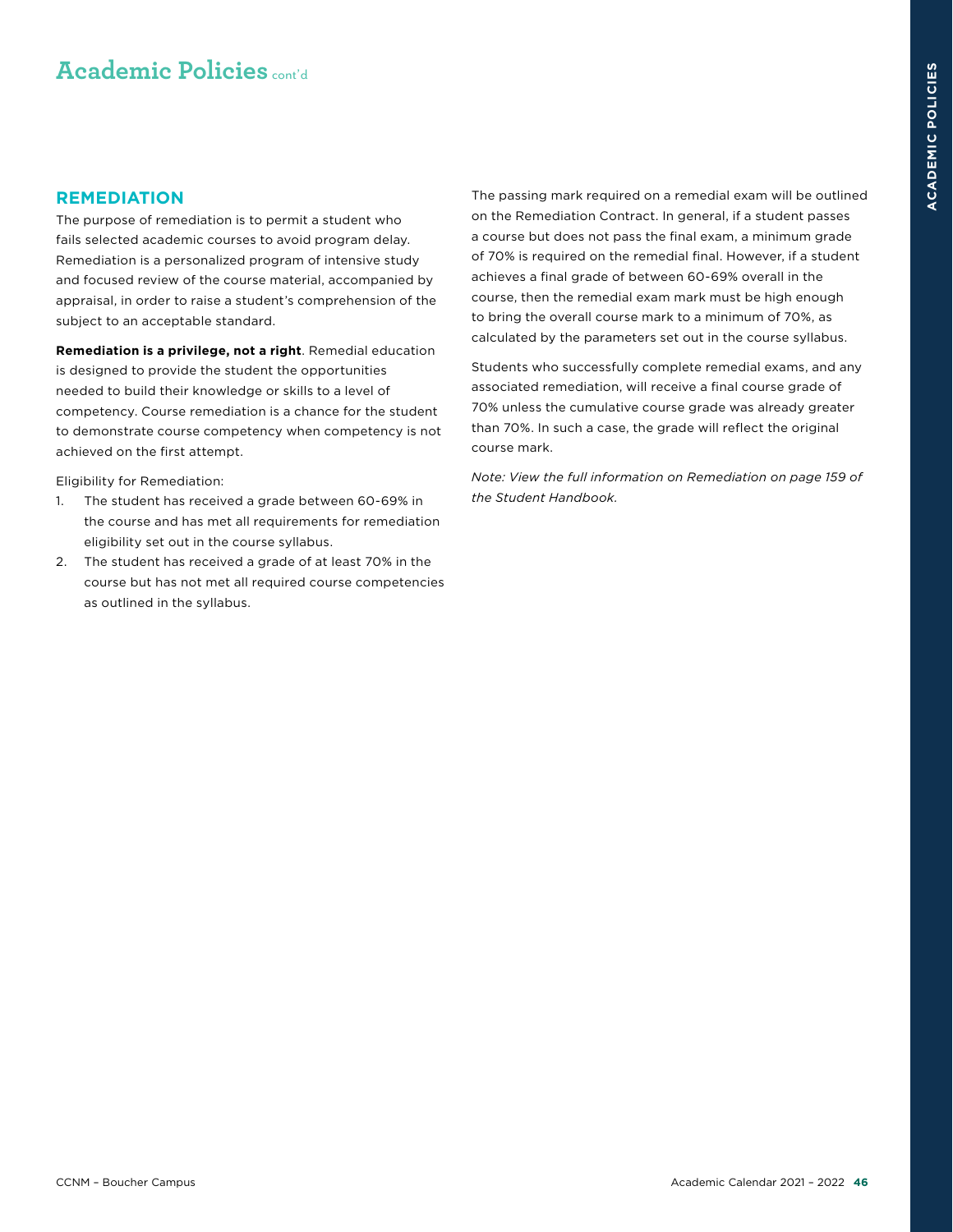# **Code of Conduct**

All members of the CCNM – Boucher Campus learning community are required to maintain a professional relationship characterised by personal and professional integrity, and mutual respect, courtesy, and consideration. Each member of CCNM – Boucher Campus is expected to act in ways that foster the primary functions of teaching, research, and public service. CCNM – Boucher Campus attempts to design programs and policies governing student learning and conduct that will encourage independence and maturity. In so doing, CCNM – Boucher Campus has the right and duty to protect its members from conduct that interferes with:

- 1. its primary educational responsibility to ensure each of its members the opportunity to attain their educational objectives;
- 2. record keeping, providing facilities and services, and sponsoring non-classroom activities;
- 3. maintaining professional standards among its members;
- 4. providing services to the public.

Students, faculty, and staff are expected to observe federal, provincial, and local laws and ordinances, and to refrain from conduct proscribed in the Code of Conduct.

#### **STUDENT CODE OF CONDUCT**

While on CCNM – Boucher Campus premises, students are expected to maintain appropriate professional standards of conduct including dress and interpersonal behaviour. Students must abide by the existing CCNM – Boucher Campus rules and regulations and are expected to contribute to an atmosphere of non-stressful learning for all members of the institute. Anyone found to be a consistent detriment to such an atmosphere will be asked to withdraw.

Students are at all times responsible for their own actions. Ignorance of CCNM – Boucher Campus rules or the laws of Canada or British Columbia is not a defence against disciplinary action. Lack of intention to violate institute policy will not generally excuse an infraction.

#### **STUDENT RIGHTS & RESPONSIBILITIES**

Students have the following rights:

- the right to academic pursuit as the primary reason for students to be at CCNM – Boucher Campus;
- the right to participate in activities for students at CCNM – Boucher Campus, without harassment, intimidation, discrimination, disruption or acts of violence;
- the right to freedom of inquiry, expression, and assembly on campus;
- the right to engage and participate in dialogue and to examine diverse views and ideas;
- the right to fair procedures in proceedings under this Code;
- the right to respect for one's person and property:
- the right to privacy of personal information.

Students have the following responsibilities:

- the responsibility not to disrupt or interfere with CCNM Boucher Campus activities (e.g., academic activities such as classes, CCNM – Boucher Campus programs, student co-curricular activities and tabling);
- the responsibility to behave in a way that does not harm or threaten to harm another person's physical or mental wellbeing;
- the responsibility to uphold an atmosphere of civility, honesty, equity, and respect for others, thereby valuing the inherent diversity in our community;
- the responsibility to consider and respect the perspectives and ideas of others, even when the student does not agree with their perspectives or ideas;
- the responsibility to respect the property of others' including the property of The CCNM – Boucher Campus;
- the responsibility to be fully acquainted with and adhere to CCNM – Boucher Campus policies, procedures or rules;
- the responsibility to respect the privacy of personal information of others and treat disciplinary outcomes as confidential;
- the responsibility to obey public laws;
- the responsibility not to misrepresent themselves as a "naturopath", "naturopathic physician", "naturopathic doctor", "physician", or "doctor", or any combination of these.
	- o Should they encounter confusion about their role by a patient or member of the public – the College (CNPBC) expects that they identify themselves as a "naturopathic medical student" and dispel that confusion.

*Note: View the full Student Code of Conduct on pages 132-140 of the Student Handbook.*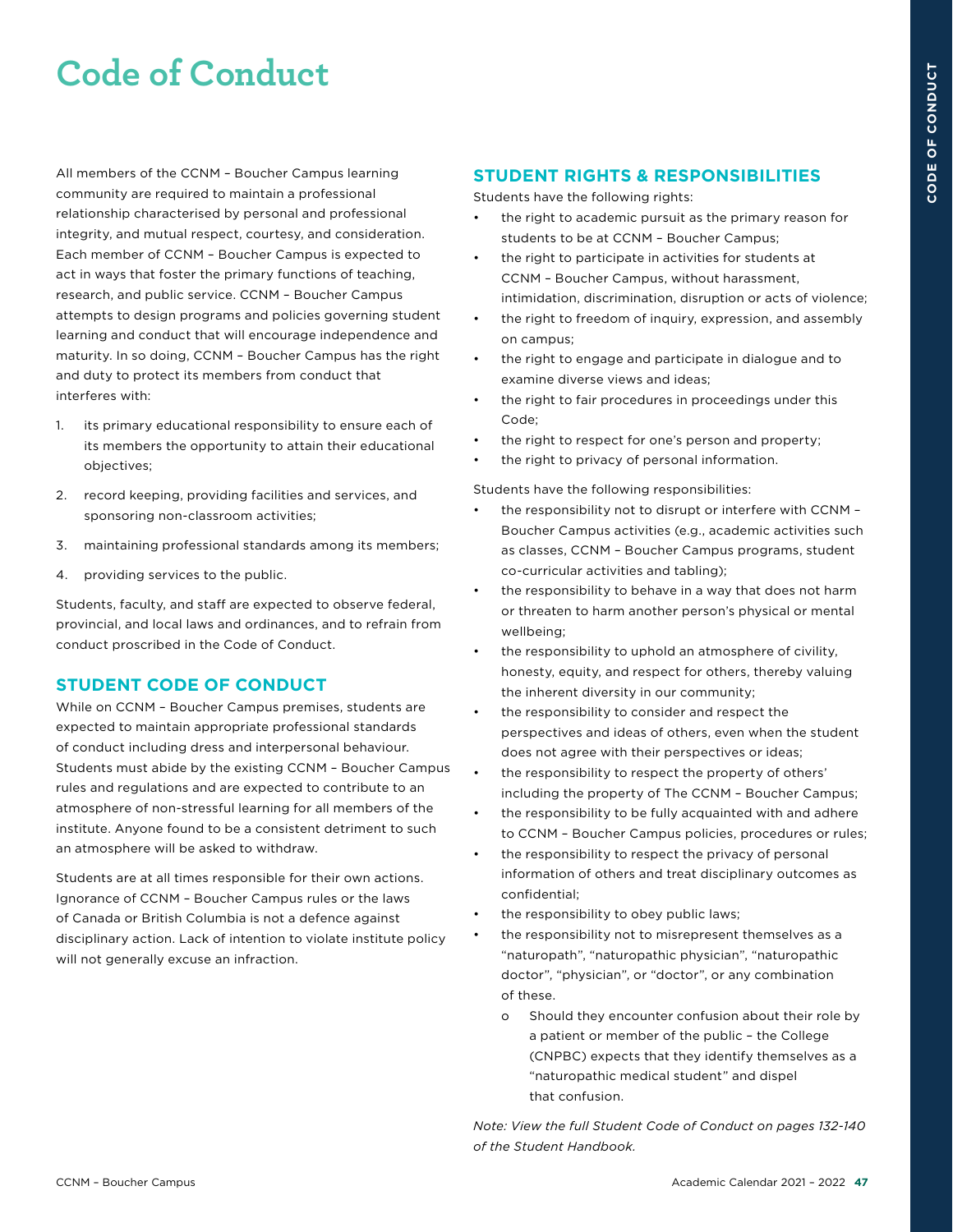#### **ACADEMIC INTEGRITY POLICY**

Participation in the CCNM – Boucher Campus community requires being honourable and expecting such veracity from fellow community members. An honourable community upholds a standard of excellence when individuals are engaged in honesty, responsibility, fairness, respect, integrity, and trust. Academic integrity then becomes a cornerstone of the educational commitment of its members.

Violations of Academic Integrity in any aspect of one's education, are in direct conflict with the Student Code of Conduct. A person who engages in academic dishonesty will be held accountable through the Deans Council, as well as by their faculty member, who can assign grade penalties. Below is a list of behaviours that would constitute academic dishonesty. The list below is not intended to be limiting, but rather to offer examples of types of academic dishonesty. *Note: View the full policy and procedures on page 106 of the Student Handbook.* 

#### **DISCRIMINATION, BULLYING AND HARASSMENT POLICY**

**Background:** CCNM – Boucher Campus is committed to providing a safe working and learning environment that allows for full and free participation of all members of the CCNM – Boucher Campus Community.

Discrimination, Bullying and Harassment are strictly prohibited under this Policy.

A breach of this Policy by a member of the CCNM – Boucher Campus Community represents serious misconduct, and may be cause for disciplinary sanctions including, where appropriate, suspension, dismissal or expulsion.

#### **DISCRIMINATION, BULLYING AND HARASSMENT POLICY STATEMENT Rights and Responsibilities**

CCNM – Boucher Campus is committed to addressing Discrimination, Bullying and Harassment by

- 1. implementing and actively promoting awareness and training programs to educate the CCNM – Boucher Campus Community regarding Discrimination, Bullying and Harassment and the issues addressed in this Policy;
- 2. promoting working and learning conditions that seek to eliminate the potential for incidents of Discrimination or Bullying and Harassment to occur within the Institute's facilities or operations;
- 3. reducing barriers to filing Complaints regarding Discrimination or Bullying and Harassment; and
- 4. responding to Complaints in a procedurally fair, efficient, and consistent manner.

CCNM – Boucher Campus reserves the right to initiate an investigation and/or to inform the relevant law enforcement agency without the consent of the person filing a Complaint regarding an incident of Discrimination or Bullying and Harassment, if the Institute has a reasonable belief that the safety of a member of the CCNM – Boucher Campus Community is at risk.

CCNM – Boucher Campus reserves the right to implement interim measures as it considers appropriate, to protect the safety of the CCNM – Boucher Campus Community or any of its members during an evaluation of a Complaint or pending the completion of an investigation. Such measures may include, but are not limited to: directing the Complainant, Respondent, witnesses or other parties to cease and desist from engaging in a particular type of behaviour; restricting access to Institute property or specific areas within the Institute; alteration of the learning or work schedule of an individual; imposing a no-contact directive; and/or temporary, non-disciplinary leave of an individual.

A member of the CCNM – Boucher Campus Community has the right to pursue other processes external to the Institute in connection with alleged Discrimination or Bullying and Harassment, such as reporting the matter to the police, initiating a civil action, or filing a complaint under the BC Human Rights Code. If an external course of action is pursued, the Institute may elect to continue with the process under this policy, or to suspend the process under this policy pending the outcome of the external process.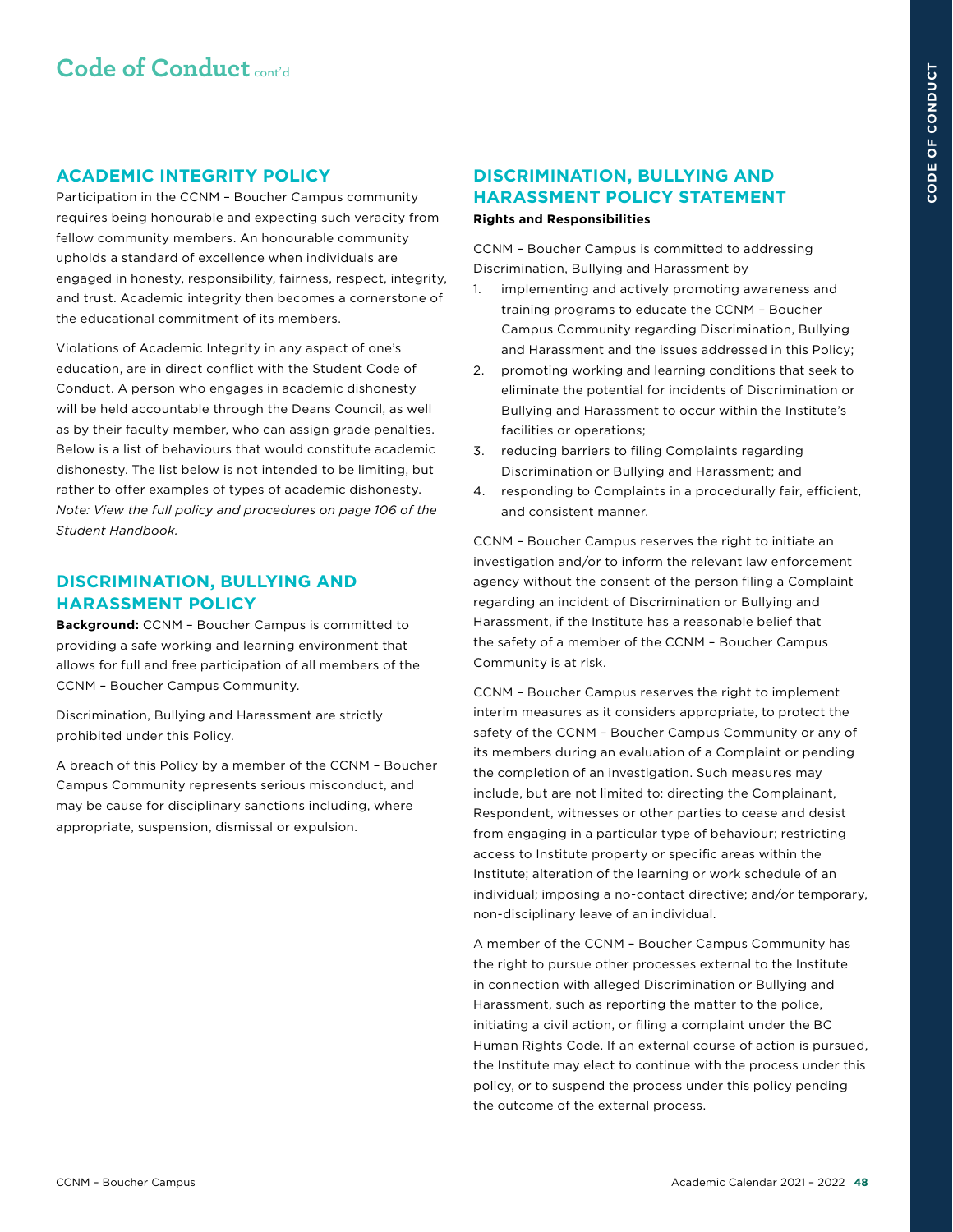#### **DISCRIMINATION, BULLYING AND HARASSMENT PROCEDURE**

CCNM – Boucher Campus is committed to addressing Discrimination, Bullying and Harassment by:

- 1. Implementing and actively promoting awareness and training programs to educate the CCNM – Boucher Campus Community regarding Discrimination, Bullying and Harassment and the issues addressed in the Policy;
- 2. Promoting working and learning conditions that seek to eliminate the potential for incidents of Discrimination or Bullying and Harassment to occur within the Institute's facilities or operations;
- 3. Reducing barriers to filing Complaints regarding Discrimination or Bullying and Harassment; and
- 4. Responding to Complaints in a procedurally fair, efficient, and consistent manner.

*Note: View the full policy and procedures on pages 109-117 of the Student Handbook.* 

#### **DISCIPLINARY SANCTIONS**

A sanction is an outcome or consequence if a student is found in violation of a particular policy.

The ultimate goal of the policy is to address violations of misconduct with sanctions that are corrective in nature.

CCNM – Boucher Campus values the principles of restorative justice, and wherever possible, emphasis is placed on educational sanctions. The goal of educational sanctions is to help a student understand why their behaviour was inappropriate, to appreciate the impact of that behaviour on others and to effect positive change. Educational sanctions can include apologies, service to the Institute or wider community, and completion of a class or workshop.

The Deans Council may propose any of the Disciplinary Sanctions as outlined below. One or more of the following sanctions may be imposed upon any student for any single violation of the Code of Conduct. Sanctions may be imposed separately or in conjunction with any other sanction(s).

Disciplinary measures for non-academic misconduct shall not ordinarily be recorded on a student's transcript unless the student is suspended or expelled. In the case of suspension, the transcript notation shall be removed upon lapsing of the suspension.

*Note: View complete information on page 136 of the Student Handbook.*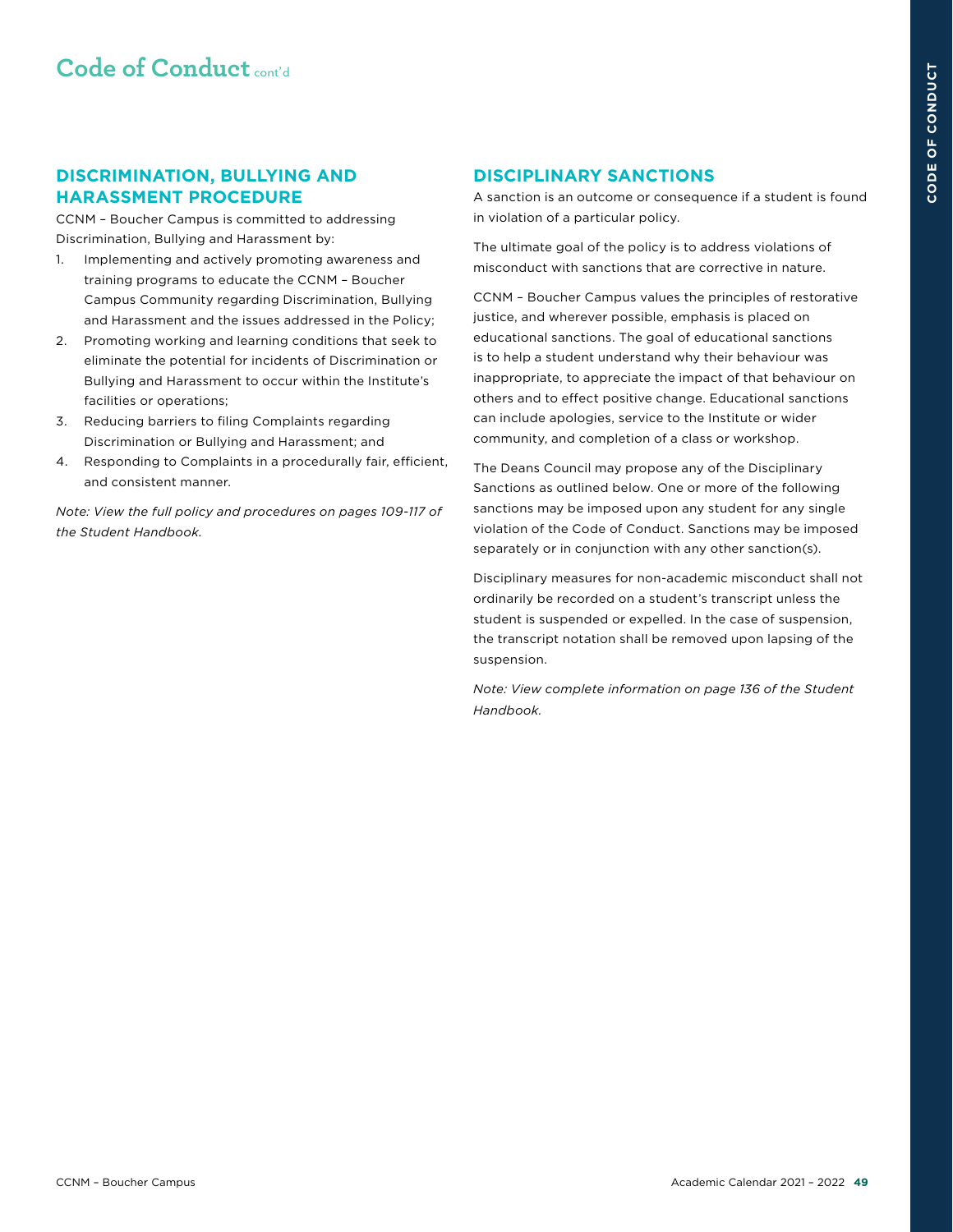# **Appeals Committee**

The Appeals Committee is constituted to hear academic and disciplinary appeals. The Committee is comprised of one faculty member appointed by the chair of faculty association, one CCNM – Boucher Campus student (not in the same year as the appellant) appointed by the president of the BNSA and a chair who is appointed by the President. Only individuals who have been trained in the policies and procedures associated with the Appeals Committee are eligible to serve on the committee.

#### **PROCEDURE FOR HEARINGS OF THE APPEALS COMMITTEE**

1. At the hearing, the student is entitled to berepresented by legal counsel at their own expense. In the event the student elects to have legal counsel they must inform the College at least five days in advance of the hearing; CCNM – Boucher Campus may or may not choose to be represented by legal counsel. At least three working days prior to the hearing, each party must identify who will represent them, the witnesses they will call, and the material they will provide in evidence.

*Note: Failure to provide notice of issues beforehand will normally cause those issues to be excluded from the hearing.*

- 2. Copies of the student's notice of appeal, as well as the supporting documentation from each party will be made available to each party at Student Services at least three days prior to the hearing.
- 3. At the beginning of the hearing, the chair will advise the parties that the committee members have read the appeal and the supporting documentation and summarize the rules of the hearing. The student or the student's representative will then be permitted to present evidence, examine witnesses, and introduce arguments in support of the appeal. The College's representative may cross- examine any of the student's witnesses. The College representative will then be permitted to present evidence, examine witnesses, and introduce arguments in opposition to appeal. The student or the student's representative is entitled to cross-examine any witness called by the College. The members of the Appeals Committee may question all parties or witnesses. The student or student's representative and the College's representative may make closing statements.
- 4. Admission of any person to the hearing shall be at the discretion of the chair of the Appeals Committee.
- 5. All procedural questions are subject to the final decision of the chair of the Appeals Committee.
- 6. At the conclusion of the hearing, the Committee will proceed to consider the matter and determine its decision on the appeal, during which time all persons other than the members of the committee are excluded and shall withdraw.
- 7. The decision will be determined by a majority vote. A formal written decision with reasons will be drafted. The Committee may only determine whether or not the grade or sanction is appropriate.
- 8. Following the decision of the committee, the Registrar will immediately notify the student of the decision.
- 9. Proceedings of the committee are confidential and no individual who is not a committee member, committee secretary, a party to the proceedings or witness may be in attendance during the hearing, unless specifically permitted by the Chair.
- 10. The determination of the appeal is final and shall be communicated to the student in writing through the Registrar's office within 15 business days of receiving the appeals of dismissal.

#### **SPECIAL RULES FOR APPEALS OF MILESTONE EXAMINATIONS**

Due to the unique nature of the Milestone Exams, a process specific to appeals of these grades has been implemented that differs from the regular CCNM – Boucher Campus academic appeals process.

Prior to the release of grades, a two person panel of CCNM faculty reviews all failing grades and by majority vote may change a failing grade to a passing grade.

After the release of Milestone grades, a student may appeal a failing grade to a two person panel comprised of CCNM – Boucher Campus faculty that is completely different from the panel that reviewed the failing grade prior to their release. The student has the option of submitting a written appeal or they may attend in person before the panel and make oral submissions. A student may appeal the decision of the faculty panel to the Appeals Committee. However, the basis for such an appeal is limited to assertions that the College did not follow proper procedural grounds in reaching its decision.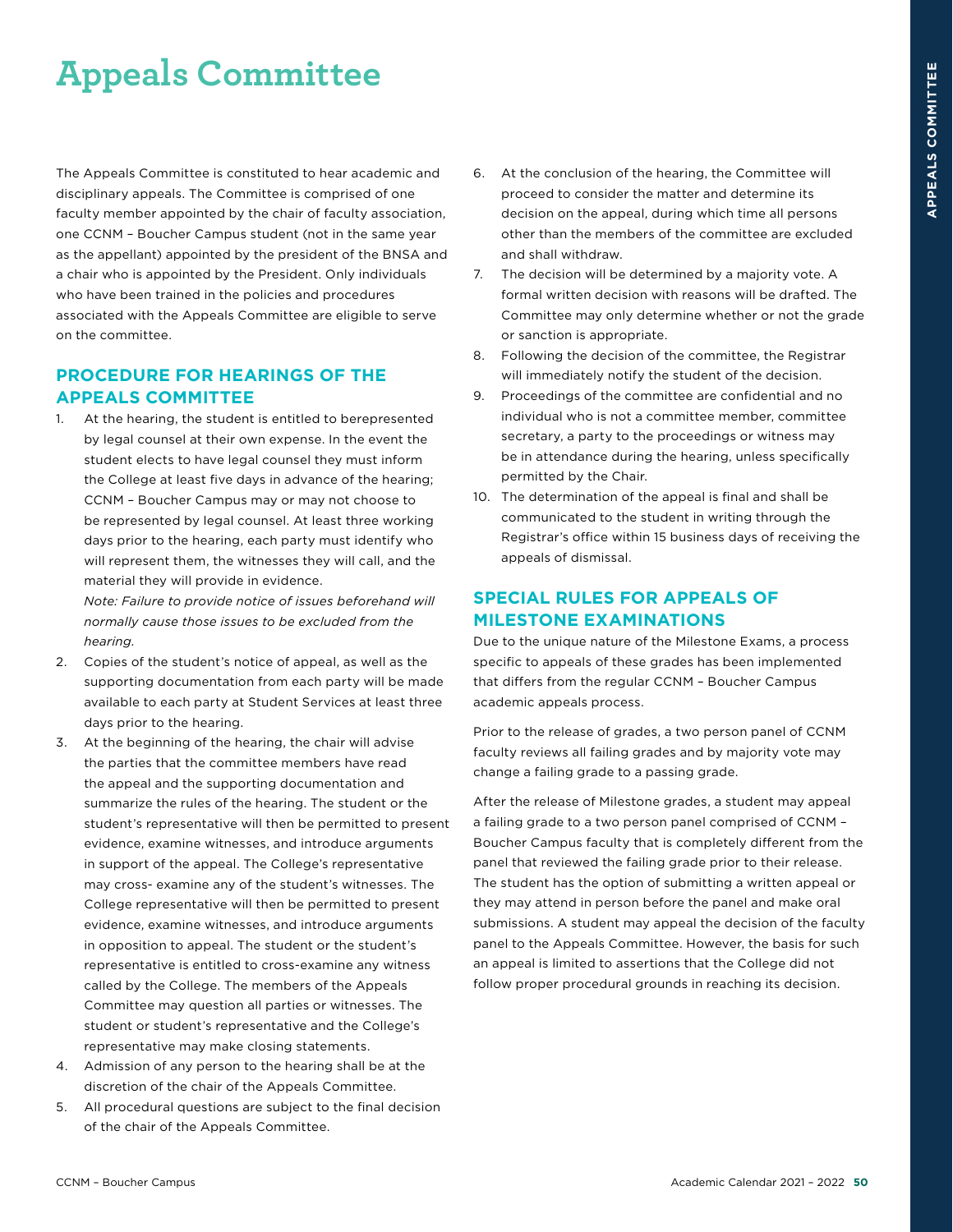# **Grievance and Dispute Resolution**

#### **DISPUTE RESOLUTION POLICY**

In an effort to resolve disputes equitably and expeditiously, the College has adopted a dispute resolution policy to enshrine the principles of natural justice into all College policies that involve disputes between college stakeholders. This policy applies to all students, staff, faculty and administration, board members and patients of CCNM – Boucher Campus.

If possible and where appropriate, disputes between students, staff, faculty and administration should be resolved in an informal manner between the relevant parties.

In the event that informal resolution is not achieved or is not appropriate, College policies are to be governed by the principles of natural justice. All disputes are to be resolved fairly and as expeditiously as possible. The onus is on the College to ensure that all disputes are dealt with expeditiously.

Individuals involved in a dispute are entitled to know and understand the particulars of any charges or complaints made against them. In any matter involving a possible sanction, the individual should be provided this information in writing. Individuals have a right to be heard in response to any charges or complaints made against them before any disciplinary action is taken against them.

There should be reasonable timelines for dealing with complaints and grievances. This may vary depending on the complexity of the matter, but, the onus is on the College to demonstrate that it has acted as expeditiously as is reasonably possible.

#### **Exemptions from this policy**

The Dispute Resolution Policy covers disputes or concerns not related to Grade Appeals or Discrimination, Bullying and Harassment. Those concerns may be directed as follows:

- Students may not file a grievance for a grade appeal, except when a faculty displays unethical, illegal, or improper conduct within the context of a grade given.
- Incidences of bias, sexual discrimination or (sexual) harassment, sexual misconduct, or occurrences of harassment, bullying, discrimination, or other human rights concerns, please refer to the Discrimination, Bullying and Harassment Policy

#### **DISPUTE RESOLUTION PROCEDURE**

#### **Informal Dispute Resolution Process**

Informal grievances are resolved through a discussion with the person(s) involved and do not require the submission of a written complaint. Most grievances can be resolved quickly and efficiently through a calm, balanced and nonprejudicial discussion between parties, and do not require formal action. Within five (5) business days of the issue/event the complainant(s) should directly approach the person(s) involved and communicate their concerns and a possible plan for resolution. Most grievances will be resolved at this level. If an agreement cannot be made the complainant may move to the Formal Dispute Resolution Process as outlined below.

#### **Formal Dispute Resolution Process**

In cases where an informal process does not lead to a satisfactory resolution, or the complainant(s) is dissatisfied with the outcomes or if the complainant(s) is not comfortable addressing their concerns in this manner, the complainant(s) may contact the following individuals within ten (10) business days of the initial incident:

- for concerns related to the academic component of the program—contact the Associate Dean of Academics (Dr. Rochelle Heisel, PhD, [rheisel@ccnm.edu\)](mailto:rheisel%40ccnm.edu?subject=) or Director of Academic Affairs (Reid Wildeman, MEd., [rwildeman@](mailto:rwildeman%40ccnm.edu?subject=) [ccnm.edu\)](mailto:rwildeman%40ccnm.edu?subject=);
- for concerns related to the clinical component of the program—contact the Associate Dean of Clinical Studies (Dr. Karrin Fairman-Young, ND, [kfairman@ccnm.edu\)](mailto:kfairman%40ccnm.edu?subject=);
- for concerns that do not fit one of the above categories, contact the Assistant Registrar (TBD);
- for concerns related to employment/between employees, contact the Human Resources Manager (Nicola Diaz, [ndiaz@ccnm.edu\)](mailto:ndiaz%40ccnm.edu?subject=).

Grievances must be submitted in writing and include the nature of the concern, the persons involved, efforts taken to address the issue, results of attempts at resolution and the requested plan for resolution.

The Associate Dean, Assistant Registrar (TBD) or HR Manager will arrange a meeting between the complainant(s) within 5 business days of receiving the complaint. They will determine the course of action, which may include a mediated meeting between the complainant and the respondent, and endeavor to facilitate a satisfactory resolution within 10 business days of first notification of the alleged incident.

A written summary of the complaint and response will be maintained by the Registrar (Meghan Henesey, [mhenesey@](mailto:mhenesey%40ccnm.edu?subject=) [ccnm.edu\)](mailto:mhenesey%40ccnm.edu?subject=)

*Note: View the full policy and procedures on page 141 of the Student Handbook.*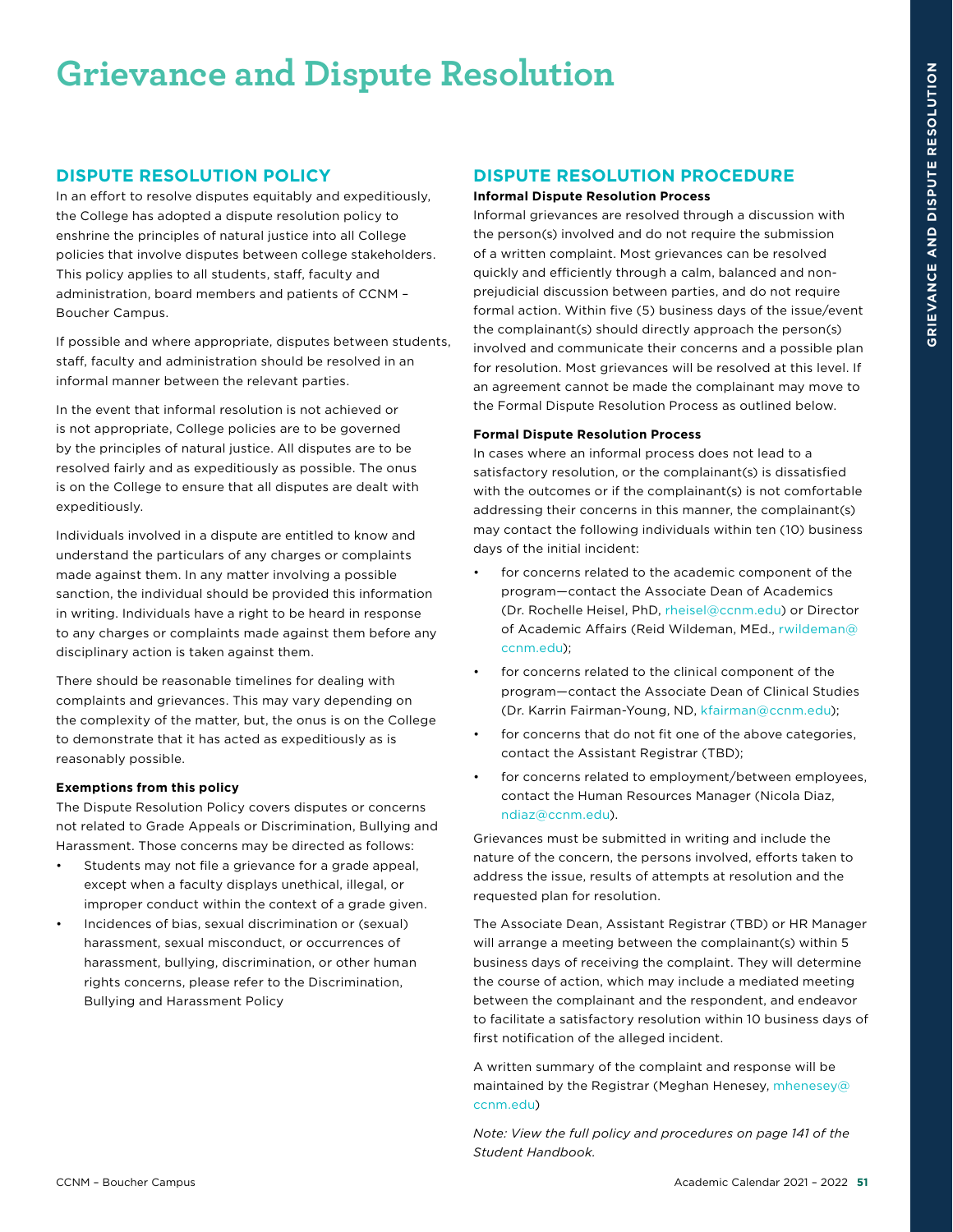# **Academic Freedom**

#### **GENERAL PRINCIPLES**

CCNM acknowledges that the enrichment of the intellectual experience is dependent upon the existence of a free and open academic community. Conflict of ideas cannot occur unless there is the guaranteed opportunity for a variety of viewpoints to be expressed. Tolerance for the opinions of others is an inescapable condition of the meaningful pursuit of truth. CCNM recognizes its responsibility to provide opportunity for expression of diverse points of view as a means of guaranteeing academic freedom. As set out in the Policy Statement of the Canadian Association of University Teachers, "academic freedom carries with it the duty to use that freedom in a manner consistent with the scholarly obligation to base research and teaching on an honest search for knowledge."

#### **FACULTY**

Faculty members are entitled to freedom in research and in the publication of results, subject to the review of the College's ethics review board and the adequate performance of their other academic duties. They are also entitled to freedom in lecturing or conducting demonstrations in their subject or field of competence. They are entitled, as any other member of the community in which they live, to establish membership in voluntary groups, to seek or hold public office, to express their opinions as individuals on public questions and to take lawful action in accordance with their views.

It is expected that faculty members will be cognizant of their responsibilities to their profession and to this institution. They must attempt to be accurate, to exercise sound judgment and respect the rights of others to express opinions. They have an obligation, when appropriate, to make clear that their actions, statements and memberships do not necessarily represent the views of the institution.

#### **STUDENTS**

Students are entitled to be taught within an environment in which the exploration of ideas is encouraged, and to have access to all information pertinent to their subjects of study. They have the right to intellectual disagreement with their instructors and associates and to question them without fear of recrimination or punishment. They are also entitled to seek publication of their views, to seek membership in voluntary groups, to seek or hold public office and to take lawful action in accordance with their views. Students also have the obligation, when appropriate, to make it clear that their actions, their statements and their memberships do not necessarily represent the views of the institution.

#### **GUEST SPEAKERS AND OTHER PROGRAMS**

A guest speaker or program may be presented under the sponsorship of any duly recognized student, faculty or administrative organization or any individual instructor. It is not necessary that the point of view presented be acceptable to CCNM, members of the staff or student body individually, or to individual members of the wider community. Speakers must be accorded the courtesy of an uninterrupted presentation. Speakers must attempt to be accurate, to exercise sound judgment and respect the rights of others to express opinions. They must also accept as a condition of their appearance the right of their audience to challenge or question statements made in their address. The invitation or scheduling of such a program must represent the desire of the institutional sponsor and not the will of external individuals or organizations. The sponsor must take full responsibility and must make clear, when appropriate, that the points of view expressed in an address or program do not necessarily represent the position of the institution. No presentation may violate the laws of Ontario or Canada.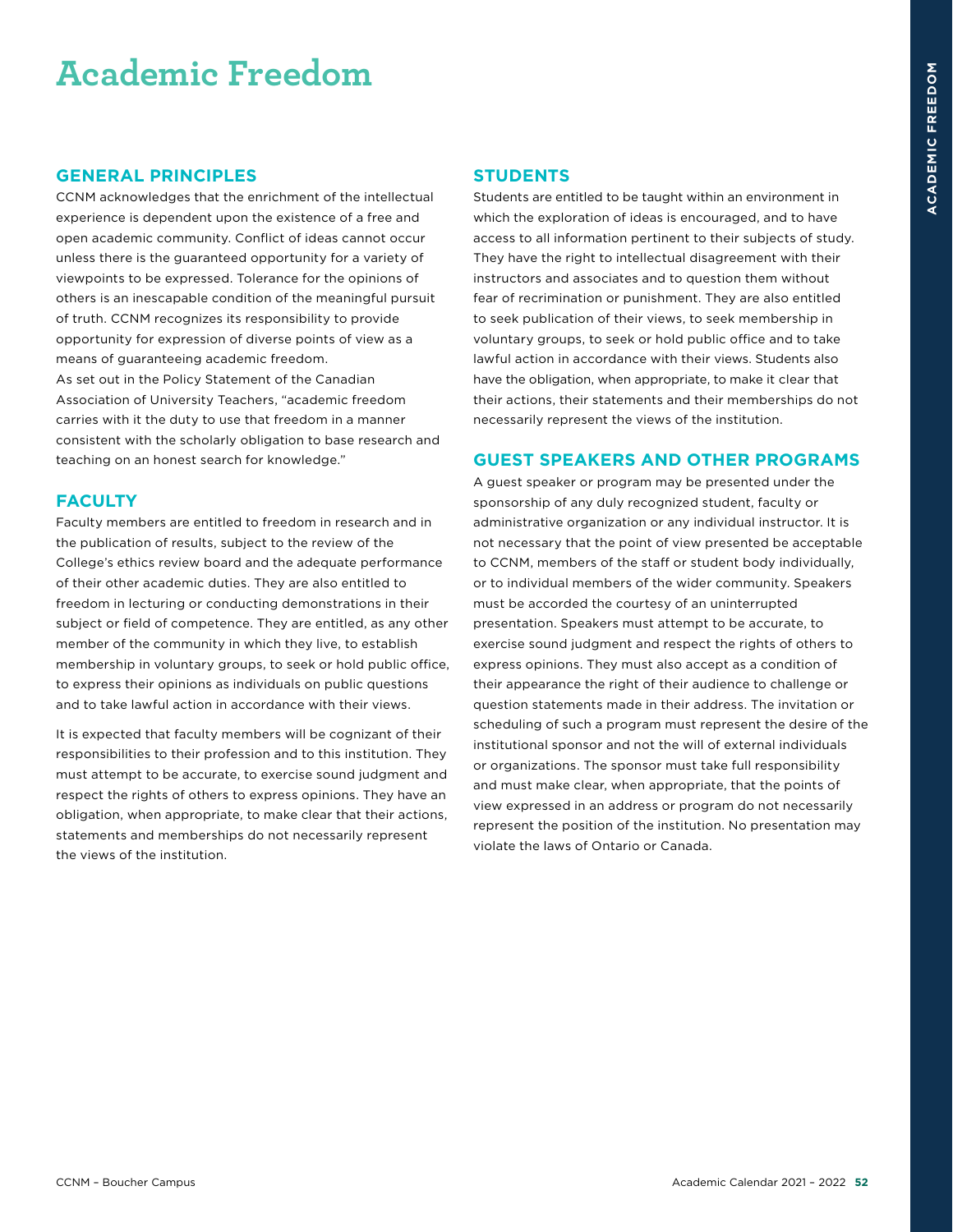# **Intellectual Property**

Research leading to new knowledge for the benefit of humanity and the dissemination of knowledge through teaching and service are fundamental objectives of CCNM. The College plays a leading role in the research of natural health products in Canada and in the development of naturopathic medical education. To achieve these objectives, CCNM encourages the creation of scholarly works and the development of useful materials and processes.

Such knowledge and technology has the potential to have commercial value and should be treated as a financial asset of CCNM to be used appropriately to generate a financial return. Creative and scholarly works and inventions that have commercial potential may be protected as "intellectual property," a term that includes patents, copyrights, trademarks and other rights. In order to establish the respective rights of CCNM, its faculty, staff and students, the following policy has been created.

#### **OBJECTIVES**

- to generate new knowledge by encouraging research, scholarship and a spirit of intellectual inquiry and discovery
- to provide an administrative system to determine the commercial potential of intellectual property and assist in bringing these into public use
- to provide for the equitable division of rights to intellectual property among the College, the originator and, where applicable, the sponsor
- to provide incentives to originators in the form of personal development, professional recognition and financial compensation
- to safeguard intellectual property so that it may receive adequate legal protection against unauthorized use

#### **COVERAGE AND DEFINITION**

This policy applies to all intellectual property conceived, first reduced to practice, written or otherwise produced by faculty, staff or students of CCNM using College funds, facilities or other resources.

For the purpose of this policy, intellectual property is defined as the tangible or intangible results of research, development or any other intellectual activity including, but not limited to, the following:

- inventions and discoveries or other new developments capable of being patented
- written materials, sound recordings, videotapes, films, computer programs, computer assisted instruction materials and any other material capable of being copyrighted
- tangible research property such as biological materials, computer software, databases and analytical procedures, even if these may not be capable of being patented or copyrighted

#### **GENERAL**

This policy applies to all CCNM employees and students.

All rights to intellectual properties as defined in this policy shall be owned and controlled by CCNM, subject to the exceptions set out in this policy. When a College faculty member, staff member or student develops or originates an item of intellectual property which, under the terms of this policy is to be owned and controlled by the College, such individual may have an interest in and share in any income derived from the commercialization of such property depending on the circumstances surrounding the item's development.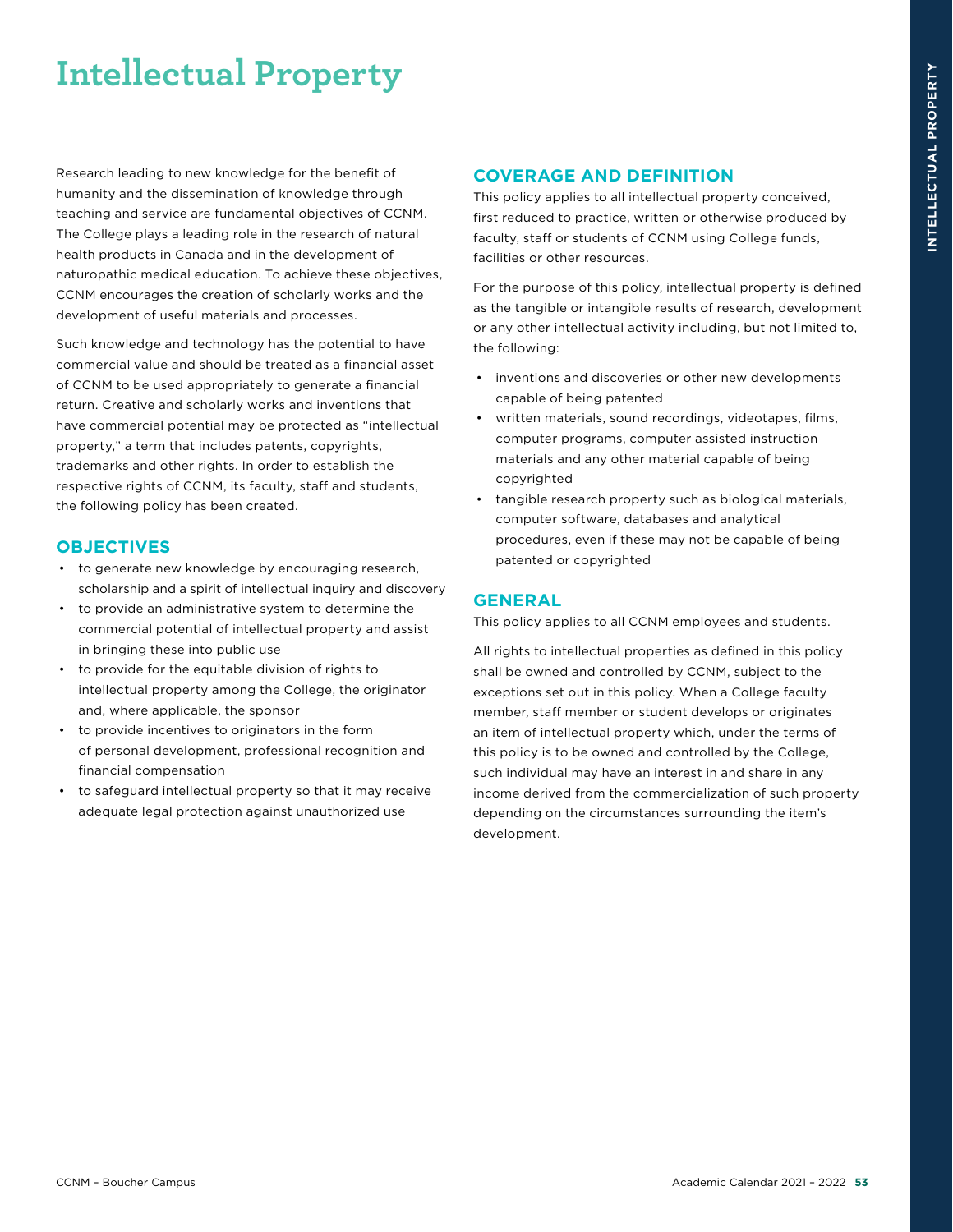#### **SCHOLARLY ACTIVITY**

Traditional products of scholarly activity, which have customarily been considered to be the unrestricted property of the author or originator, are exempt from this policy, unless they are created as "works for hire." These traditional products include student projects/assignments, journal articles, reviews and textbooks.

#### **WORKS FOR HIRE**

Intellectual property produced by CCNM faculty, staff or students who are employed for the purpose of producing works for instructional or administrative use are deemed to be "works for hire" and are therefore the College's property. These works include course materials such as syllabi and manuals as well as instructional items such as videotapes, telecourses, drawings, slides, models, computer programs, etc. Any revenue sharing arrangements may be made as part of an individual's employment contract. Nothing in this paragraph shall limit the rights of CCNM faculty and staff members to works produced or developed outside the scope of their employment and not involving the significant use of College facilities or other resources.

Rights to intellectual property resulting from sponsored projects shall be owned and controlled by CCNM subject to the terms of the sponsored project agreement.

Collaboration between CCNM faculty, staff or students and individuals not employed by, or associated with, the College may result in the development of intellectual property owned jointly by CCNM and other individuals or their employers. Accordingly, it is essential that individuals involved in or contemplating collaborative activities that may result in the development of intellectual property advise the College of such activity.

#### **ALL OTHER WORK**

The originator and CCNM shall share intellectual property ownership if developed by CCNM faculty, staff or students through an effort that makes significant use of College resources. In general, CCNM shall not construe the provision of office space, library resources or the use of office computers as significant use of College resources. Significant use of College resources shall include, but not be limited to, use of research funding, use of CCNM-paid time within the employment period, use of support staff, use of telecommunication services and the use of facilities other than the library or the individual's office.

Net income is defined as gross receipts received by CCNM from license activity minus the out-of-pocket costs incurred by CCNM in protecting and licensing the intellectual property. Unless otherwise provided for and agreed to in writing by CCNM and the originator, net income derived from the commercialization of intellectual policy covered by this policy shall be shared as follows: 40 per cent to the originator, 60 per cent to CCNM.

#### **CONSULTING**

Any faculty or staff member engaged in consulting work is responsible for ensuring that any contractual arrangements they make are not in conflict with this policy and that CCNM's rights and the individual's obligations to this College are in no way abrogated or limited by the terms of such agreements.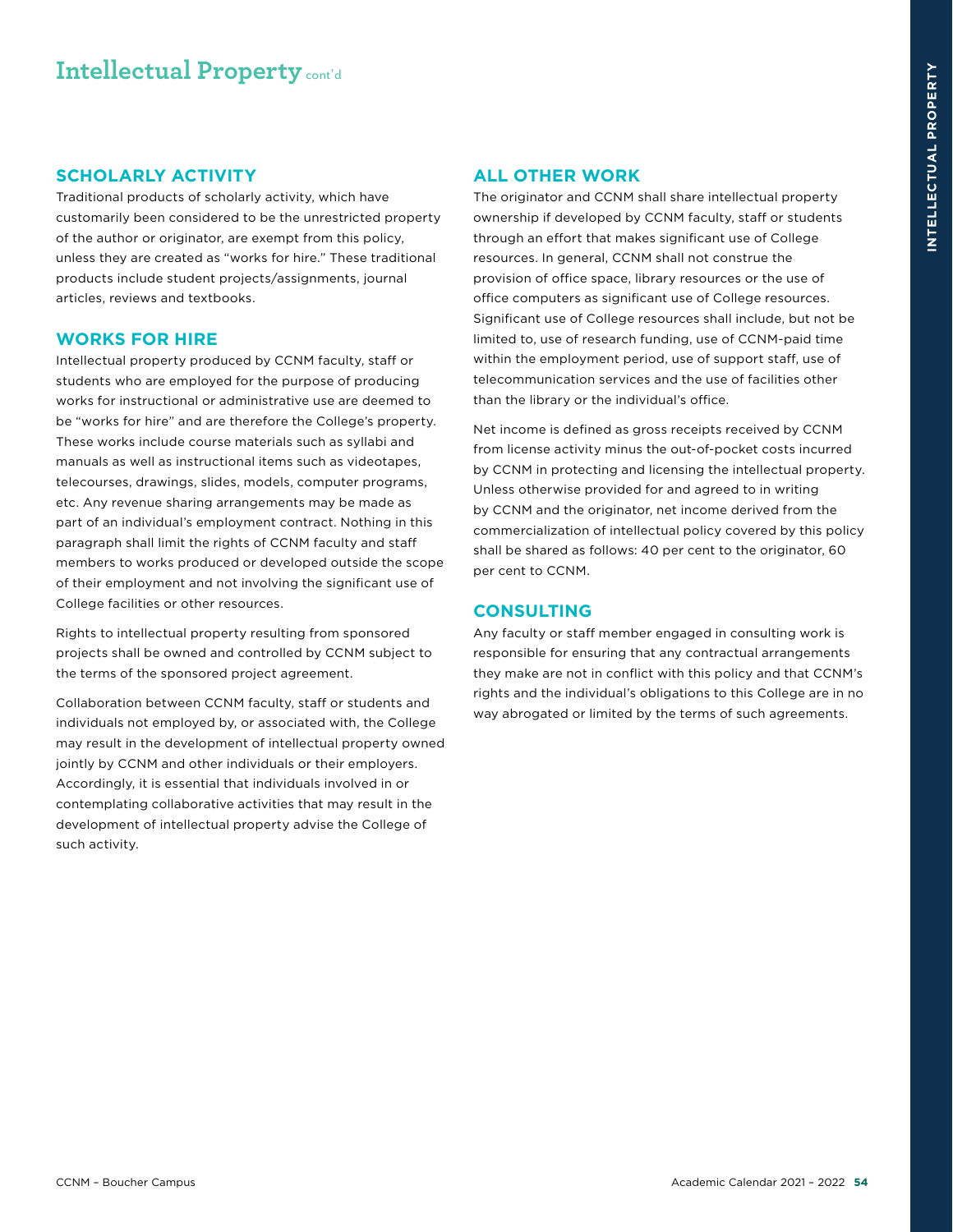# **Doctor of Naturopathic Medicine Diploma Program**

#### **DOCTOR OF NATUROPATHIC MEDICINE PROGRAM OBJECTIVES**

#### **Core Naturopathic Medical Competencies**

CCNM's – Boucher Campus has adopted six primary outcomes that drive the design and delivery of the curriculum. The goal for the naturopathic medical program is to produce graduates who possess the skills, knowledge and attitudes required to deliver safe, competent, and effective patient care as an entry-level naturopathic physician. A graduate from the CCNM – Boucher Campus will be able to:

- Demonstrate a comprehensive knowledge of the biomedical sciences;
- Demonstrate safe, effective patient care;
- Apply the principles and philosophy of naturopathic medicine;
- Demonstrate professional, ethical conduct;
- Demonstrate involvement in continuous learning and scholarship;
- Demonstrate skills, knowledge and attitudes required to establish and maintain a viable career in naturopathic medicine.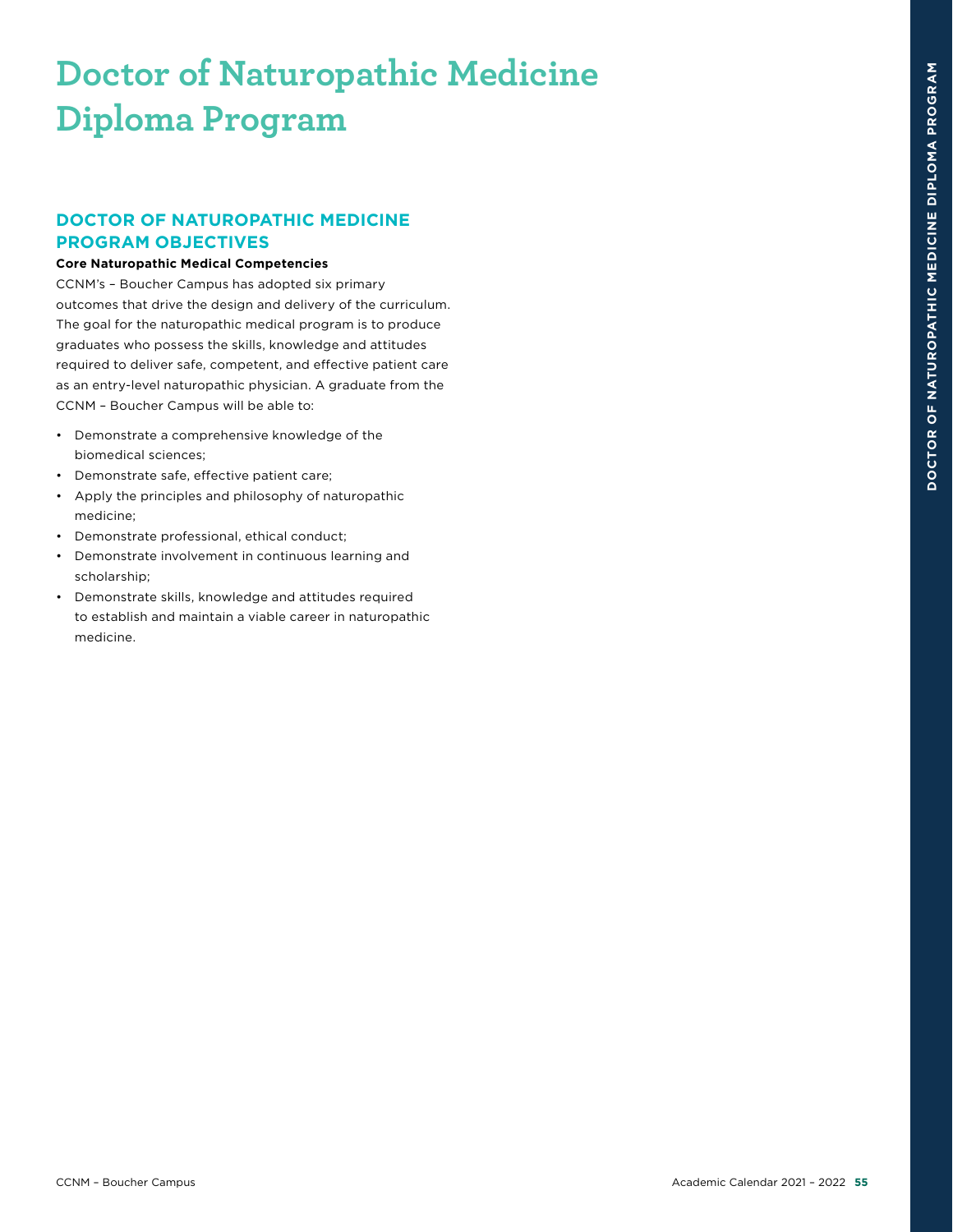# **Doctor of Naturopathic Medicine**

Naturopathic medicine is a primary health-care profession that focuses on the promotion of health, assessment of the physical and mental condition of an individual, and the diagnosis, prevention and treatment of diseases, disorders and dysfunctions. It does this through the integrated use of therapies and substances that promote the individual's inherent self-healing mechanisms.

#### **The principles underlying the practice of naturopathic medicine include:**

- Utilization of therapies that minimize the risk of harm and are the least invasive, in order to restore health. (First, do no harm.)
- Recognition and support of the inherent self-healing ability of the individual. (The healing power of nature.)
- Identification and treatment of the underlying cause of disease. (Treat the cause.)
- The primary role of the naturopathic doctor is to educate and support patients in taking responsibility for their health. (Doctor as teacher.)
- Treatment of the whole person through individualized care.
- Prevention of disease through encouraging a healthy lifestyle and controlling risk factors.

The ND program is broadly composed of three main areas of study: the biomedical sciences, the clinical sciences and the art and practice of naturopathic medicine.

#### **BIOMEDICAL SCIENCES**

The biomedical sciences segment of the curriculum provides an in-depth study of the human body through lectures and labs. Students take courses in anatomy (which includes gross anatomy, prosection, neuroanatomy, embryology and histology), clinical physiology, biochemistry, immunology, microbiology, public health (including infectious diseases), pharmacology and pharmacognosy.

#### **CLINICAL SCIENCES**

The clinical sciences segment of the curriculum thoroughly prepares students to educate patients and the public in health promotion and disease prevention. It also prepares them to identify and diagnose a range of primary care conditions and to effectively help patients manage their conditions utilizing an array of therapeutics. Laboratory and clinical demonstrations are employed to foster the development of practical skills.

Diagnostics courses include physical and clinical diagnosis, clinical medicine, and primary care. Focused health care issues are covered in courses such as pregnancy, labour and newborn care to pediatrics.

Primary care management is covered in the study of botanical medicine, homeopathy, emergency medicine, nutrition, physical medicine (including naturopathic, osseous and soft tissue manipulative therapy, physiotherapy, sports medicine, therapeutic exercise and hydrotherapy), counselling, nature cure, traditional Chinese medicine and acupuncture and minor surgery.

#### **ART AND PRACTICE OF NATUROPATHIC MEDICINE**

A defining element of naturopathic medicine is the integration of naturopathic philosophy and principles with medical knowledge in the care of patients. In the program, students are exposed to the practical application of this knowledge and are encouraged to develop an appreciation of both the art and practice of naturopathic medicine. In addition, students will develop the skills to practise in a manner that exemplifies professionalism, strong ethics and a commitment to the principles of naturopathic medicine.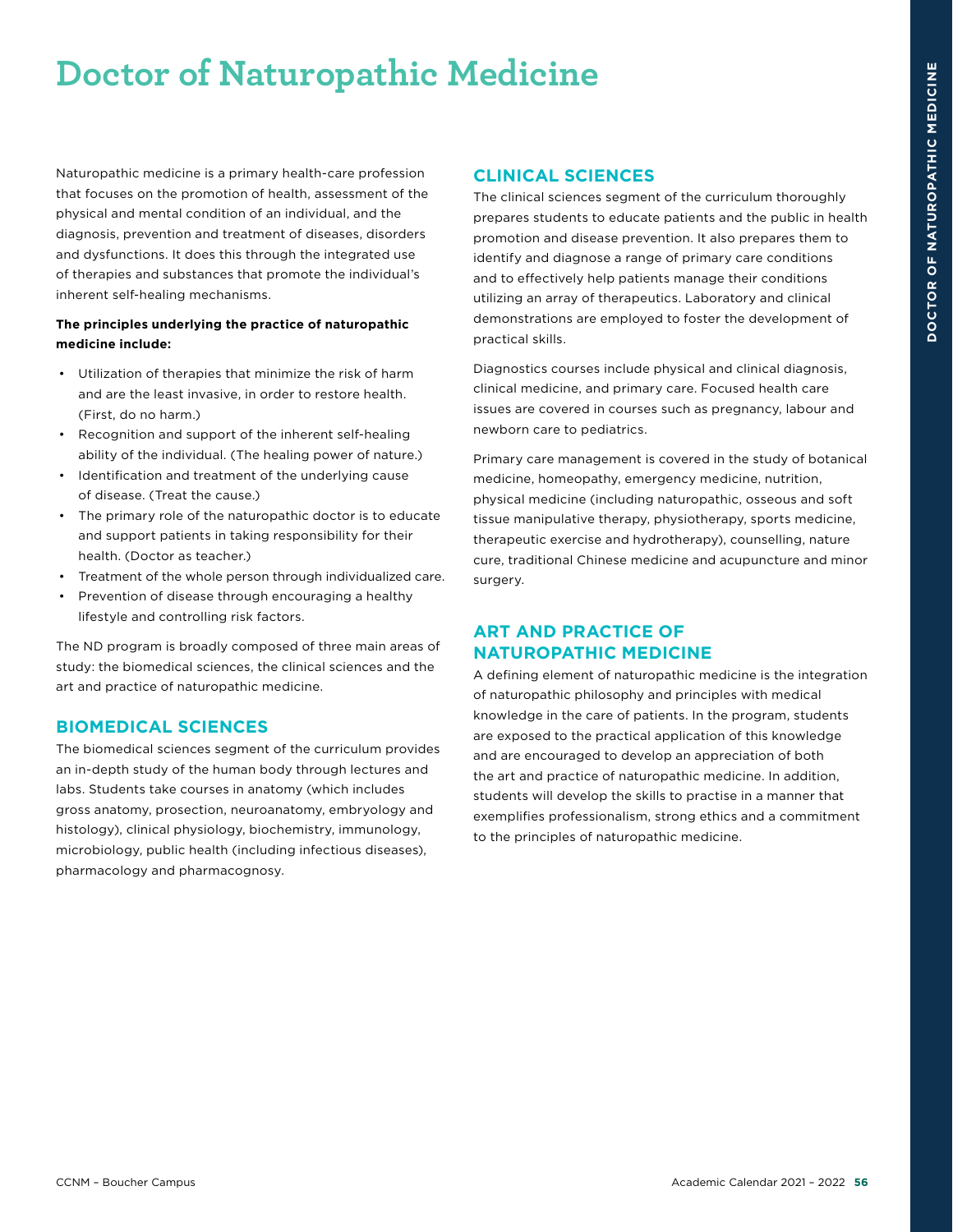#### **NATUROPATHIC THERAPEUTICS – AN OVERVIEW**

There are six major modalities that help to define naturopathic practice. Each is a distinct area of practice and includes diagnostic principles and practices as well as therapeutic skills and techniques. The integration of these modalities to effectively meet the individual health needs of each patient is one of the major outcomes of CCNM's ND program. Below is an overview of the major modalities covered in the program.

#### **TRADITIONAL CHINESE MEDICINE/ ACUPUNCTURE**

Students learn about the philosophy and principles of traditional Chinese medicine: Yin and Yang theory, the meridians and channels system, the five-element theory and the symptoms and signs involving the 12 master meridians. Applying these principles in the context of patient assessment and treatment is emphasized, with acupuncture and therapeutic botanicals being the main approaches.

#### **BOTANICAL MEDICINE**

The pharmacognosy, clinical indications, interactions and toxicology of plants and crude plant extracts are examined. Traditional and historical uses of botanical medicines are analyzed as a foundation for modern usage and current research. Field trips for identification of local botanicals are part of the program, along with an exploration of herbs in light of their ecological significance and contribution to the history and evolution of medicine.

#### **CLINICAL NUTRITION**

The clinical nutrition stream provides students with current knowledge and research in clinical nutrition, and its application in the prevention and treatment of disease processes. Macro and micro nutrients and their interacting biochemical roles in human metabolism are investigated; the concept of biochemical individuality is highlighted. Etiological considerations and clinical manifestations of nutritional imbalances and food sensitivities are appraised. Evaluation of nutritional status is presented while prescriptive therapeutic strategies such as fasting, detoxification, specific diets, supplementation, orthomolecular therapy, use of food extracts, glandular concentrates and digestive aids are critically reviewed.

#### **HOMEOPATHIC MEDICINE**

The history, principles and philosophy of homeopathy are discussed in depth. Practical application of homeopathic principles in patient assessment and management is emphasized for acute and constitutional cases. Skills are developed in case analysis, repertorization, *materia medica*  search, remedy differentiation and selection and prescribing the appropriate posology.

#### **PHYSICAL MEDICINE**

Students are taught a variety of assessment techniques ranging from orthopedic tests to naturopathic manipulation. Students learn to manipulate the osseous and soft tissues in order to correct structural and/or postural imbalance or pathology, including active and passive manipulation of spinal, costovertebral, costosternal and limb articulations. The prescription of restorative and/or preventive exercise for patients requiring these measures is also taught. The therapeutic application and effects of physical modalities such as hydrotherapy, physiotherapeutic machines and naturopathic manipulation are discussed and practiced. Internal and topical therapeutic uses of water are examined, including immersion baths, douching, thermal body wraps, fomentations, and constitutional hydrotherapy.

#### **HEALTH PSYCHOLOGY AND LIFESTYLE COUNSELLING**

Courses in health psychology review current psychological theories and help students acquire practical counselling skills. These courses discuss the importance of the mind-body connection and teach approaches to enhance this connection in patient care. Lifestyle counselling is taught throughout the program.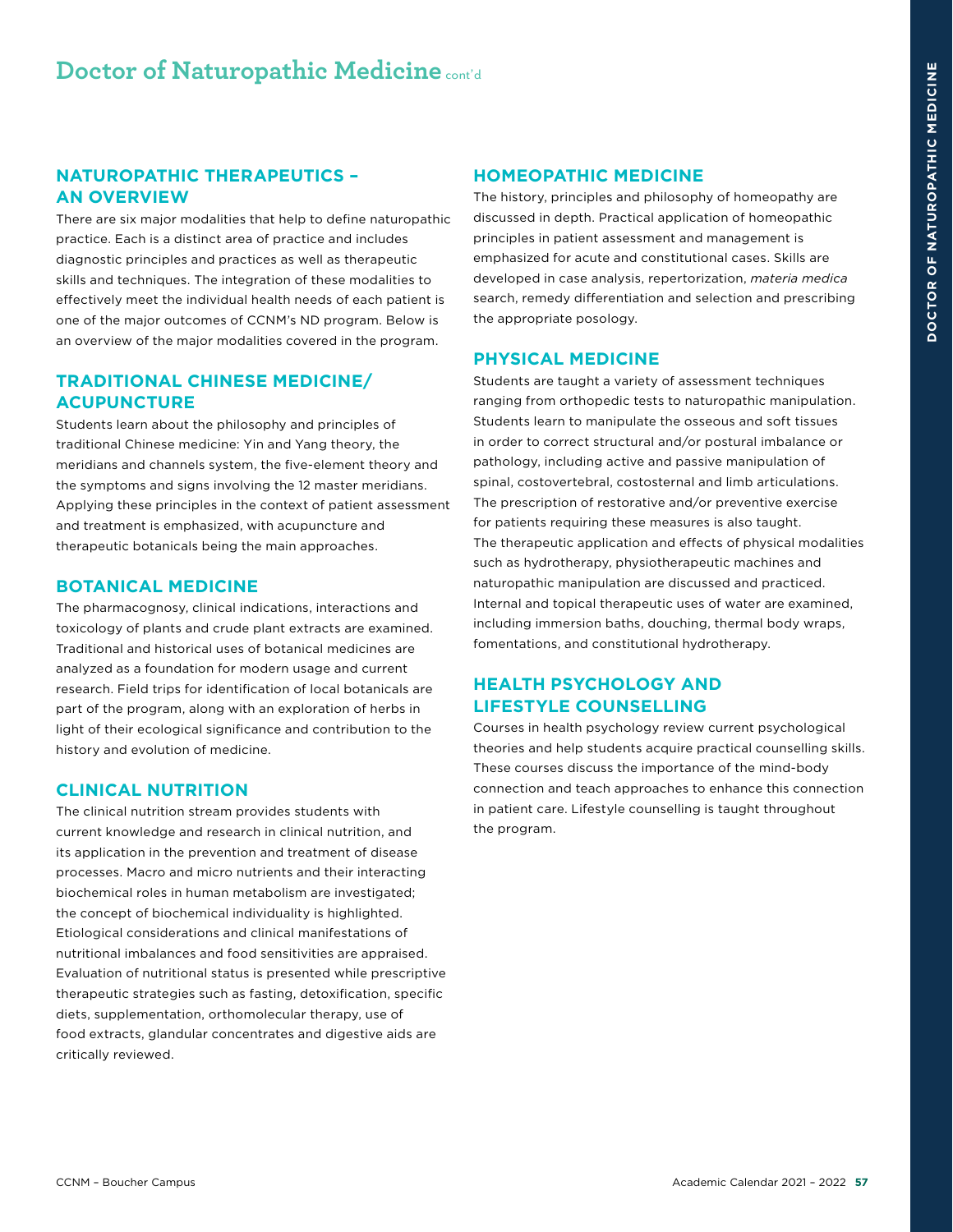# **Course Descriptions**

|                                        | <b>Course</b>                   | <b>Credits</b> | Code           | <b>Hours</b> | <b>Course Description</b>                                                                                                                                                                                                                                                                                                                                                                                                                                                                                                                                                                             |
|----------------------------------------|---------------------------------|----------------|----------------|--------------|-------------------------------------------------------------------------------------------------------------------------------------------------------------------------------------------------------------------------------------------------------------------------------------------------------------------------------------------------------------------------------------------------------------------------------------------------------------------------------------------------------------------------------------------------------------------------------------------------------|
| <b>YEAR1</b><br><b>FALL</b><br>(TERM1) | Anatomy I                       | 6              | <b>HSAN511</b> | 72           | The anatomy curriculum focuses on the<br>organization and function of the bones, muscles,<br>ligaments, fascia, joints, vessels, peripheral nerves,<br>of the human body, and use this knowledge to<br>introduce basic anatomical pathologies and<br>physical assessments. These courses provide the<br>foundation for an understanding of the anatomical<br>principles underlying orthopedics, massage,<br>pathology, and acupuncture. Anatomy I cover's<br>the regions associated with the axial skeleton.                                                                                          |
|                                        | <b>Biomedical</b><br>Sciences I | 9              | <b>HSBM511</b> | 108          | As a synthesis of several fields of study, the<br>Biomedicine program integrates physiology,<br>biochemistry, pathology, histology, embryology,<br>neuroanatomy, pharmacology, and laboratory<br>diagnosis with a systems-based approach.<br>Biomedicine I focuses on the biochemistry<br>and physiology of the cell, with a focus on cell<br>structure and function, metabolism, enzymes, and<br>roles of water-soluble vitamins.                                                                                                                                                                    |
|                                        | <b>Botanical</b><br>Medicine I  | 1.5            | NMBM511        | 18           | This is an introductory course to create context<br>and give a solid theoretical framework for later<br>learning of specific herbs for specific conditions.<br>It covers basic botany, philosophy and history<br>of botanical medicine, introduction to chemical<br>constituents and to making simple teas and water<br>extracts. Emphasis is on developing a systematic<br>understanding of the indications and actions of<br>medicinal plants that can be applied practically in<br>the clinical context.                                                                                           |
|                                        | History and<br>Philosophy I     | 3              | CPHP511        | 36           | This course focuses on the key concepts such<br>as Therapeutic Order and the Six Principles in<br>contemporary naturopathic medicine. A broad<br>history of medicine is covered from prehistoric<br>to Hippocratic to modern medicine. The classical<br>era of naturopathy is covered with the key role<br>that Dr. Benedict Lust played in its creation and<br>development and the emergence of modern<br>naturopathic medicine from 1956 under the<br>leadership of Drs. John Bastyr and Joseph<br>Boucher. The role of naturopathic medicine in the<br>contemporary medical system is highlighted. |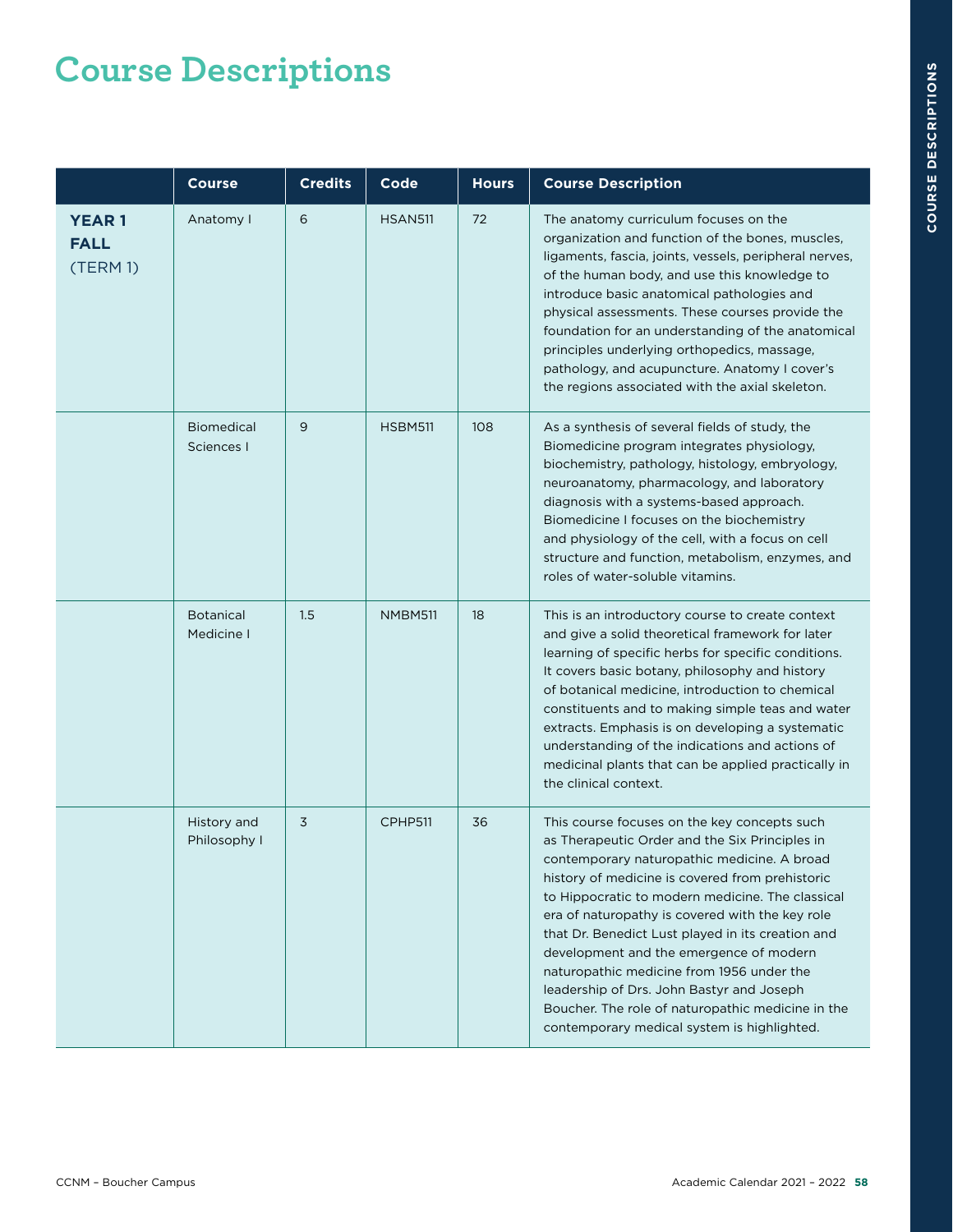|                                        | <b>Course</b>                 | <b>Credits</b> | Code           | <b>Hours</b> | <b>Course Description</b>                                                                                                                                                                                                                                                                                                                                                                                                                                                                                                                                                                                                                                                                                                                                                                                                                 |
|----------------------------------------|-------------------------------|----------------|----------------|--------------|-------------------------------------------------------------------------------------------------------------------------------------------------------------------------------------------------------------------------------------------------------------------------------------------------------------------------------------------------------------------------------------------------------------------------------------------------------------------------------------------------------------------------------------------------------------------------------------------------------------------------------------------------------------------------------------------------------------------------------------------------------------------------------------------------------------------------------------------|
| <b>YEAR1</b><br><b>FALL</b><br>(TERM1) | Homeopathic<br>Medicine I     | 1.5            | <b>NMHO511</b> | 18           | In this first course, the students will be introduced<br>to the history, theory, and main definitions of<br>homeopathic practice. They will discover two<br>remedies, Arnica and Sulphur (note: will be<br>changed to Calcarea carbonica starting fall of<br>2021) and begin the exploration of the repertory.                                                                                                                                                                                                                                                                                                                                                                                                                                                                                                                            |
|                                        | Naturopathic<br>Counselling I | 3              | NMNC511        | 36           | The Naturopathic Counselling series prepares<br>students to work with patients, peers, and<br>supervisors. The courses have a workplace focus<br>and include team building and relationship<br>building. This series of courses support and<br>compliment the integration of personal and<br>professional identity and focuses on how to<br>develop essential clinical rapport with patients,<br>which is the foundation of the Doctor-Patient<br>relationship. Focusing on the concepts of<br>empathy, compassion, and self-care, students<br>develop an understanding of the role of the<br>doctor in terms of the doctor-patient relationship.<br>Topics include stress management and burnout,<br>wellness and prevention and cognitive learning.                                                                                     |
|                                        | Nutrition I                   | 1.5            | NMNU511        | 18           | The physiological functions, metabolism,<br>and requirements for some macronutrients<br>(carbohydrates, fat) as well as the effects of<br>individual nutrients given at supraphysiological<br>doses will be discussed in Nutrition I. Nutrition<br>I also covers physiology of digestion, as well as<br>water and energy requirements. Instruction is<br>provided for assessing diet quality and nutritional<br>status. The clinical use of dietary management<br>and nutrient supplementation is discussed<br>from the standpoint of both prevention and<br>therapeutics. Various diets are investigated, and<br>protocols for diet/supplementation programs<br>relative to specific disease processes and stages<br>of the human life cycle are examined (the later<br>will be explored in more detail in Nutrition III<br>and beyond). |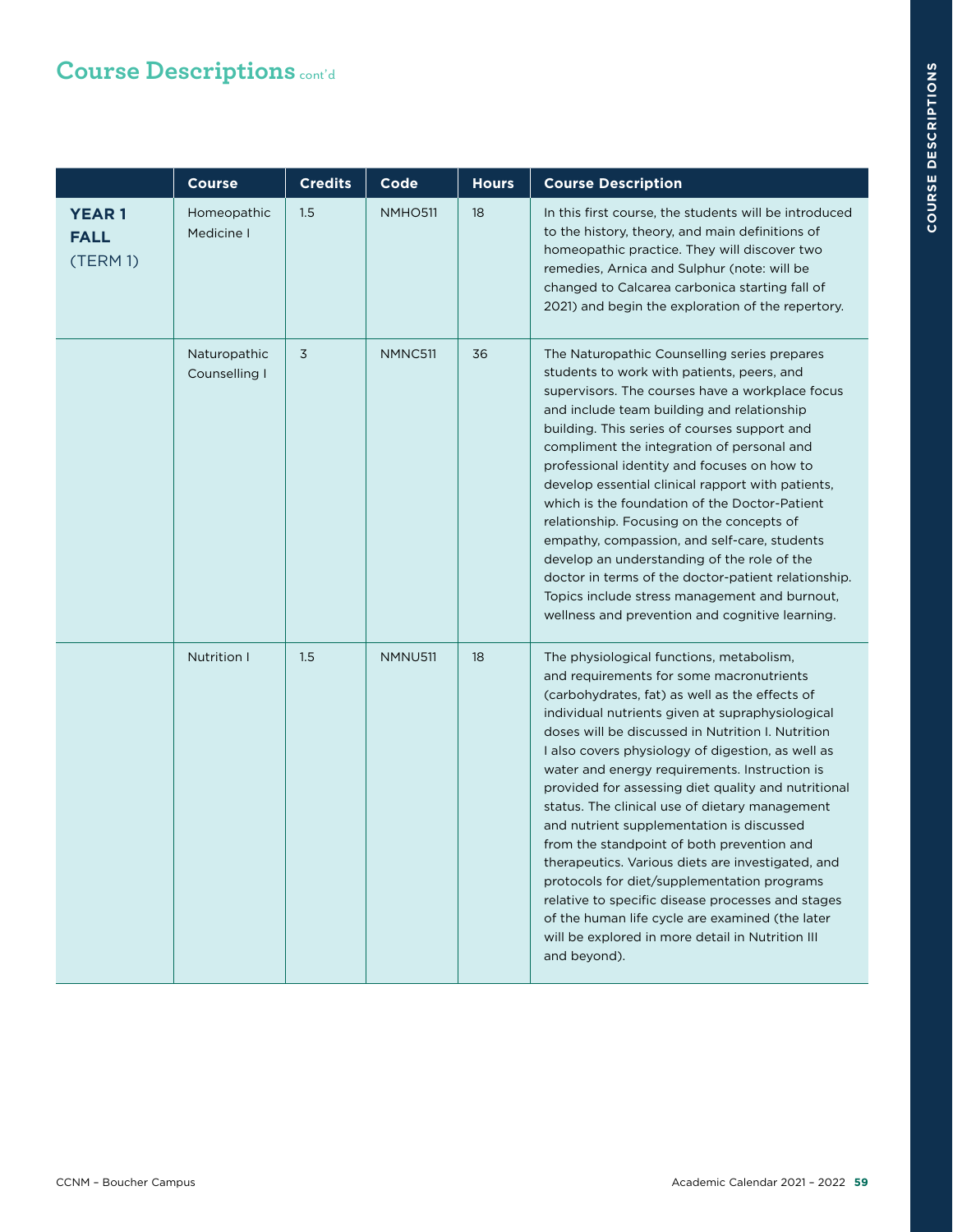|                                         | Course                             | <b>Credits</b> | Code           | <b>Hours</b> | <b>Course Description</b>                                                                                                                                                                                                                                                                                                                                                                                                                                                                                                                                                       |
|-----------------------------------------|------------------------------------|----------------|----------------|--------------|---------------------------------------------------------------------------------------------------------------------------------------------------------------------------------------------------------------------------------------------------------------------------------------------------------------------------------------------------------------------------------------------------------------------------------------------------------------------------------------------------------------------------------------------------------------------------------|
| <b>YEAR1</b><br><b>FALL</b><br>(TERM 1) | Traditional<br>Asian<br>Medicine I | 1.5            | <b>NMAM511</b> | 18           | The Foundations of Traditional Asian Medicine<br>(TAM) provides a detailed introduction to the<br>basic theories of traditional Chinese medicine as<br>they relate to the patient and the environment.<br>(e.g.: Yin/Yang, Eight Principles, Five Elements,<br>etc.). The course provides a brief introduction into<br>the history and development of TAM as well as<br>a general overview of its diagnostic, therapeutic<br>and treatment options. Finally, it introduces the<br>student to the benefits and routes of integrating<br>TAM into the naturopathic model of care. |
|                                         | Public Health                      | 3              | CSPH521        | 36           | This course will introduce students to the<br>concepts of epidemiology and public health by<br>providing a historical overview and exploring<br>contemporary health issues related to the delivery<br>of care at a global, national, and provincial<br>level. The concept of universal healthcare will<br>be considered by examining various healthcare<br>models in place around the world. In addition, the<br>impact of the key social determinants of health<br>on potential health outcomes and the impact of<br>naturopathic care will be discussed.                      |
| <b>TOTAL</b>                            |                                    | 30             |                | 360          |                                                                                                                                                                                                                                                                                                                                                                                                                                                                                                                                                                                 |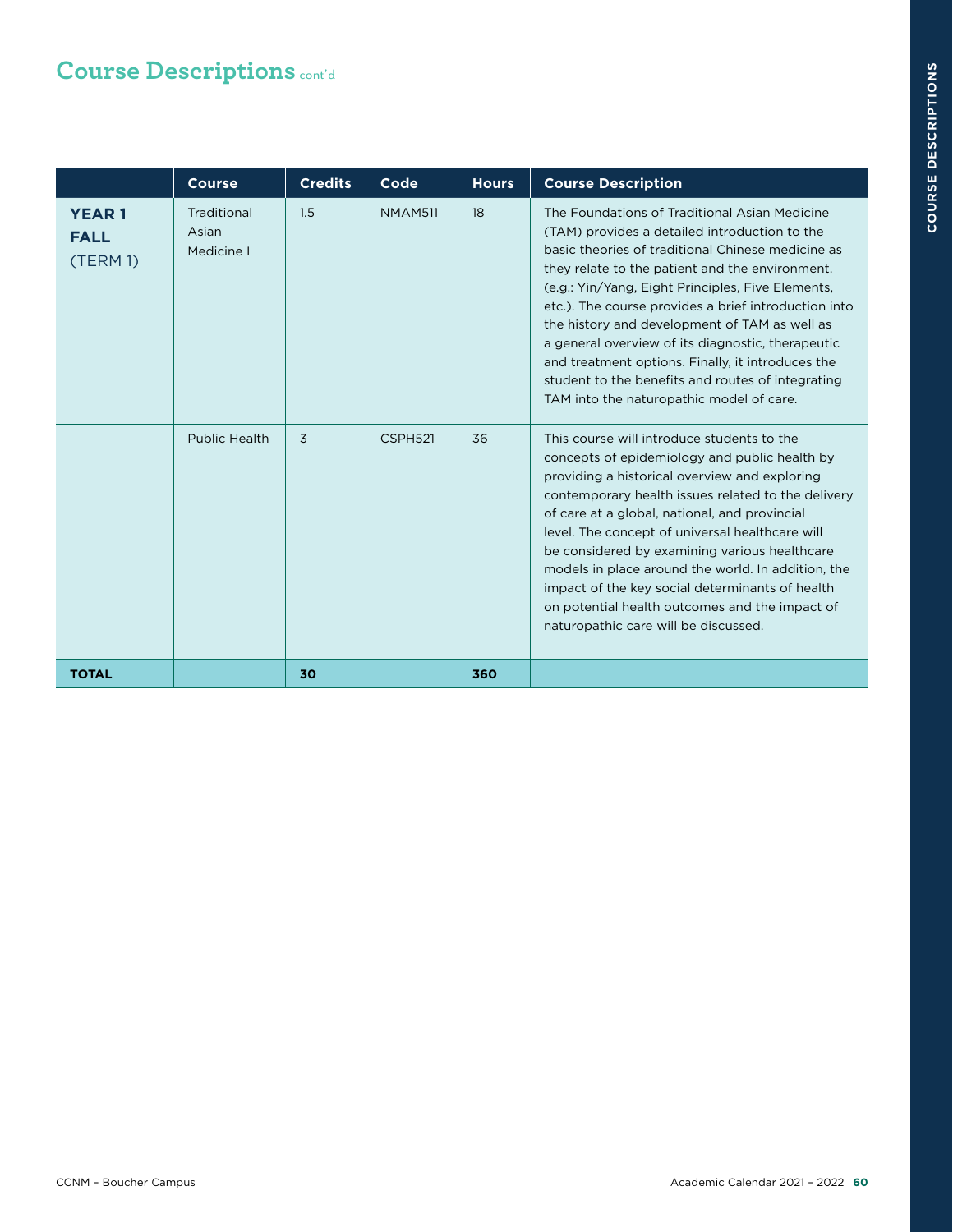|                                           | <b>Course</b>                    | <b>Credits</b> | Code           | <b>Hours</b> | <b>Course Description</b>                                                                                                                                                                                                                                                                                                                                                                                                                                                                                                                                                                                                                                                                      |
|-------------------------------------------|----------------------------------|----------------|----------------|--------------|------------------------------------------------------------------------------------------------------------------------------------------------------------------------------------------------------------------------------------------------------------------------------------------------------------------------------------------------------------------------------------------------------------------------------------------------------------------------------------------------------------------------------------------------------------------------------------------------------------------------------------------------------------------------------------------------|
| <b>YEAR1</b><br><b>WINTER</b><br>(TERM 2) | Anatomy II                       | 6              | <b>HSAN522</b> | 72           | A detailed study of the anatomical structures<br>and systems of the human body, with special<br>attention to clinically relevant surface and<br>palpative anatomy. The musculoskeletal, vascular,<br>lymphatic, and nervous systems of the upper arm,<br>forearm and hand are studied in depth in order to<br>appreciate the relevance of landmarks and how<br>physical relationships affect function. Introduction<br>to the upper limb, axial & appendicular skeletons,<br>upper limb bones, review the very basic concept of<br>the upper limb joints kinesiology. Introduction to<br>the spinal nerves, somatic nerve plexuses, brachial<br>plexus, muscles acting on the shoulder girdle. |
|                                           | <b>Biomedical</b><br>Sciences II | 9              | <b>HSBM522</b> | 108          | As a synthesis of several fields of study, the<br>biomedicine program sets out to promote<br>an integrative and holistic view of how they<br>contribute to the function and dysfunction<br>of the human body. The courses include<br>contributions from physiology, biochemistry,<br>pathology, histology, embryology, neuroanatomy,<br>pharmacology, and laboratory diagnosis.<br>Biomedicine II is the start of a systems-based<br>look at the human body, beginning with basic<br>cellular pathology and moving into epithelial and<br>connective tissue, bone, and skin. Embryology is<br>also introduced at this level.                                                                   |
|                                           | <b>Botanical</b><br>Medicine II  | 1.5            | <b>NMBM512</b> | 18           | Botanical Medicine II is a continuation of botanical<br>medicine I with a focus on digestive health &<br>detoxification with an in-depth study of selected<br>herbs. It considers constituents such as mucilage,<br>the bitter principle & volatile oils, and explores the<br>making of water-soluble & dried herb extracts.<br>Classes are designed to explore key botanical<br>applications in relation to the safe, effective, and<br>conscientious use of herbal bitters, hepatics,<br>antispasmodics, carminatives, anti-emetics,<br>vulneraries (demulcents, emollients & bulking<br>laxatives) and alternatives.                                                                        |
|                                           | History and<br>Philosophy II     | 3              | CPHP522        | 36           | This course will provide the foundation for an<br>understanding of the basic principles of the<br>philosophy of naturopathic practice. Students<br>will gain the knowledge and understanding of<br>naturopathic roots via exploring accomplished<br>historical medical practitioners and methods from<br>the standpoint of modern naturopathic medicine<br>with special emphasis on nature cure and ancient<br>medical systems.                                                                                                                                                                                                                                                                |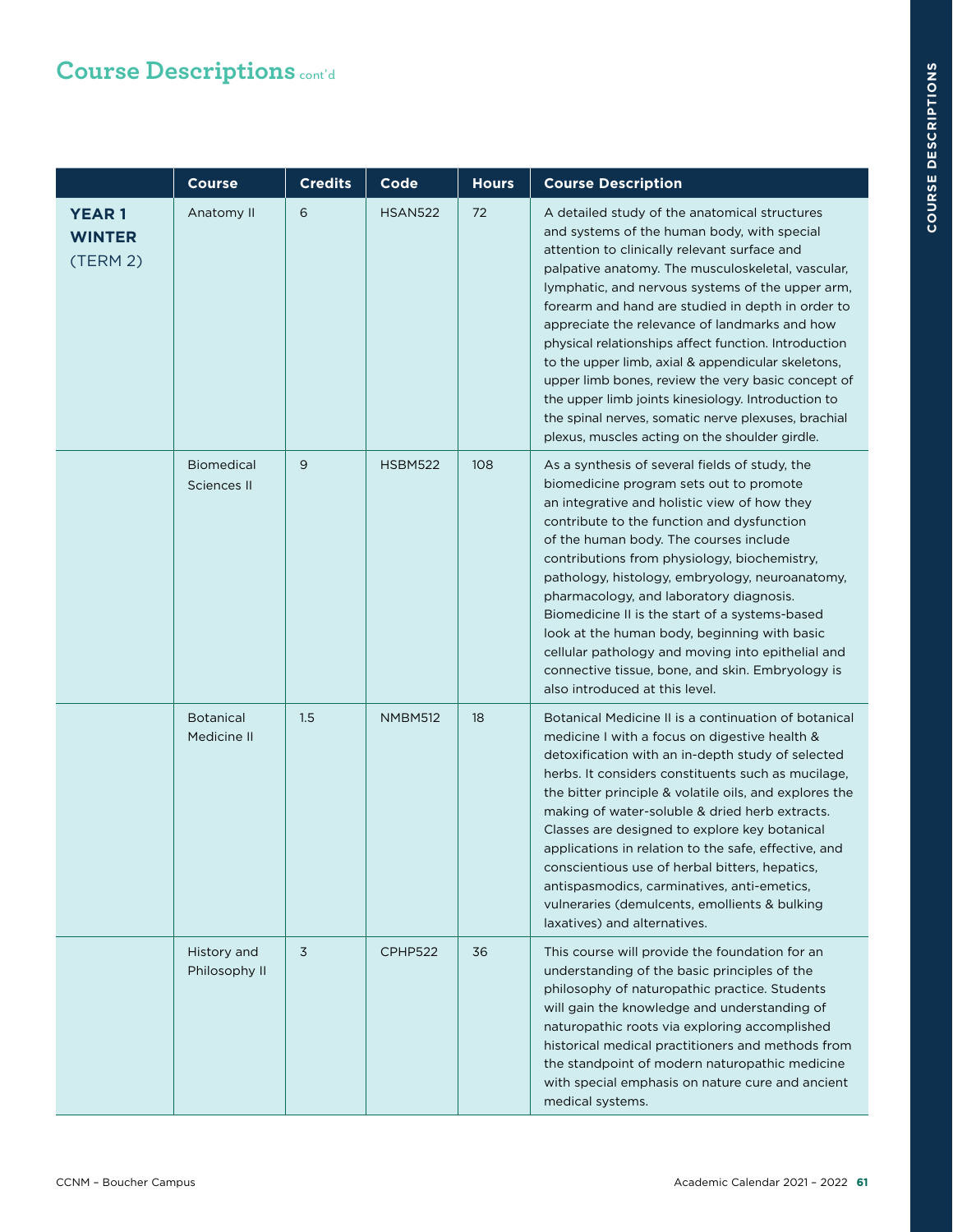# **COURSE DESCRIPTIONS COURSE DESCRIPTIONS**

|                                           | <b>Course</b>                  | <b>Credits</b> | Code           | <b>Hours</b> | <b>Course Description</b>                                                                                                                                                                                                                                                                                                                                                                                                                                                                                                                                                                                                                                                                                                                                                                 |
|-------------------------------------------|--------------------------------|----------------|----------------|--------------|-------------------------------------------------------------------------------------------------------------------------------------------------------------------------------------------------------------------------------------------------------------------------------------------------------------------------------------------------------------------------------------------------------------------------------------------------------------------------------------------------------------------------------------------------------------------------------------------------------------------------------------------------------------------------------------------------------------------------------------------------------------------------------------------|
| <b>YEAR1</b><br><b>WINTER</b><br>(TERM 2) | Homeopathic<br>Medicine II     | 1.5            | <b>NMHO512</b> | 18           | In this second course, the students will gain a<br>firm understanding of the development and<br>methodology of homeopathy, especially in first<br>aid situations, and of 22 single remedies often<br>used in acute/first aid conditions. They will use<br>the repertory to find key symptoms in first aid/<br>acute cases. This is a flipped classroom course.                                                                                                                                                                                                                                                                                                                                                                                                                            |
|                                           | Microbiology I                 | 1.5            | <b>HSMB521</b> | 18           | This introduction to microbiology includes:<br>theories of life and ecosystems, introduction<br>to microscopy. Prokaryotes and Eukaryotes,<br>including the Gram-stain classification of<br>bacteria. The evolution of bacteria and bacterial<br>genetics and an introduction to prions and<br>viruses is covered. Laboratory tests and safety<br>protocols are reviewed.                                                                                                                                                                                                                                                                                                                                                                                                                 |
|                                           | Naturopathic<br>Counselling II | 3              | NMNC522        | 36           | The second course in the series introduces<br>the self-awareness skills for the doctor to<br>perform the role in terms of the doctor-<br>patient relationship. It focuses on cognition,<br>self-awareness using role-playing and clinical<br>applications. Intro to mental health and lifespan<br>issues are also covered. Practices around<br>cultivating joy are used to support resilience<br>in medicine. Cycles of violence and abuse are<br>examined, and students will learn reporting<br>requirements for child abuse.                                                                                                                                                                                                                                                            |
|                                           | <b>Nutrition II</b>            | 1.5            | <b>NMNU512</b> | 18           | The physiological functions, metabolism,<br>and requirements for some macro and<br>micronutrients (protein, fat-soluble vitamins,<br>water-soluble vitamins, minerals) as well as<br>the affects/effects of individual nutrients given<br>at supraphysiological doses will be discussed.<br>Instruction is provided for assessing diet quality<br>and nutritional status. The clinical use of dietary<br>management and nutrient supplementation<br>is discussed from the standpoint of both<br>prevention and therapeutics. Various diets<br>are investigated, and protocols for diet/<br>supplementation programs relative to specific<br>disease processes and stages of the human life<br>cycle are examined (the latter will be explored in<br>more detail in Nutrition III and IV). |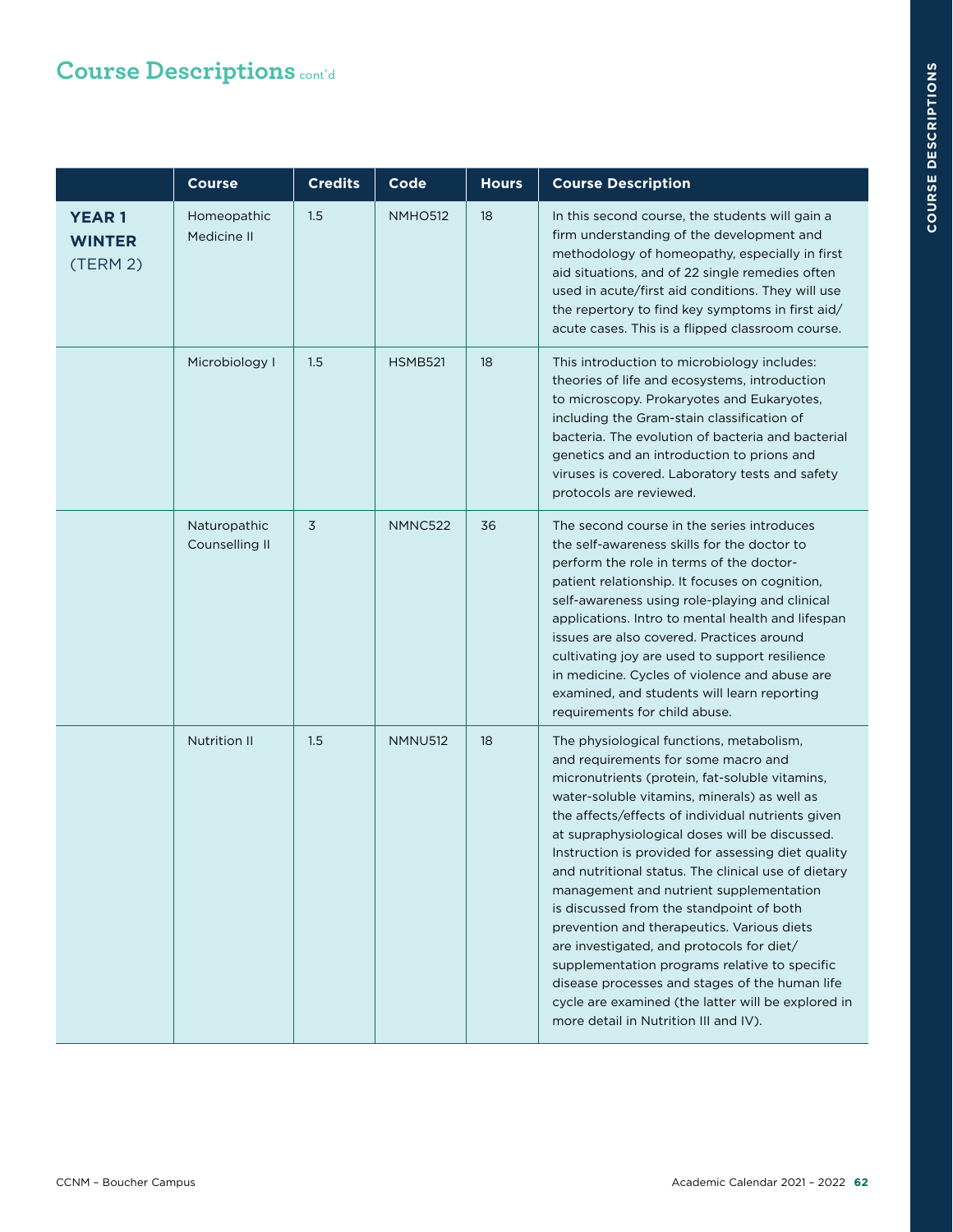|                                           | <b>Course</b>                       | <b>Credits</b> | Code           | <b>Hours</b> | <b>Course Description</b>                                                                                                                                                                                                                                                                                                                                                                                                                                                                                                                                                                                                                                        |
|-------------------------------------------|-------------------------------------|----------------|----------------|--------------|------------------------------------------------------------------------------------------------------------------------------------------------------------------------------------------------------------------------------------------------------------------------------------------------------------------------------------------------------------------------------------------------------------------------------------------------------------------------------------------------------------------------------------------------------------------------------------------------------------------------------------------------------------------|
| <b>YEAR1</b><br><b>WINTER</b><br>(TERM 2) | Research I                          | 1.5            | <b>PDRS521</b> | 18           | Research I will introduce statistical and research<br>design concepts that are prevalent in medical<br>research. Students will identify the optimal<br>study design and statistical model to answer<br>a variety of research questions, and critically<br>appraise a published controlled trial in a robust<br>and systematic way. The class will also learn to<br>properly formulate a research question using the<br>PICO model and apply this model to a literature<br>search using a research database. The impact<br>of the placebo effect and common study biases<br>and confounders will also be discussed, as they<br>pertain to interventional studies. |
|                                           | Traditional<br>Asian<br>Medicine II | 1.5            | <b>NMAM512</b> | 18           | In TAM II students will learn the causes of<br>disorders (climate, emotional, lifestyle) and the<br>four "Exams" of TAM Diagnosis: Observation<br>(colour, tongue, eyes, build), Olfaction, Palpation<br>(pulse, affected areas), and Interrogation<br>(Ten questions).                                                                                                                                                                                                                                                                                                                                                                                          |
| <b>Total</b>                              |                                     | 30             |                | 360          |                                                                                                                                                                                                                                                                                                                                                                                                                                                                                                                                                                                                                                                                  |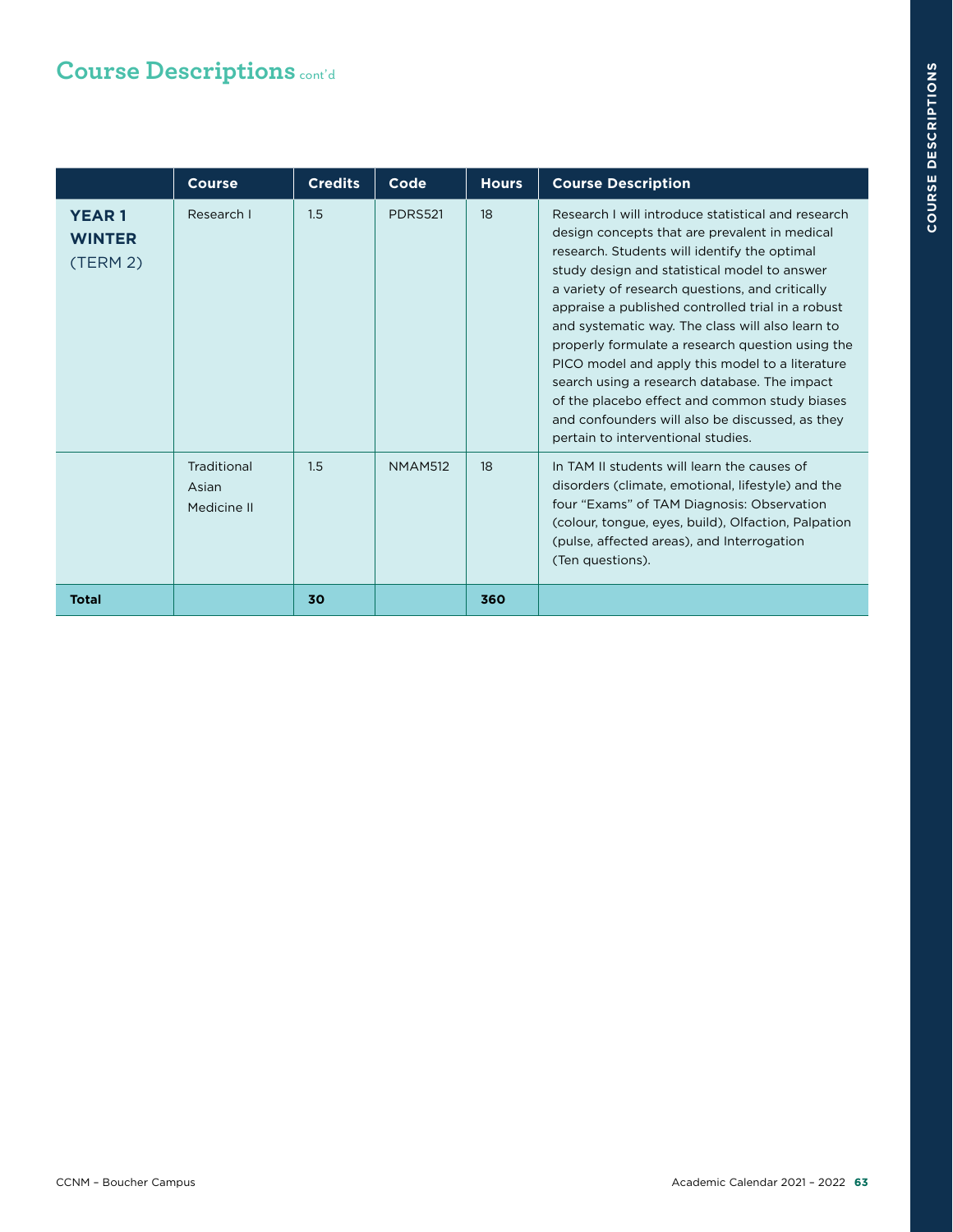# **COURSE DESCRIPTIONS COURSE DESCRIPTIONS**

|                                           | <b>Course</b>                     | <b>Credits</b> | Code           | <b>Hours</b> | <b>Course Description</b>                                                                                                                                                                                                                                                                                                                                                                                                                                                                                      |
|-------------------------------------------|-----------------------------------|----------------|----------------|--------------|----------------------------------------------------------------------------------------------------------------------------------------------------------------------------------------------------------------------------------------------------------------------------------------------------------------------------------------------------------------------------------------------------------------------------------------------------------------------------------------------------------------|
| <b>YEAR1</b><br><b>SPRING</b><br>(TERM 3) | Anatomy III                       | 6              | <b>HSAN533</b> | 72           | Anatomy III focus on the organization and<br>function of the bones, muscles, ligaments, fascia,<br>joints, vessels, and nerves, of the lower limb,<br>sacrum, hip, cranium, neck, and thorax. Visceral<br>anatomy covers the gastrointestinal system,<br>reproductive systems.                                                                                                                                                                                                                                 |
|                                           | <b>Biomedical</b><br>Sciences III | 6              | <b>HSBM533</b> | 72           | As a synthesis of several fields of study, the<br>Biomedicine program integrates physiology,<br>biochemistry, pathology, histology, embryology,<br>neuroanatomy, pharmacology, and laboratory<br>diagnosis with a systems based approach.<br>Biomedicine III covers the structure and<br>function, histology of the central and peripheral<br>nervous systems, describe the vasculature,<br>including the blood-brain barrier, and begins an<br>exploration of the special senses with the study<br>of vision. |
|                                           | <b>Botanical</b><br>Medicine III  | 1.5            | NMBM513        | 18           | Botanical Medicine III focuses on the<br>understanding of plant constituents, their<br>pharmacology, and applications in relation to<br>their mechanism of actions. Plant constituents<br>will act as a template for learning nomenclature,<br>energetics, folklore, pharmacology, pharmacy,<br>toxicology & contraindications of chosen<br>botanicals. Beyond their chemical make-up,<br>the herbs will be explored based on both their<br>traditional and modern usage.                                      |
|                                           | Homeopathic<br>Medicine III       | 1.5            | NMHO513        | 18           | In this course, the students will be introduced<br>to acute case taking and case analysis, the use<br>of repertory rubrics in repertorization. They<br>will learn the keynote, mental and physical<br>symptoms of four homeopathic remedies,<br>and continue their review of the homeopathic<br>principles and practice through the "Organon"<br>of Medicine". Case based learning and live<br>interviewing will provide practical application of<br>material.                                                 |
|                                           | Neuroanatomy                      | 3              | <b>HSNA531</b> | 36           | Neuroanatomy provides detailed study of the<br>structure and function, and the physiology and<br>selected pathologies of the nervous system.<br>Special attention is given to the ascending and<br>descending nerve tracts. The complexities of<br>consciousness, memory, learning, and emotion<br>are explored.                                                                                                                                                                                               |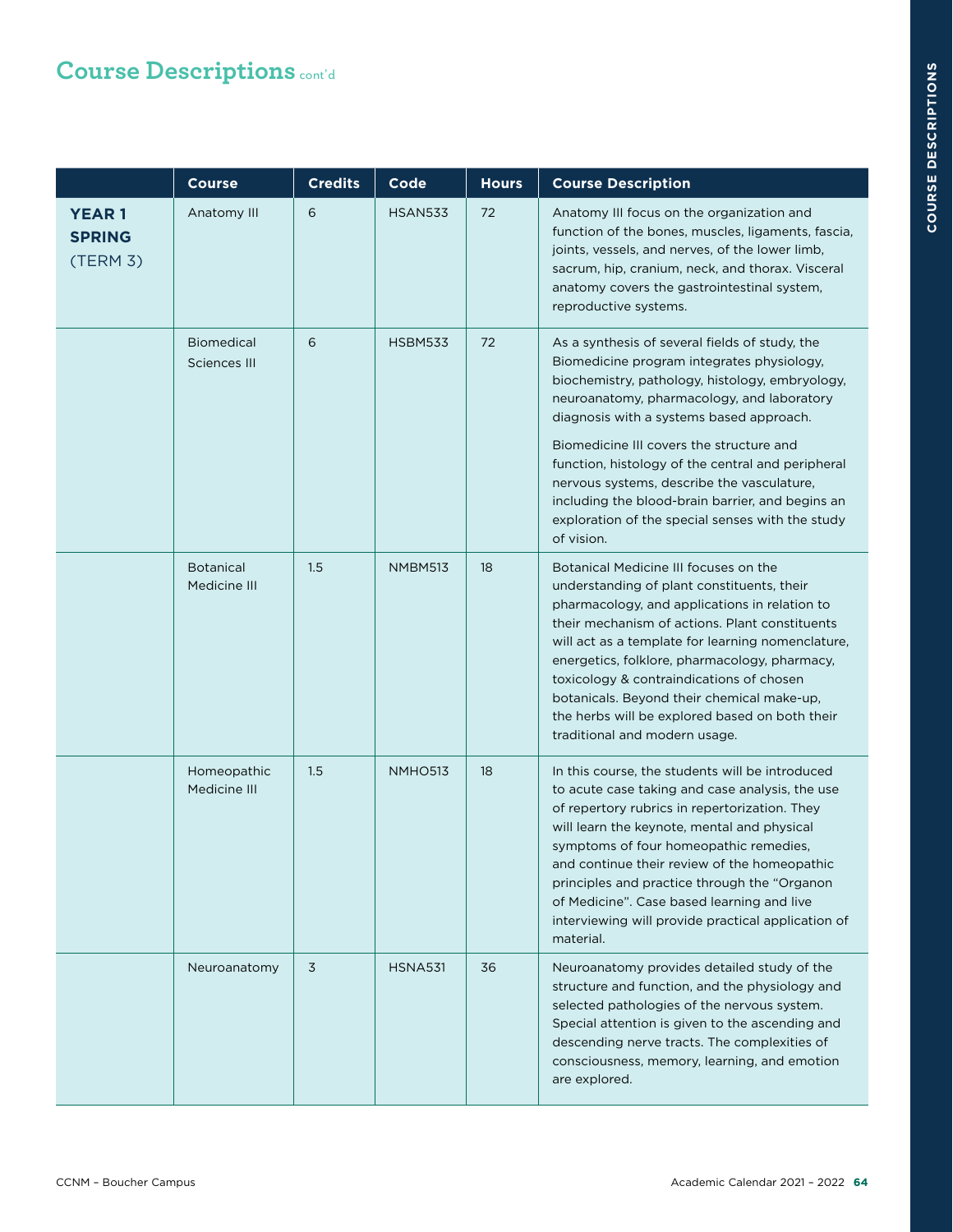|                                           | <b>Course</b>                        | <b>Credits</b> | Code           | <b>Hours</b> | <b>Course Description</b>                                                                                                                                                                                                                                                                                                                                                                                                                                                                                                                                                                                                                                                              |
|-------------------------------------------|--------------------------------------|----------------|----------------|--------------|----------------------------------------------------------------------------------------------------------------------------------------------------------------------------------------------------------------------------------------------------------------------------------------------------------------------------------------------------------------------------------------------------------------------------------------------------------------------------------------------------------------------------------------------------------------------------------------------------------------------------------------------------------------------------------------|
| <b>YEAR1</b><br><b>SPRING</b><br>(TERM 3) | <b>Nutrition III</b>                 | 1.5            | <b>NMNU513</b> | 18           | Nutrition III builds on the foundational nutrition<br>learned in Nutrition I and II and deepens the<br>understanding of diet and nutrition. Specific<br>nutritional considerations for optimal nutrition<br>will be explored including phytonutrients, gut<br>flora and fermented foods and pre/probiotics,<br>and identification of food sensitivities and<br>intolerances. Instruction will be provided<br>for assessing diet quality and nutritional<br>status using medical history, diet history,<br>anthropometrics, and focused laboratory tests.<br>Supplementation will be discussed and there will<br>be an emphasis on nutrition from whole food.                           |
|                                           | Soft Tissue<br>Mobilizations         | $\overline{3}$ | <b>NMST531</b> | 36           | This course focuses on developing the<br>knowledge and skills required to conduct a<br>therapeutic massage using various systems of<br>soft tissue mobilization are taught. Students<br>will learn proper draping, pillow support and<br>fundamental biomechanics to ensure therapist<br>safety while conducting treatment. Appropriate<br>uses of pressure, rhythm, and movement to<br>enhance the massage's effects are discussed as<br>well as the indications, effects, and precautions<br>for each treatment modality. Record-keeping<br>techniques are also introduced, as well as<br>exploring the issues associated with touch<br>and trust.<br>Pre-requisite HSAN511, HSAN522 |
|                                           | Traditional<br>Asian<br>Medicine III | 1.5            | NMAM513        | 18           | TAM III covers the theory of acupuncture<br>channels, reviews the 12 primary meridians, 8<br>extraordinary meridians, divergent and confluent<br>meridians. Specifically, the function of the Lung<br>and Large Intestine meridians will be explored<br>with TAM diagnosis developed through case<br>studies. Students will learn needling techniques,<br>point location, and applications of the Lung and<br>Large Intestine acupuncture points and apply<br>these techniques through practical sessions.                                                                                                                                                                             |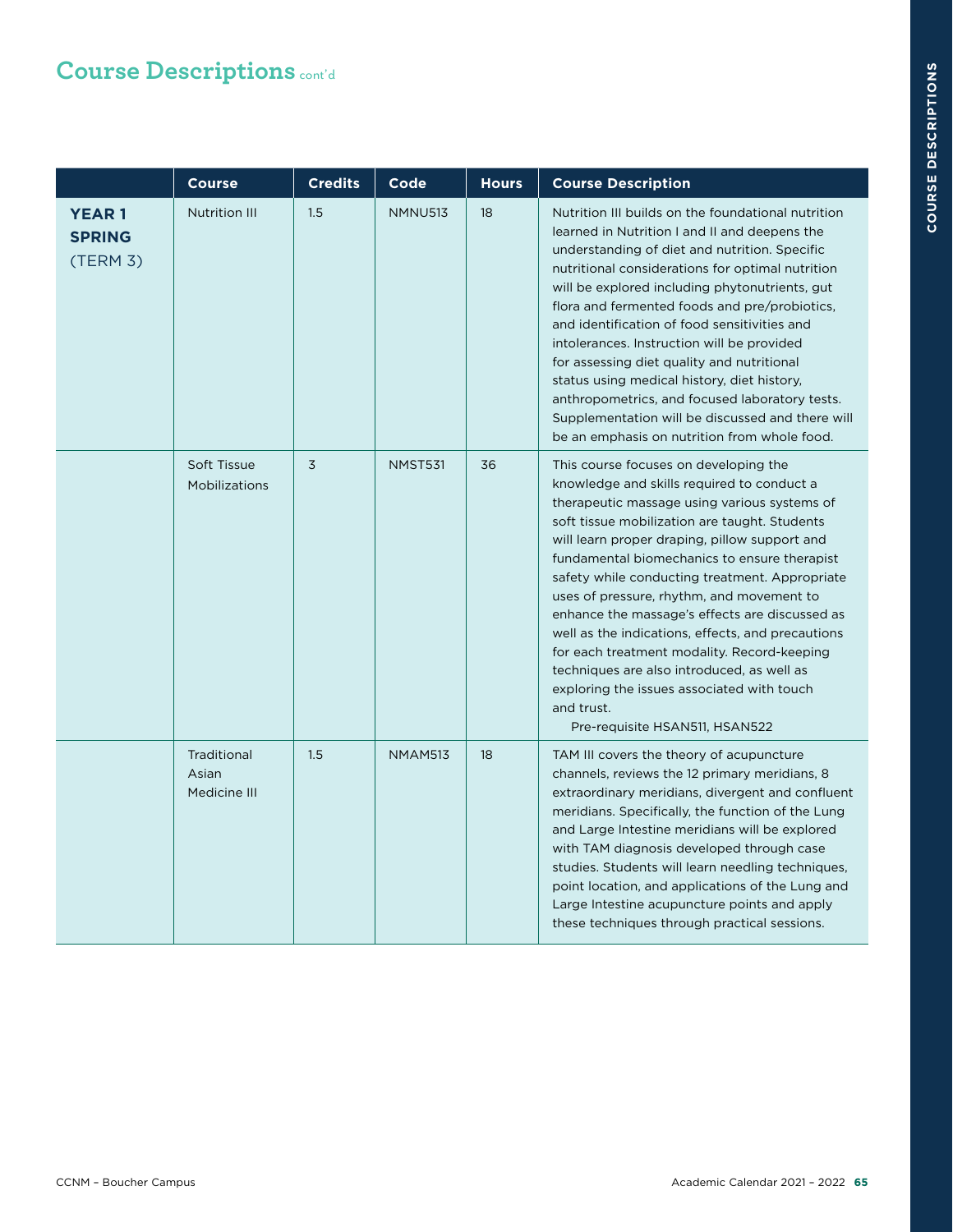|                                           | <b>Course</b>          | <b>Credits</b> | Code           | <b>Hours</b>   | <b>Course Description</b>                                                                                                                                                                                                                                                                                                                                                                                                                                                                                                |
|-------------------------------------------|------------------------|----------------|----------------|----------------|--------------------------------------------------------------------------------------------------------------------------------------------------------------------------------------------------------------------------------------------------------------------------------------------------------------------------------------------------------------------------------------------------------------------------------------------------------------------------------------------------------------------------|
| <b>YEAR1</b><br><b>SPRING</b><br>(TERM 3) | Naturopathic<br>Ethics | 3              | <b>PDNE511</b> | 36             | Naturopathic ethics introduces students to<br>the professional roles and responsibilities<br>of the naturopathic physician as a health<br>care professional. The framework will guide<br>students in issues such as informed consent.<br>right to refuse treatment, patient privacy and<br>confidentiality, cultural and diversity issues,<br>maintenance of professional relationships and<br>boundaries, providing equity in the delivery of<br>health care services, abortion, and life and death<br>decision making. |
|                                           | Clinic<br>Shadow I     | 0.25           | CPCE501        | $\overline{4}$ | Clinic shadow shifts provide students with an<br>orientation to the teaching clinic, introduces<br>students to the various roles and functions<br>in the clinic, and provides students with the<br>opportunity to observe licensed naturopathic<br>physicians and interns in the process of case<br>discussion and patient care.                                                                                                                                                                                         |
| <b>TOTAL</b>                              |                        | 27.25          |                | 328            |                                                                                                                                                                                                                                                                                                                                                                                                                                                                                                                          |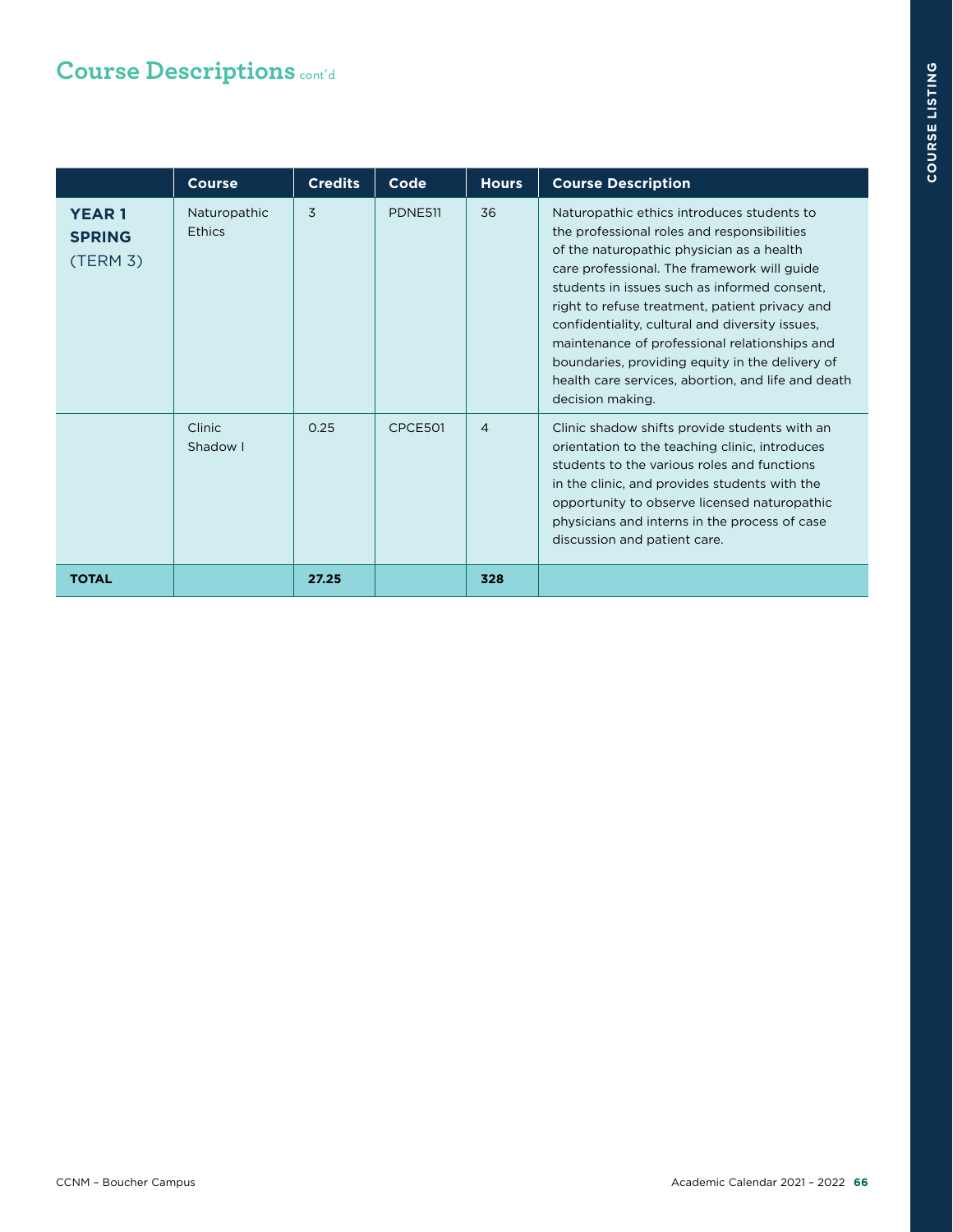|                                          | Course                                  | <b>Credits</b> | Code           | <b>Hours</b> | <b>Course Description</b>                                                                                                                                                                                                                                                                                                                                                                                                                                                                                                                                                                                                                                                                                                                                                                                                                                                                                                                                                                                                                                                                                                                                                         |
|------------------------------------------|-----------------------------------------|----------------|----------------|--------------|-----------------------------------------------------------------------------------------------------------------------------------------------------------------------------------------------------------------------------------------------------------------------------------------------------------------------------------------------------------------------------------------------------------------------------------------------------------------------------------------------------------------------------------------------------------------------------------------------------------------------------------------------------------------------------------------------------------------------------------------------------------------------------------------------------------------------------------------------------------------------------------------------------------------------------------------------------------------------------------------------------------------------------------------------------------------------------------------------------------------------------------------------------------------------------------|
| <b>YEAR 2</b><br><b>FALL</b><br>(TERM 4) | <b>Biomedical</b><br><b>Sciences IV</b> | 9              | <b>HSBM614</b> | 108          | Biomedicine IV focuses on the special senses<br>with the study of vision, anatomy of the ear,<br>physiology of hearing and equilibrium, anatomy<br>and physiology of smell and taste. Pathologies of<br>the HEENT are reviewed.<br>An introduction to the endocrine and<br>immunological systems covers an overview of<br>storage and synthesis of hormones, the autocrine<br>and paracrine systems, and mechanisms of action.<br>Students will also learn the anatomy, physiology<br>and pathology of the endocrine structures<br>including pituitary, hypothalamus, pineal gland,<br>thyroid, parathyroid, pancreas and adrenal glands.<br>An overview of<br>anti-diabetics and lab diagnosis is included.<br>The anatomy, physiology and pathology of<br>skeletal muscle is covered and includes energy<br>production, muscle types, myopathies, dystro-<br>phies, and tumours.<br>Students will also learn immunology in<br>Biomed IV including organs and cells of the im-<br>mune system, different types of immunity, innate<br>and humoral immunity, cell-mediate immunity,<br>and the lymphatic system.<br>Pre-requisites HSBM511, HSBM522 (60% or<br>higher in HSBM533) |
|                                          | <b>Botanical</b><br>Medicine IV         | 1.5            | NMBM624        | 18           | Botanical Medicine IV considers issues of con-<br>nective tissue heath and inflammation focuses on<br>flavonoid/polyphenolic constituents with an in-<br>depth study of selected herbs and explores the<br>making of topical botanical applications. Student<br>will engage in formulating, compounding, and<br>pharmacognosy, as well as toxicology and safety<br>issues. Emphasis is on developing a systematic<br>understanding of the indications and actions of<br>medicinal plants that can be applied practically in<br>the clinical context.                                                                                                                                                                                                                                                                                                                                                                                                                                                                                                                                                                                                                              |
|                                          | Clinical<br>Diagnosis I<br>(CDX I)      | 3              | HSCD611        | 36           | In CDX I students learn basic skills in interviewing<br>and differential diagnosis and documenting<br>the patient encounter. Instruction focuses<br>on the differential diagnosis of common<br>neurological and the endocrine system disorders.<br>Development of clinical skills pertaining to the<br>physical exam, general survey, charting, and vital<br>signs is supported with practical sessions.<br>Topics are coordinated with Biomedicine IV to<br>provide integrated learning of the endocrine and<br>immune systems. Case discussions, group work<br>and practical classes support learning.<br>Pre-requisites HSBM511, HSBM522 (60% or<br>higher in HSBM533)                                                                                                                                                                                                                                                                                                                                                                                                                                                                                                         |

ш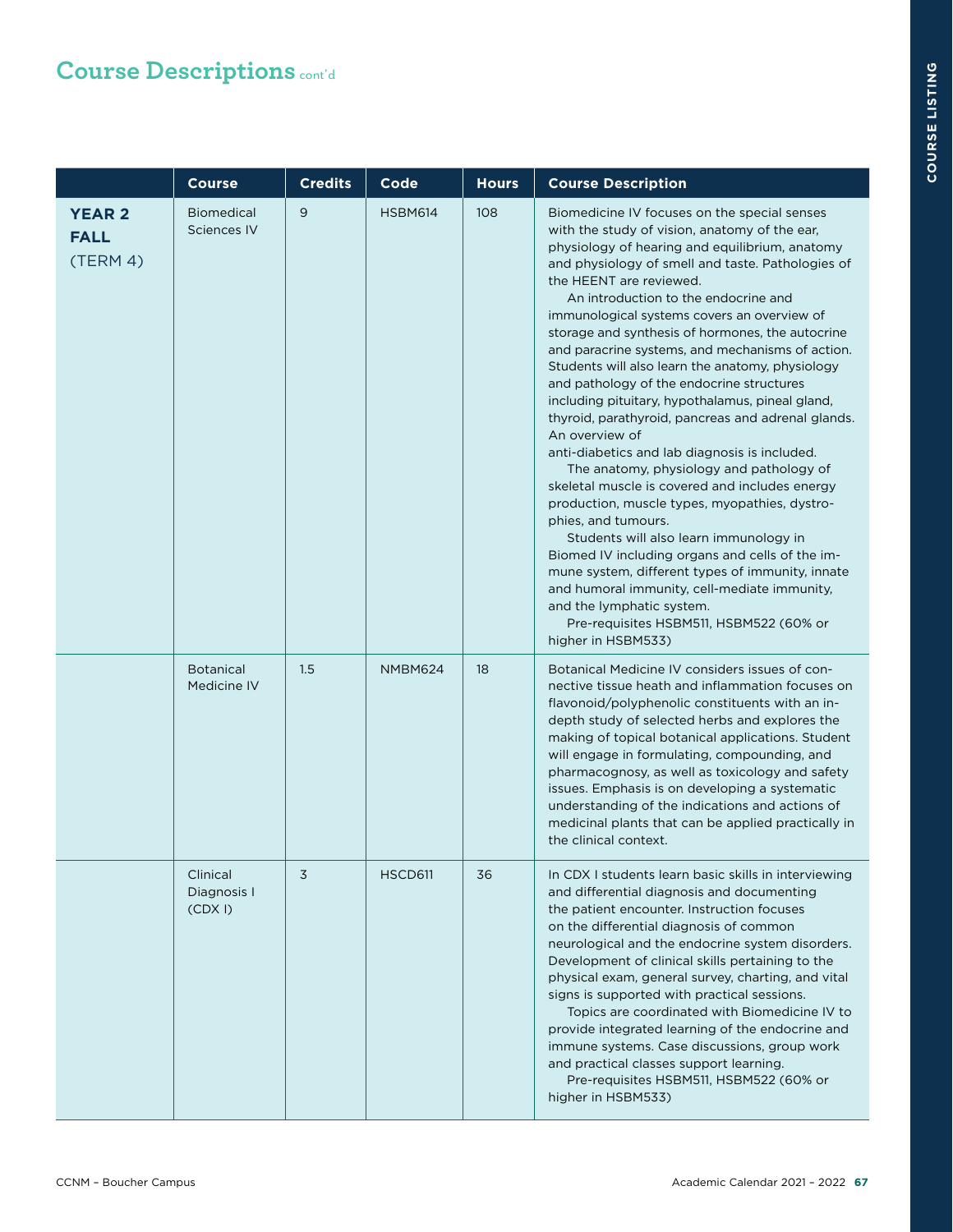|                                          | <b>Course</b>                   | <b>Credits</b> | Code           | <b>Hours</b> | <b>Course Description</b>                                                                                                                                                                                                                                                                                                                                                                                                                                                                                                                                                                                                                                                                                                                                                                       |
|------------------------------------------|---------------------------------|----------------|----------------|--------------|-------------------------------------------------------------------------------------------------------------------------------------------------------------------------------------------------------------------------------------------------------------------------------------------------------------------------------------------------------------------------------------------------------------------------------------------------------------------------------------------------------------------------------------------------------------------------------------------------------------------------------------------------------------------------------------------------------------------------------------------------------------------------------------------------|
| <b>YEAR 2</b><br><b>FALL</b><br>(TERM 4) | Homeopathic<br>Medicine IV      | 1.5            | <b>NMHO624</b> | 18           | In this course the focus is on understanding<br>the presentation and treatment of first aid and<br>acute conditions. Case taking and analysis and<br>review of homeopathic remedies, as well as<br>applying the material from the previous three<br>homeopathy courses is applied to clinical cases.<br>Topics include respiratory infections, urinary<br>tract infections, and GI conditions.                                                                                                                                                                                                                                                                                                                                                                                                  |
|                                          | Microbiology II                 | 3              | <b>HSMB622</b> | 36           | Microbiology II involves the study of various<br>infectious agents, including all viruses and<br>bacteria, and their role in disease in the human<br>body. Transmission, virulence, laboratory<br>identification and diagnosis, pathological<br>presentation, and pharmacology of treatment<br>are investigated. The normal resident and<br>transient flora of the human body are examined<br>in relation to their beneficial roles in health and<br>normal function.                                                                                                                                                                                                                                                                                                                           |
|                                          | Naturopathic<br>Counselling III | 3              | NMNC613        | 36           | Building on NC I & II students will continue to<br>develop counselling skills such as summarizing,<br>paraphrasing, reflection of meaning and<br>emotions and transition to problem solving.<br>The role and self-awareness skills are put into<br>practice in the third role-playing course where<br>students develop and practice the essential<br>empathy and communication skills to build<br>rapport.                                                                                                                                                                                                                                                                                                                                                                                      |
|                                          | <b>Nutrition IV</b>             | 1.5            | NMNU624        | 18           | In Nutrition IV, clinical topics relating to nutrition<br>for sports & exercise performance, bone<br>health & osteoporosis, conditions involving the<br>brain & central nervous system are addressed<br>including, autism, ADHD, Epilepsy, Alzheimer's,<br>MS, Parkinson's disease & ALS and lastly mood<br>disorders including depression, anxiety, bipolar<br>and schizophrenia are all expanded upon. In<br>all of these sections the clinical use of dietary<br>management and nutrient supplementation<br>is presented from the standpoint of both<br>prevention and therapeutics. Various diets are<br>investigated, and protocols for supplementation<br>programs relative to specific disease processes<br>and stages of the human life cycle are<br>examined.<br>Pre-requisite NMNU513 |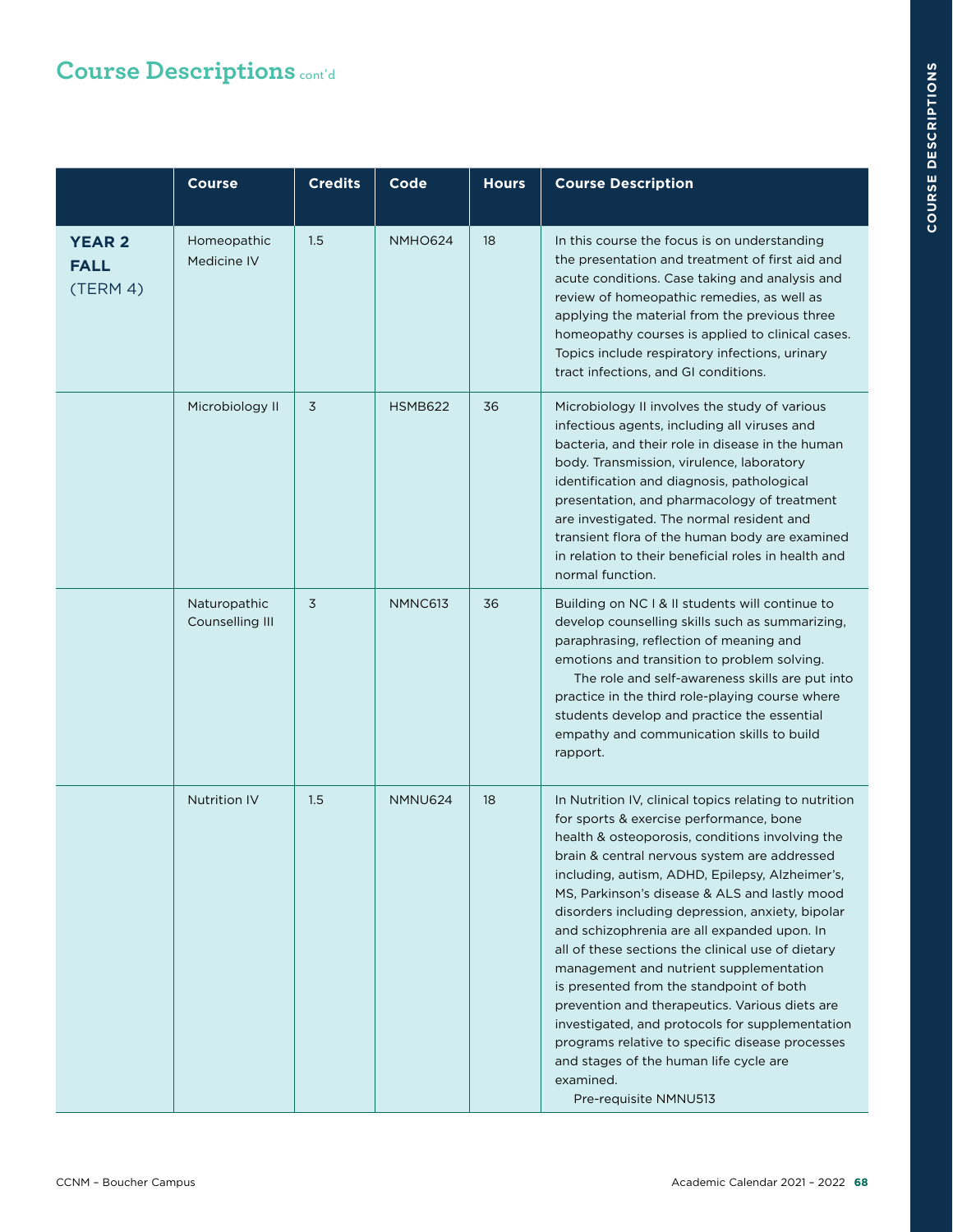|                                          | <b>Course</b>                              | <b>Credits</b> | Code    | <b>Hours</b> | <b>Course Description</b>                                                                                                                                                                                                                                                                                                                                                                                                                                                                                                                                                                                                                                                                                                                                       |
|------------------------------------------|--------------------------------------------|----------------|---------|--------------|-----------------------------------------------------------------------------------------------------------------------------------------------------------------------------------------------------------------------------------------------------------------------------------------------------------------------------------------------------------------------------------------------------------------------------------------------------------------------------------------------------------------------------------------------------------------------------------------------------------------------------------------------------------------------------------------------------------------------------------------------------------------|
| <b>YEAR 2</b><br><b>FALL</b><br>(TERM 4) | Physical<br>Medicine I                     | 3              | NMPM611 | 36           | Physical Medicine I provides lecture style and<br>hands-on training in physical assessment and<br>pathology recognition for the upper extremity<br>(shoulder, elbow, wrist, and hand). Included is<br>the evaluation of common myofascial, articular,<br>osseous, neurologic, and vascular pathologies<br>of the upper extremity. A variety of core<br>patient assessment methods are identified,<br>including patient history, postural assessment,<br>detailed palpation, range of motion assessment,<br>orthopaedic testing, diagnostic imaging and<br>basic patient management. The principles and<br>practice are also applied with patient simulation<br>exercises and practical clinical examinations.<br>Pre-requisite HSAN511, HSAN522, HSAN533        |
|                                          | Professional<br>Development I              | 3              | PDPD611 | 36           | The Professional Development Program series<br>is designed to assist students in developing<br>the business, branding, marketing, sales and<br>leadership skills and expertise necessary to<br>build, sustain and grow a profitable business<br>in the first 36-months of practice. The series<br>culminates in the creation of a viable career<br>plan and business strategy for each individual<br>student; the Professional Practice Portfolio.<br>Professional Development I focuses on iden-<br>tifying and developing the skills and mindset of<br>a successful entrepreneur, establishing financial<br>capabilities and responsibilities, managing debt,<br>and laying the foundation for a viable business<br>model and hyper-local marketing strategy. |
|                                          | Traditional<br><b>Asian Medicine</b><br>IV | 1.5            | NMAM624 | 18           | TAM IV focuses on Spleen & Stomach acupunc-<br>ture points locations & functions. Students will<br>learn to safely locate and needle acupuncture<br>points on the Stomach and Spleen meridians<br>and will be able to list the indications and con-<br>traindications for these points.<br>Students will develop knowledge of TAM<br>symptom pattern and diagnosis for the Stom-<br>ach and Spleen organs from a TAM perspective.<br>Practical classes will focus on tongue and pulse<br>diagnosis and needling.                                                                                                                                                                                                                                                |
| <b>TOTAL</b>                             |                                            | 30             |         | 360          |                                                                                                                                                                                                                                                                                                                                                                                                                                                                                                                                                                                                                                                                                                                                                                 |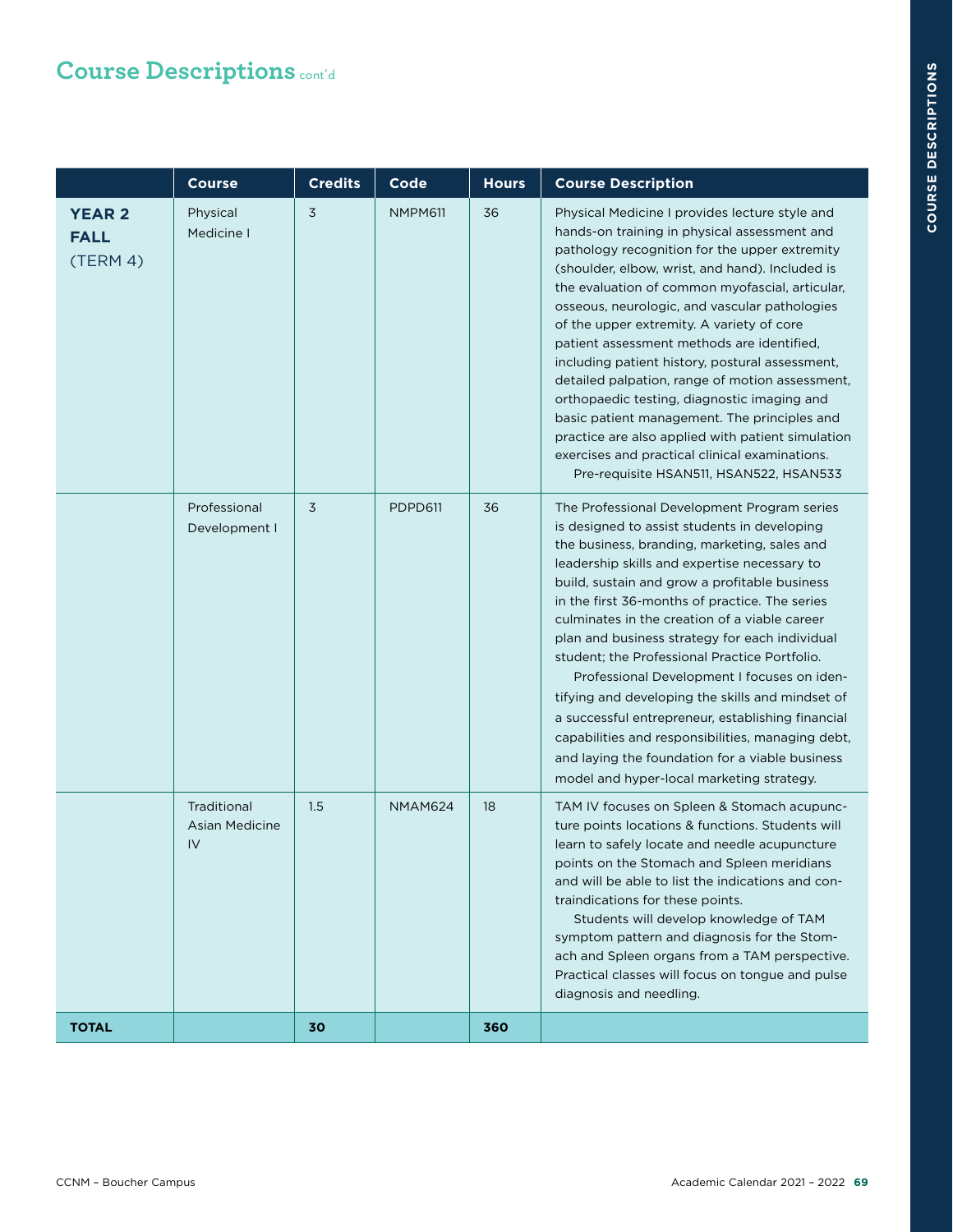|                                            | <b>Course</b>                   | <b>Credits</b> | Code           | <b>Hours</b> | <b>Course Description</b>                                                                                                                                                                                                                                                                                                                                                                                                                                                                                                                                                                                                                                                                                                                                                                                                                             |
|--------------------------------------------|---------------------------------|----------------|----------------|--------------|-------------------------------------------------------------------------------------------------------------------------------------------------------------------------------------------------------------------------------------------------------------------------------------------------------------------------------------------------------------------------------------------------------------------------------------------------------------------------------------------------------------------------------------------------------------------------------------------------------------------------------------------------------------------------------------------------------------------------------------------------------------------------------------------------------------------------------------------------------|
| <b>YEAR 2</b><br><b>WINTER</b><br>(TERM 5) | <b>Biomedical</b><br>Sciences V | 9              | <b>HSBM625</b> | 108          | The courses include contributions from<br>physiology, biochemistry, pathology, histology,<br>embryology, neuroanatomy, pharmacology,<br>and laboratory diagnosis. Biomedicine V covers<br>components of blood, anemias, disorders of<br>the blood, the cardiovascular system (anatomy,<br>biomechanics, hemodynamic disorders,<br>pathologies). Pharmacology of cardiac drugs is<br>reviewed including diuretics, antiarrhythmics,<br>and antihyperlipidemics). Students will learn<br>the anatomy, physiology and histology of the<br>pulmonary system, respiration, and mechanics<br>of ventilation. Pathologies and pharmacological<br>interventions of the respiratory system<br>are reviewed.<br>Pre-requisites HSBM511, HSBM522, HSBM533<br>and 60% or higher in HSBM614 or HSBM511,<br>HSBM522, HSBM614 and 60% or higher in<br><b>HSBM533</b> |
|                                            | <b>Botanical</b><br>Medicine V  | 1.5            | NMBM625        | 18           | Botanical Medicine V is a continuation of<br>all prior botanical medicine courses, with a<br>focus on botanical therapies specific to the<br>immune & respiratory systems. Classes are<br>designed to explore key botanical applications<br>in relation to treating infectious diseases,<br>supporting immune & lymphatic system<br>functions, and understanding safe, effective,<br>and conscientious use of herbal antimicrobials &<br>immunomodulators.                                                                                                                                                                                                                                                                                                                                                                                            |
|                                            | Clinical<br>Diagnosis II        | 3              | <b>HSCD622</b> | 36           | The CD <sub>x</sub> II course covers an introduction to<br>laboratory diagnosis and development of<br>differential diagnosis of nervous, cardiovascular,<br>and endocrine systems. Through the study of<br>cases, students will learn how to assess mental<br>health and identify red flags, and differentiate<br>hematological, cardiovascular and HEENT<br>disorders. Practical classes support student<br>skills development pertaining to physical<br>exam of the lung, thorax, and the<br>cardiovascular system.<br>Pre-requisites/Co-requisites HSBM511,<br>HSBM522 and 60% or higher in HSBM614,<br>HSBM533, HSBM625; HSCD611, HSCD622                                                                                                                                                                                                         |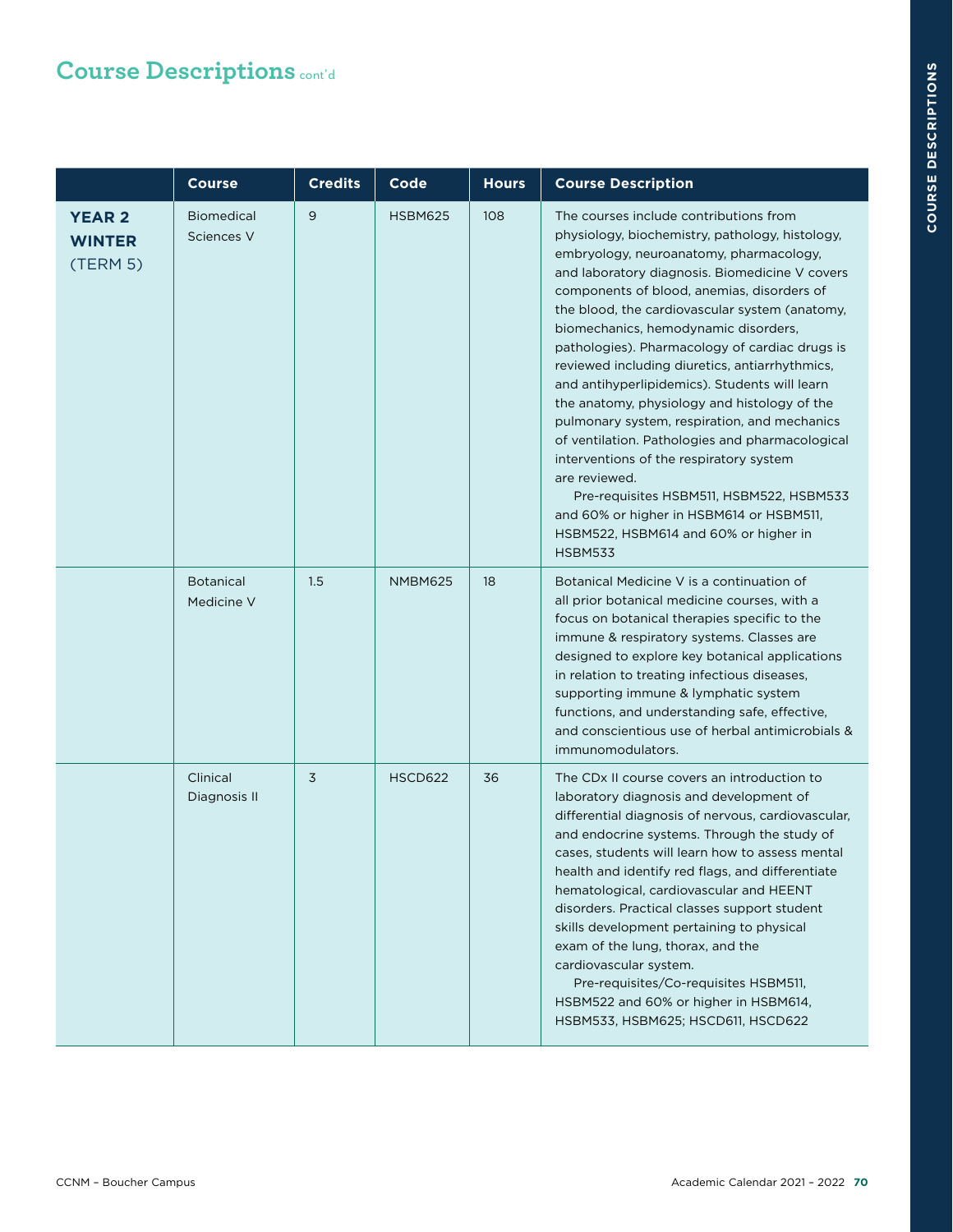|                                            | <b>Course</b>               | <b>Credits</b> | Code           | <b>Hours</b> | <b>Course Description</b>                                                                                                                                                                                                                                                                                                                                                                                                                                                                                                |
|--------------------------------------------|-----------------------------|----------------|----------------|--------------|--------------------------------------------------------------------------------------------------------------------------------------------------------------------------------------------------------------------------------------------------------------------------------------------------------------------------------------------------------------------------------------------------------------------------------------------------------------------------------------------------------------------------|
| <b>YEAR 2</b><br><b>WINTER</b><br>(TERM 5) | Dermatology                 | 1.5            | CSDE631        | 18           | Dermatology examines the etiology,<br>presentation and pathophysiology of various<br>skin conditions encountered by the practicing<br>physician. Recognition and identification of the<br>physical presentation of various skin lesions is<br>emphasized.                                                                                                                                                                                                                                                                |
|                                            | Diagnostic<br>Imaging & Lab | 1.5            | <b>HSDI624</b> | 18           | This course will familiarize students with<br>laboratory tests commonly ordered to assist<br>in patient assessment and management. It will<br>familiarize students with different forms and<br>interpretation of diagnostic imaging, as well<br>as which is best suited for a particular patient<br>presentation or condition. The lab component<br>of this course will allow students to perform<br>common "in-house" laboratory testing, as well<br>as reviewing<br>various images.<br>Pre-requisites HSBM625, HSCD611 |
|                                            | Homeopathic<br>Medicine V   | 1.5            | <b>NMHO625</b> | 18           | The focus of this course is case taking. A<br>student will develop the skills and knowledge<br>required take an acute and chronic case and<br>describe the difference between acute and<br>chronic case taking. They will be able to<br>repertorize cases and prescribe appropriate<br>remedies. Their knowledge of Materia<br>Medica will be enhanced by learning five new<br>homeopathic remedies.<br>Pre-requisite NMHO513                                                                                            |
|                                            | Manual<br>Therapies         | 3              | NMMT621        | 36           | Manual Therapies reviews the indications and<br>contraindication of the electrotherapeutic (laser,<br>diathermy, ultrasound) and hydrotherapeutic<br>modalities and their application in a variety<br>of conditions. Through lecture and practical<br>classes, students will develop the skills and<br>knowledge for the safe and effective application<br>of various hydrotherapeutic/electrotherapeutic<br>procedures.<br>Pre-requisite HSAN511                                                                        |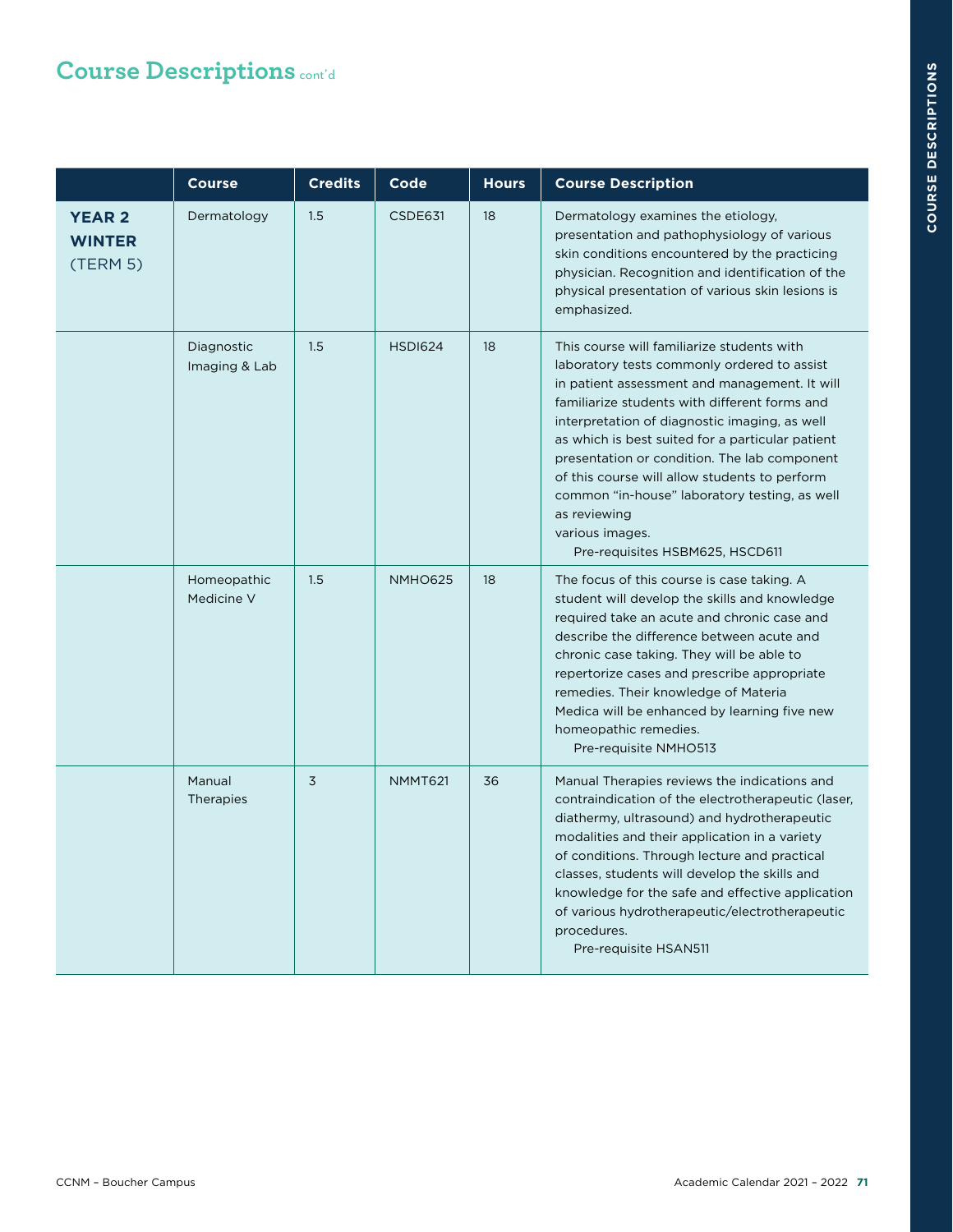|                                            | <b>Course</b>           | <b>Credits</b> | Code           | <b>Hours</b> | <b>Course Description</b>                                                                                                                                                                                                                                                                                                                                                                                                                                                                                                                                                                                                                                                                                                                                       |
|--------------------------------------------|-------------------------|----------------|----------------|--------------|-----------------------------------------------------------------------------------------------------------------------------------------------------------------------------------------------------------------------------------------------------------------------------------------------------------------------------------------------------------------------------------------------------------------------------------------------------------------------------------------------------------------------------------------------------------------------------------------------------------------------------------------------------------------------------------------------------------------------------------------------------------------|
| <b>YEAR 2</b><br><b>WINTER</b><br>(TERM 5) | Microbiology<br>Ш       | 1.5            | <b>HSBM623</b> | 18           | Microbiology III involves the study of various<br>infectious agents, including fungi, protozoans<br>and helminths, and their role in disease in the<br>human body. Transmission, virulence, laboratory<br>identification and diagnosis, pathological<br>presentation and pharmacology of treatment<br>are investigated. A discussion of the use of<br>anti-microorganismal medications (antiviral,<br>antifungal, antiparasitic, and antibacterial), as<br>well as naturopathic ways of dealing with these<br>infections is explored. An overview of antibiotic-<br>resistant microorganisms is also explored.                                                                                                                                                  |
|                                            | Nutrition V             | 1.5            | <b>NMNU625</b> | 18           | The clinical use of dietary management and<br>nutrient supplementation is presented from the<br>standpoint of both prevention and therapeutics.<br>Various diets are investigated, and protocols for<br>supplementation programs relative to specific<br>disease processes and stages of the human<br>life cycle are examined. The psychological<br>meaning behind foods and food habits are also<br>investigated. Nutrition V focuses on clinical<br>nutrition (diet therapy & supplementation)<br>for the treatment of hypoglycemia, insulin<br>resistance, diabetes mellitus (types 1 & 2),<br>obesity, hypertension, and cardiovascular<br>disease. Etiology, assessment, and pathogenesis<br>will be discussed when relevant to the treatment<br>strategy. |
|                                            | Physical<br>Medicine II | 3              | NMPM622        | 36           | Physical Medicine II provides didactic and<br>practical training in physical assessment and<br>pathology recognition for the lower extremity<br>(hip, knee, leg, ankle, and foot). Included is the<br>evaluation of common myofascial, articular,<br>osseous, neurologic, and vascular pathologies<br>of the lower extremity. A variety of core patient<br>assessment methods are identified, including<br>patient history, postural assessment, detailed<br>anatomy palpation, range of motion assessment,<br>orthopaedic testing, diagnostic imaging and<br>basic patient management. The principles and<br>practice are also applied with patient simulation<br>exercises and practical clinical examinations.<br>Pre-requisites HSAN511, HSAN522, HSAN533   |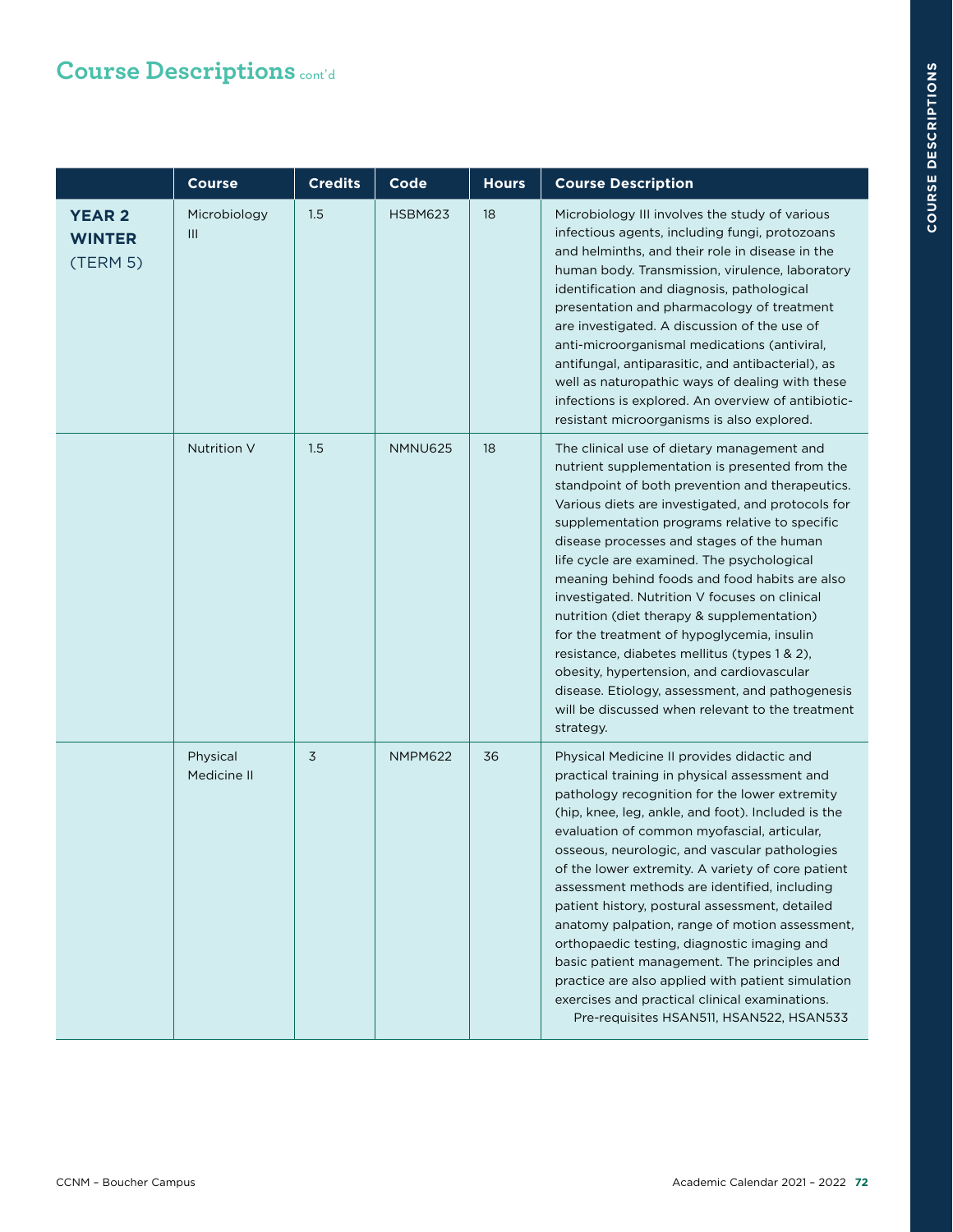|                                            | <b>Course</b>                           | <b>Credits</b> | Code           | <b>Hours</b> | <b>Course Description</b>                                                                                                                                                                                                                                                                                                                                                                                                                                                                                                                                                                                                                                            |
|--------------------------------------------|-----------------------------------------|----------------|----------------|--------------|----------------------------------------------------------------------------------------------------------------------------------------------------------------------------------------------------------------------------------------------------------------------------------------------------------------------------------------------------------------------------------------------------------------------------------------------------------------------------------------------------------------------------------------------------------------------------------------------------------------------------------------------------------------------|
| <b>YEAR 2</b><br><b>WINTER</b><br>(TERM 5) | Research II                             | 1.5            | <b>PDRS612</b> | 18           | Skills and concepts learned in Research I<br>will be applied to study designs beyond<br>controlled trials of interventions. Statistical<br>and design features of n-of-1 trials, systematic<br>reviews, meta-analysis, and trials that evaluate<br>diagnostic methods will be discussed and<br>common threats to the validity of these<br>research designs will be explored. Students<br>will learn to critically appraise these sorts of<br>research designs in a systematic way. As well,<br>fundamental principles of research ethics and<br>the bodies that oversee them will be covered.<br>with a focus on the components that constitute<br>informed consent. |
|                                            | Traditional<br>Asian Medicine<br>$\vee$ | 1.5            | <b>NMAM625</b> | 18           | TAM V focuses on Heart, Small Intestine<br>and Kidney acupuncture points locations &<br>functions. Students will learn to safely locate<br>and needle acupuncture points on the Heart,<br>Small Intestine and Kidney meridians and will be<br>able to list the indications and contraindications<br>for these points.<br>Students will develop knowledge of TAM<br>symptom pattern and diagnosis for the Heart,<br>Small Intestine and Kidney organs from a TAM<br>perspective. Practical classes will focus on<br>tongue and pulse diagnosis and needling.                                                                                                          |
| <b>TOTAL</b>                               |                                         | 30             |                | 360          |                                                                                                                                                                                                                                                                                                                                                                                                                                                                                                                                                                                                                                                                      |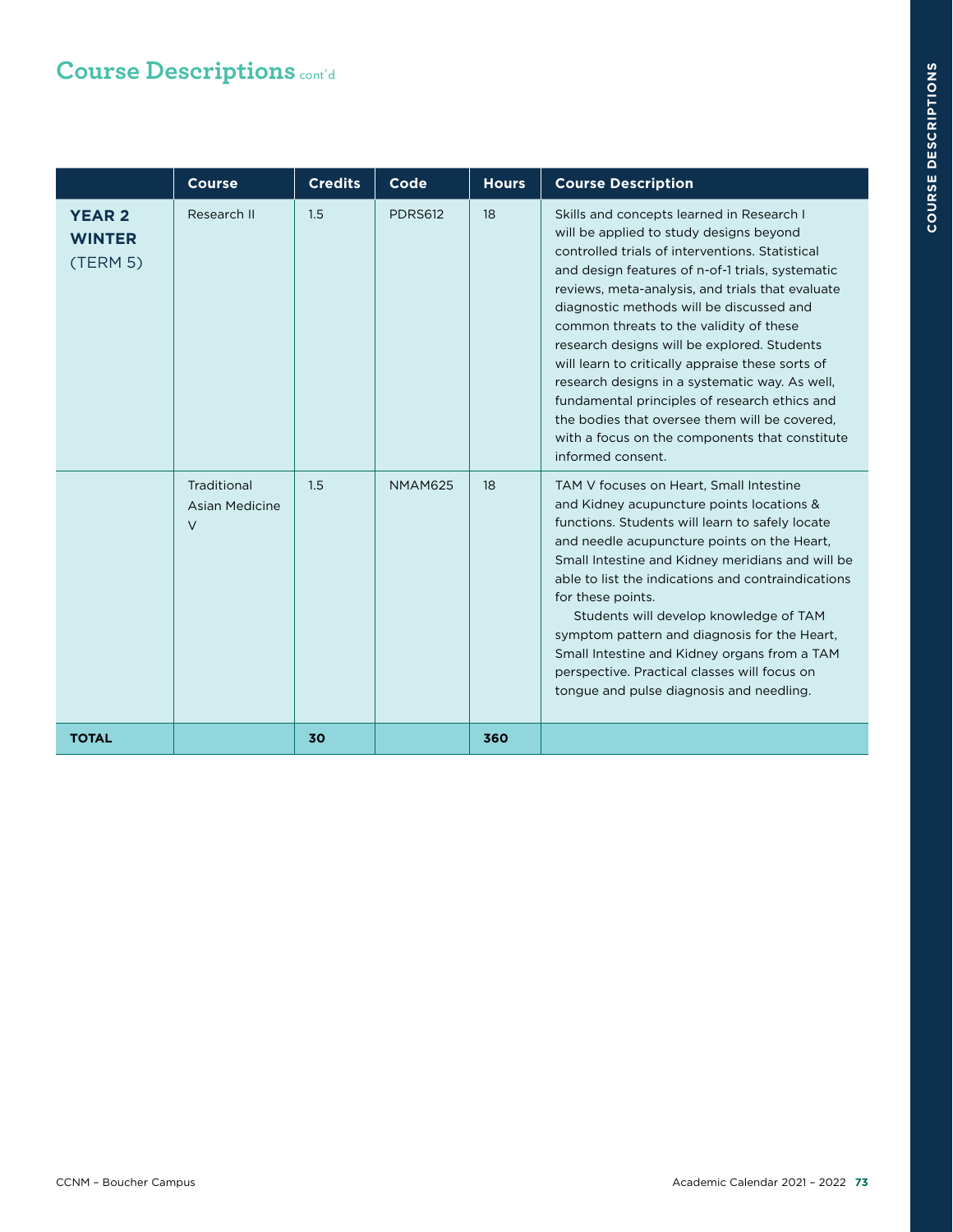|                                            | <b>Course</b>                           | <b>Credits</b> | Code           | <b>Hours</b> | <b>Course Description</b>                                                                                                                                                                                                                                                                                                                                                                                                                                                                                                                                                                                                                                                                                                                                                                                                          |
|--------------------------------------------|-----------------------------------------|----------------|----------------|--------------|------------------------------------------------------------------------------------------------------------------------------------------------------------------------------------------------------------------------------------------------------------------------------------------------------------------------------------------------------------------------------------------------------------------------------------------------------------------------------------------------------------------------------------------------------------------------------------------------------------------------------------------------------------------------------------------------------------------------------------------------------------------------------------------------------------------------------------|
| <b>YEAR 2</b><br><b>SPRING</b><br>(TERM 6) | <b>Biomedical</b><br><b>Sciences VI</b> | 9              | <b>HSBM636</b> | 108          | As a synthesis of several fields of study, the bio-<br>medicine program sets out to promote an inte-<br>grative and holistic view of how they contribute<br>to the function and dysfunction of the human<br>body. Biomedicine VI integrates the physiology,<br>biochemistry, pathology, histology, embryology,<br>neuroanatomy, pharmacology, and laboratory<br>diagnosis of the gastrointestinal, hepato-biliary,<br>renal, and reproductive systems.<br>Pre-requisites HSBM511, HSBM522, HSBM533,<br>HSBM614 and 60% or higher in HSBM625 or<br>HSBM511, HSBM522, HSBM533, HSBM625 and<br>60% or higher in HSBM614                                                                                                                                                                                                               |
|                                            | <b>Botanical</b><br>Medicine VI         | 1.5            | <b>NMBM626</b> | 18           | Botanical Medicine VI is a continuation of all<br>prior bot med courses, with a focus on botanical<br>therapies specific to neuro-endocrine systems.<br>Classes are designed to explore key botanical<br>applications in relation to the communication &<br>control of the hypothalamic/pituitary/adrenal<br>axis, as well as understanding the safe, effective,<br>and conscientious use of herbs for male and<br>female reproductive health, and explores the<br>making of herbal tinctures & glycerites.                                                                                                                                                                                                                                                                                                                        |
|                                            | Clinical<br>Diagnosis III               | $\overline{3}$ | <b>HSCD633</b> | 36           | CDX III provides instruction in performing a<br>general screening physical exam. Through<br>lecture and lab, students develop the skills to<br>perform examination of the HEENT, skin and<br>nails, nervous system, cardiovascular system,<br>thorax and lungs, abdomen, peripheral vascular<br>system, and musculoskeletal system. The course<br>culminates with a practical Milestone Exam in<br>which students demonstrate competence in a<br>multi-step physical screening exam. Students<br>are required to successfully complete this exam<br>to enter clinic as a secondary intern.<br>Pre-requisites HSBM511, HSBM522, HSCD611,<br>60% or better in HSBM533, HSBM614, HSBM625,<br>60% or better in HSCD622. If 60% or better<br>has not already been achieved in Biomed VI,<br>registration in Biomed VI is a corequisite. |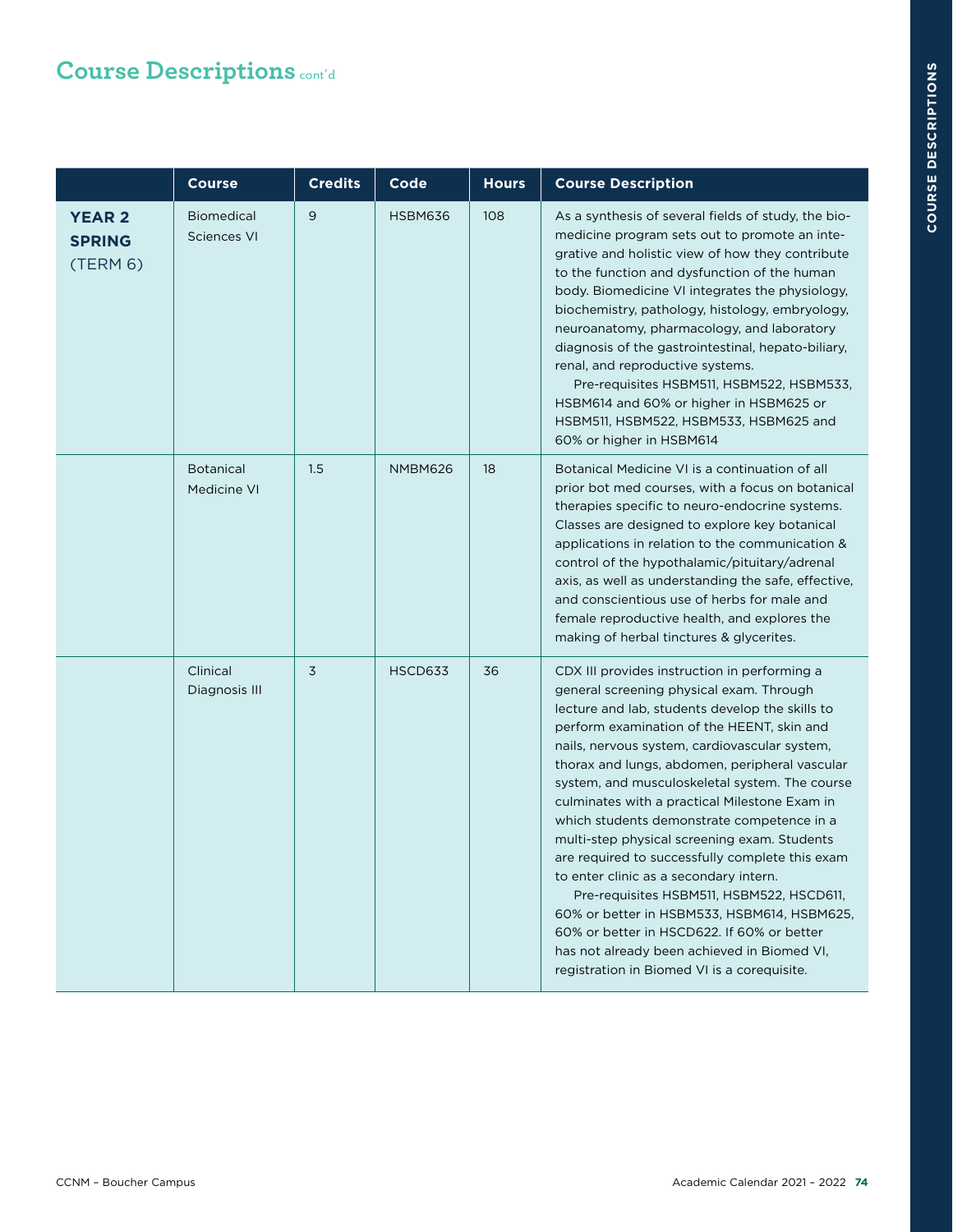|                                            | <b>Course</b>                            | <b>Credits</b> | Code           | <b>Hours</b> | <b>Course Description</b>                                                                                                                                                                                                                                                                                                                                                                                                                                                                                                                                                                                                                                                                                         |
|--------------------------------------------|------------------------------------------|----------------|----------------|--------------|-------------------------------------------------------------------------------------------------------------------------------------------------------------------------------------------------------------------------------------------------------------------------------------------------------------------------------------------------------------------------------------------------------------------------------------------------------------------------------------------------------------------------------------------------------------------------------------------------------------------------------------------------------------------------------------------------------------------|
| <b>YEAR 2</b><br><b>SPRING</b><br>(TERM 6) | Homeopathic<br>Medicine VI               | 1.5            | <b>NMHO626</b> | 18           | The focus of homeopathy VI is on follow up<br>patient visits and assessment. Students will<br>gain the knowledge that will allow them to<br>conduct follow ups, know the theoretical and<br>clinical applications in approaching the first<br>prescription, for acute cases, explore posology<br>and prognosis. The students will assess when<br>it is time to prescribe a second remedy.<br>Through case based learning, students will<br>gain a working knowledge of remedy selection,<br>posology, and potency that best match the<br>symptoms of the patient.<br>Students will further enhance their knowl-<br>edge of homeopathic remedies through study<br>of the Materia Medica.<br>Pre-requisites NMHO513 |
|                                            | Introduction<br>to Clinical<br>Education | 3              | CPCE631        | 36           | This course prepares students to perform<br>clinical rounds in the teaching clinics. The focus<br>is on roles and responsibilities in clinic, case<br>taking and charting, case research, chart audits,<br>and clinic procedures. This course culminates<br>with the first of the case-based milestone<br>examinations, the Clinical Entrance Exam.                                                                                                                                                                                                                                                                                                                                                               |
|                                            | Naturopathic<br>Counselling IV           | 3              | NMNC624        | 36           | The Naturopathic Counselling course prepares<br>students to work with patients, peers, and<br>supervisors.<br>Naturopathic Counselling - "Introduction to<br>Mental Health", develops the communication<br>skills for problem solving and then explores<br>trauma, eating disorders, psychosis, and the<br>Diagnostic and Statistics Manual of Psychology.                                                                                                                                                                                                                                                                                                                                                        |
|                                            | <b>Nutrition VI</b>                      | 1.5            | <b>NMNU626</b> | 18           | Nutrition VI focuses on clinical nutrition (diet<br>therapy and supplementation) for the treatment<br>of renal disease and gastrointestinal disorders.<br>Etiology, assessment, and pathogenesis are<br>discussed when relevant to the therapeutic<br>treatment strategy. Students will learn dietary<br>interventions used to assess and treat digestive<br>issues including elimination diets, food<br>sensitivity testing, food intolerances (sulfites,<br>histamine, FODMAPs), Specific Carbohydrate<br>Diet, GAPS, and low sulfur diet. Clinical nutrition<br>interventions for gastric surgery and dumping<br>syndrome, small and large bowel resection will<br>be reviewed.                                |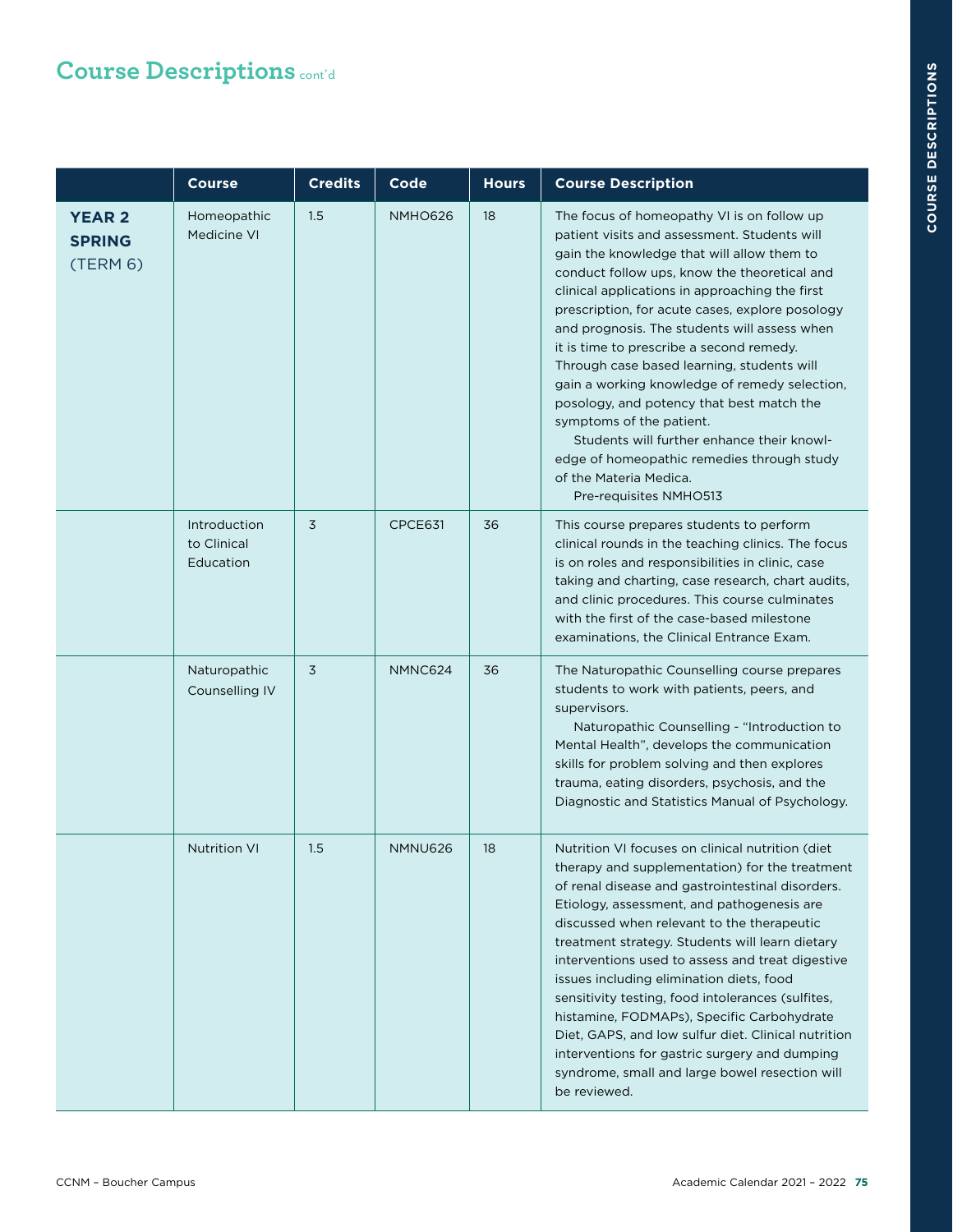|                                            | <b>Course</b>                       | <b>Credits</b> | Code           | <b>Hours</b>   | <b>Course Description</b>                                                                                                                                                                                                                                                                                                                                                                                                                                                                                                                                                                                                                                     |
|--------------------------------------------|-------------------------------------|----------------|----------------|----------------|---------------------------------------------------------------------------------------------------------------------------------------------------------------------------------------------------------------------------------------------------------------------------------------------------------------------------------------------------------------------------------------------------------------------------------------------------------------------------------------------------------------------------------------------------------------------------------------------------------------------------------------------------------------|
| <b>YEAR 2</b><br><b>SPRING</b><br>(TERM 6) | Physical<br>Medicine III            | 4.5            | <b>NMPM633</b> | 54             | Physical Medicine III provides lecture style<br>and hands-on training in physical assessment<br>and pathology recognition for the axial body<br>(sacroiliac, lumbar, thoracic, ribs, cervical spine<br>and TMJ). Included is the evaluation of common<br>myofascial, articular, osseous, neurologic,<br>and vascular pathologies of the axial body. A<br>variety of core patient assessment methods are<br>identified, including patient history, postural<br>assessment, detailed anatomy palpation,<br>range of motion assessment, orthopaedic<br>testing, diagnostic imaging, and basic patient<br>management.<br>Pre-requisites HSAN511, HSAN522, HSAN533 |
|                                            | Traditional<br>Asian Medicine<br>VI | 1.5            | <b>NMAM626</b> | 18             | TAM V focuses on Bladder, Back Shu, Front Mu,<br>Influential, Confluent, and other Special acu-<br>puncture points locations & functions. Students<br>will learn to safely locate and needle acupunc-<br>ture points on the Bladder meridians and will be<br>able to list the indications and contraindications<br>for these points.<br>Students will develop knowledge of TAM<br>symptom pattern and diagnosis for the Bladder<br>organs from a TAM perspective. Practical<br>classes will focus on tongue and pulse diagnosis<br>and needling, cupping, bleeding, moxibustion<br>and gua sha techniques.                                                    |
|                                            | Clinic Shadow<br>$\mathbf{H}$       | 0.25           | CPCE601        | $\overline{4}$ | Clinic shadow shifts provide students with an<br>orientation to the teaching clinic and introduces<br>students to the various roles and functions<br>in the clinic and provides students with the<br>opportunity to observe licensed naturopathic<br>physicians and interns in the process of case<br>discussion and patient care.                                                                                                                                                                                                                                                                                                                            |
| <b>TOTAL</b>                               |                                     | 28.75          |                | 346            |                                                                                                                                                                                                                                                                                                                                                                                                                                                                                                                                                                                                                                                               |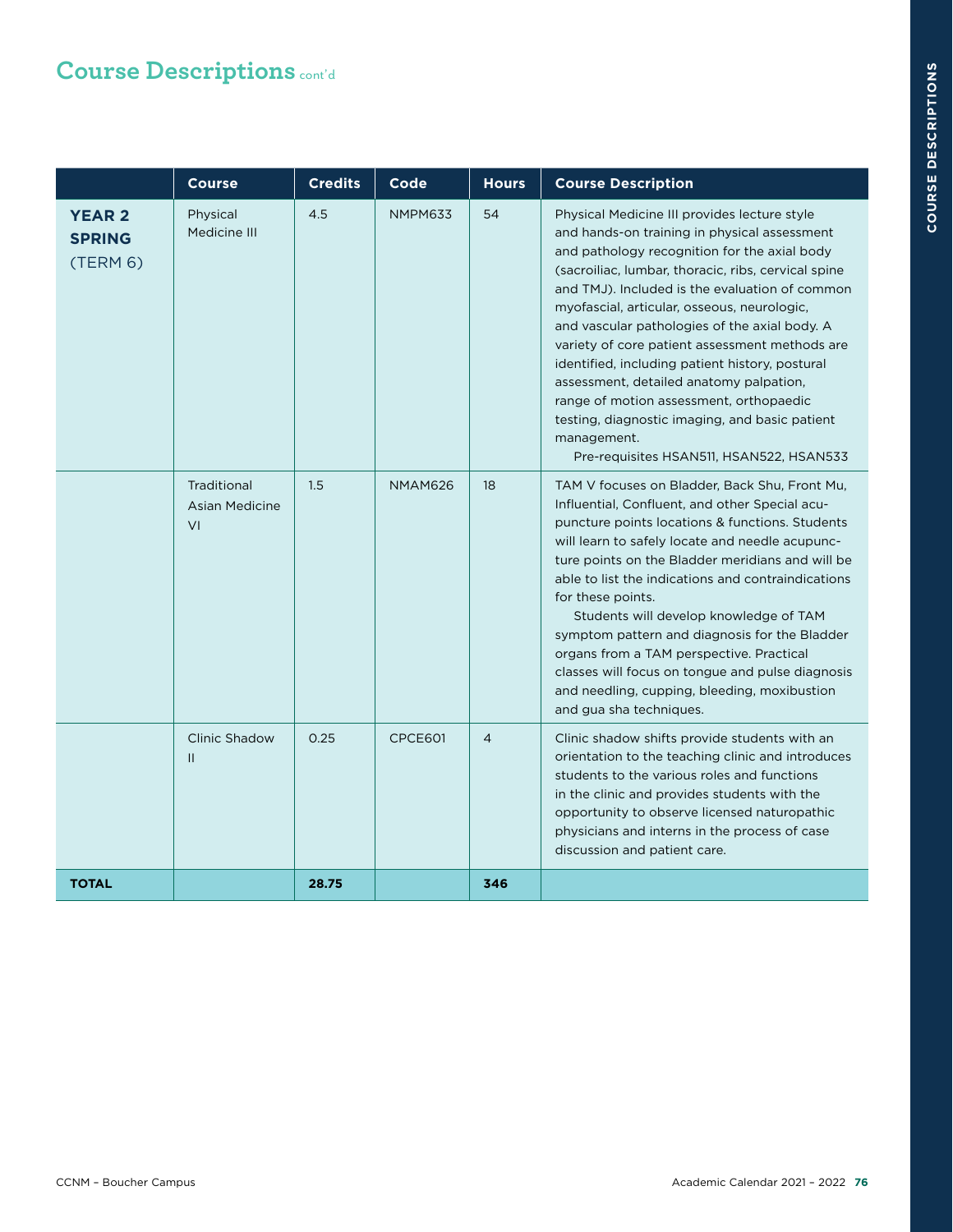|                                | <b>Course</b>                   | <b>Credits</b> | Code    | <b>Hours</b> | <b>Course Description</b>                                                                                                                                                                                                                                                                                                                                                                                                                                                         |
|--------------------------------|---------------------------------|----------------|---------|--------------|-----------------------------------------------------------------------------------------------------------------------------------------------------------------------------------------------------------------------------------------------------------------------------------------------------------------------------------------------------------------------------------------------------------------------------------------------------------------------------------|
| <b>YEAR 2</b><br><b>SUMMER</b> | <b>Dissection</b><br>Laboratory | $\overline{4}$ | CSDL631 | 48           | Students participate in a detailed dissection<br>to study human anatomical structures<br>and systems; special attention is given to<br>clinically relevant anatomy and pathology. The<br>musculoskeletal, vascular, and nervous, and<br>organ systems are studied in depth in order<br>to appreciate the relevance of landmarks,<br>physical relationships, reasoning for assessment<br>protocols and pathologic process in the body.<br>Pre-requisites HSAN511, HSAN522, HSAN533 |
| TOTAL                          |                                 | 4              |         | 48           |                                                                                                                                                                                                                                                                                                                                                                                                                                                                                   |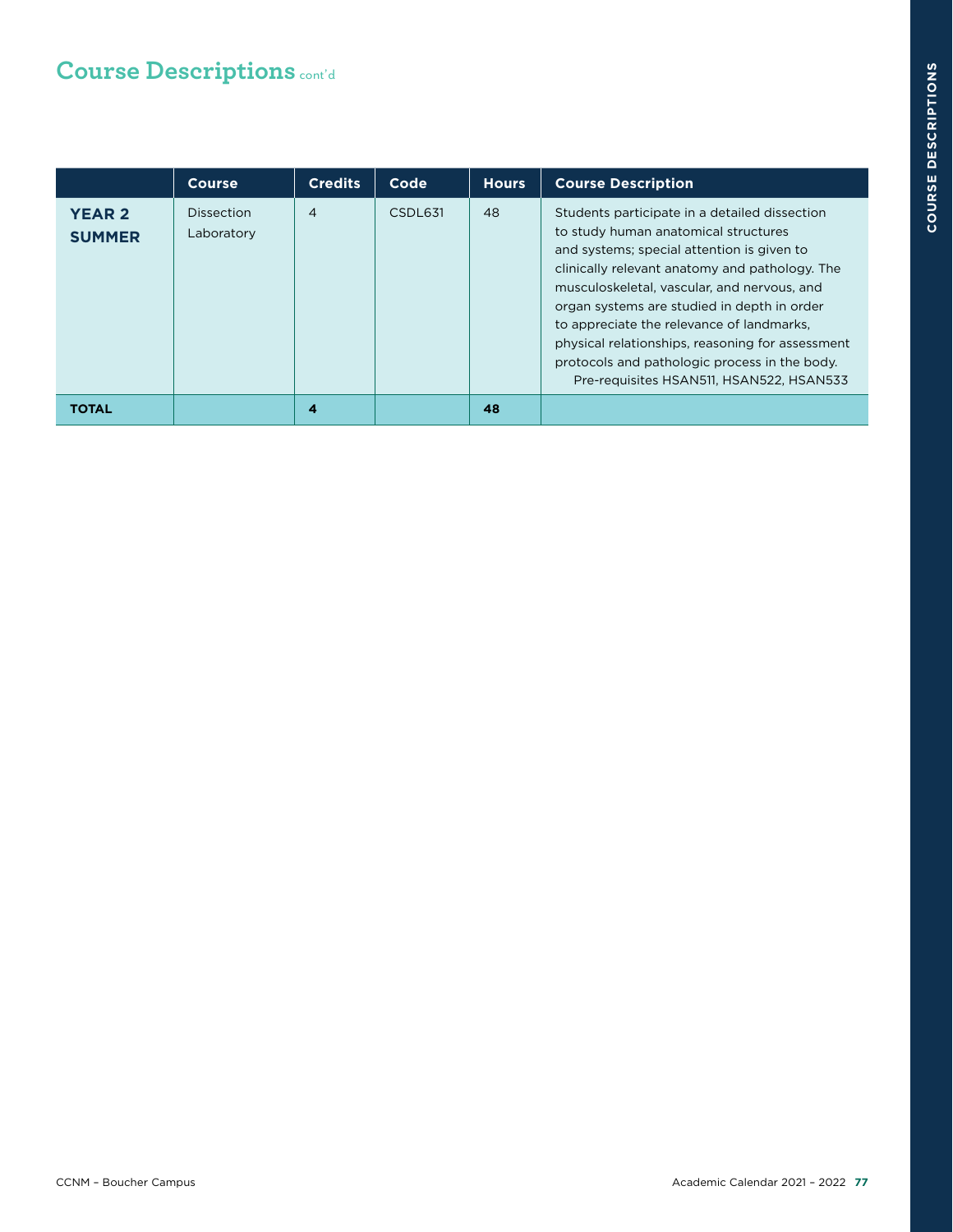|                                          | <b>Course</b>                    | <b>Credits</b> | Code    | <b>Hours</b> | <b>Course Description</b>                                                                                                                                                                                                                                                                                                                                                                                                                                                                                                                                                                                                                                                  |
|------------------------------------------|----------------------------------|----------------|---------|--------------|----------------------------------------------------------------------------------------------------------------------------------------------------------------------------------------------------------------------------------------------------------------------------------------------------------------------------------------------------------------------------------------------------------------------------------------------------------------------------------------------------------------------------------------------------------------------------------------------------------------------------------------------------------------------------|
| <b>YEAR 3</b><br><b>FALL</b><br>(TERM 7) | <b>Botanical</b><br>Medicine VII | 1.5            | NMBM737 | 18           | Botanical Medicine VII is a continuation of all<br>prior botanical medicine courses, with a focus<br>on the treatment of conditions of the nervous<br>system & mental health, addressing issues such<br>as sleep, pain, stress, and anxiety/depression<br>& cognition. Students will learn indications,<br>contraindications, side effects and interactions<br>of botanical medicines with an emphasis on the<br>alkaloids as constituents, their pharmacology,<br>and clinical applications. Inquiry based learning<br>provides students clinical cases to support their<br>diagnostic and prescribing skills.                                                            |
|                                          | Clinical<br>Diagnosis IV         | 3              | HSCD714 | 36           | In CDx IV students will develop differential<br>diagnosis skills for conditions pertaining to the<br>gastrointestinal, hepato-biliary, and genito-uri-<br>nary systems. Lecture, cases, and practical<br>classes support student skills and knowledge<br>development. Physical exam skills will focus on<br>advanced examination of the head and Neck,<br>and the advanced abdominal exam.<br>Pre-requisites HSBM511, HSBM522, HSBM533,<br>HSCD61, HSCD622, HSCD633, 60% or better in<br>HSBM614, HSBM625, HSBM636 (Biomed IV-VI)                                                                                                                                          |
|                                          | Emergency<br>Medicine            | 1.5            | CPEM721 | 18           | This course will enable students to assess<br>emergency situations and respond immediately<br>as a professional first-responder in order to<br>provide basic life support. Students will learn to<br>recognize and assess an emergency situation,<br>develop an approach to managing emergency<br>situations (cardiovascular, anaphylaxis, trauma)<br>and to diagnose and treat common emergent<br>conditions.<br>Pre-requisite HSBM625                                                                                                                                                                                                                                    |
|                                          | Gynecology                       | 3              | CSGY711 | 36           | Gynecology examines reproductive health<br>of persons with uteri, including development<br>throughout the life cycle, anatomy and<br>physiology of the reproductive and endocrine<br>system, and investigation and treatment of<br>imbalance /disease. Topics include amenorrhea,<br>fibroid, endometriosis, hormone imbalance,<br>and malignancies. In addition to pathologies<br>and treatments, wider factors are examined,<br>including socioeconomic status and cultural<br>behaviours, and a review of Trans and Non-<br>binary reproductive health. Students will learn<br>how to perform a gynecological exam and pap<br>exam with lecture and practical training. |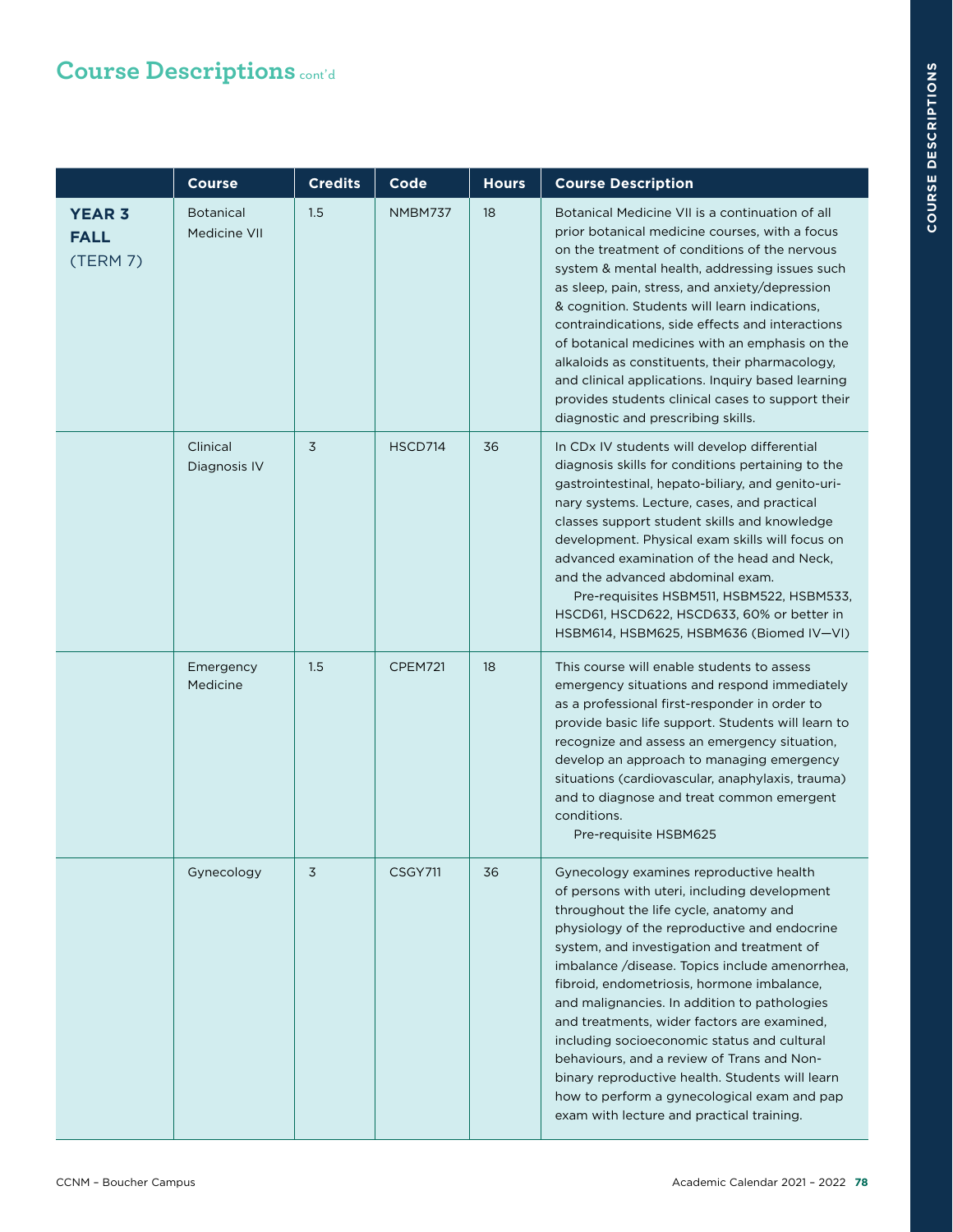|                                          | <b>Course</b>                                                     | <b>Credits</b> | Code           | <b>Hours</b> | <b>Course Description</b>                                                                                                                                                                                                                                                                                                                                                                                                                                                                                                                                                                                                                           |
|------------------------------------------|-------------------------------------------------------------------|----------------|----------------|--------------|-----------------------------------------------------------------------------------------------------------------------------------------------------------------------------------------------------------------------------------------------------------------------------------------------------------------------------------------------------------------------------------------------------------------------------------------------------------------------------------------------------------------------------------------------------------------------------------------------------------------------------------------------------|
| <b>YEAR 3</b><br><b>FALL</b><br>(TERM 7) | Homeopathic<br><b>Medicine VII</b>                                | 1.5            | <b>NMHO737</b> | 18           | Homeopathy VII focuses on case management<br>and follow ups visits for both acute and chronic<br>cases. Students will learn the theoretical and<br>clinical applications in approaching the second<br>prescription, explore posology and prognosis,<br>understand the effects of the prescription.<br>Through study of The Organon, students will<br>learn about aggravations and proving of the<br>remedy and how to manage these.<br>Students will further enhance their<br>knowledge of homeopathic remedies through<br>study of the Materia Medica.<br>Pre/Co-requisite NMHO513                                                                 |
|                                          | Naturopathic<br><b>Clinical Arts</b><br>and Sciences I<br>(NCASI) | 3              | <b>NCAS711</b> | 36           | The NCAS I course introduces students to<br>integrative medicine and functional disorders of<br>the gastrointestinal system and the microbiome<br>and their role in neurodevelopmental disorders.<br>Endocrine system disorders will be reviewed<br>including adrenal, thyroid, and reproductive<br>disorders. Autoimmune dysfunction and<br>common dermatological conditions with a<br>focus on identification and lab diagnosis will be<br>discussed. Students will learn the indications<br>and contraindications of injectable vitamins and<br>practice phlebotomy, and vitamin B12 Injections.                                                 |
|                                          | Naturopathic<br>Manipulation I                                    | 3              | <b>NMNM711</b> | 36           | Through lecture and practical labs, Naturopathic<br>Manipulation I provides students the knowledge<br>and skills to perform an assessment of a<br>regional joint complex and surrounding<br>structures, discuss and identify the significance<br>of regional normal versus pathological end-feels<br>associated with joint dysfunction (subluxation),<br>perform regional joint play mobilizations for<br>assessment and treatment, perform palpation,<br>stretching, strengthening and muscle testing<br>for regional therapeutic applications and<br>demonstrate a high velocity, low amplitude<br>thrusts as indicated.<br>Pre-requisite HSBM625 |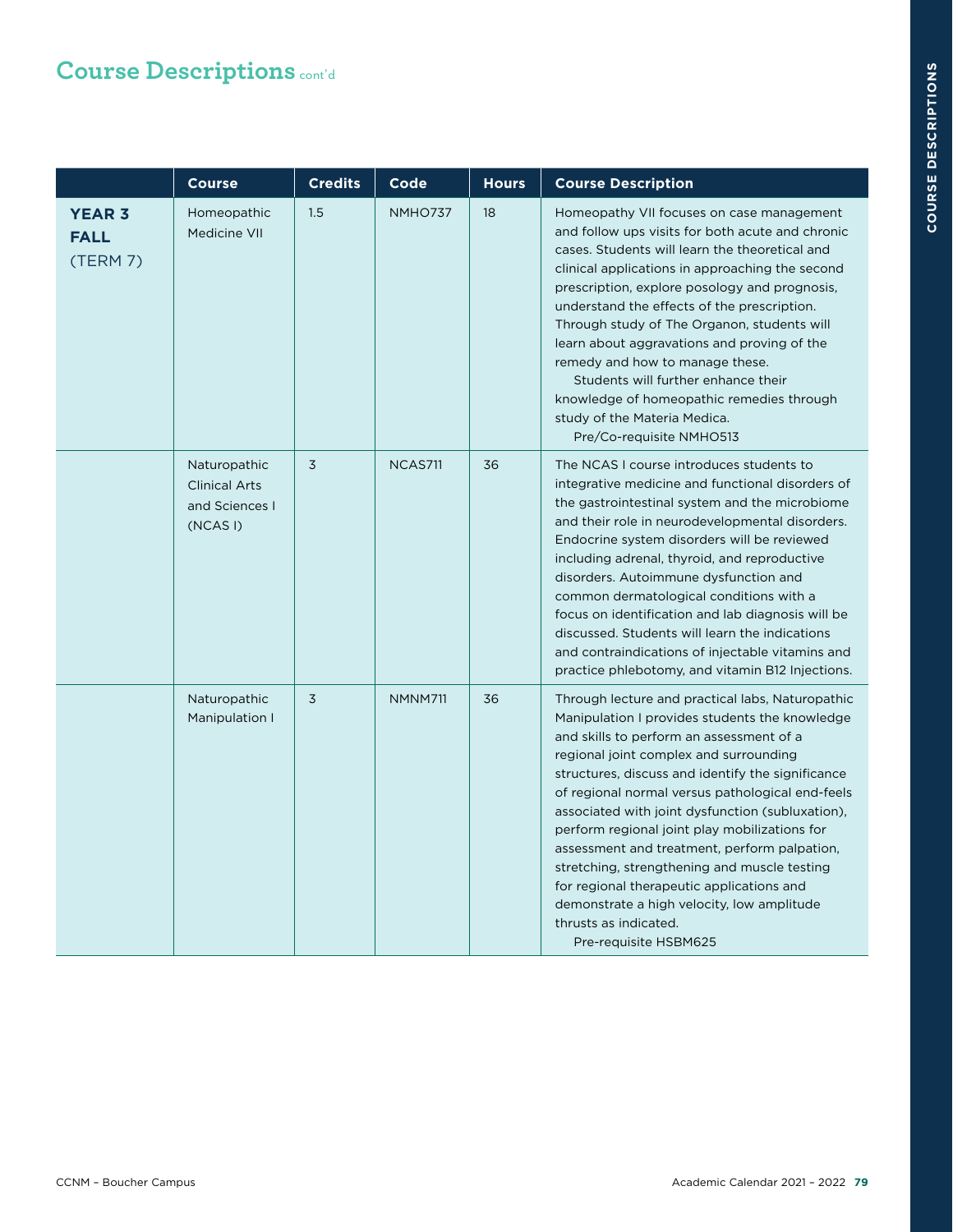|                                          | <b>Course</b>                               | <b>Credits</b> | Code           | <b>Hours</b> | <b>Course Description</b>                                                                                                                                                                                                                                                                                                                                                                                                                                                                                                               |
|------------------------------------------|---------------------------------------------|----------------|----------------|--------------|-----------------------------------------------------------------------------------------------------------------------------------------------------------------------------------------------------------------------------------------------------------------------------------------------------------------------------------------------------------------------------------------------------------------------------------------------------------------------------------------------------------------------------------------|
| <b>YEAR 3</b><br><b>FALL</b><br>(TERM 7) | <b>Nutrition VII</b>                        | 1.5            | NMNU737        | 18           | In Nutrition VII, students will learn dietary and<br>nutritional support for reproductive/hormone<br>disorders such as metabolic syndrome,<br>insulin resistance, menopause, PMS, estrogen<br>dominance, progesterone deficiency and<br>hypothyroidism. Dietary and nutritional support<br>of detoxification pathways are reviewed with<br>consideration of the digestive, hepatic, and<br>renal systems.                                                                                                                               |
|                                          | Research III                                | 1.5            | <b>PDRS723</b> | 18           | Students will develop the ability to effectively<br>search medical literature and databases and<br>summarize and critically appraise medical<br>research. They will appraise the validity and<br>relevance of clinical studies key to developing<br>research literacy in naturopathic medicine. The<br>fundamentals of performing a literature review<br>as well as designing and writing a publishable<br>case study will be taught. Students will write<br>a short literature review on a topic relevant to<br>naturopathic medicine. |
|                                          | Traditional<br><b>Asian Medicine</b><br>VII | 1.5            | <b>NMAM737</b> | 18           | TAM V focuses on Liver, Gallbladder, San Jiao<br>& Pericardium acupuncture points locations &<br>functions. Students will learn to safely locate<br>and needle acupuncture points on the Bladder<br>meridians and will be able to list the indications<br>and contraindications for these points.<br>Students will develop knowledge of TAM<br>symptom pattern and diagnosis for the Liver,<br>Gallbladder, organs from a TAM perspective.<br>Practical classes will focus on tongue and pulse<br>diagnosis and needling techniques.    |
|                                          | Clinic<br>Assistant                         | $\overline{3}$ | CPCE701        | 72           | Clinic assistant rotations provide the novice<br>secondary intern an introduction to clinic<br>operations and include duties in the lab, and<br>dispensary. Students develop their clinic<br>operations skills under the mentorship of the<br>Dispensary Manager and Lab Technicians.                                                                                                                                                                                                                                                   |
|                                          | Clinic<br>Secondary                         | 6              | <b>CPCE501</b> | 96           | Students are enrolled as secondary interns<br>in the teaching clinic in their third year of<br>the program. Over the course of three terms<br>the secondary intern assumes increasing<br>responsibility in patient care including physical<br>exam, interviewing and charting, patient<br>research and case presentation.                                                                                                                                                                                                               |
| <b>TOTAL</b>                             |                                             | 30             |                | 420          |                                                                                                                                                                                                                                                                                                                                                                                                                                                                                                                                         |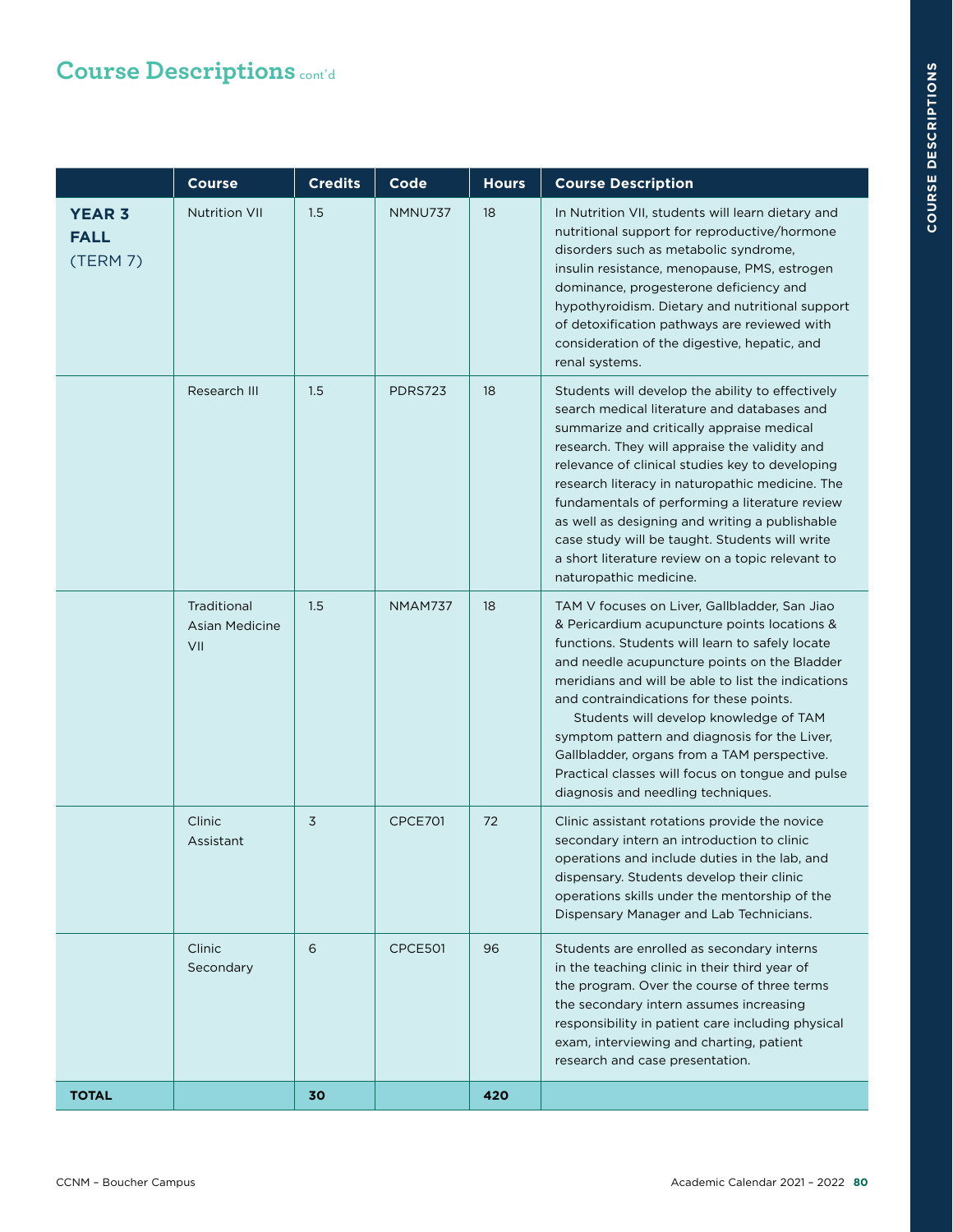|                                            | <b>Course</b>                     | <b>Credits</b> | Code           | <b>Hours</b> | <b>Course Description</b>                                                                                                                                                                                                                                                                                                                                                                                                                                                                                                                                                                                                                        |
|--------------------------------------------|-----------------------------------|----------------|----------------|--------------|--------------------------------------------------------------------------------------------------------------------------------------------------------------------------------------------------------------------------------------------------------------------------------------------------------------------------------------------------------------------------------------------------------------------------------------------------------------------------------------------------------------------------------------------------------------------------------------------------------------------------------------------------|
| <b>YEAR 3</b><br><b>WINTER</b><br>(TERM 8) | <b>Botanical</b><br>Medicine VIII | 1.5            | NMBM738        | 18           | In this course there is an emphasis on clinical<br>applications of botanical medicine for thyroid/<br>cardiovascular health and diabetes/metabolic<br>syndrome, and genitourinary health. The<br>ecological, ethnobotanical, and environmental<br>concerns that exist within the practice of<br>botanical medicine is reviewed. Key actions<br>of the herbs will be explored based on both<br>their traditional and modern usage. Through<br>study of the Materia medica, students will<br>learn the pharmacognosy, indications and<br>contraindications of botanical remedies<br>and be able to formulate tinctures for<br>specific conditions. |
|                                            | Clinical<br>Diagnosis V           | 3              | HSCD725        | 36           | CDx V continues the differential diagnosis<br>of peripheral vascular, gastrointestinal,<br>hematological neurological, pulmonary, and<br>immunological disorders. Case presentation<br>and symptoms of common mental health issues<br>are covered including anxiety, OCD and PTSD,<br>depression, psychosis, and bipolar disorder.<br>Students developed advance physical exams<br>skills in labs that focus on examination of the<br>lung and thorax and nervous system.<br>Pre-requisites HSBM511, HSBM522, HSBM533,<br>HSBM614, HSBM625, HSBM636, HSCD61,<br>HSCD622, HSCD633                                                                 |
|                                            | Homeopathic<br>Medicine VIII      | 1.5            | <b>NMHO738</b> | 18           | In this course, students will demonstrate<br>the ability to differentiate between acute<br>in epidemics and acute exacerbation of a<br>chronic disease. Gaining more experience in<br>case analysis and repertorization of acute and<br>chronic paper using homeopathic software.<br>Select homeopathic remedies and determine a<br>posology based on the totality (mental, general,<br>and physical symptoms) of the case. Compare<br>select remedies and describe their characteristic<br>usage. Students will further develop their<br>knowledge of homeopathic remedies through<br>study of the Materia Medica.<br>Pre-requisite NMHO513     |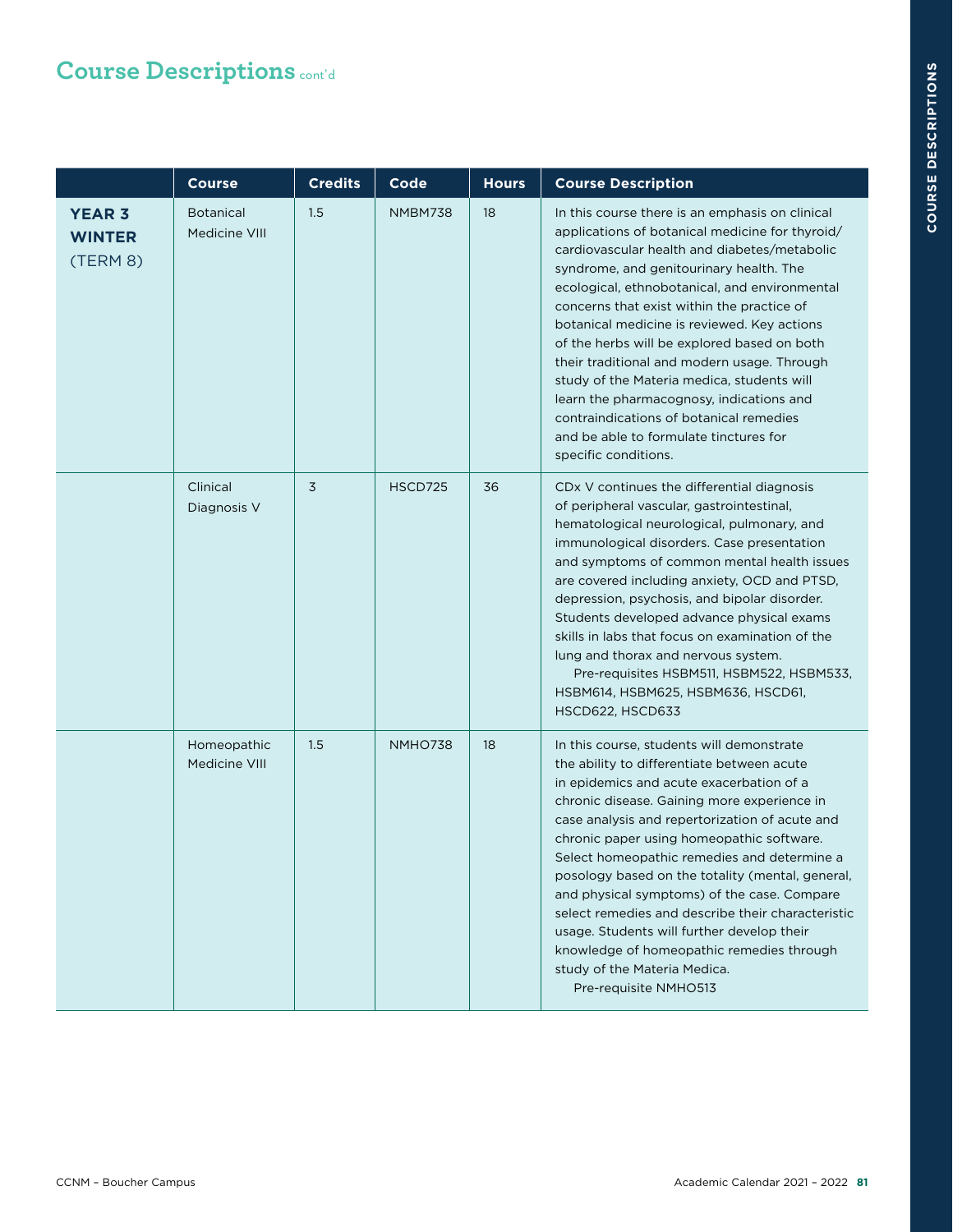|                                            | <b>Course</b>                   | <b>Credits</b> | Code           | <b>Hours</b> | <b>Course Description</b>                                                                                                                                                                                                                                                                                                                                                                                                                                                                                                                                                                               |
|--------------------------------------------|---------------------------------|----------------|----------------|--------------|---------------------------------------------------------------------------------------------------------------------------------------------------------------------------------------------------------------------------------------------------------------------------------------------------------------------------------------------------------------------------------------------------------------------------------------------------------------------------------------------------------------------------------------------------------------------------------------------------------|
| <b>YEAR 3</b><br><b>WINTER</b><br>(TERM 8) | <b>NCAS II</b>                  | 3              | <b>NCAS722</b> | 36           | Students who complete NCAS II will be able<br>to understand and identify case presentation,<br>laboratory testing, normal and abnormal<br>physical exam findings, history taking, and both<br>medical and naturopathic treatments required<br>to properly and effectively manage specific<br>patient cases. The topics covered by NCAS<br>Il are autoimmune disorders, gastrointestinal<br>conditions (PUD, GERD), renal disease,<br>contraception (IUDs, oral contraceptives),<br>menopause, diabetes, mood disorders, chronic<br>pain, and insomnia.                                                  |
|                                            | Naturopathic<br>Counselling V   | 3              | NMNC715        | 36           | The Naturopathic Counselling courses prepares<br>students to work with patients, peers, and<br>supervisors. This course continues to focus on<br>how to develop essential clinical rapport with<br>patients, which is the foundation of the Doctor-<br>Patient relationship. Naturopathic counselling V<br>examines the life span of individuals in society<br>by introducing psychosocial development<br>through life and includes terminal conditions,<br>grief, and suicide. This course also includes<br>student centred seminars where current clinical<br>issues can be explored in small groups. |
|                                            | Naturopathic<br>Manipulation II | 3              | <b>NMNM722</b> | 36           | Naturopathic Manipulation II builds on the skills<br>learned in the previous classes and focus on<br>the development of the skill of high velocity<br>low amplitude manipulation as well as soft<br>tissue techniques and palpatory assessment.<br>Special emphasis will be given to the subjects<br>of pathology and anatomy in the regions of the<br>thoracic spine and sacroiliac area, though all<br>spinal areas will be covered and some extremity<br>adjusting will be introduced.<br>Pre-requisites NMNM711                                                                                     |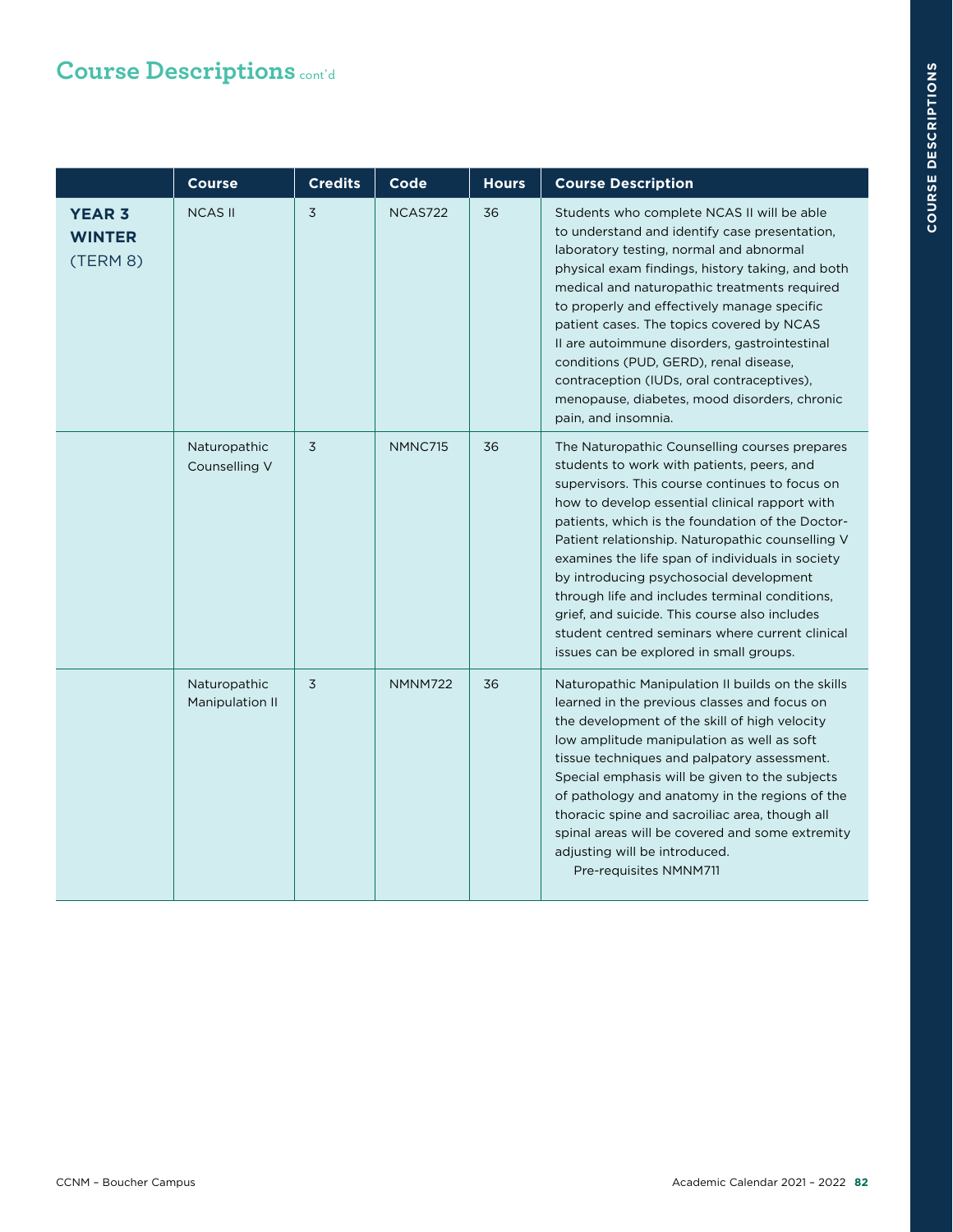|                                            | <b>Course</b>                                | <b>Credits</b> | Code    | <b>Hours</b> | <b>Course Description</b>                                                                                                                                                                                                                                                                                                                                                                                                                                                                                                                                                                                                                                                                                                                                                                                                              |
|--------------------------------------------|----------------------------------------------|----------------|---------|--------------|----------------------------------------------------------------------------------------------------------------------------------------------------------------------------------------------------------------------------------------------------------------------------------------------------------------------------------------------------------------------------------------------------------------------------------------------------------------------------------------------------------------------------------------------------------------------------------------------------------------------------------------------------------------------------------------------------------------------------------------------------------------------------------------------------------------------------------------|
| <b>YEAR 3</b><br><b>WINTER</b><br>(TERM 8) | <b>Nutrition VIII</b>                        | 1.5            | NMNU738 | 18           | In Nutrition VIII, case studies are used to<br>present an evidence-based examination of<br>disease processes as they present in the human<br>body. The student is provided a structured<br>opportunity to explore and incorporate<br>a detailed knowledge of the functional<br>organisation and operational mechanisms used<br>by cells, tissues, organs, and systems as they<br>relate to lecture topic discussed. Debate Topics<br>include: Raw vs Cooked Foods, Vegetarian<br>vs Meat, Grains vs Grain Free, Probiotics vs<br>Fermented Foods, Supplements vs Food,<br>Intermittent Fasting vs 4-6 meals/snacks per<br>day. Presentation Topics include: Psoriasis,<br>Fertility/Infertility, Anxiety, Chronic Fatigue<br>Syndrome, Post Concussive Syndrome, Lyme<br>Disease, Hashimoto's, Mold Toxicity<br>Pre-requisites NMNU737 |
|                                            | Professional<br>Development<br>$\mathbf{II}$ | 3              | PDPD713 | 36           | Professional Development II provides<br>students with the tools, knowledge, and skills<br>to uncover their unique value to their ideal<br>clients, create a viable business model upon<br>which to base future practice profitability,<br>develop market assessment capabilities,<br>and establish an individual market position.<br>Students will develop a branding and marketing<br>strategy and understand establishing a social<br>media presence. Videos, presentations, and<br>portfolio development creates an interactive<br>and participatory experience, with skills and<br>expertise honed through in class workshops,<br>written assignments and discussion. Course<br>instruction is provided through 1-on-1,<br>small group and larger group coaching and<br>motivational interviewing techniques.                      |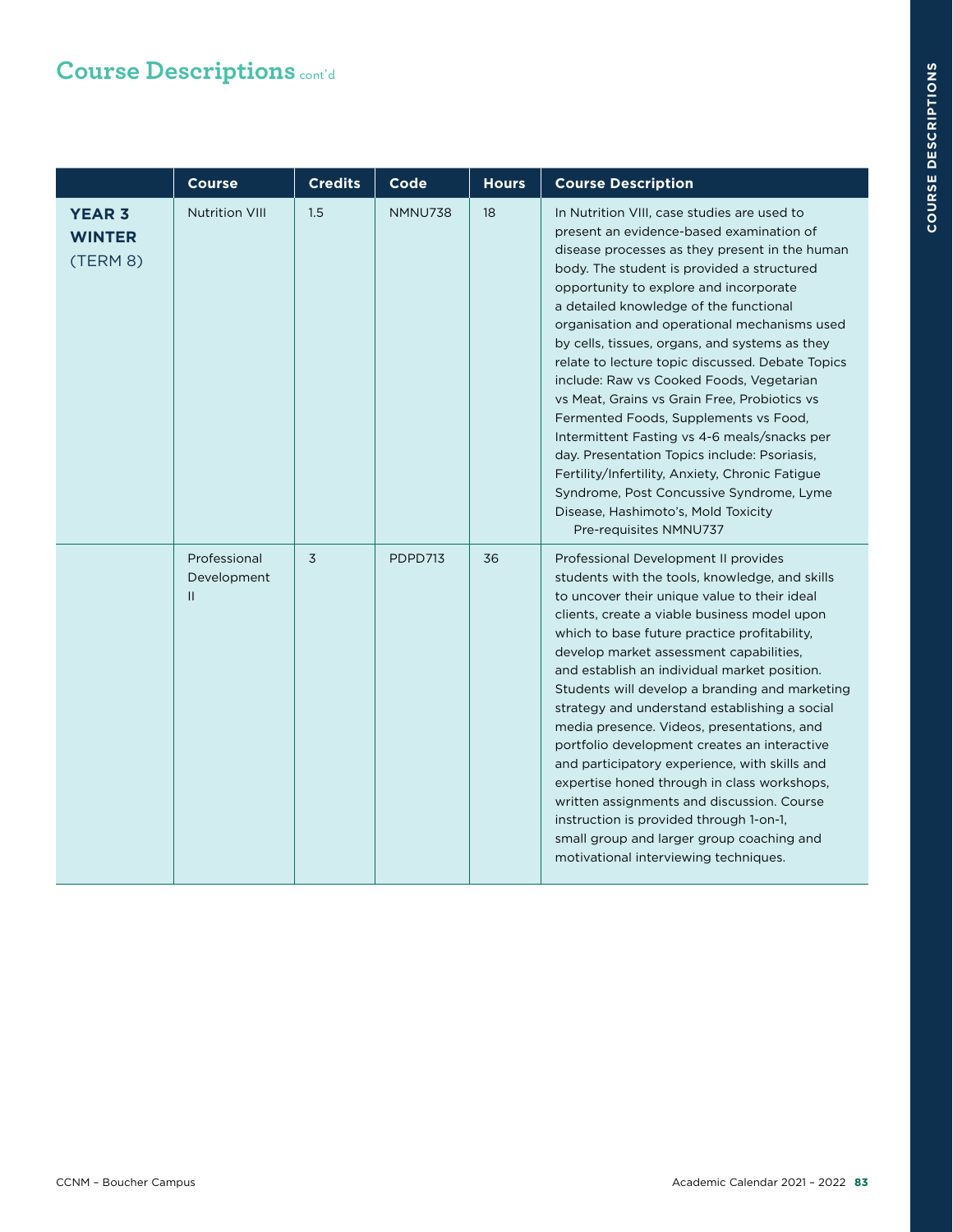|                                            | <b>Course</b>                                | <b>Credits</b> | Code           | <b>Hours</b> | <b>Course Description</b>                                                                                                                                                                                                                                                                                                                                                                                                                                                      |
|--------------------------------------------|----------------------------------------------|----------------|----------------|--------------|--------------------------------------------------------------------------------------------------------------------------------------------------------------------------------------------------------------------------------------------------------------------------------------------------------------------------------------------------------------------------------------------------------------------------------------------------------------------------------|
| <b>YEAR 3</b><br><b>WINTER</b><br>(TERM 8) | Traditional<br>Asian Medicine<br><b>VIII</b> | 1.5            | <b>NMAM738</b> | 18           | TAM VIII focuses on Du & Ren vessels<br>acupuncture points locations & functions, the 8<br>extra vessels, and ear acupuncture. Students will<br>learn to safely locate and needle acupuncture<br>points on these meridians, will be introduced<br>to electroacupuncture and will be able to<br>list the indications and contraindications for<br>these points. Practical classes will focus on<br>tongue and pulse diagnosis and clean needling<br>techniques for acupuncture. |
|                                            | Clinic<br>Secondary                          | 9              | CPCE501        | 144          | Students are enrolled as secondary interns<br>in the teaching clinic in their third year of<br>the program. Over the course of three terms<br>the secondary intern assumes increasing<br>responsibility in patient care including physical<br>exam, interviewing and charting, patient<br>research and case presentation.                                                                                                                                                      |
| <b>TOTAL</b>                               |                                              | 30             |                | 396          |                                                                                                                                                                                                                                                                                                                                                                                                                                                                                |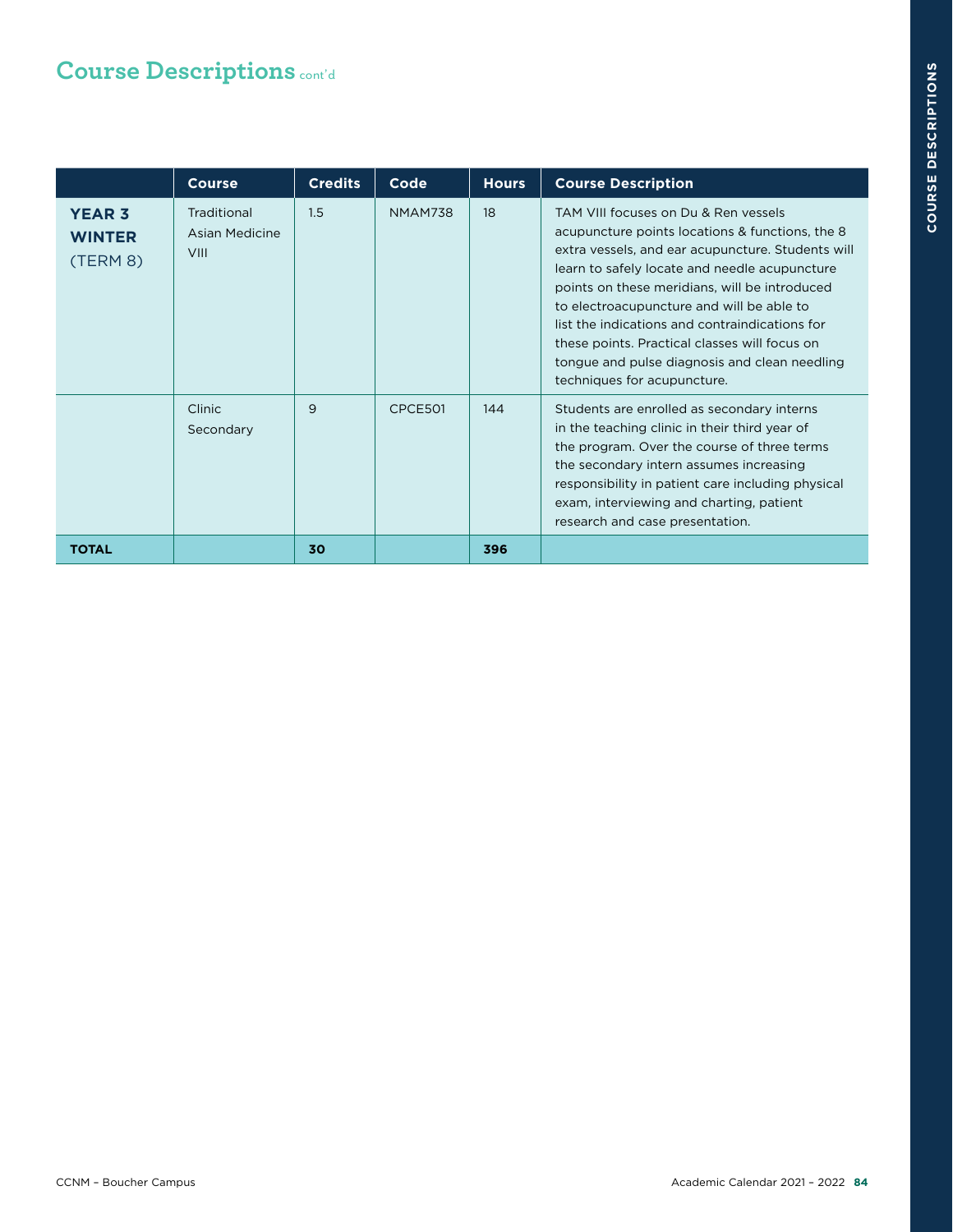|                                            | <b>Course</b>                   | <b>Credits</b> | Code           | <b>Hours</b> | <b>Course Description</b>                                                                                                                                                                                                                                                                                                                                                                                                                                                                                                                                                                                                                                                                                                                                                                                                                                                                                                                                                                                                                                                                                                                                                                                                                                                                                  |
|--------------------------------------------|---------------------------------|----------------|----------------|--------------|------------------------------------------------------------------------------------------------------------------------------------------------------------------------------------------------------------------------------------------------------------------------------------------------------------------------------------------------------------------------------------------------------------------------------------------------------------------------------------------------------------------------------------------------------------------------------------------------------------------------------------------------------------------------------------------------------------------------------------------------------------------------------------------------------------------------------------------------------------------------------------------------------------------------------------------------------------------------------------------------------------------------------------------------------------------------------------------------------------------------------------------------------------------------------------------------------------------------------------------------------------------------------------------------------------|
| <b>YEAR 3</b><br><b>SPRING</b><br>(TERM 9) | <b>Botanical</b><br>Medicine IX | 3              | NMBM739        | 36           | Botanical Medicine IX is the final course in<br>a series delivered during the naturopathic<br>curriculum to complete the botanical medicine<br>program. The development of a systematic<br>understanding of the indications and actions of<br>medicinal plants that can be applied practically<br>in the clinical context is emphasized. Through<br>case studies students will learn the practical<br>application of the herbs for dermatology,<br>geriatrics, cancer, and pregnancy and lactation.<br>Students will develop and present a botanical<br>"first aid kit".                                                                                                                                                                                                                                                                                                                                                                                                                                                                                                                                                                                                                                                                                                                                   |
|                                            | Clinical<br>Diagnosis VI        | 3              | <b>HSCD736</b> | 36           | The clinical diagnosis courses provide an<br>in-depth study of the significance and<br>interpretation of clinical signs and symptoms for<br>the development of diagnostic skills appropriate<br>to the role of a primary care provider.<br>Emphasis is placed on the collection and<br>interpretation of physical/clinical data to arrive<br>at a naturopathic medical diagnosis. Through<br>lecture, lab, practice and the study of case<br>histories, students develop history taking and<br>physical examination skills, learn to develop<br>diagnostic acumen, cultivate clinical judgment<br>and problem-solving abilities, and develop<br>competency in differential diagnosis and<br>assessment.<br>The topics covered by CDx VI include<br>differential diagnosis of reproductive system,<br>breast disorders, multi-system cardiology,<br>fatigue, and a review of hormone labs. Students<br>will develop clinical skills to perform a focused<br>cardiovascular exam, peripheral vascular<br>exam, urogenital/ prostate Exam, pelvic and<br>breast/chest Exam. This course culminates in<br>a milestone exam utilizing simulated patient<br>cases, the "Mock Patient Assessment"<br>Pre-requisites HSBM511, HSBM522, HSBM533,<br>HSBM614, HSBM625, HSBM636, HSCD61,<br>HSCD622, HSCD633, HSCD725 |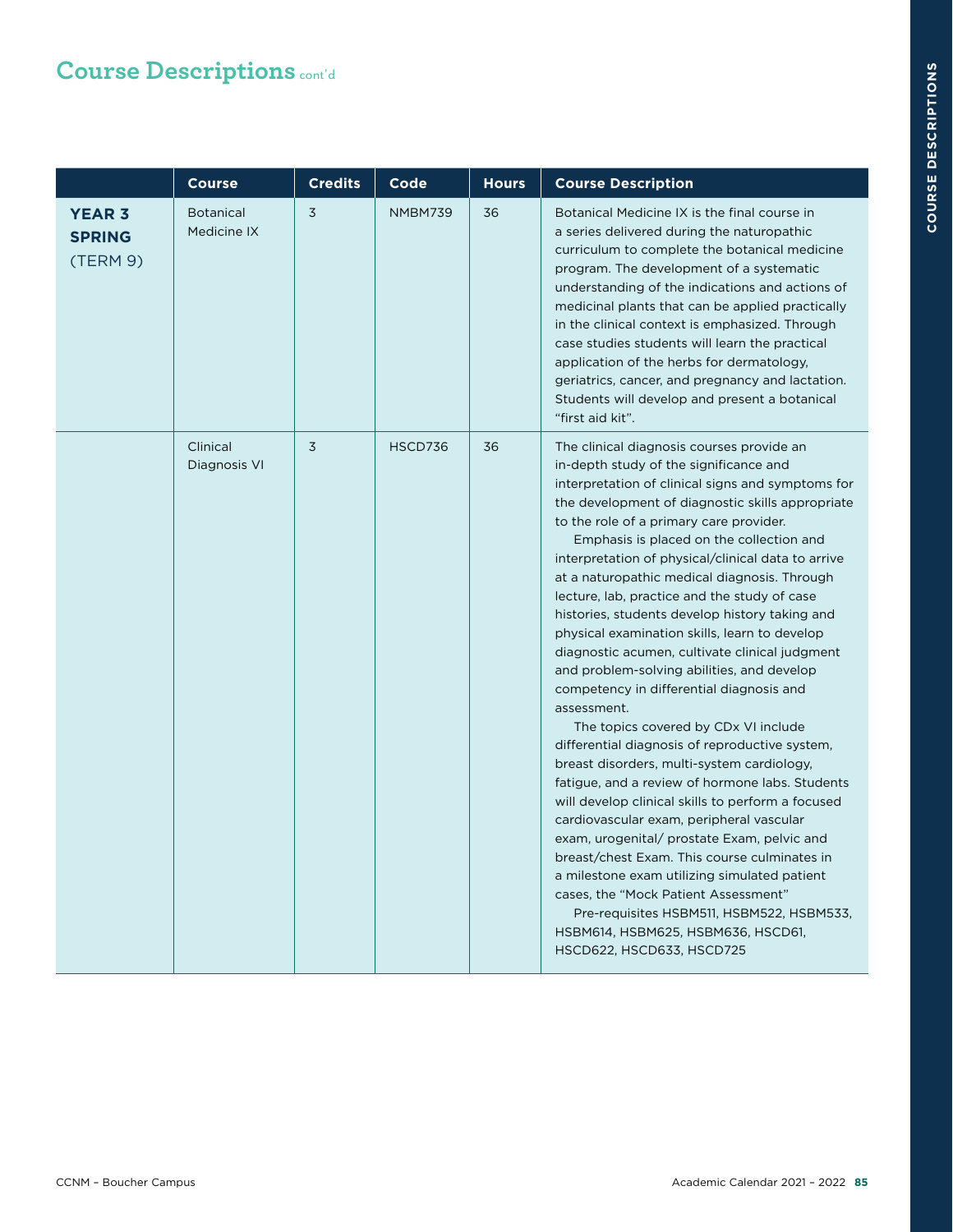|                                            | <b>Course</b>                                  | <b>Credits</b> | Code     | <b>Hours</b> | <b>Course Description</b>                                                                                                                                                                                                                                                                                                                                                                                                                                                                                                                                                                                          |
|--------------------------------------------|------------------------------------------------|----------------|----------|--------------|--------------------------------------------------------------------------------------------------------------------------------------------------------------------------------------------------------------------------------------------------------------------------------------------------------------------------------------------------------------------------------------------------------------------------------------------------------------------------------------------------------------------------------------------------------------------------------------------------------------------|
| <b>YEAR 3</b><br><b>SPRING</b><br>(TERM 9) | <b>NCAS III</b>                                | 3              | NCAS733  | 36           | Students enrolled in NCAS III will develop an<br>understanding of the history and evolution of<br>the field of clinical ecology. They will analyze<br>the impact on human health, understand labo-<br>ratory method of assessing clinical toxicology<br>and allergic disease and learn the application of<br>environmental medicine.<br>Through lecture and practical classes, NCAS III<br>also teaches students to develop the knowledge<br>and skills required to safely and effectively<br>perform injections (Subcutaneous, IM), and IV<br>Therapy.                                                            |
|                                            | Naturopathic<br>Manipulation<br>$\mathbf{III}$ | 3              | NMNM733  | 36           | This course builds upon the previous two<br>manipulation courses to help students<br>determine the need for, and perform specific<br>spinal and peripheral adjustments of joints<br>in the body. The primary focus is the pelvis,<br>lumbar, thoracic, and cervical spine. Students<br>will learn identification of subluxations.<br>application of adjusting techniques, recognition<br>of risks and benefits and knowledge of<br>contraindications. Students will refine their soft<br>tissue mobilization skills and knowledge on<br>relevant muscle actions, origins, and insertions.<br>Pre-requisite NMNM711 |
|                                            | Oncology                                       | 3              | HSON731B | 36           | Oncology provides an in-depth study of the<br>biology of cancer, the cellular mechanisms<br>involved in the development of cancer and the<br>metabolism of neoplastic tissues. It surveys<br>the clinical investigation, staging, grading,<br>epidemiology, and tropism of specific cancers.<br>Integrative supports for standard chemotherapy,<br>radiation and surgery are detailed.                                                                                                                                                                                                                             |
|                                            | Pediatrics                                     | 3              | CSPD731  | 36           | Pediatrics presents a general overview of<br>pediatric conditions seen in naturopathic<br>practice and the differential diagnosis and<br>assessment of the common problems of infancy,<br>childhood, and adolescence. This includes<br>health maintenance, disease prevention, the<br>early diagnosis and naturopathic treatment of<br>common childhood conditions and diseases,<br>and referral where appropriate.                                                                                                                                                                                                |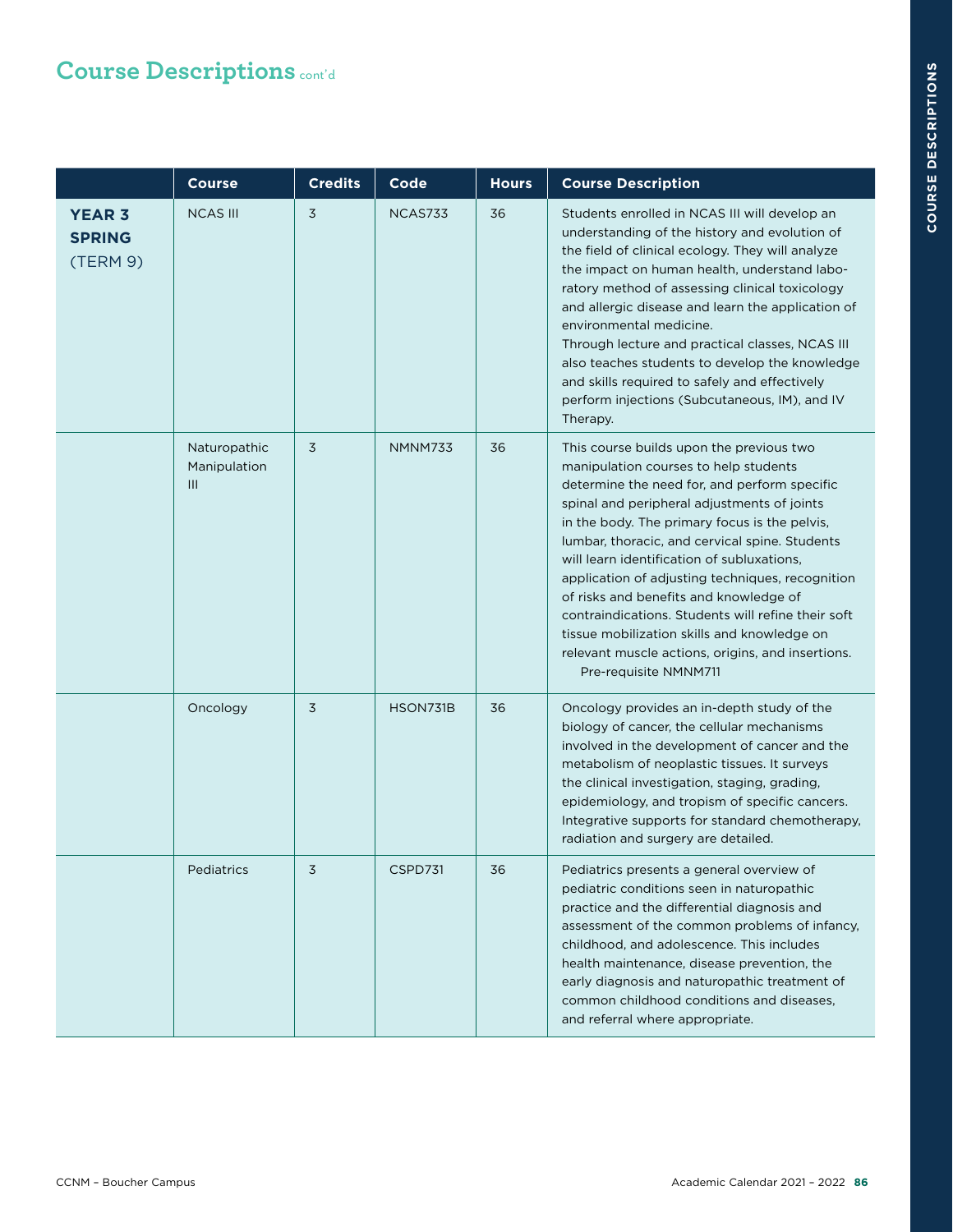|                                            | <b>Course</b>                       | <b>Credits</b> | Code           | <b>Hours</b> | <b>Course Description</b>                                                                                                                                                                                                                                                                                                                                                                                                                                                                          |
|--------------------------------------------|-------------------------------------|----------------|----------------|--------------|----------------------------------------------------------------------------------------------------------------------------------------------------------------------------------------------------------------------------------------------------------------------------------------------------------------------------------------------------------------------------------------------------------------------------------------------------------------------------------------------------|
| <b>YEAR 3</b><br><b>SPRING</b><br>(TERM 9) | Traditional<br>Asian Medicine<br>IX | 3              | <b>NMAM739</b> | 36           | TAM IX provides a working knowledge and<br>skills of the philosophy, theories of diagnosis<br>and therapeutic concepts and techniques of<br>traditional Asian medicine. Integrating the<br>TAM series, students will review theory and<br>apply it to clinical cases covering gynecology,<br>immunology, mental health, and musculoskeletal<br>disorders. Following TAM interviewing and<br>assessment, students will learn to apple<br>treatment with Chinese herbal medicine, and<br>food cures. |
|                                            | Clinic<br>Secondary                 | 9              | CPCE501        | 144          | Students are enrolled as secondary interns<br>in the teaching clinic in their third year of<br>the program. Over the course of three terms<br>the secondary intern assumes increasing<br>responsibility in patient care including physical<br>exam, interviewing and charting, patient<br>research and case presentation.                                                                                                                                                                          |
| <b>TOTAL</b>                               |                                     | 30             |                | 396          |                                                                                                                                                                                                                                                                                                                                                                                                                                                                                                    |

|                                                           | <b>Course</b>  | <b>Credits</b> | Code | <b>Hours</b> | <b>Course Description</b>                                                                                                                                                                                                                                                                                                                                                                                     |
|-----------------------------------------------------------|----------------|----------------|------|--------------|---------------------------------------------------------------------------------------------------------------------------------------------------------------------------------------------------------------------------------------------------------------------------------------------------------------------------------------------------------------------------------------------------------------|
| <b>YEAR4</b><br>SUMMER/<br><b>FALL</b><br>(JULY-<br>DEC.) | Clinic Primary | 22             |      | 352          | Students are enrolled as primary interns in their<br>fourth year of the program. These rotations<br>provide the student hands-on opportunities to<br>develop clinical knowledge, skills and attitude<br>through patient interviewing, physical exam,<br>lab diagnosis, development of a working<br>diagnosis, development of a treatment plan<br>and application of naturopathic principles and<br>philosophy |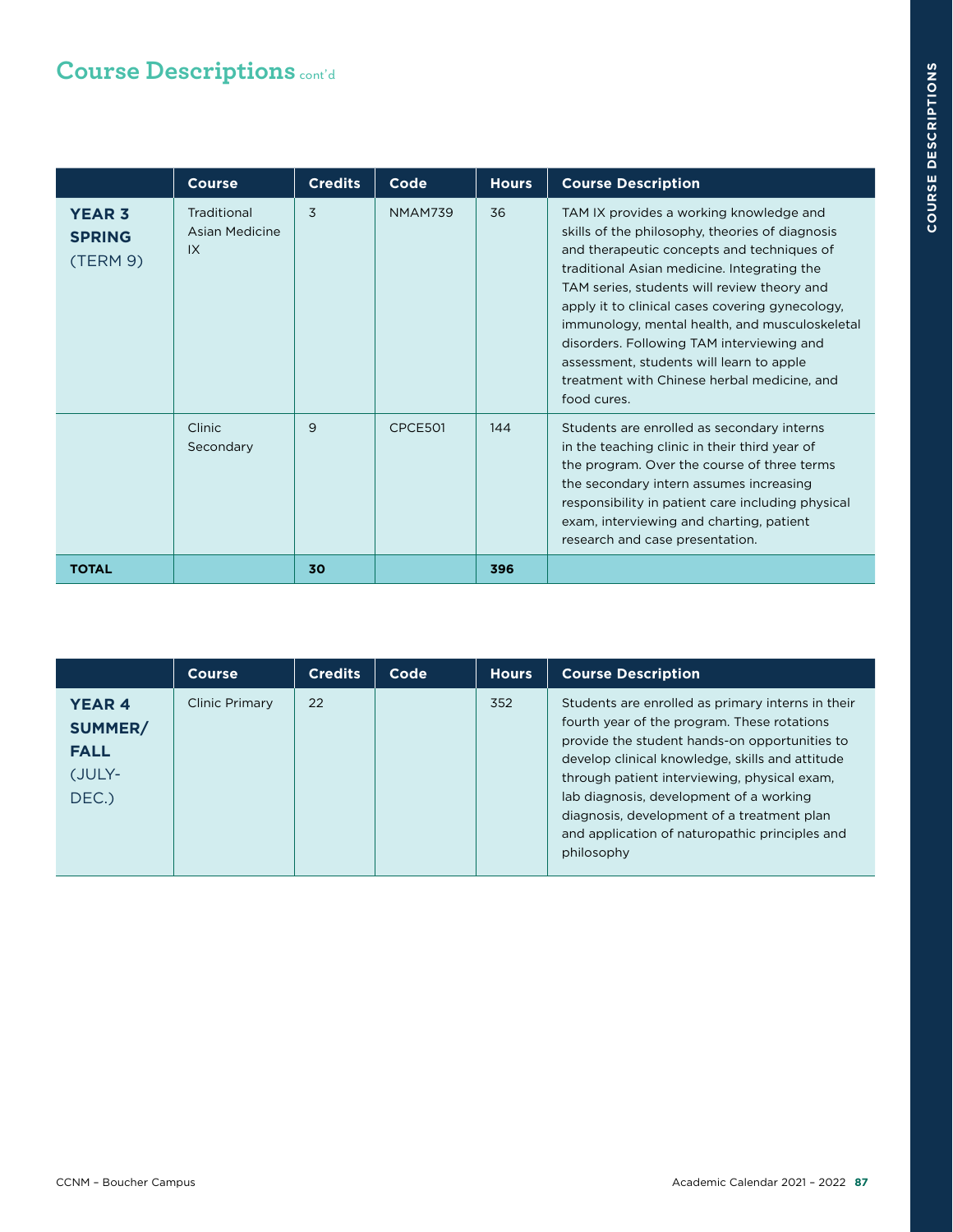|                                           | <b>Course</b>                      | <b>Credits</b> | Code           | <b>Hours</b> | <b>Course Description</b>                                                                                                                                                                                                                                                                                                                                                                                                                                                                                                                                                                                                                                                                                         |
|-------------------------------------------|------------------------------------|----------------|----------------|--------------|-------------------------------------------------------------------------------------------------------------------------------------------------------------------------------------------------------------------------------------------------------------------------------------------------------------------------------------------------------------------------------------------------------------------------------------------------------------------------------------------------------------------------------------------------------------------------------------------------------------------------------------------------------------------------------------------------------------------|
| <b>YEAR 4</b><br><b>FALL</b><br>(TERM 10) | Master Class I                     | 3              | CPMC811        | 36           | Master Class welcomes experts from across the<br>spectrum of health care to share the wealth<br>of experience and insight they have acquired<br>within their particular specialty. Topics include<br>autism, prescribing, drug-herb interactions,<br>practice management, case reports and the<br>application of naturopathic philosophy to cases.                                                                                                                                                                                                                                                                                                                                                                |
|                                           | <b>NCAS IV</b>                     | 3              | NCAS814        | 36           | Through the PBL activities, the student will<br>demonstrate their ability to apply, analyze,<br>and prioritize the knowledge acquired in<br>school to problems and issues that will be<br>presented in the PBL setting. Students will<br>gather information and analyze data in order<br>to quickly and efficiently research cases. The<br>topics covered are primary prevention of<br>cardiovascular disease and atrial fibrillation,<br>GI disorders (IBD, SIBO, PUD, H. Pylori), PCOS,<br>infertility, menopause, headaches, u, allergy/<br>atopy/asthma, and IV therapy applications.                                                                                                                         |
|                                           | Naturopathic<br>Manipulation<br>IV | 3              | NMNM814        | 36           | Naturopathic Manipulation IV is the fourth<br>and final part of the series that provides a<br>solid basis for the practitioner to determine<br>the need for, and perform specific spinal and<br>peripheral adjustments of joints in the body.<br>Students will effectively and safely apply<br>appropriate adjusting techniques, of the pelvis,<br>lumbar, thoracic, and cervical spine, shoulder,<br>elbow, wrist and hand, hip, knee and foot and<br>ankle for the most common clinical situations.<br>Students will identify risks and benefits and<br>apply orthopedic tests to determine treatment<br>approach. Lectures are supported by in class<br>practical skills development.<br>Pre-requisite NMNM711 |
|                                           | <b>Obstetrics</b>                  | 3              | <b>CSOB721</b> | 36           | Obstetrics focuses on the basic practice of<br>obstetrics including adaptions to pregnancy,<br>taking a prenatal history, routine tests offered<br>in pregnancy and indicated physical exam. The<br>diagnosis and prevention of conditions in the<br>perinatal period, scope of practice of obstetrics<br>for naturopathic physicians and indications and<br>contraindications of naturopathic treatments<br>in the care of the obstetrical patient will be<br>emphasized. Recognition and management<br>of high-risk birthing situations, maternal<br>postpartum care, and common lactation<br>problems is emphasized.                                                                                           |
| <b>TOTAL</b>                              |                                    | 12             |                | 144          |                                                                                                                                                                                                                                                                                                                                                                                                                                                                                                                                                                                                                                                                                                                   |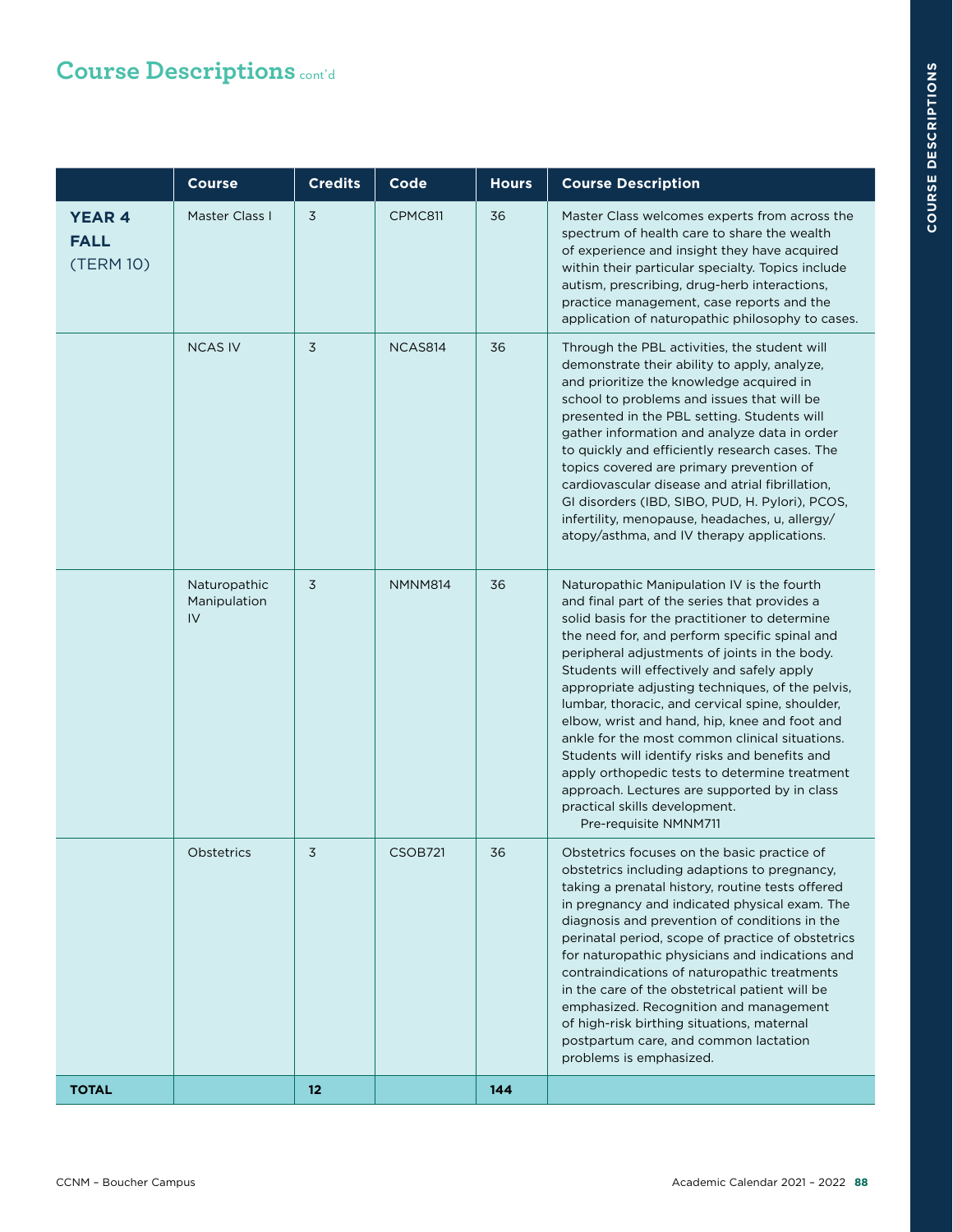|                                                                       | <b>Course</b>                                                  | <b>Credits</b> | Code           | <b>Hours</b> | <b>Course Description</b>                                                                                                                                                                                                                                                                                                                                                                                                                                                                 |
|-----------------------------------------------------------------------|----------------------------------------------------------------|----------------|----------------|--------------|-------------------------------------------------------------------------------------------------------------------------------------------------------------------------------------------------------------------------------------------------------------------------------------------------------------------------------------------------------------------------------------------------------------------------------------------------------------------------------------------|
| <b>YEAR4</b><br><b>WINTER-</b><br><b>SPRING</b><br>$(JAN.$ -<br>JUNE) | <b>Clinic Primary</b>                                          | 24             |                | 384          | Students are enrolled as primary interns in their<br>fourth year of the program. These rotations<br>provide the student hands-on opportunities to<br>develop clinical knowledge, skills and attitude<br>through patient interviewing, physical exam,<br>lab diagnosis, development of a working<br>diagnosis, development of a treatment plan<br>and application of naturopathic principles and<br>philosophy                                                                             |
| <b>YEAR 4</b><br><b>WINTER</b><br>(TERM 11)                           | Genetics                                                       | 1.5            | CSGN631        | 18           | This course is a survey of the study of genetics<br>and epigenetics as they apply to medicine<br>and clinical practice. Students will review<br>common terms and vocabulary when discussing<br>genetics and epigenetics, examine the most<br>common genetic disorders and genetic testing<br>encountered in practice, and explore medical<br>applications of genetic research. We will also<br>focus on autoimmune disease as an example of<br>the interplay of genetics and epigenetics. |
|                                                                       | Geriatrics                                                     | 1.5            | CSGR821        | 18           | This course will cover clinical considerations<br>when doing a historical intake, physical exam,<br>nutritional assessment, laboratory investigation,<br>pharmacological and naturopathic interventions<br>for geriatric population health concerns.<br>Some of the more common non-pathological<br>abnormal findings for the geriatric population<br>will also be explored. Commonly found<br>pathologies in the geriatric population will be<br>discussed.                              |
|                                                                       | Naturopathic<br><b>Clinical Arts</b><br>and Sciences<br>$\vee$ | 3              | <b>NCAS825</b> | 36           | The topics covered by NCAS V are cultural<br>competence in healthcare, gender sensitivity,<br>racism and discrimination in health care,<br>and trauma informed care, students will be<br>able to explain the impact of cultural and<br>socioeconomic disparities in health care<br>delivery. Case studies and group work will focus<br>on anxiety/depression, atrial fibrillation, scabies,<br>Parkinson's, gastroenteritis, and asthma.                                                  |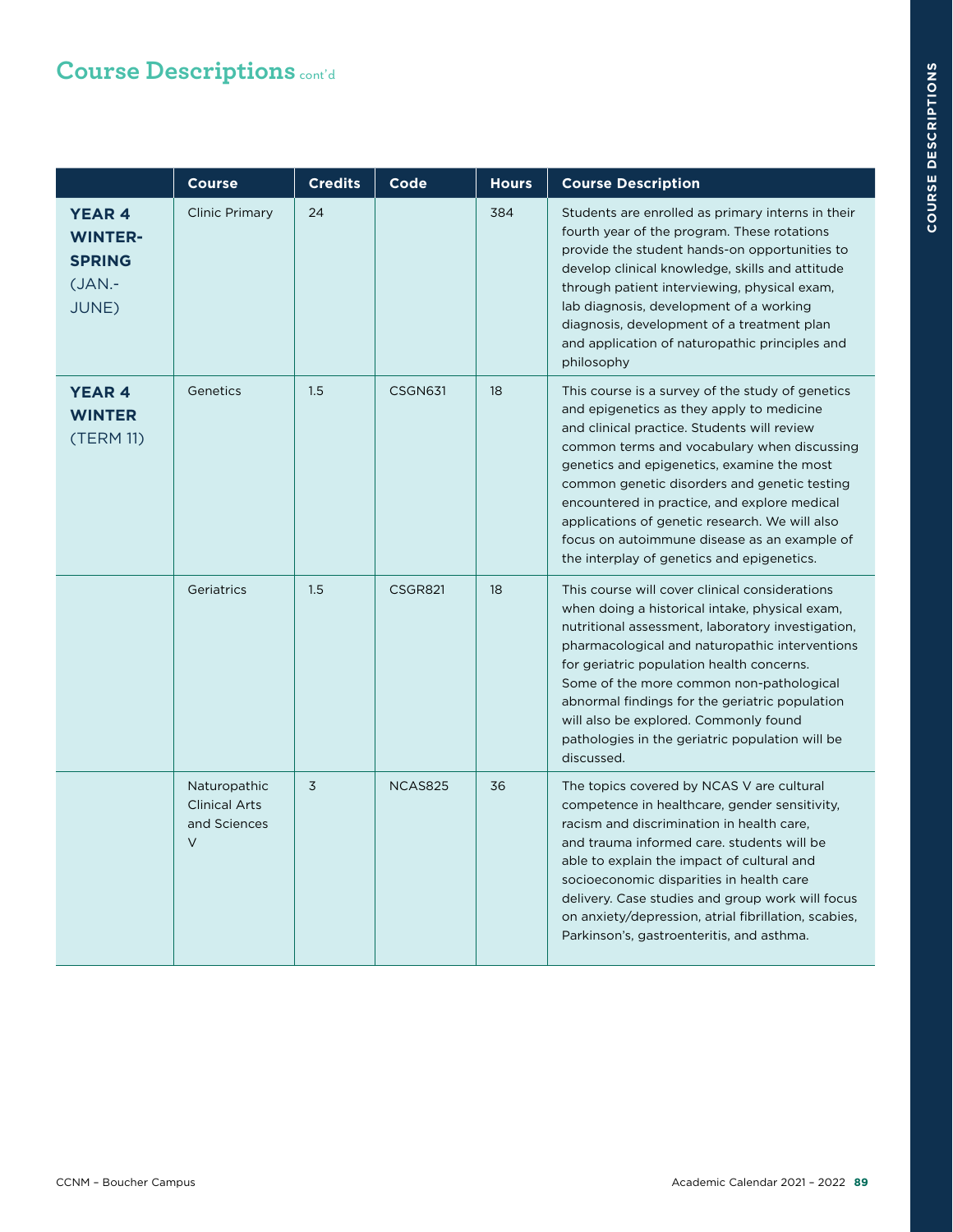|                                             | <b>Course</b>                                 | <b>Credits</b> | Code    | <b>Hours</b> | <b>Course Description</b>                                                                                                                                                                                                                                                                                                                                                                                                                                                                                                                                                                                                                                                                               |
|---------------------------------------------|-----------------------------------------------|----------------|---------|--------------|---------------------------------------------------------------------------------------------------------------------------------------------------------------------------------------------------------------------------------------------------------------------------------------------------------------------------------------------------------------------------------------------------------------------------------------------------------------------------------------------------------------------------------------------------------------------------------------------------------------------------------------------------------------------------------------------------------|
| <b>YEAR 4</b><br><b>WINTER</b><br>(TERM 11) | Professional<br>Development<br>$\mathbf{III}$ | 3              | PDPD813 | 36           | Professional Development III facilitates students<br>in creating an individual customer acquisition<br>and retention strategy based on the individual<br>student's career plan, skillset, and mindset.<br>Collaborative coaching and discussion topics<br>include contract negotiations, logistics, systems,<br>and operations. The course culminates in<br>the completion of the Professional Practice<br>Portfolio: The Client Service Plan (CSP). The<br>CSP provides a framework for execution and<br>consistency for the practitioner's everyday<br>interactions and business dealings and provides<br>a basis for any staff, employees or associates to<br>execute a consistent service delivery. |
| <b>TOTAL</b>                                |                                               | 9              |         | 108          |                                                                                                                                                                                                                                                                                                                                                                                                                                                                                                                                                                                                                                                                                                         |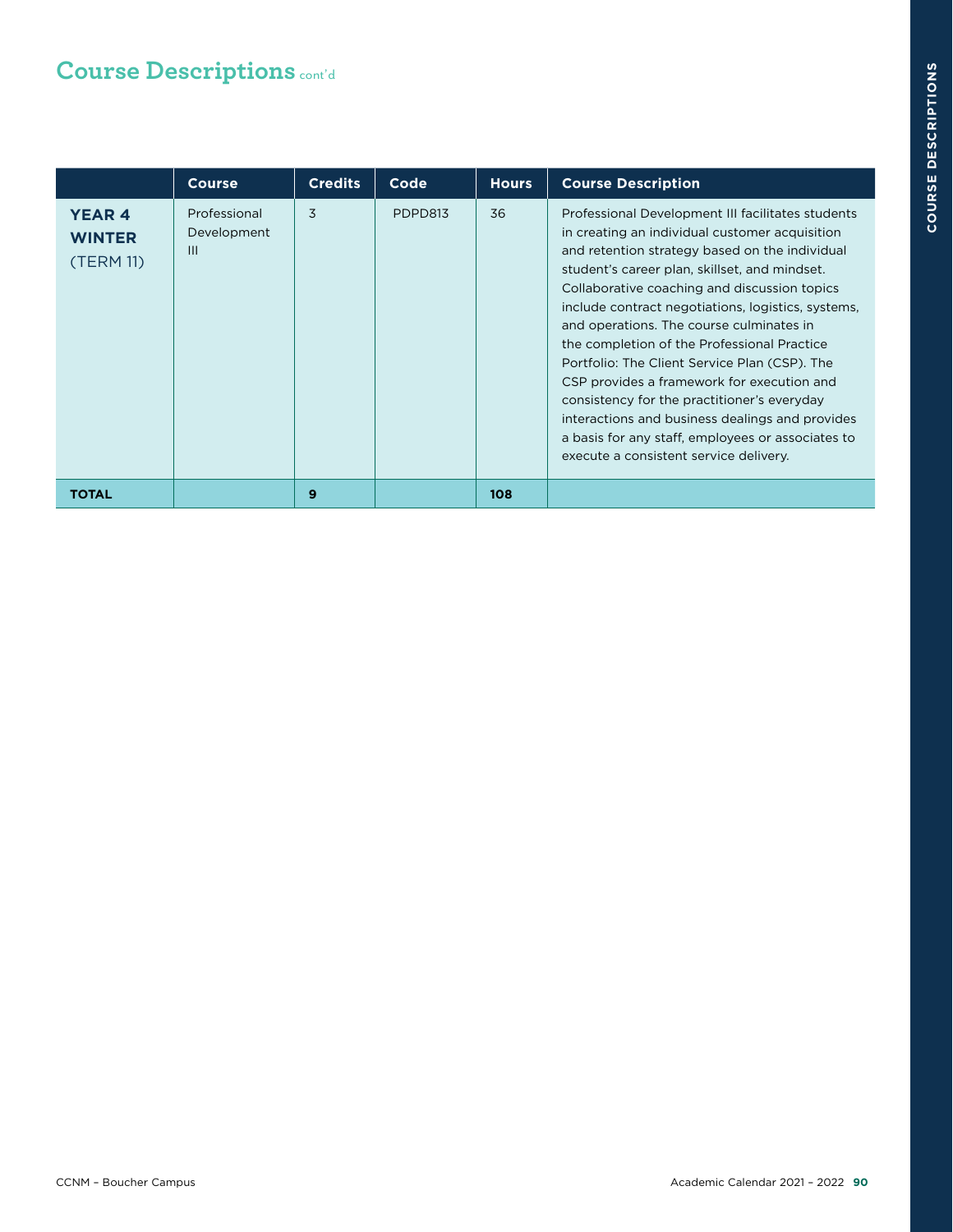|                                             | <b>Course</b>                                              | <b>Credits</b> | Code           | <b>Hours</b> | <b>Course Description</b>                                                                                                                                                                                                                                                                                                                                                                                                                                                                                                                                                                                                                                     |
|---------------------------------------------|------------------------------------------------------------|----------------|----------------|--------------|---------------------------------------------------------------------------------------------------------------------------------------------------------------------------------------------------------------------------------------------------------------------------------------------------------------------------------------------------------------------------------------------------------------------------------------------------------------------------------------------------------------------------------------------------------------------------------------------------------------------------------------------------------------|
| <b>YEAR 4</b><br><b>SPRING</b><br>(TERM 12) | Jurisprudence                                              | 1.5            | <b>PDJU831</b> | 18           | Jurisprudence prepares the student for the<br>provincial licensing jurisprudence board exam.<br>Students receive instruction on the legislation<br>that governs healthcare practice in general and<br>naturopathic medicine in particular. The bylaws<br>for the College of Naturopathic Physicians of BC<br>are also explored. Included in this conversation<br>are the ethical aspects and considerations of<br>clinical practice - duties of the doctor, liability,<br>negligence, standards of care, consent to<br>treatment and confidentiality.                                                                                                         |
|                                             | Medical<br>Procedures                                      | 1.5            | CPMP831        | 18           | Provides instruction in identifying commonly<br>encountered pathologies that are amenable<br>to minor surgical techniques under the scope<br>of practice for a naturopathic physician.<br>Selection of surgical techniques is covered<br>including identifying the risks, benefits, and<br>contraindications of each surgical technique.<br>Minor surgical procedures such as suturing<br>techniques, incisions, the use of topical<br>anaesthetics and bandaging/drainage<br>techniques are also covered. This course<br>includes a suturing and biopsy laboratory<br>component which allows students to practice<br>minor surgical and suturing techniques. |
|                                             | Naturopathic<br><b>Clinical Arts</b><br>and Sciences<br>VI | 3              | NCAS836        | 36           | The topics covered by NCAS VI help prepare<br>the graduating student with lectures on the<br>Clinic Exit Exam Overview, PTSD and trauma<br>informed care, infertility, chronic kidney disease,<br>hypogonadism, prostate health, and SIBO. One<br>class is dedicated to preparation for licensing<br>Board Exams.                                                                                                                                                                                                                                                                                                                                             |
|                                             | Naturopathic<br>Counselling VI                             | 3              | NMNC816        | 36           | The sixth course in the series explores chronic<br>pain, drug and alcohol use from a psychosocial<br>perspective, the purpose of patient behaviours<br>and modern transference and counter<br>transference. This course also prepares students<br>to exit the program through an experiential<br>retreat that supports student to professional<br>transition and for the next stage of their careers.<br>This course also includes student centred<br>seminars where current clinical issues can be<br>explored in small groups.                                                                                                                              |
| <b>TOTAL</b>                                |                                                            | 9              |                | 108          |                                                                                                                                                                                                                                                                                                                                                                                                                                                                                                                                                                                                                                                               |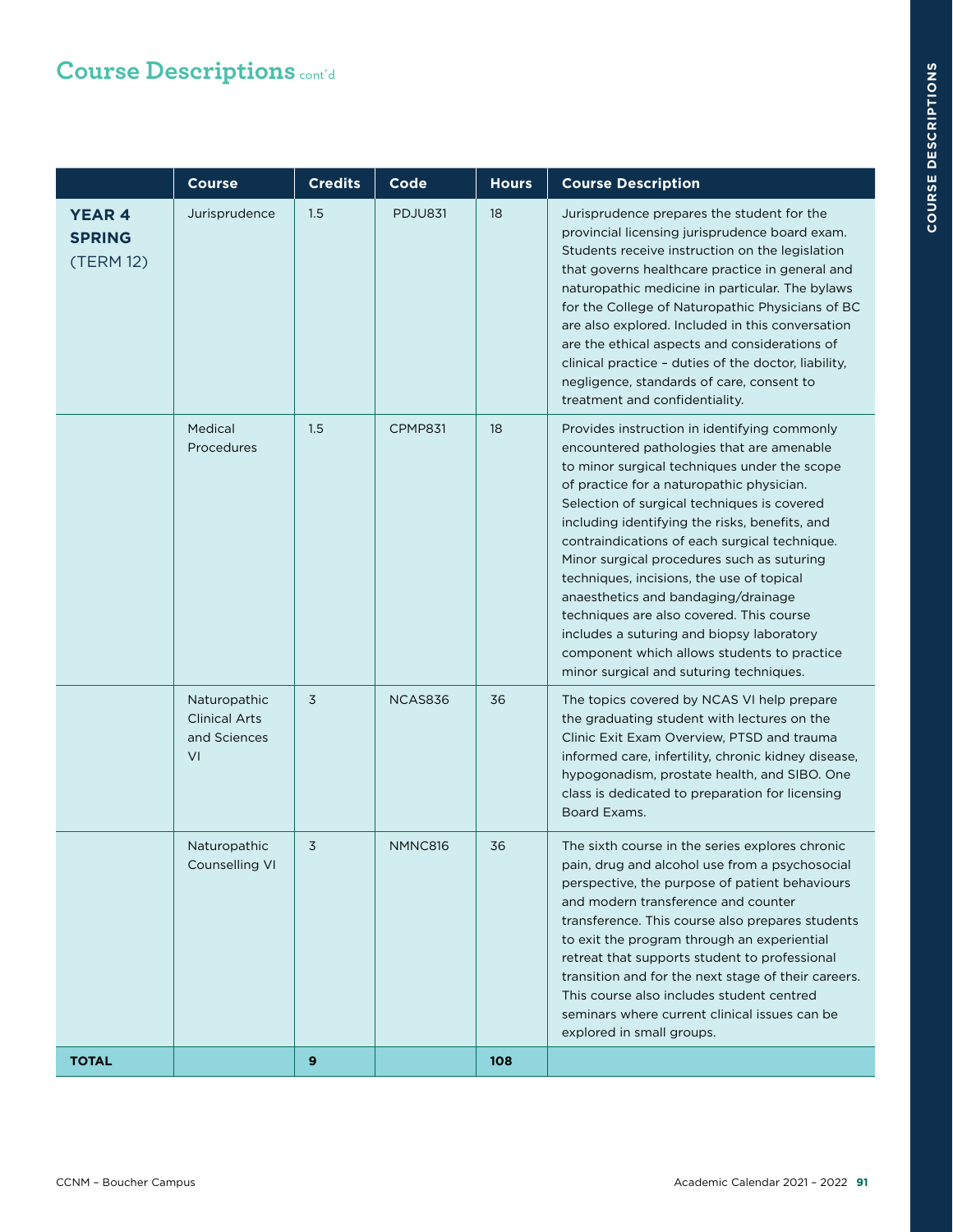# **Clinic Requirements**

## **CLINICAL EDUCATION PROGRAM**

The clinic curriculum extends across all four years of the program, with the main completion of clinical requirements during the 3rd and 4th years. Students must successfully complete the entire clinic curriculum within the 7 years as per the Completion Policy.

Students complete 36 weeks as a secondary clinician. The terms run from September to December, January to March, and April to June.

Senior interns complete two terms as a primary clinician over 12 months which run July through December and January through June. An eligible clinician may only enter the clinic at the beginning of a term.

## **CLINICAL COMPETENCIES**

The purpose of clinical competencies is to evaluate the skills, knowledge and attitudes required of physicians including; medical interviewing, physical exams, differential diagnosis, assessment, therapeutics, and communication skills. Competencies are divided into several categories to reflect the progressive development of the knowledge, skills and attitudes required of the student.

All secondary clinical competencies must be completed, approved, and submitted before a student may advance to primary clinician status. All primary clinical competencies must be completed, approved, and submitted by the end of the student's clinical training program in order to be recommended to graduate.

*Note: these competencies are not linked to the clinic rotation grades. They are a separate requirement for graduation, and a signed-off competency does not assure a grade of "satisfactory" on any clinic rotation.*

## **TRANSITION TO SECONDARY CLINICIAN REQUIREMENTS**

Transition to secondary usually happens at the beginning of the first term of the 3rd year of the program. Secondary internship is 12 months (three 4-month terms). All documents and course requirements must be completed for transition to be approved. Students on a modified track will likely have an altered clinic entrance schedule.

*Note: View the full Transition to Secondary Clinician Requirements on page 170 of the Student Handbook.* 

## **TRANSITION TO PRIMARY CLINICIAN REQUIREMENTS**

Transition to Primary usually happens at the beginning of the first term of the 4th year of the program (July or January). Primary Internship is 12 months (two 6-month terms). All documents and course requirements must be completed for the transition to be approved. Students on a modified track or who are requesting a reduced clinic course load, need to meet with the ACDS prior to clinic entrance.

## **COMPLETION REQUIREMENTS**

For recommendation for graduation clinic interns must fulfil the following Clinical requirements:

A minimum of 1400 hours broken down as:

- Minimum of 1200 hours as a student in clinic as outlined in the syllabi (shadow, assistant, secondary and primary hours);
- Minimum of 100 hours preceptor hours;
- Minimum of 100 hours of Professional Development;
- A minimum of 50 hours of acupuncture (as a primary clinician included in 1200 hrs above);

All clinical competency sign offs completed;

A minimum of 225 patient contacts as a primary clinician;

A minimum of 450 patient contacts total (primary, secondary, preceptor, externship);

A minimum of 13 completed case summaries (3{one per term} as a secondary and 10{5 per term} as a primary);

- A minimum of 1 case report;
- A minimum of 5 complete chart audits;
- Successful completion of all Clinic Rotations/Courses;
- Successful completion of Clinic exit exam.

Written notification of successful completion of all clinical requirements will be provided by the CSC to the Registrar of CCNM – Boucher Campus.

Upon satisfaction of all of the above conditions, the Registrar will finalize approval for the conferring of the naturopathic doctor diploma for eligible candidates.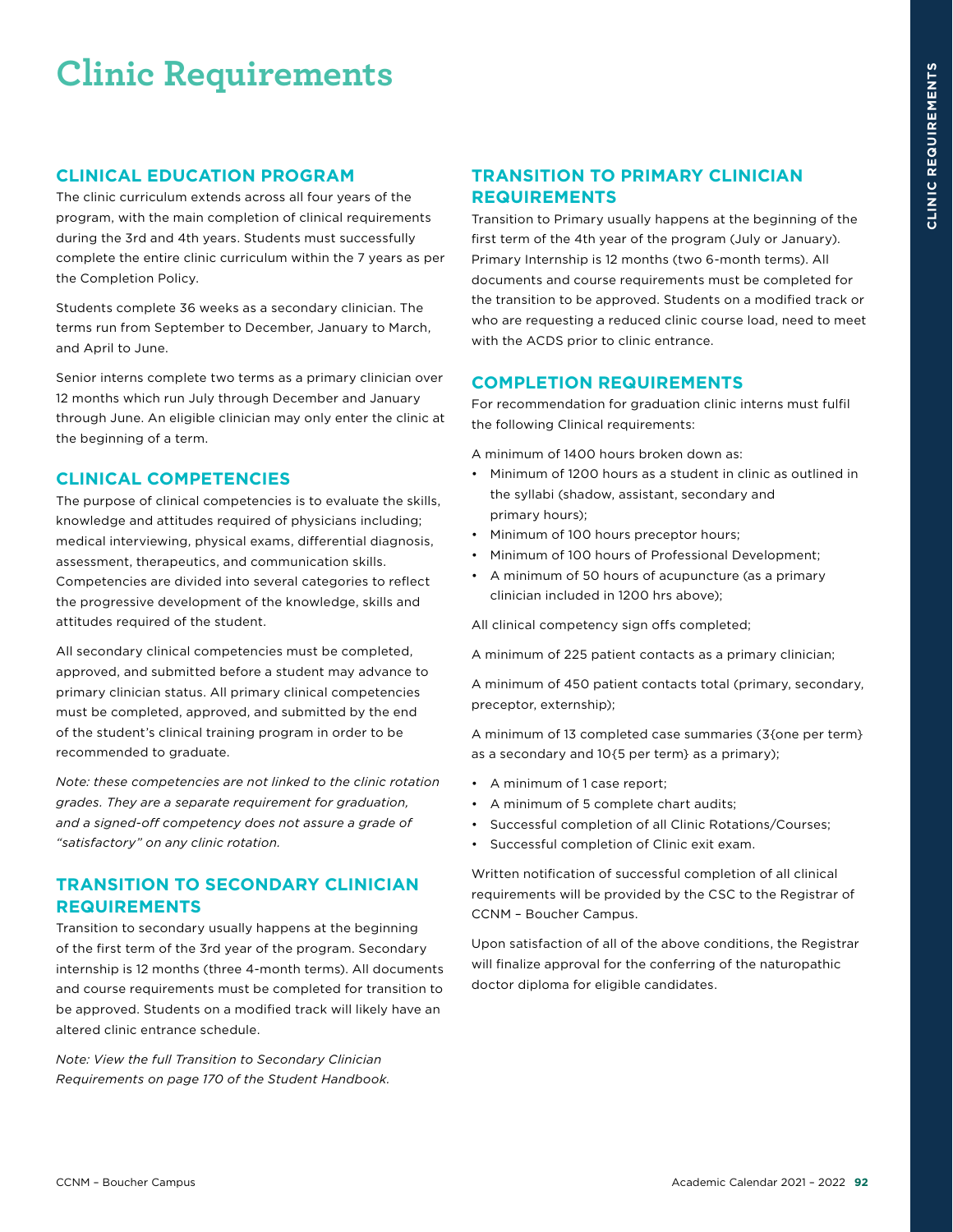## **Clinic Requirements** cont'd

#### **PRECEPTORSHIPS**

In keeping with Boucher's commitment to mentorship models of learning all students must fulfill 100 preceptor hours as part of their clinical education. A minimum of 50 of these hours must be with licensed naturopathic physicians (at least 4 different physicians). The remaining 50 hours may be attained with licensed naturopathic physicians or any regulated health care professional. For more information on preceptorship requirements, please see the Preceptorship Policy in this Calendar.

#### **PRECEPTORSHIP POLICY**

The goals of the preceptor program at CCNM – Boucher Campus are as follows:

- 1) expose students to diverse forms of healthcare and clinical practice which may not be taught or emphasized in curriculum at CCNM – Boucher Campus;
- 2) expose students to a variety of practice management strategies and styles;
- 3) provide networking opportunities to students before they are in a professional role, which may lead to job placement and/or mentorship in regards to patient care.

*Note: View the full policy and procedures on page 184 of the Student Handbook.* 

## **EXTERNSHIPS**

All clinical training is available through the Boucher Naturopathic Medical Clinic and community clinics, however primary intern students may choose to attain some of their clinic hours under the guidance (and license) of a practicing naturopathic physician in the community.

Students requesting an externship must be in Good Standing at the time of their application and throughout their externship in order to participate. Should a student not be in good standing at any time during the externship, they will be required to withdraw from the externship rotation.

Externship participation must not fulfill more than 10% of total clinical hours (maximum of 120 hrs) and/or 20% of clinical components. Competency sign offs may be achieved at externships, however a maximum of 35 sign offs is permitted.

Primary interns who wish to accrue externship hours in lieu of their regularly scheduled clinic hours must submit their complete externship package (student and host documentation plus insurance) three (3) months before the start of the term they wish to begin their externship.

All Externship Naturopathic Physicians must be in good standing with their regulatory board with no limitations, and practice in Canada.

Complete details regarding the program, including applications and forms, can be found on eCampus. (eCampus>clinic>Shadow, Externship)*.*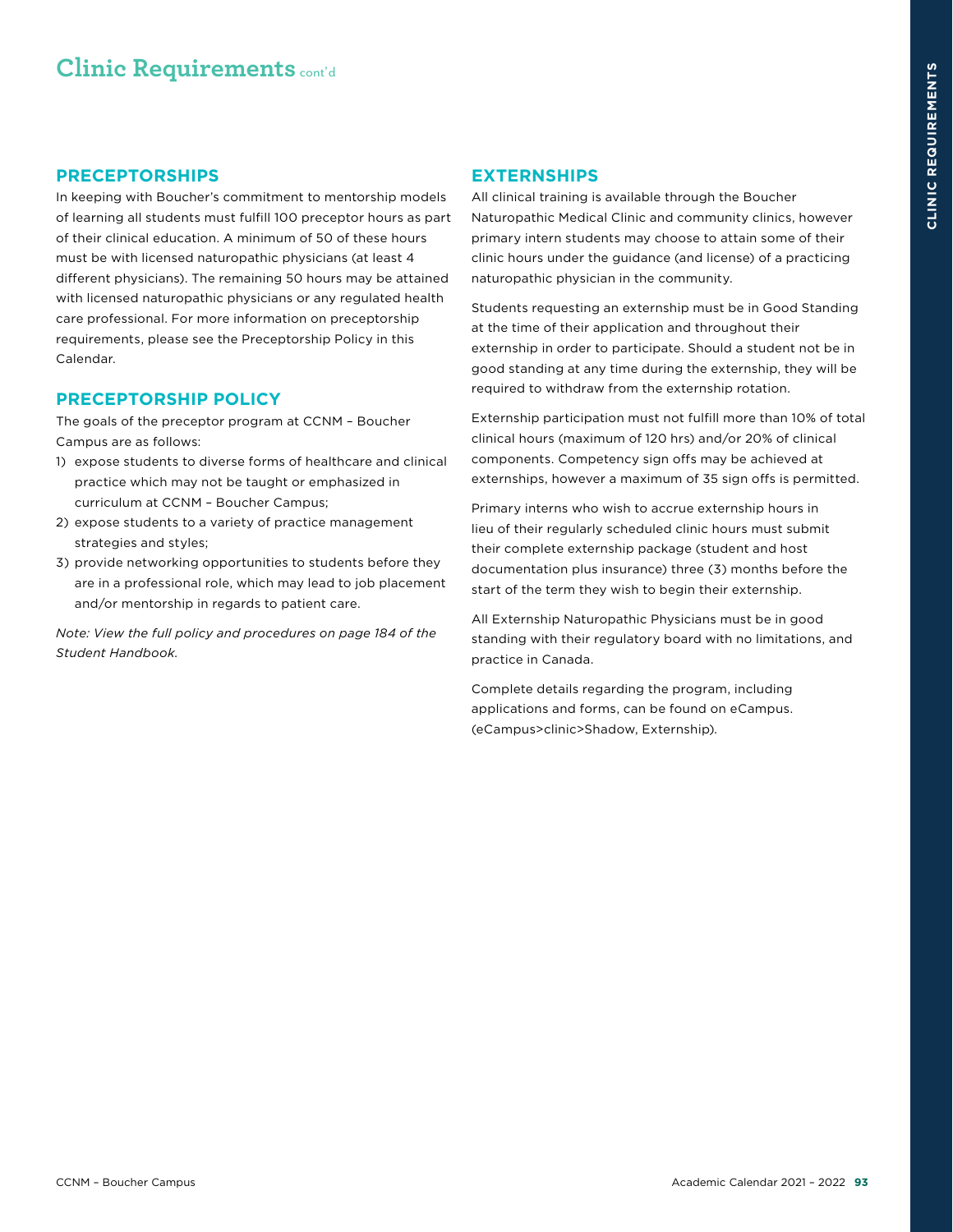## **STUDENT PRACTICE POLICY**

All CCNM – Boucher Campus students represent CCNM – Boucher Campus and the naturopathic profession to the general public. Except as outlined below, students are not permitted to give medical advice of any kind; this is considered practicing medicine without a license. It is imperative that all CCNM – Boucher Campus students comply with the rules defined in this policy in order to maintain the highest professional and ethical standards, as well as to protect the school and themselves from potential credibility, legal and liability issues that could otherwise arise.

- 1. CCNM Boucher Campus students may not practice, advertise, or accept compensation in any licensed profession in which they do not have current licensure.
- 2. CCNM Boucher Campus students may not practice, advertise, or accept compensation for any unlicensed or unregulated healing profession including but not limited to iridology, homeopathy, or bodywork, or any modality which an unlicensed person is prohibited from practicing.
- 3. If a prospective student is a practitioner in an unregulated field at the time of application for admission to CCNM – Boucher Campus, he or she must petition the Deans Council for special consideration if he or she wishes to be allowed to continue this practice while a student at CCNM – Boucher Campus. Approval, if given, will be conditional on the student not disclosing their status as a CCNM – Boucher Campus student to their clients, and will be restricted to their prior field. Further restrictions or conditions may be imposed at the discretion of the council.
- 4. Students who undertake concurrent training in an unregulated field external to their training at CCNM – Boucher Campus may not practice in that field while a student at CCNM – Boucher Campus, unless they obtain specific written permission from the Deans Council to undertake such practice. The Deans Council will consider individual written petitions and respond in writing with the decision and any specific conditions.
- 5. CCNM Boucher Campus students may not practice naturopathic medicine on any person without supervision by a licensed practitioner approved by CCNM – Boucher Campus. The practice of naturopathic medicine without a license and without adequate, approved supervision is taken very seriously, and may result in dismissal. The CCNM – Boucher Campus Naturopathic Medical Clinic is in operation, and it is appropriate to refer anyone who requests your assistance to the teaching clinic.
- 6. CCNM Boucher Campus students may only represent themselves as "naturopathic medical students" once they are registered student members of the CNPBC, otherwise they may not use the terms naturopathic or medical.

Violation of any of the above may result in disciplinary action including dismissal.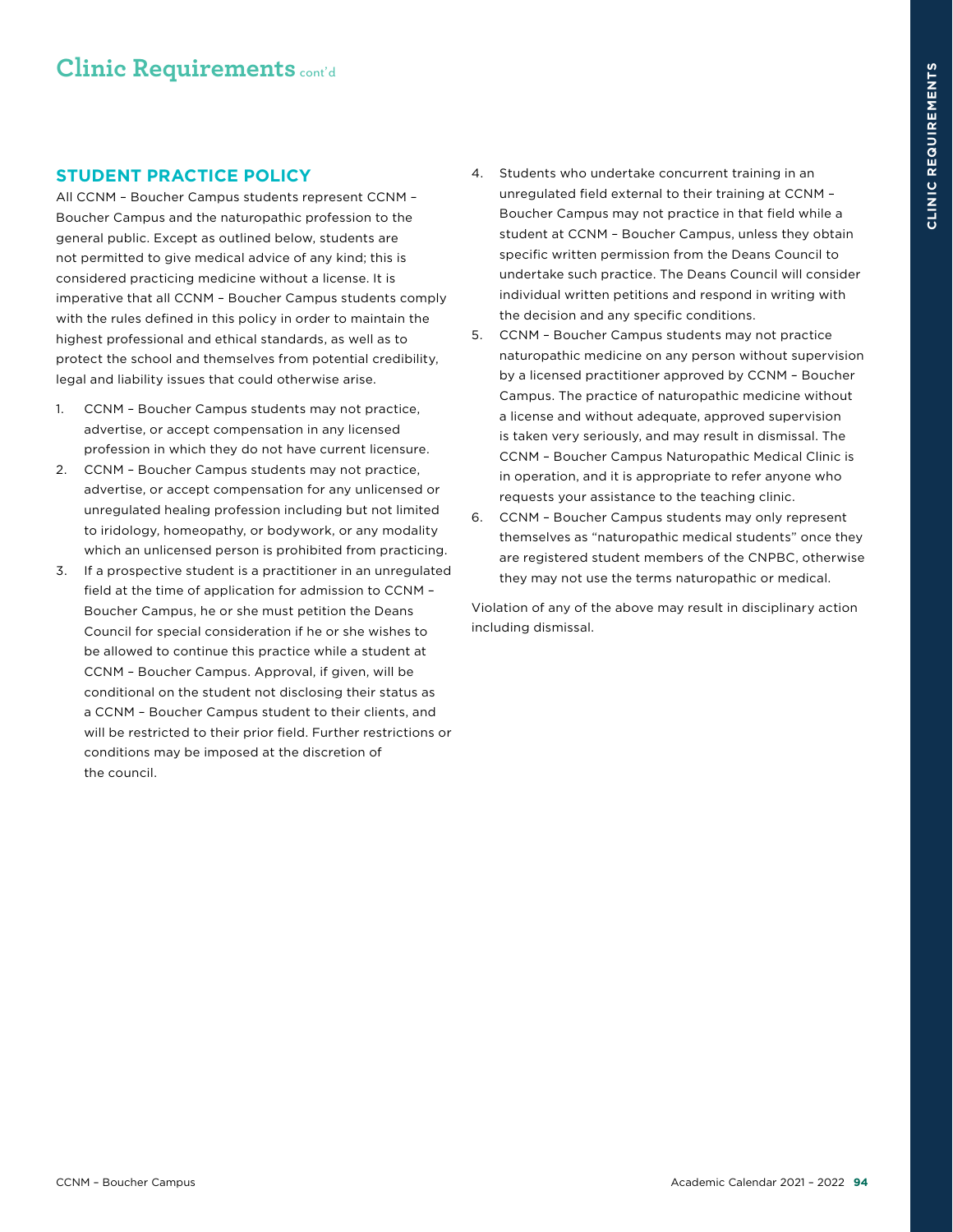# **Campus Policies and Guidelines**

## **DRUG-FREE POLICY**

Students are prohibited from unlawfully possessing, using, or distributing, or being under the influence of, or inebriated by, alcohol or drugs, whether prescribed, illicit, or used recreationally, or any other intoxicant on campus property or at any school event. The sale or transfer of prescription and look-alike drugs is in violation of school policy. Violations of this policy will result in sanctions up to and including suspension or expulsion from CCNM – Boucher Campus as outlined in the Student Code of Conduct.

#### **FRAGRANCE-FREE CAMPUS**

Many individuals are sensitive to perfumes and other scents (such as scented oils, scented laundry soaps, scented deodorants, etc.) and have adverse health reactions upon exposure. In order to maintain an environment that is conducive to health, work and learning for all students, staff, faculty members and patients in the classroom, offices, and the teaching clinic, the CCNM – Boucher Campus has a fragrance-free policy. The use of products that produce a noticeable odour and/or cause an adverse health reaction in other individuals is prohibited while on campus.

The use of such fragrances while working or attending class or clinical training will result in progressive discipline up to and including suspension.

## **CAMPUS DRESS CODE**

CCNM – Boucher Campus expects its students to present themselves in a manner consistent with their future profession. Students should be neat and clean. Although we want to continue to foster the individuality of each student, it is important to remember that visitors and clinic patients frequent our halls. Therefore, extreme or immodest dress should be avoided, and proper footwear must be worn at all times. Any student who registers for the clinic must abide by the clinic dress code.

## **ALCOHOL ON CAMPUS**

Students may consume alcohol on campus at events where alcohol is specifically permitted. A liquor license must be obtained for these events and it must be served with a server who has their "Serving it Right" certification. However, drinking is not permitted in classrooms, study areas, kitchen area, meeting rooms, parking lots, or any outside area. Underage drinking is not permitted at any event. The sale of alcohol on campus or solicitation of the sale of alcohol to the campus community is strictly prohibited.

Should alcohol be served at an event, there must be an alcohol license displayed at the event and there must be certified "Serving it Right" personnel serving the alcohol.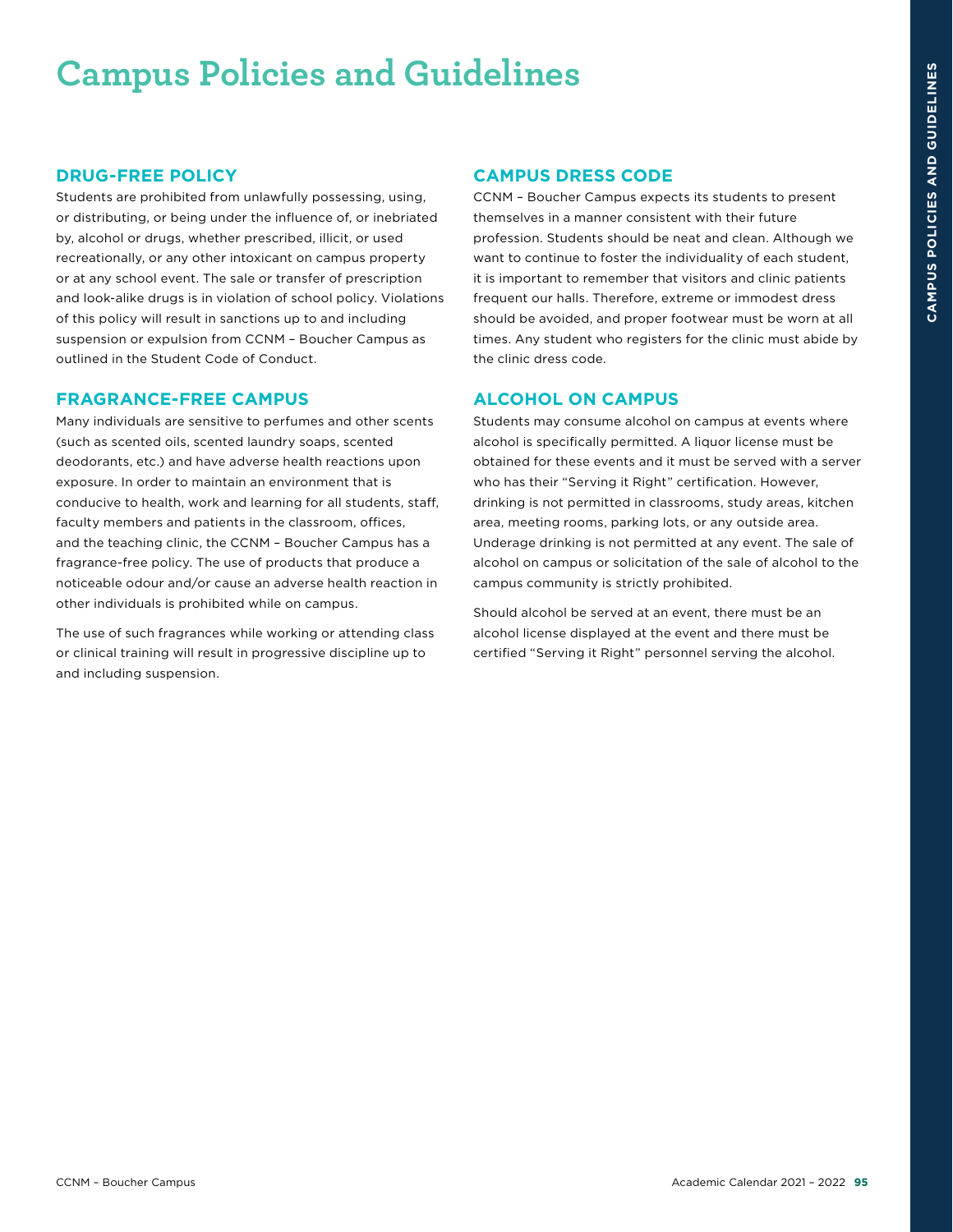## **Campus Policies and Guidelines** cont'd

## **SEXUAL VIOLENCE AND MISCONDUCT POLICY**

**Purpose:** The Canadian College of Naturopathic Medicine – Boucher Campus is committed to providing a safe working and learning environment that allows for full and free participation of all members of the CCNM – Boucher Campus community. To that end, the Campus has established a Sexual Violence and Misconduct Policy (the "Policy") and Procedure (the "Procedure") to address and prevent Sexual Violence and Misconduct and create a safe environment for Disclosing and Reporting.

#### **Policy Statement:**

CCNM – Boucher Campus is committed to addressing Sexual Violence and Misconduct by:

- 1. implementing and actively promoting awareness to educate the CCNM – Boucher Campus Community regarding Sexual Violence and Misconduct and the issues addressed in the Policy;
- 2. promoting learning and working conditions that seek to eliminate the potential for incidents of Sexual Violence and Misconduct to occur within the Institute's facilities or operations;
- 3. reducing barriers to Disclosing and filing Complaints regarding Sexual Violence and Misconduct;
- 4. responding to Disclosures and Complaints in a procedurally fair, efficient, and consistent manner;
- 5. supporting members of the CCNM Boucher Campus Community who are impacted by Sexual Violence and Misconduct, through academic, non-academic, and other supports as required; and
- 6. communicating the support services and the resources available to members of the CCNM – Boucher Campus Community who may be directly or indirectly impacted by Sexual Violence and Misconduct.

#### **Disclosure of Sexual Violence and Misconduct**

CCNM – Boucher Campus acknowledges that it is difficult to Disclose an incident of Sexual Violence and Misconduct. There is no obligation on any person who has experienced Sexual Violence or Misconduct to disclose, inform, or make a Complaint about the incident.

A member of the CCNM – Boucher Campus Community who has experienced Sexual Violence and Misconduct may choose to Disclose the incident by confiding in an employee of CCNM – Boucher Campus.

In addition to Disclosing, informing or making a Complaint, a person who has experienced Sexual Violence and Misconduct may, at any time, report the matter to the police.

A Disclosure is not the same as a Complaint under the Policy and does not normally serve to initiate an investigation or other process. To initiate an investigation, a Complaint must be filed as described in this Procedure.

*Note: View the full policy and procedures on page 118 of the Student Handbook.*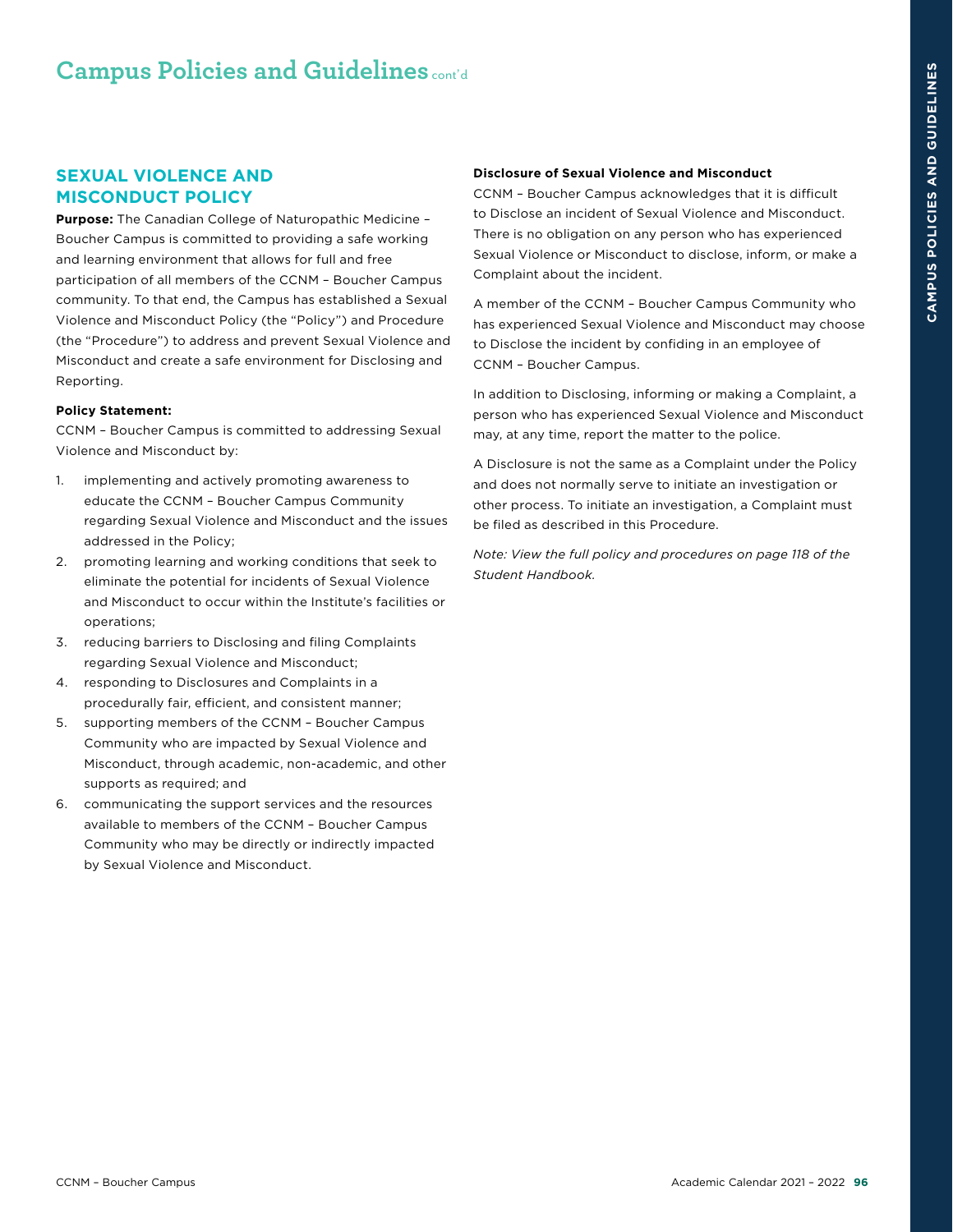# **Regulation and Licensure**

#### **CANADA**

Naturopathic practice is regulated under provincial law in five provinces: British Columbia, Alberta, Manitoba, Saskatchewan and Ontario. Nova Scotia has legislation which provides Title Protection. Naturopathic doctors are required to complete an undergraduate degree with prerequisite medical studies at a recognized university, four years of full-time naturopathic education at a CNME-accredited naturopathic medical program, and pass rigorous regulatory board examinations that are standardized for North America.

For information on the practice of naturopathic medicine in Canada, contact the Canadian Association of Naturopathic Doctors.

416-496-8633 or 1-800-551-4381 info@cand.ca [www.cand.ca](http://www.cand.ca)

#### **ONTARIO**

The profession of naturopathic medicine has been regulated since 1925 in Ontario. On July 1, 2015, the *Naturopathy Act* was proclaimed in force bringing the profession into the same legislative structure as other regulated health professions in Ontario and granting members of the profession the authority to prescribe certain drugs. The provincial regulatory authority is the College of Naturopaths of Ontario (CONO).

#### **CONO**

Telephone: 416-583-6010 info@collegeofnaturopaths.on.ca [www.collegeofnaturopaths.on.ca](http://www.collegeofnaturopaths.on.ca)

#### **Ontario Association of Naturopathic Doctors (OAND)**

Tel: 416-233-2001 info@oand.org [www.oand.org](https://oand.org/) 

#### **BRITISH COLUMBIA**

Naturopathic doctors have been licensed in BC since 1936 under the *Naturopathic Physicians Act*. Changes to legislation in 2009 resulted in the granting of prescribing authority for NDs. The provincial regulatory authority is The College of Naturopathic Physicians of British Columbia (CNPBC).

#### **CNPBC**

Tel: 1-877-611-8236 office@cnpbc.bc.ca [www.cnpbc.bc.ca](https://cnpbc.bc.ca/)

## **British Columbia Naturopathic Association**

Tel: 1-800-277-1128 bcna@bcna.ca [www.bcna.ca](https://www.bcna.ca/)

#### **ALBERTA**

As of August of 2012, the naturopathic profession in Alberta is regulated under Schedule 14 of the *Health Professions Act*  of Alberta. Naturopathic doctors must meet the requirements for the restricted activities they perform in their practice and must maintain competence for them. Upon proclamation of the legislation, the Alberta Association of Naturopathic Practitioners became the College of Naturopathic Doctors of Alberta which oversees the regulation of the profession.

#### **College of Naturopathic Doctors of Alberta**

Tel: 403-226-2446 [info@cnda.net](mailto:info%40cnda.net?subject=) [www.cnda.net](https://www.cnda.net/)

#### **SASKATCHEWAN**

Naturopathic doctors have been regulated since 1954 under the *Naturopathy Act* (revised 1978). The legislation is currently under review. The Saskatchewan Association of Naturopathic Practitioners acts as both the professional association and the regulatory authority.

#### **Saskatchewan Association of Naturopathic Practitioners**

Tel: 306-955-2633 [info@sanp.ca](mailto:info%40sanp.ca?subject=) [www.sanp.ca](http://www.sanp.ca/index.html)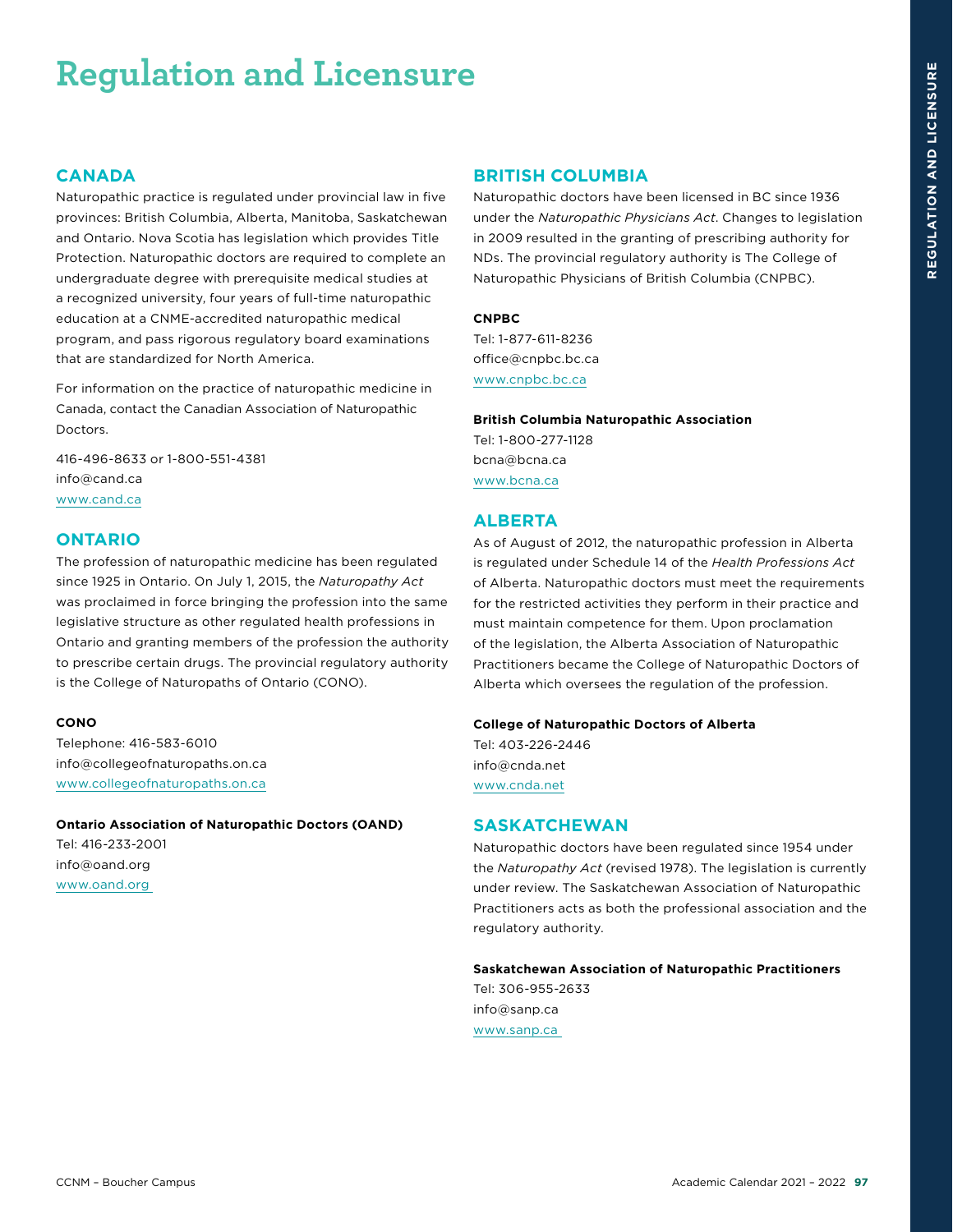## **Regulation and Licensure** cont'd

#### **MANITOBA**

Naturopathic doctors in Manitoba have been regulated under *The Naturopathic Act* since 1946. The profession will be transitioning under umbrella legislation for all health care professionals in the next few years and the Manitoba Naturopathic Association acts as both the professional association and the regulatory authority.

#### **Manitoba Naturopathic Association**

(regulatory body/provincial association) Tel: 204-947-0381 [directormna@gmail.com](mailto:directormna%40gmail.com%20?subject=)  [www.cndmb.org](https://www.cndmb.org)

#### **QUEBEC – UNREGULATED**

**Quebec Association of Naturopathic Doctors** 514-279-6629 [www.qanm.org](http://qanm.org/)

#### **NEW BRUNSWICK – UNREGULATED**

**New Brunswick Association of Naturopathic Doctors**  Tel: 506-773-3700 [www.nband.ca](https://www.nband.ca/) 

#### **NEWFOUNDLAND AND LABRADOR – UNREGULATED**

**Newfoundland and Labrador Association of Naturopathic Doctors** [healthforlifenl@me.com](mailto:healthforlifenl%40me.com?subject=)

#### **NOVA SCOTIA**

Naturopathic doctors have title protection under *The Naturopathic Doctors Act* passed in 2008. The Act provides regulation of the profession, title protection and recognition of the profession ensuring patients can claim ND services as a medical tax deduction.

**Nova Scotia Association of Naturopathic Doctors**  Tel: 902-431-8001 [info@nsand.ca](mailto:info%40nsand.ca?subject=)  [www.nsand.ca](https://nsand.ca/) 

## **NORTHWEST TERRITORIES – UNREGULATED**

**Northwest Territories Association of Naturopathic Doctors** [ntand@hotmail.ca](mailto:ntand%40hotmail.ca?subject=) <https://nwtand.wordpress.com>

#### **NUNAVUT – UNREGULATED**

No professional association.

#### **PRINCE EDWARD ISLAND – UNREGULATED**

**Prince Edward Island Association of Naturopathic Doctors** 902-894-3868 [info@peiand.com](mailto:info%40peiand.com?subject=) [www.peiand.com](https://peiand.com/)

#### **YUKON – UNREGULATED**

**Yukon Naturopathic Association** [www.yand.ca](http://www.yand.ca)

#### **UNITED STATES OF AMERICA**

At present, NDs are licensed in 22 U.S. states: Alaska, Arizona, California, Colorado, Connecticut, Idaho, Hawaii, Kansas, Maine, Maryland, Massachusetts, Minnesota, Montana, New Hampshire, New Mexico, North Dakota, Oregon, Pennsylvania, Rhode Island, Utah, Vermont, Washington, the District of Columbia, and the territories of Puerto Rico and the U.S. Virgin Islands.

Active legislation campaigns to license NDs are underway in Illinois, Iowa, Michigan, Mississippi, Nevada, New York, and North Carolina.

**The American Association of Naturopathic Physicians (AANP)**  [www.naturopathic.org](https://naturopathic.org/?)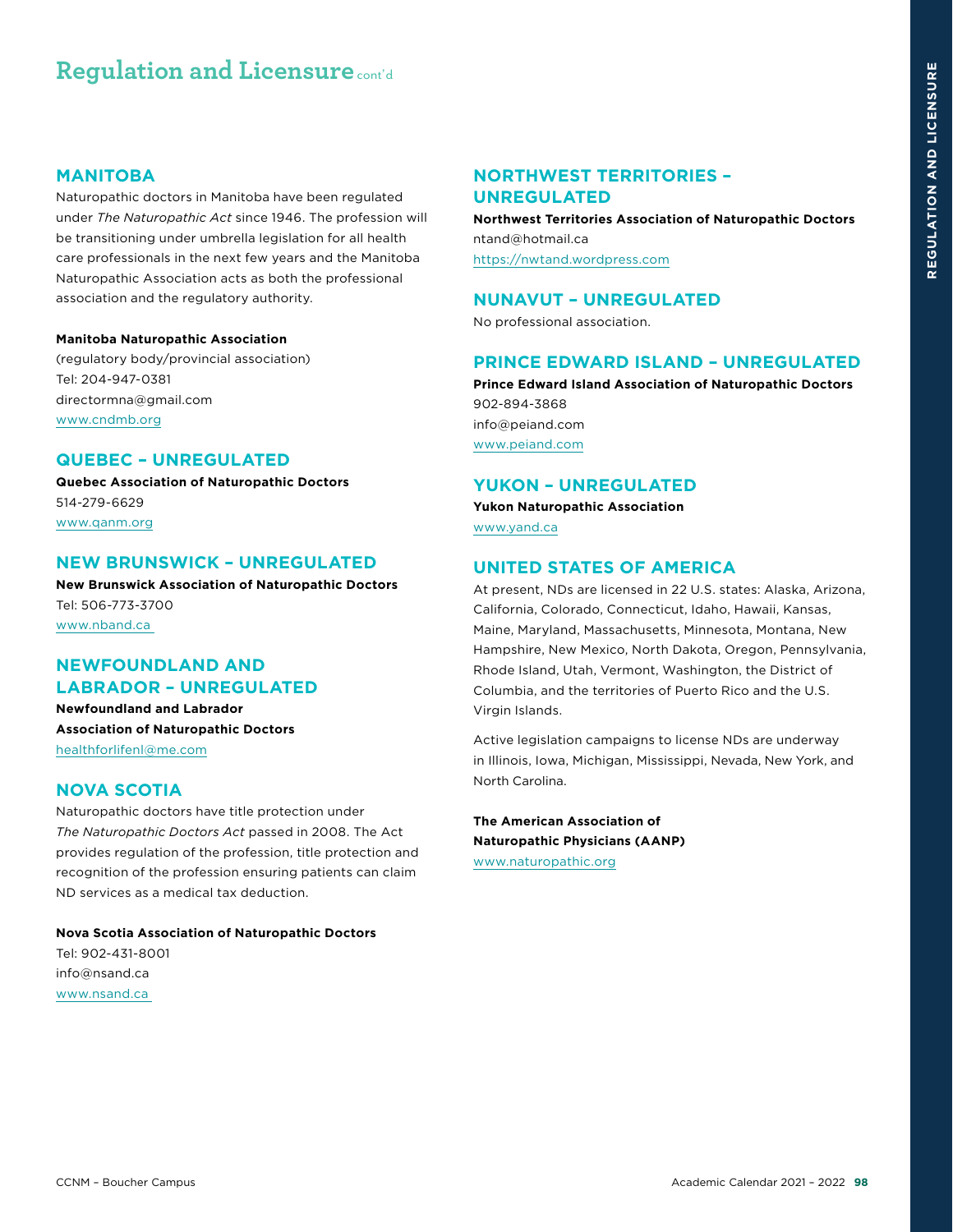#### **LICENSING EXAMINATIONS**

To obtain a naturopathic medical diploma or degree that qualifies the recipient to sit for a licensing examination in a province or state with a licensing board and standards of practice, students must have attended a CNME-approved naturopathic medical program following three years of standard pre-medical education. Some naturopathic medical programs require a baccalaureate from an approved university as a prerequisite for entry into the program.

## **NATUROPATHIC PHYSICIANS LICENSING EXAMINATIONS (NPLEX)**

NPLEX is the standard examination used by all licensing jurisdictions for naturopathic physicians in North America. It includes six basic science exams (anatomy, physiology, pathology, immunology, biochemistry, and microbiology) that are taken after the first two years of naturopathic medical school. The clinical science examinations are taken following graduation (after the fourth year of school). They include: physical, clinical, and lab diagnosis, diagnostic imaging, botanical medicine, clinical nutrition, physical medicine, homeopathy, psychology, emergency medicine and pharmacology. Individual jurisdictions may require additional examinations in minor surgery and acupuncture before complete licensure.

Passing the NPLEX is only one aspect of the requirements to become licensed in any of the jurisdictions, and passing the exams does not guarantee that the examinee will be licensed.

As of the summer of 2019, there is a new entry-to-practice examination from the College of Naturopaths of Ontario (CONO), for those who are planning to practise in Ontario. For more information, see [CONO's explanation of the new exam](https://www.collegeofnaturopaths.on.ca/applicants/entry-to-practice-exam/).

## **NORTH AMERICAN BOARD OF NATUROPATHIC EXAMINERS (NABNE)**

**NABNE is a non-profit organization established in 1999. Its purpose is:** 

- To set policies regarding the qualifications of applicants to sit for NPLEX;
- To set policies regarding the administration of the NPLEX;
- To verify the qualifications of applicants to take the NPLEX; and
- To administer those examinations at testing sites in the U.S. and Canada.

For more information visit [www.nabne.org](https://www.nabne.org/).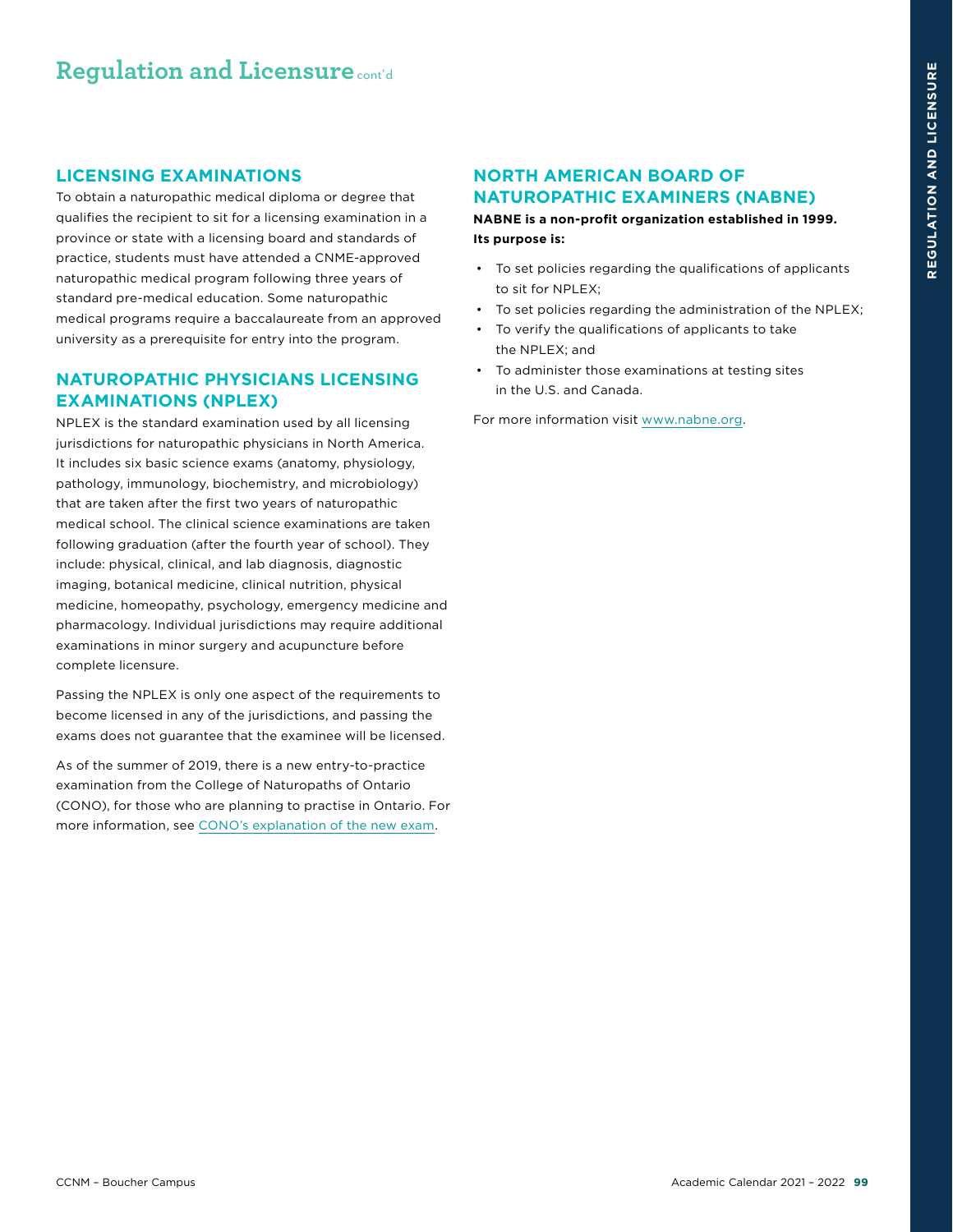# **CCNM Vision and Mission**

## **VALUES**

The Canadian College of Naturopathic Medicine is committed to reflect the following vales in its deliberations and actions::

- Integrity
- **Collaboration**
- Innovation and adaptability
- Respect for equity, diversity, inclusion

## **VISION**

CCNM will make naturopathic medicine an integral part of health care through pre-eminent education, research and clinical services.

#### **MISSION**

#### **The Canadian College of Naturopathic Medicine will:**

- Demonstrate excellence in education to our students, supporting them throughout their careers;
- Provide a working environment that allows our faculty and staff to excel;
- Expand our knowledge of naturopathic medicine through high quality research;
- Excel in delivering naturopathic medicine to our patients;
- Forge a strong relationship between allopathic and naturopathic medicine with a focus on affordable, accessible and effective health care;

…and so make the practice of naturopathic medicine widely acknowledged as key to maintaining patient health.

To drive CCNM in its pursuit of excellence in naturopathic medicine, CCNM's [Board of Governors](http://www.ccnm.edu/about-ccnm/board-governors) has developed a series of "Ends":

#### 1. **Excellence in Education**

Educate naturopathic doctors on the basis of clear and focused curriculum, delivered by the most competent faculty, and graduate high-quality naturopathic doctors.

#### 2. **High-Quality Clinical Services**

Provide high-quality naturopathic care in a clinical setting, resulting in positive educational experiences for students and positive outcomes for patients and clients.

#### 3. **Excellence in Research**

Conduct and disseminate research relevant to naturopathic medicine and help develop skills among faculty, students, and graduates that foster research activity and a culture of evidence-informed clinical practice.

#### 4. **Leading Voice**

Increase the awareness and trust of CCNM as a leading voice for naturopathic medicine.

#### 5. **Change Agent**

Be a leader and advocate of naturopathic medicine as positive change to our health, our environment and our health-care system.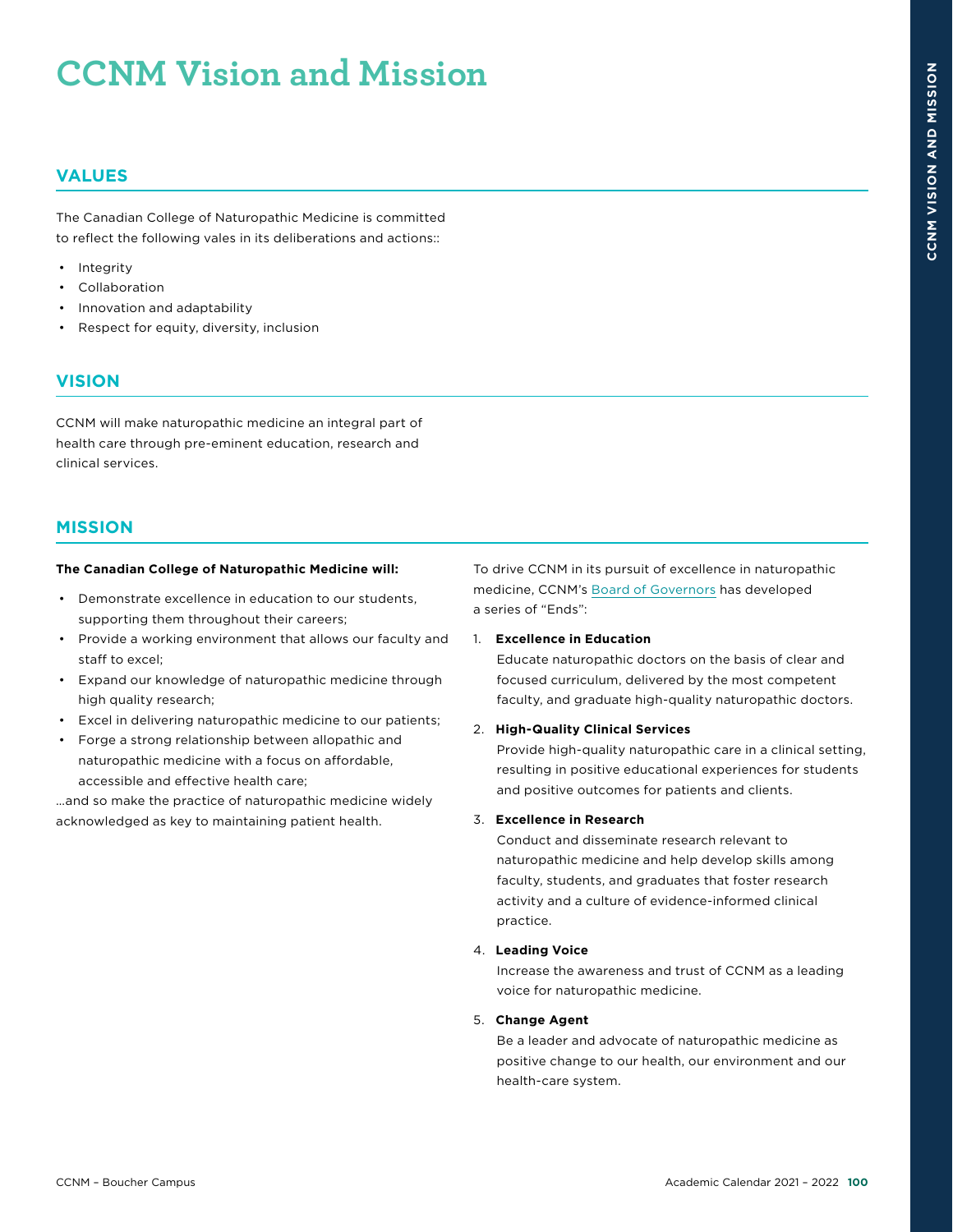# **Governance and Academic Structure**

The CCNM Board of Governors is composed of sixteen Governors, representing both campuses. The College has ensured that its Board of Governors is populated with strong individuals representing a broad range of knowledge and

skills. The Board's mandate is to govern with a strategic perspective through effective policy governance and assurance of executive performance that allows the Vision and Ends of the organization to be achieved with excellence.

#### **The Senior Leadership Team is comprised of:**

| Bob Bernhardt, B.Sc., LLM, M.Ed., PhD<br>President & CEO                                                      | Reid Wildeman, BA, M.Ed.<br>Acting Executive Director and<br>Director Academic Affairs, CCNM - Boucher Campus |
|---------------------------------------------------------------------------------------------------------------|---------------------------------------------------------------------------------------------------------------|
| Dr. Nick De Groot, ND<br>Dean                                                                                 | <b>Trevor Ellis, MBA, CPA</b><br><b>Chief Financial Officer</b>                                               |
| <b>Simone Philogene, MA</b><br>Chief Enrolment, Marketing and Communications Officer<br>President, CCNM Press | Barbara Young, BA<br>Executive Director, Human Resources                                                      |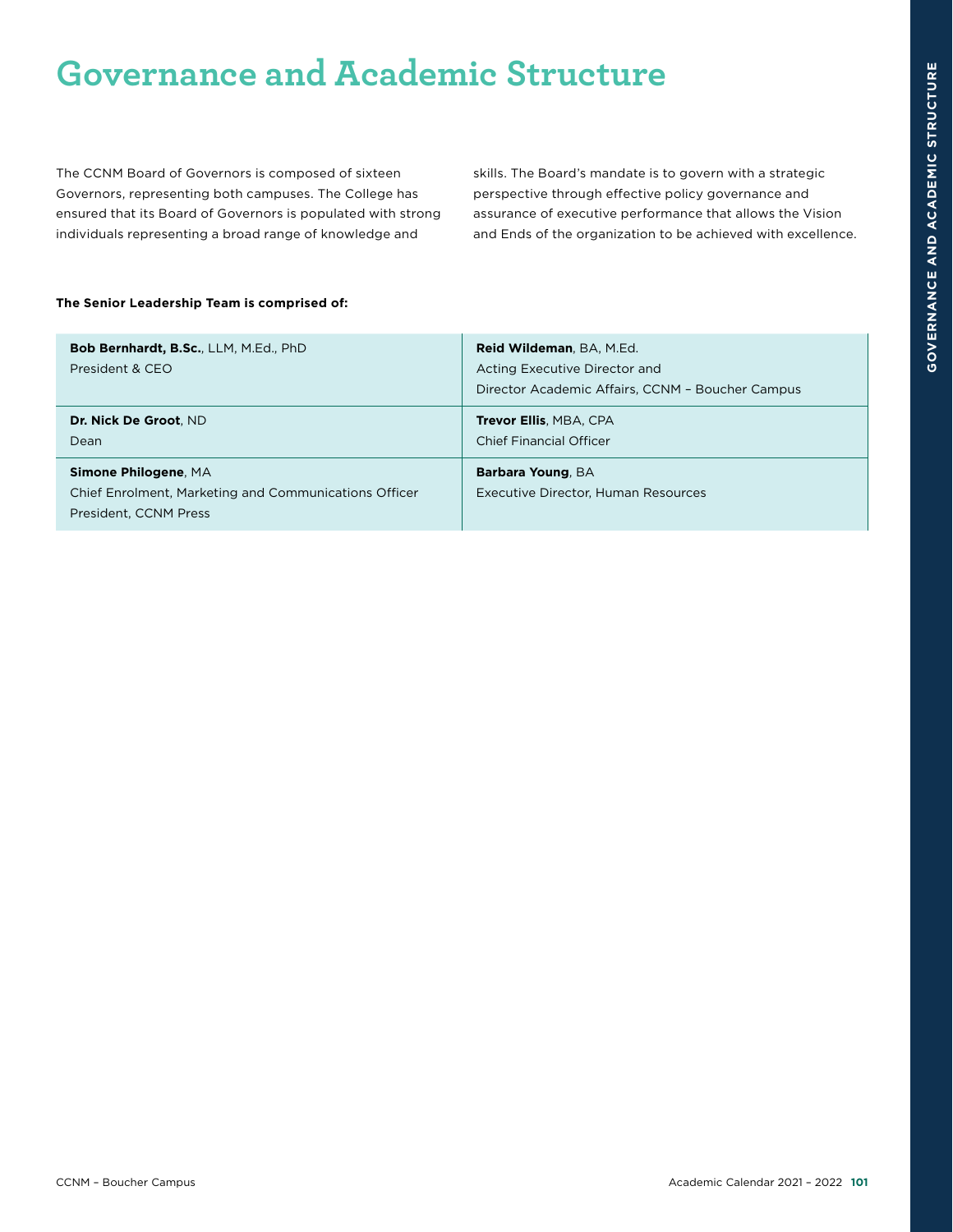## **ADMINISTRATION**

| <b>Name</b>          | <b>Email address</b> | <b>Role</b>               |
|----------------------|----------------------|---------------------------|
| Lin Lawrence         | llawrence@ccnm.edu   | Office Manager            |
| Nicola Diaz          | ndiaz@ccnm.edu       | Human Resources Officer   |
| Alberto Montoto      | amontoto@ccnm.edu    | <b>IT Manager</b>         |
| <b>Desil Manapat</b> | dmanapat@ccnm.edu    | Manager, Student Life     |
| Deborah King         | dking@ccnm.edu       | Office Services Assistant |

## **FINANCE**

| <b>Name</b> | <b>Email address</b> | <b>Role</b> |
|-------------|----------------------|-------------|
| Jennifer He | jhe@ccnm.edu         | Finance     |

## **ACADEMICS**

| <b>Name</b>                                          | <b>Email address</b> | <b>Role</b>                             |
|------------------------------------------------------|----------------------|-----------------------------------------|
| Dr. Dave Scotten, ND                                 | dscotten@ccnm.edu    | <b>Curriculum Specialist</b>            |
| Dr. Rochelle Heisel, PhD<br>(Department of Medicine) | rheisel@ccnm.edu     | Associate Dean of Academics             |
| Reid Wildeman, BA, M.Ed.                             | rwildeman@ccnm.edu   | Director of Academic Affairs            |
| Adewale Awosanya, MBA                                | AAwosanya@ccnm.edu   | Academic Manager                        |
| Dr. Shawn Peters, ND                                 | speters@ccnm.edu     | <b>Continuing Education Coordinator</b> |
| Sakariya Aynashe, MSc.                               | saynashe@ccnm.edu    | Academic IT Specialist                  |
| Dawne Bohme                                          | dohme@ccnm.edu       | Library Technician                      |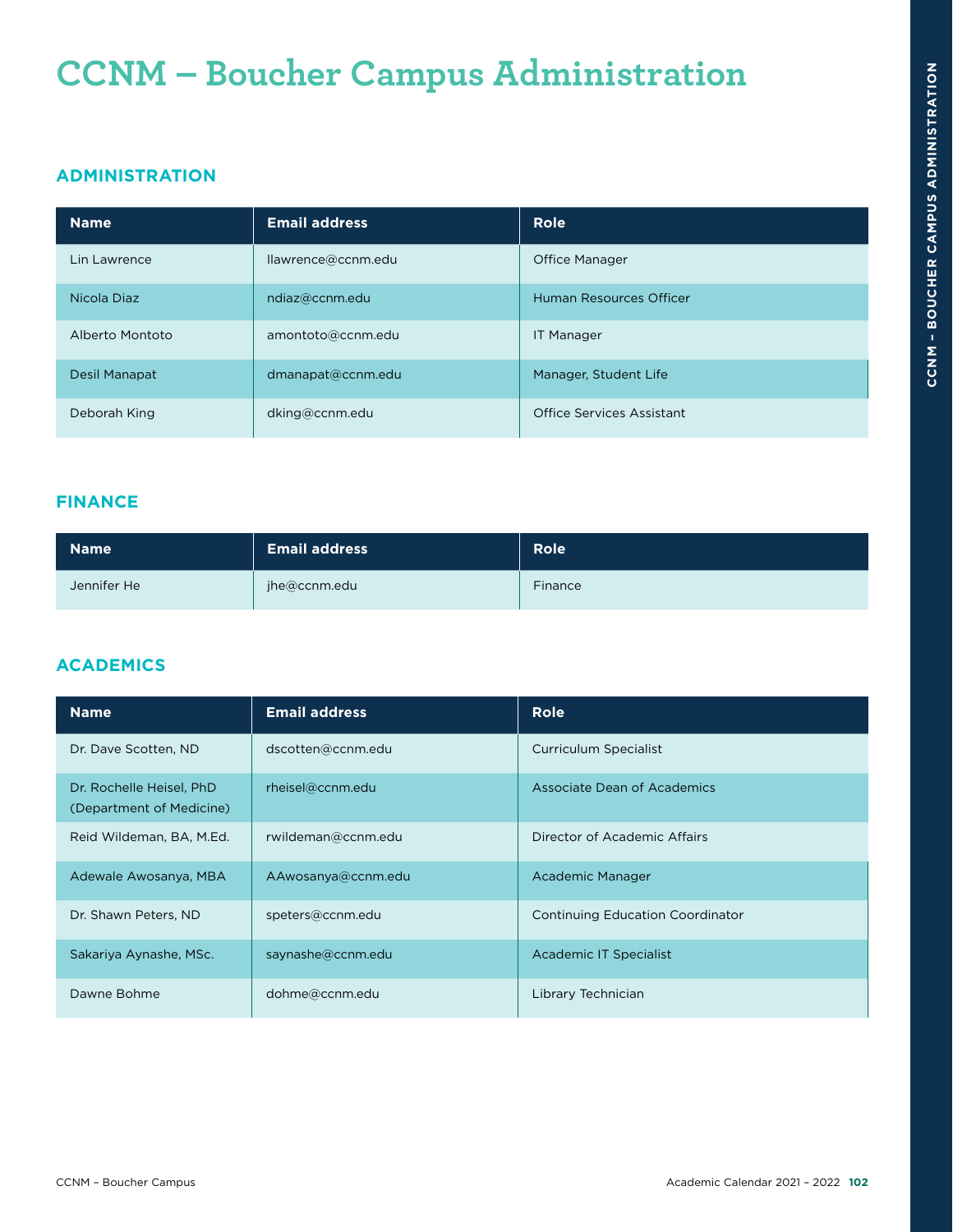## **CLINIC EDUCATION**

| <b>Name</b>                            | <b>Email address</b> | <b>Role</b>                                                   |
|----------------------------------------|----------------------|---------------------------------------------------------------|
| Dr. Karrin Fairman-Young,<br><b>ND</b> | kfariman@ccnm.edu    | Associate Dean of Clinical Studies &<br>Chief Medical Officer |
| Dr. Jonathan Sheridan, ND              | isheridan@ccnm.edu   | Core Faculty / External Sites Coordinator/<br>Supervisor      |
| Ellen Kolvers                          | ekolvers@ccnm.edu    | <b>Clinic Education Coordinator</b>                           |
| Donna Aperocho                         | daperocho@ccnm.edu   | Clinic Manager                                                |
| <b>Madison Desjarlais</b>              | mdesjarlais@ccnm.edu | Lab Technician                                                |
| Karen O'Hearn                          | kohearn@ccnm.edu     | Dispensary Manager                                            |

## **STUDENT SERVICES**

| <b>Name</b>         | <b>Email address</b> | <b>Role</b>                     |
|---------------------|----------------------|---------------------------------|
| Meghan Henesey      | mhenesey@ccnm.edu    | Registrar                       |
| Sony Her            | sher@ccnm.edu        | <b>Student Services Officer</b> |
| Marilyn McNeill     | mmcneill@ccnm.edu    | <b>Student Services Officer</b> |
| Makita Wiggins, MCP | mwiggins@ccnm.edu    | Student Counsellor              |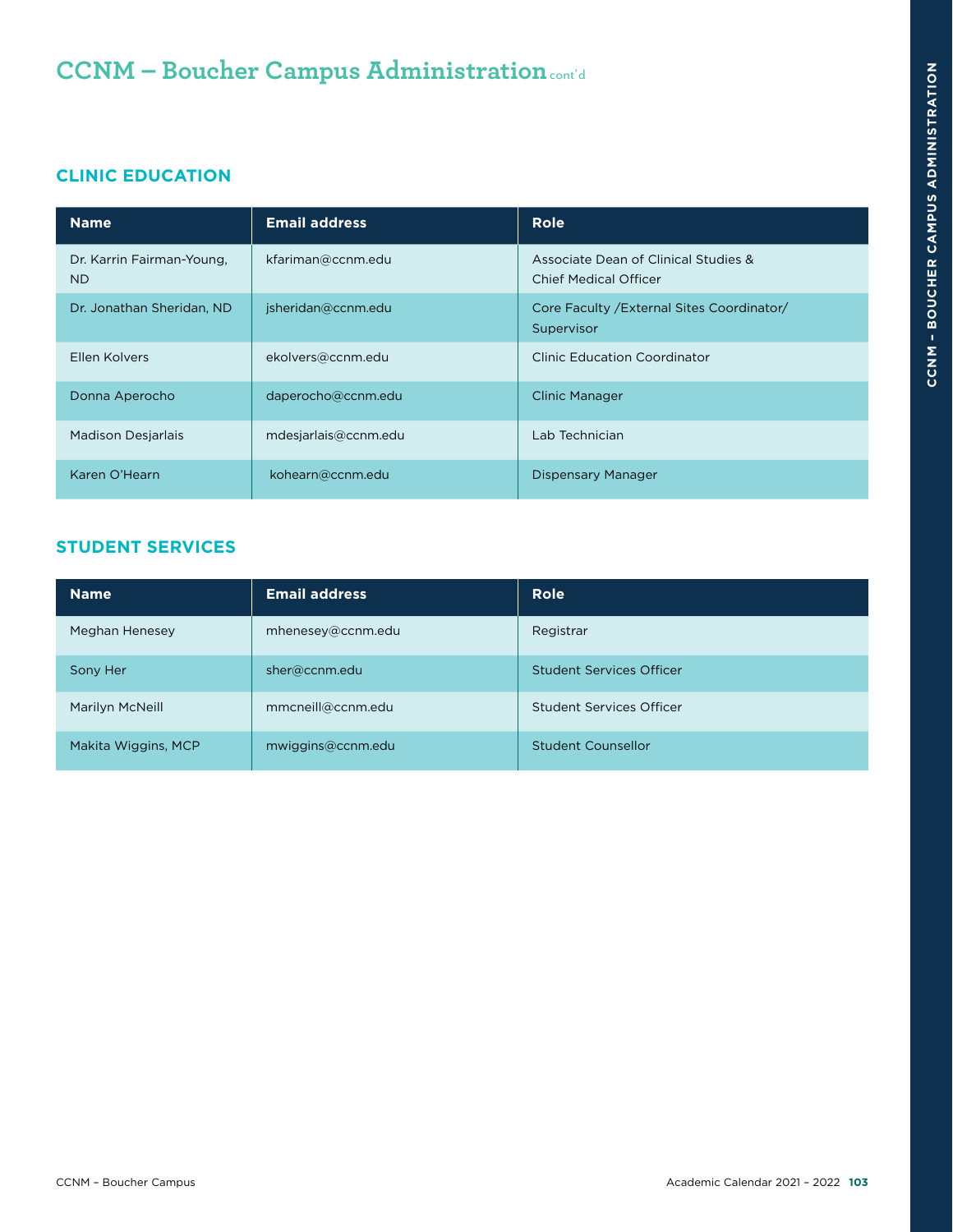## **FACULTY**

CCNM's - Boucher Campus is committed to attracting and retaining well qualified faculty that are both experts in their field and skilled educators. Health sciences, clinical skills, and professional development courses are taught by instructors with terminal degrees in their subject area (i.e., PhD, ND, or other qualified health-care professionals such as MD, DC, PT, RMT etc.). Naturopathic therapeutic modalities,

diagnosis and assessment and clinical science courses are taught by naturopathic physicians or other qualified healthcare professionals (e.g., MD, DC, DTCM, Nutritionist, PT, RMT, NMINH etc.). Clinical background and expertise help these professionals present and demonstrate the specific knowledge and skills required in these courses of instruction.

| <b>Last Name</b> | <b>First Name</b> | <b>Credentials</b>                        | <b>Title</b>                                                         |
|------------------|-------------------|-------------------------------------------|----------------------------------------------------------------------|
| Allen            | Nathalie          | <b>ND</b>                                 | Instructor                                                           |
| <b>Brum</b>      | Alan              | <b>ND</b>                                 | <b>Clinic Supervisor</b>                                             |
| Cabrera          | Chanchal          | <b>Master Herbalist</b>                   | Instructor                                                           |
| Carlson-Rink     | Cathy             | <b>ND</b>                                 | Instructor                                                           |
| Cashin           | Carla             | <b>ND</b>                                 | <b>Clinic Supervisor</b>                                             |
| Chung            | Katherine         | <b>ND</b>                                 | Instructor, Clinic Supervisor                                        |
| Clifford         | Jason             | <b>ND</b>                                 | Instructor                                                           |
| Coggins          | Evelyn            | B. Ed./MSc. /Reg. Herbalist               | Instructor                                                           |
| Cooper           | Scarlett          | <b>ND</b>                                 | Instructor                                                           |
| DeMelo           | Jaime             | <b>ND</b>                                 | <b>Clinic Supervisor</b>                                             |
| Dhindsa          | Navdeep           | <b>ND</b>                                 | Clinic Supervisor/Instructor /TA/<br>Phys Med Coordinator            |
| <b>DiPieri</b>   | Lucy              | PhD Microbiology and<br>electronics., DCH | Instructor                                                           |
| Doroudi          | Majid             | MSc., PhD Anatomical<br><b>Sciences</b>   | Instructor                                                           |
| Eastman          | Jessica           | <b>ND</b>                                 | Clinic Supervisor / Instructor                                       |
| Eckel            | Amber             | <b>DC</b>                                 | Instructor                                                           |
| Fairman-Young    | Karrin            | <b>ND</b>                                 | Associate Dean of Clinical Studies &<br><b>Chief Medical Officer</b> |
| <b>Frances</b>   | Colin             | <b>MSc</b>                                | Instruction                                                          |
| Fung             | Romi              | <b>ND</b>                                 | Clinic Supervisor / Instructor                                       |
| Gluvic           | <b>Brian</b>      | <b>ND</b>                                 | Instructor                                                           |
| Greenwood        | Matt              | <b>ND</b>                                 | <b>Clinic Supervisor</b>                                             |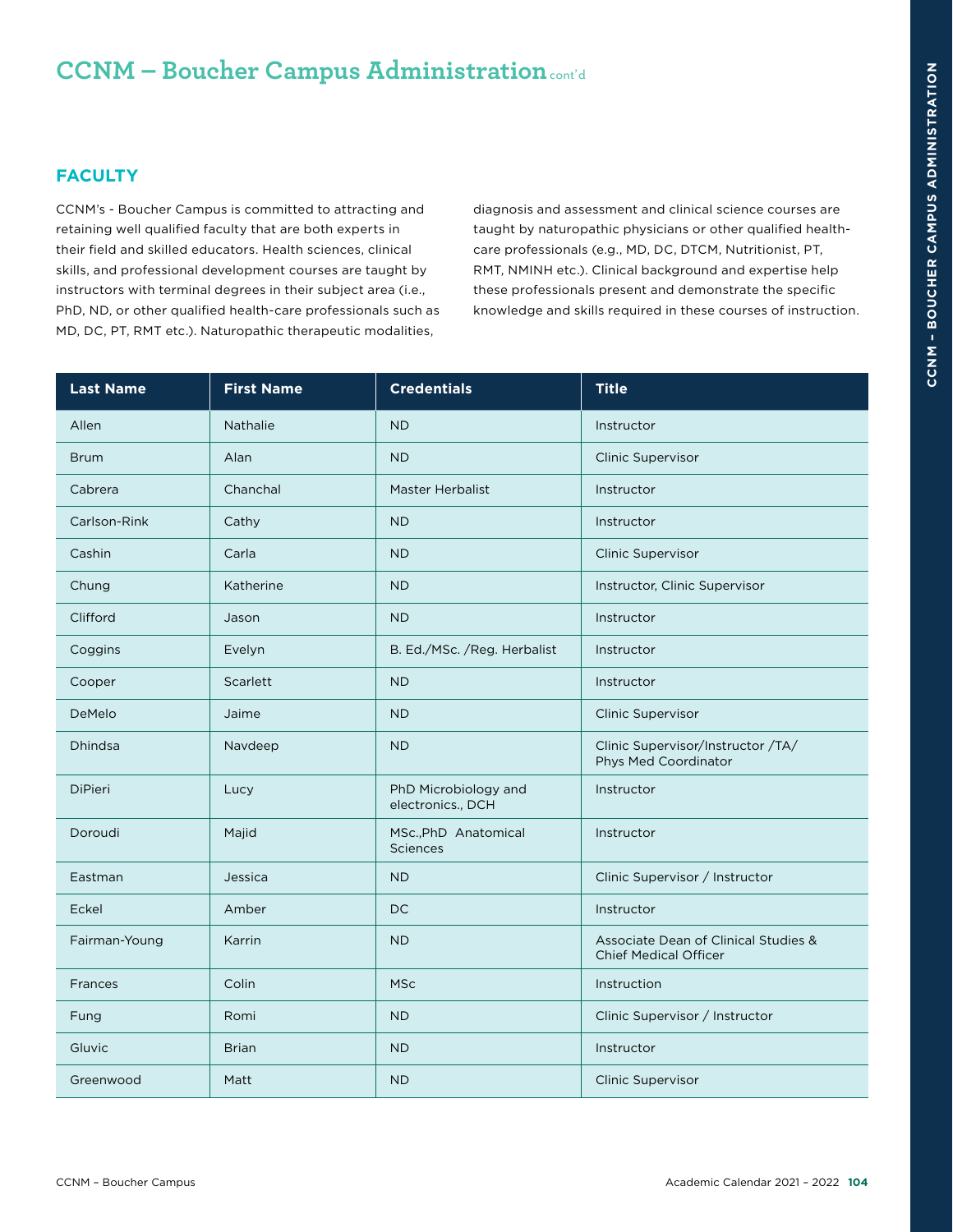## **FACULTY**

| <b>Last Name</b> | <b>First Name</b> | <b>Credentials</b> | <b>Title</b>                             |
|------------------|-------------------|--------------------|------------------------------------------|
| Grimwood         | Anne              | <b>ND</b>          | Clinic Supervisor / Core faculty (Temp)  |
| Gurm             | Sharon            | <b>ND</b>          | Instructor                               |
| Handford         | Rebecca           | <b>ND</b>          | Clinic Supervisor                        |
| Harbun           | Kathryn           | <b>ND</b>          | Instructor / Clinic Supervisor           |
| He               | Sen               | <b>ND</b>          | Clinic Supervisor                        |
| Heisel           | Rochelle          | MA, PHD            | Associate Dean of Academics / Instructor |
| Hsu              | Steven            | <b>ND</b>          | Clinic Supervisor                        |
| Hurnik           | Rhea              | <b>ND</b>          | Core Faculty / Instructor                |
| Hobson           | Jessica           | <b>ND</b>          | Core Faculty / Instructor                |
| Jamieson         | Drew              | <b>ND</b>          | Instructor                               |
| Kaur             | Paaras            | <b>ND</b>          | Clinic Supervisor                        |
| Kuprowsky        | Stefan            | <b>ND</b>          | Instructor                               |
| Lafreniere       | Justin            | <b>ND</b>          | Instructor                               |
| Land             | Robyn             | <b>ND</b>          | Instructor                               |
| Lane             | Ashleigh          | <b>ND</b>          | Clinic Supervisor                        |
| Lewis            | Robyn             | <b>ND</b>          | Faculty TA                               |
| Lowe             | James             | MA (counselling)   | Dept Chair / Instructor                  |
| MacKenzie        | Jennifer          | <b>ND</b>          | Clinic Supervisor / Instructor           |
| Marciano         | Marisa            | <b>ND</b>          | Dept Chair / Core faculty                |
| Marr             | Jason             | <b>ND</b>          | Dept Chair / Instructor                  |
| Maya             | Bev               | B.Sc./D. Phyt      | <b>Instructor</b>                        |
| Mazari-Andersen  | Alicia            | MSc, PhD (Bot)     | Instructor                               |
| Min              | Daniel            | <b>ND</b>          | Faculty TA                               |
| Mohan-Ram        | Sanjay            | BSc. ND            | Instructor                               |
| Moyer            | Krista            | <b>ND</b>          | Instructor / Clinic Supervisor           |
| <b>Nick</b>      | Peter             | B.Sc. (Hons.), PhD | Instructor                               |
| O'Halloran       | Jane rohon        | <b>ND</b>          | Clinic Supervisor                        |
| Osati            | Farzaneh          | <b>ND</b>          | <b>Clinic Supervisor</b>                 |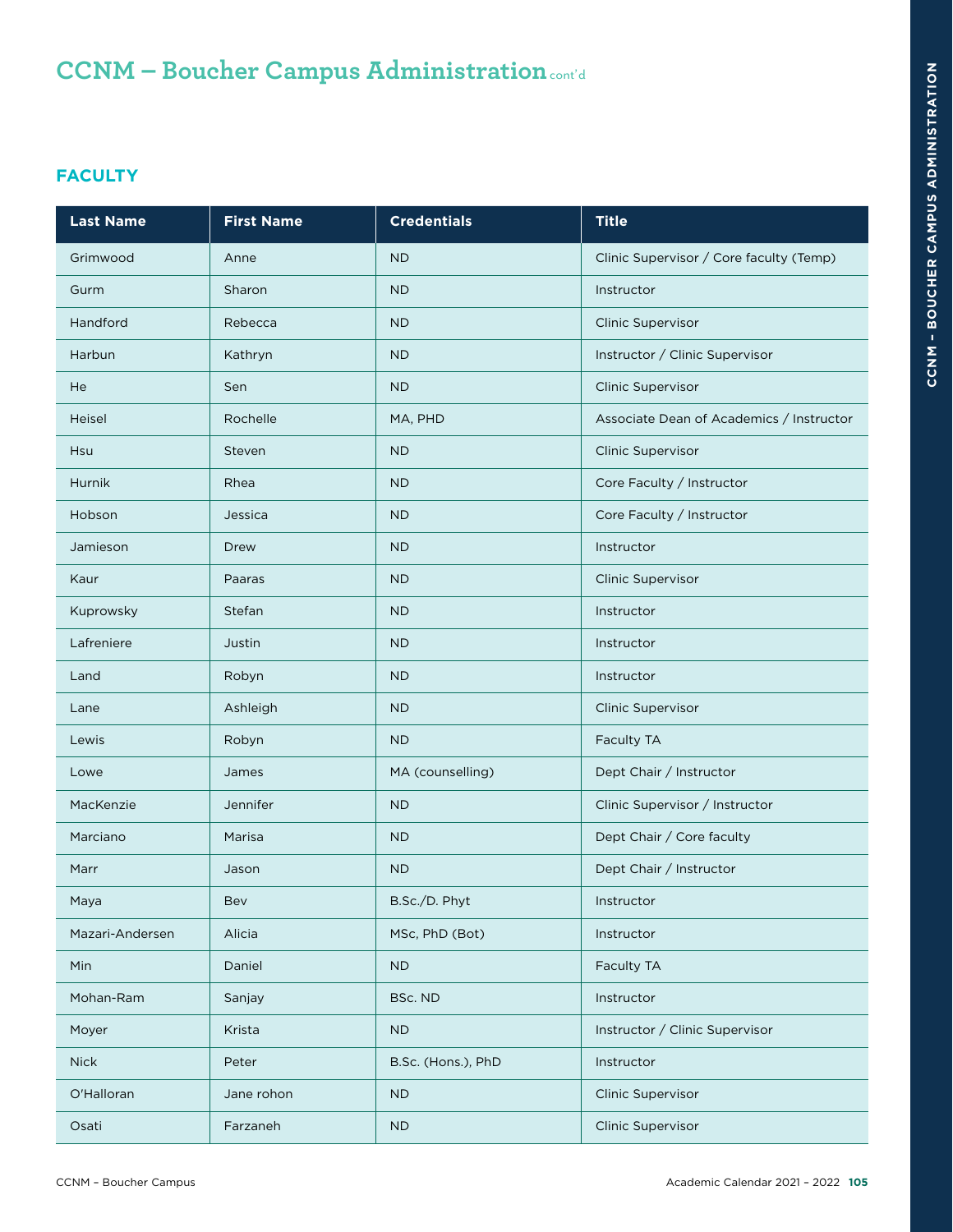## **FACULTY**

| <b>Last Name</b> | <b>First Name</b> | <b>Credentials</b>       | <b>Title</b>                                                         |
|------------------|-------------------|--------------------------|----------------------------------------------------------------------|
| Overton          | Alaina            | <b>ND</b>                | <b>Clinic Supervisor</b>                                             |
| Petrescue        | Janelle           | <b>RMT</b>               | Instructor                                                           |
| Pirani           | Tasneem           | MSc./ND                  | Core Faculty / Cdx Coordinator                                       |
| Pitfield         | Rebecca           | <b>ND</b>                | Adjunct instructor                                                   |
| Poulton          | Krista            | B.Kin, Dip.Phyt, RHT     | Instructor                                                           |
| St. Arnault      | Rae               | <b>ND</b>                | <b>Clinic Supervisor</b>                                             |
| Sheridan         | Jon               | <b>ND</b>                | <b>External Site Coordinator and</b><br><b>Core Clinical Faculty</b> |
| Smolders         | Fiona             | <b>ND</b>                | Instructor                                                           |
| <b>Steeves</b>   | Susan             | <b>ND</b>                | <b>Clinic Supervisor</b>                                             |
| Stephens         | Rebecca           | Dr.TCM/R.Ac.             | Instructor                                                           |
| Tamburic         | Sanja             | <b>ND</b>                | Instructor                                                           |
| Tassone          | Michael           | <b>ND</b>                | Instructor                                                           |
| Vargo            | Andrew            | <b>MD</b>                | ChairBiomed / Instructor                                             |
| Vizniak          | <b>Nik</b>        | <b>DC</b>                | Instructor                                                           |
| Wilson           | Sherry            | <b>ND</b>                | <b>Clinic Supervisor</b>                                             |
| Yardley          | Katolyn           | <b>Medical herbalist</b> | Instructor                                                           |